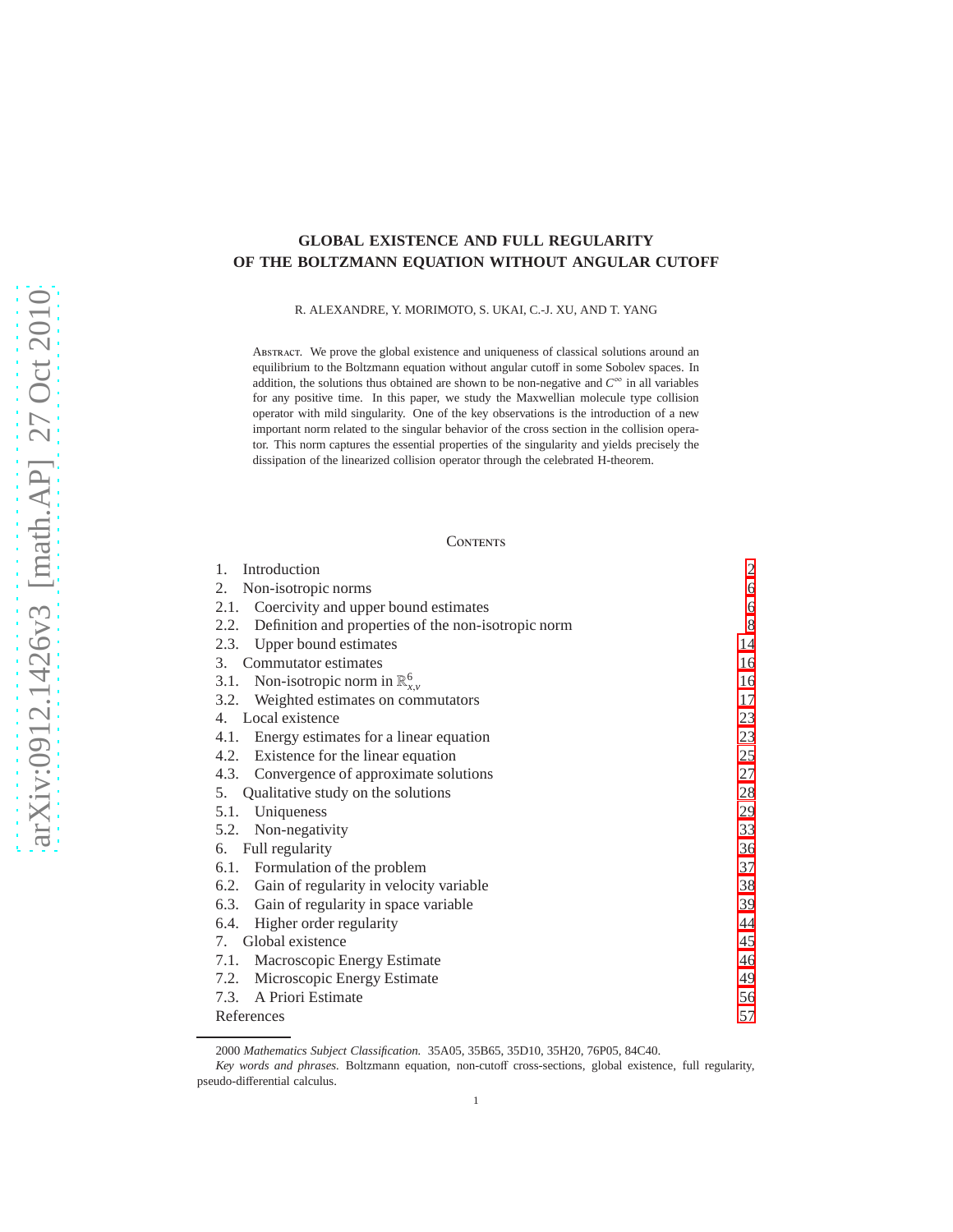#### <span id="page-1-1"></span>1. Introduction

<span id="page-1-0"></span>We consider the Cauchy problem for the inhomogeneous Boltzmann equation

(1.1) 
$$
f_t + v \cdot \nabla_x f = Q(f, f), \quad f|_{t=0} = f_0,
$$

where  $f = f(t, x, v)$  is the density distribution function of particles, having position  $x \in \mathbb{R}^3$ and velocity  $v \in \mathbb{R}^3$  at time *t*. Here, the right hand side of [\(1.1\)](#page-1-1) is given by the Boltzmann bilinear collision operator, which is given in the classical  $\sigma$ −representation by

$$
Q(g,f) = \int_{\mathbb{R}^3} \int_{\mathbb{S}^2} B(v - v_*, \sigma) \{g'_* f' - g_* f\} d\sigma dv_*,
$$

where  $f'_{*} = f(t, x, v'_{*}), f' = f(t, x, v'), f_{*} = f(t, x, v_{*}), f = f(t, x, v),$  and for  $\sigma \in \mathbb{S}^{2}$ ,

$$
\nu' = \frac{\nu + \nu_*}{2} + \frac{|\nu - \nu_*|}{2}\sigma, \ \ \nu'_* = \frac{\nu + \nu_*}{2} - \frac{|\nu - \nu_*|}{2}\sigma,
$$

which gives the relation between the post and pre collisional velocities. Recall that we have conservation of momentum and kinetic energy, that is,  $v + v_* = v' + v'_*$  and  $|v|^2 + |v_*|^2 =$  $|v'|^2 + |v'_*|$ | | <sup>2</sup>. The kernel *B* is the cross-section which can be computed in different physical settings.

In particular, the non-negative cross section  $B(z, \sigma)$  depends only on |*z*| and the scalar product  $\langle \frac{z}{|z|}, \sigma \rangle$ . In most cases, the kernel *B* cannot be expressed explicitly, but to capture its main properties, one may assume that it takes the form

$$
B(|v-v_*|, \cos \theta) = \Phi(|v-v_*|)b(\cos \theta), \quad \cos \theta = \left\langle \frac{v-v_*}{|v-v_*|}, \sigma \right\rangle, \ \ 0 \le \theta \le \frac{\pi}{2}.
$$

An important example is the inverse power law potential  $\rho^{-r}$  with  $r > 1$ ,  $\rho$  being the distance between two particles, in which the cross section has a kinetic factor given by

$$
\Phi(|v - v_*|) \approx |v - v_*|^\gamma
$$
,  $\gamma = 1 - \frac{4}{r}$ ,

and a factor related to the collision angle containing a singularity,

$$
b(\cos \theta) \approx K\theta^{-2-2s}
$$
 when  $\theta \to 0+$ ,

for some constants  $K > 0$  and  $0 < s = \frac{1}{r} < 1$ .

The cases with  $1 < r < 4$ ,  $r = 4$  and  $r > 4$  correspond to so-called soft, Maxwellian molecule and hard potentials respectively. In the following discussion, this type of cross sections, with the parameters  $\gamma$  and  $s$  given above, will be kept in mind.

As a fundamental equation in kinetic theory and a key stone in statistical physics, the Boltzmann equation has attracted, and is still attracting, a lot of research investigations since its derivation in 1872.

A large number of mathematical works have been performed under the Grad's cutoff assumption, avoiding the non-integrable angular singularity of the cross-sections, see for example [\[22,](#page-57-0) [23,](#page-57-1) [34,](#page-57-2) [39,](#page-57-3) [40,](#page-57-4) [46,](#page-57-5) [55,](#page-58-0) [48,](#page-58-1) [49,](#page-58-2) [70\]](#page-58-3) to cite only a few, further references being given in the review [\[73\]](#page-58-4).

However, except for the hard sphere model, for most of the other molecule interaction potentials such as the inverse power laws recalled above, the cross section  $B(v - v_*, \sigma)$  is a non-integral function in angular variable and the collision operator  $Q(f, f)$  is a nonlinear singular integral operator in velocity variable.

By no means to be complete, let us now review some previous works related to the Boltzmann equation in the context of such singular (or non-cutoff) cross-sections. For other references and comments, readers are referred to [\[5,](#page-56-1) [73\]](#page-58-4).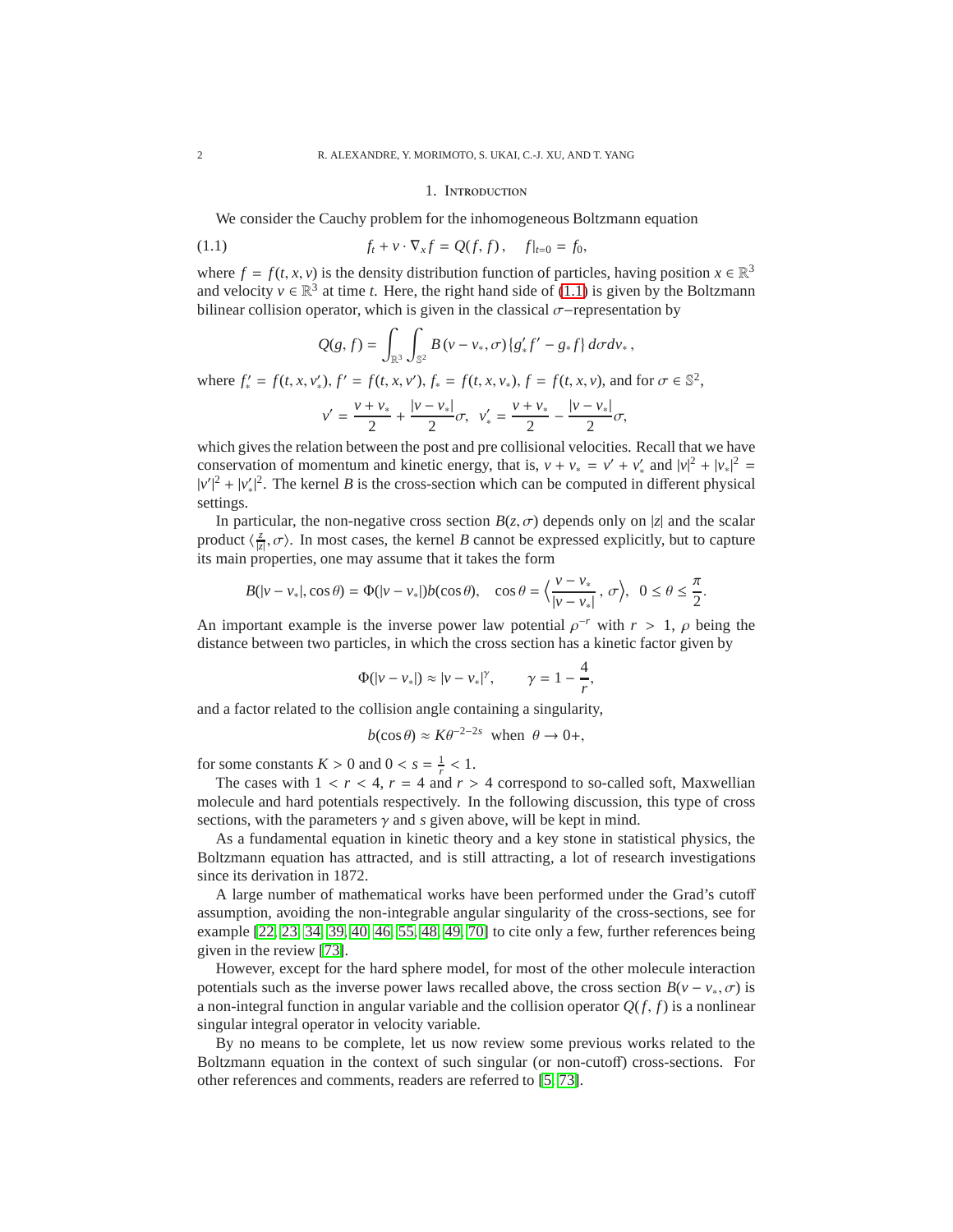The mathematical study for the Boltzmann equation, without assuming Grad's cutoff assumption, can be traced back at least to the work by Pao in 1970s [\[64\]](#page-58-5) which is about the spectrum of the linearized operator. In 1980s, the existence of weak solutions to the spatially homogeneous case was proved by Arkeryd in [\[17\]](#page-57-6) for the mild singular case, that is, when  $0 < s < \frac{1}{2}$ , and by using an abstract Cauchy-Kovalevskaya theorem, Ukai in [\[69\]](#page-58-6) proved the local existence of solutions to the inhomogeneous equation, in the space of functions which are analytic in *x* and Gevrey in *v*.

For a long time, the mathematical study of singular cross-sections was limited to these results and a few others, most of them related to the spatially homogeneous case concerning only the existence. An important step was initiated by the works of Desvillettes and his collaborators in 1990s, showing partial regularization results for some simplified kinetic models, cf. [\[26,](#page-57-7) [27,](#page-57-8) [28,](#page-57-9) [29,](#page-57-10) [33,](#page-57-11) [31,](#page-57-12) [72\]](#page-58-7).

After the well known result of DiPerna and Lions [\[34\]](#page-57-2) for the cutoff case, Lions was able to show the gain of regularity of solutions in the Landau case [\[50\]](#page-58-8), which is a model arising as a grazing limit of the Boltzmann equation. It was then expected that this kind of singular cross sections should lead to smoothing effect on solutions, that is, the solutions have higher regularity than the initial data. For example, it should be similar to the case when one replaces the collision operator in the Boltzmann equation by a fractional Laplacian in velocity variable, that is, a fractional Kolmogorov-type equation [\[61\]](#page-58-9).

Certainly, the results of Lions [\[51\]](#page-58-10) and Desvillettes have influenced the research in this direction. It is therefore not surprising that a systematic approach, using the entropy dissipation and/or the smoothing property of the gain part of the collision operator, was initiated and has been developed to an almost optimal stage through the efforts of many researchers, such as Alexandre, Bouchut, Desvillettes, Golse, Lions, Villani and Wennberg. The underlying tools have proven to be very useful for the study on the mathematical theory regarding the regularizing effect for the spatially homogeneous problems for which the theory can now be considered as quite satisfactory, cf. [\[6,](#page-56-2) [7,](#page-56-3) [16,](#page-56-4) [24,](#page-57-13) [29,](#page-57-10) [30,](#page-57-14) [32,](#page-57-15) [47,](#page-58-11) [59,](#page-58-12) [60,](#page-58-13) [71\]](#page-58-14), and the references therein, see also for a much more detailed discussion [\[5\]](#page-56-1).

Compared to the spatially homogeneous problems, the original spatially inhomogeneous Boltzmann equation is of course physically more interesting and mathematically more challenging. For existence of weak solutions, we mention two results regarding the Cauchy problem. One is about the local existence between two moving Maxwellians proved in [\[3\]](#page-56-5) by constructing the upper and lower solutions, another is the global existence of renormalized solutions with defect measures shown in [\[16\]](#page-56-4) where the solutions become weak solutions if the defect measures vanish. On the other hand, the local existence of classical solutions was proved in [\[12\]](#page-56-6) in some weighted Sobolev spaces.

However, in view of the above available results, the mathematical theory for non-cutoff cross-sections is so far not satisfactory. This is in sharp contrast to the cutoff case, for which the theories have been well developed, see [\[19,](#page-57-16) [20,](#page-57-17) [21,](#page-57-18) [34,](#page-57-2) [36,](#page-57-19) [46,](#page-57-5) [52,](#page-58-15) [53,](#page-58-16) [67,](#page-58-17) [68,](#page-58-18) [70\]](#page-58-3) and the references therein.

For the study of the regularizing effect, one of the main difficulties comes from the coupling of the transport operator with the collision operator, which is similar to the Landau equation studied in  $[25]$ . To overcome this difficulty, a generalized uncertainty principle  $\dot{a}$ la Fefferman [\[38\]](#page-57-21) (see also [\[56,](#page-58-19) [57,](#page-58-20) [58\]](#page-58-21)) was introduced in [\[8,](#page-56-7) [9\]](#page-56-8) for the study of smoothing effects of the linearized and spatially inhomogeneous Boltzmann equation with non-cutoff cross sections.

In order to complete the full regularization process, recently, in [\[12\]](#page-56-6), by using suitable pseudo-differential operators and harmonic analysis, we have developed sharp coercivity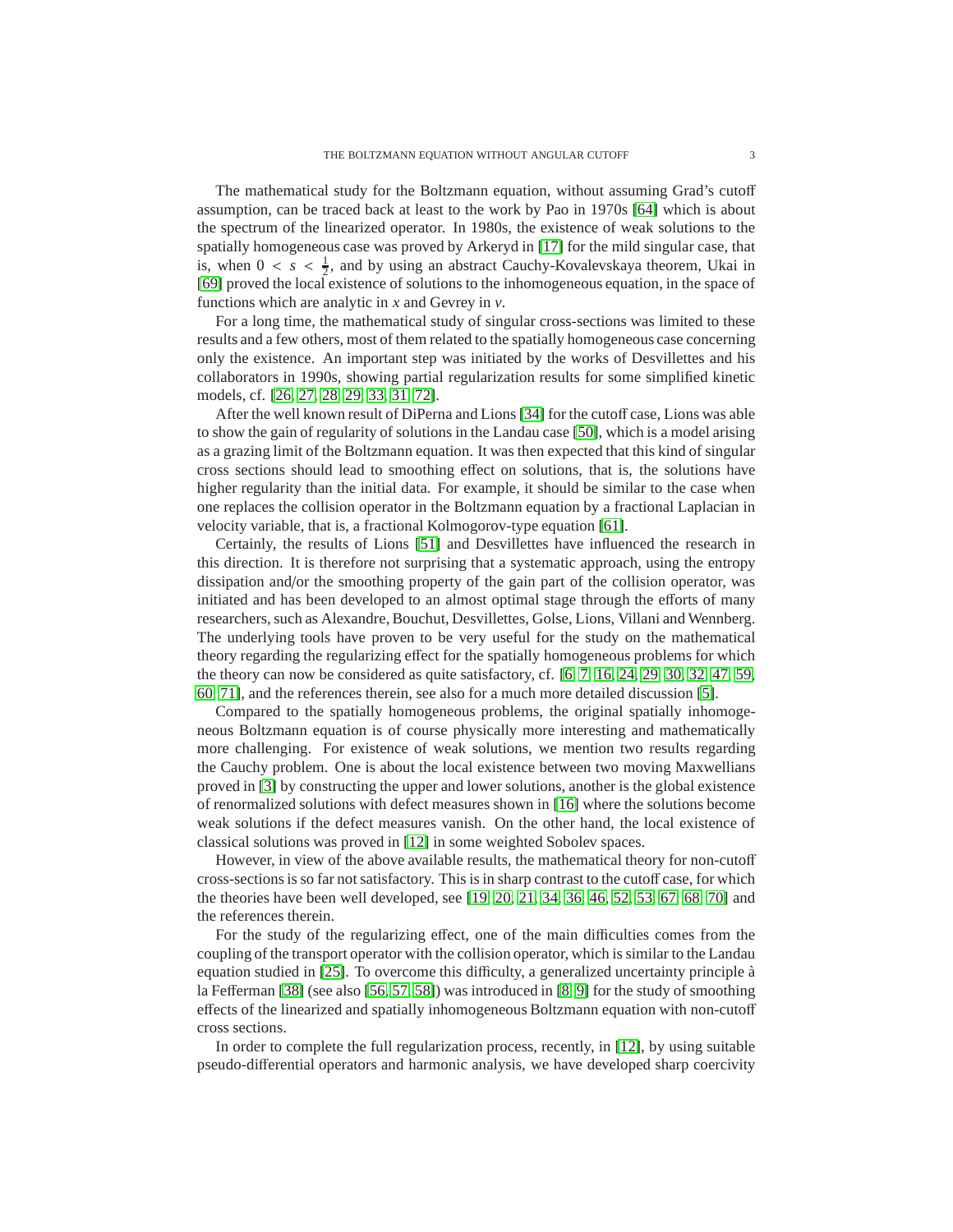and upper bounds of the collision operators in Sobolev space, together with the estimation on the commutators with these pseudo-differential operators. More precisely, in [\[10,](#page-56-9) [11,](#page-56-10) [12\]](#page-56-6), for classical solutions, we established the hypo-ellipticity of the Boltzmann operator, using the generalized version of the uncertainty principle.

The present work is a continuation of our collaborative program since 2006 [\[9,](#page-56-8) [10,](#page-56-9) [11,](#page-56-10) [12\]](#page-56-6). Comparing to the cutoff case, we aim to settle a mathematical framework similar to the studies first proved by Ukai, see [\[67,](#page-58-17) [68\]](#page-58-18), and fitted into an energy method by Liu and collaborators [\[52,](#page-58-15) [53\]](#page-58-16) and Guo [\[46\]](#page-57-5) which has led to a clean theory for the Cauchy problem in the cutoff case, for solutions close to a global equilibrium.

In this paper, we will establish the global existence of non-negative solutions in some Sobolev space for the Boltzmann equation near a global equilibrium and prove the full regularity in all variables for any positive time.

As mentioned in the abstract, one of the main ingredients in the proof is the introduction of a new non-isotropic norm which captures the main feature of the singularity in the cross-section. This new norm is in fact the counterpart of the coercive norm which was introduced by Guo [\[45\]](#page-57-22) as an essential step for Landau equation.

It is not known if there is any equivalence of this norm to some Sobolev norm, in contrast to the case of the Landau equation. However, since it is designed to be equivalent to, and to have much simpler expression than, the Dirichlet form of the linearized collision operator, this norm not only works extremely well for the description of the dissipative effect of the linearized collision operator through the H-theorem, but also well fits for the upper bound estimation on the nonlinear collision operator. Here, we would like to mention the work by Mouhot and Strain [\[62,](#page-58-22) [63\]](#page-58-23) about the gain of moment in a linearized context due to the singularity in the cross-section. Such a gain of moment which is well described by the new non-isotropic norm is in fact crucial for the proof of global existence.

We now come back to the problem considered in this paper. To make the presentation as simple as possible, and to concentrate on the singularity of the grazing effect, we shall study the Maxwellian molecule type cross-sections with mild singularity, that is, the case when

<span id="page-3-0"></span>
$$
B(|v - v_*|, \cos \theta) = b(\cos \theta), \quad \cos \theta = \left\langle \frac{v - v_*}{|v - v_*|}, \sigma \right\rangle, \ \ 0 \le \theta \le \frac{\pi}{2},
$$

and

(1.2) 
$$
b(\cos \theta) \approx K\theta^{-2-2s}, \quad \theta \to 0^+,
$$

with  $0 < s < \frac{1}{2}$ . The general case will be left to our future work.

In order to prove the global existence, we need to use the complete dissipative effect of the collision operator. Similar to angular cutoff case, such dissipative effect can be fully represented by the dissipation of the linearized collision operator on the microscopic component of the solution through the H-theorem.

Thus, as usual, we consider the Boltzmann equation around a normalized Maxwellian distribution

$$
\mu(v) = (2\pi)^{-\frac{3}{2}}e^{-\frac{|v|^2}{2}}.
$$

Since  $\mu$  is the global equilibrium state satisfying  $Q(\mu, \mu) = 0$ , by setting  $f = \mu + \sqrt{\mu}g$ , we have

$$
Q(\mu+\sqrt{\mu}g,\,\mu+\sqrt{\mu}\,g)=Q(\mu,\,\,\sqrt{\mu}\,g)+Q(\sqrt{\mu}\,g,\,\mu)+Q(\sqrt{\mu}\,g,\,\sqrt{\mu}\,g).
$$

Denote

$$
\Gamma(g, h) = \mu^{-1/2} Q(\sqrt{\mu} g, \sqrt{\mu} h).
$$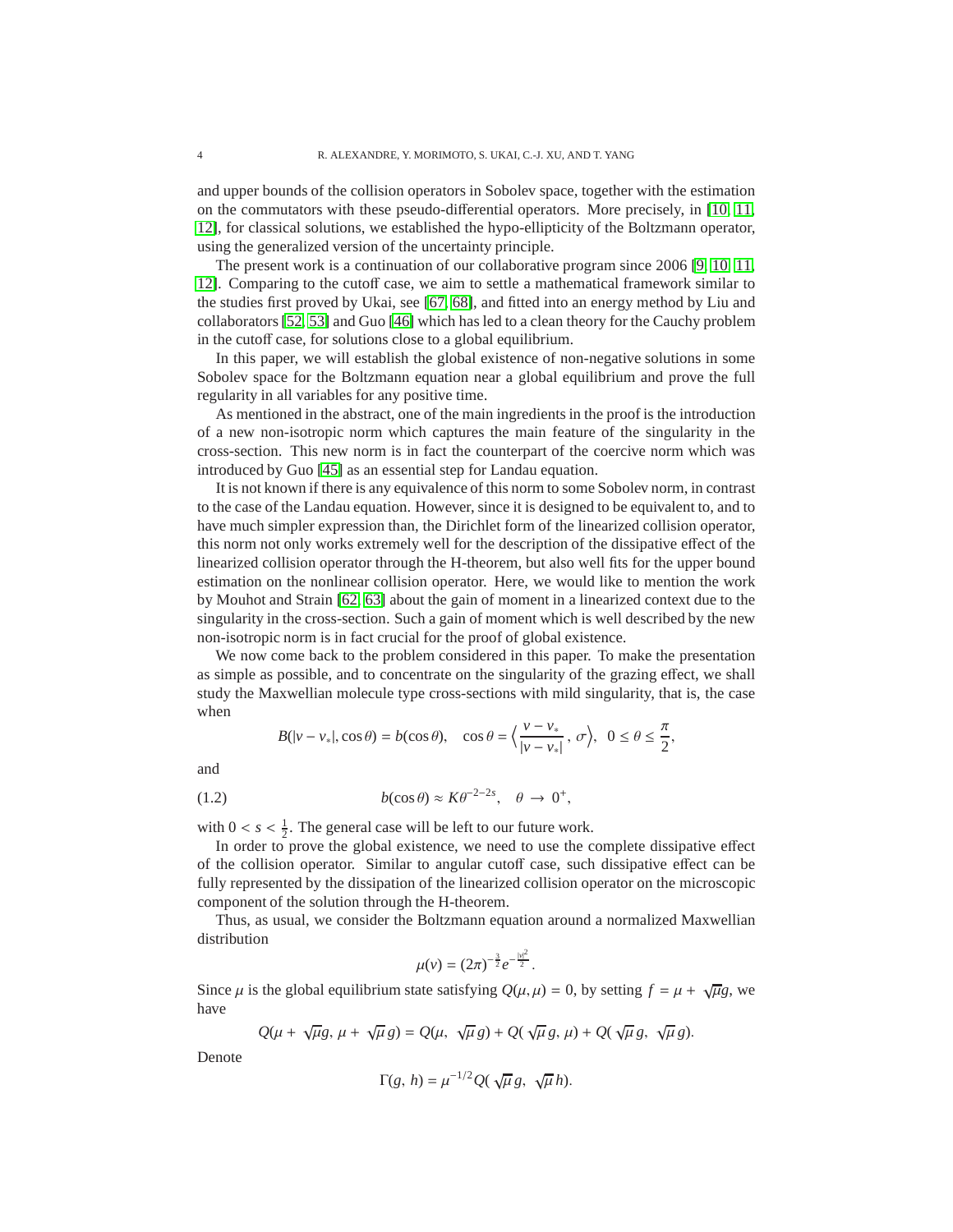Then the linearized Boltzmann operator takes the form

$$
\mathcal{L}g = \mathcal{L}_1 g + \mathcal{L}_2 g = -\Gamma(\sqrt{\mu}, g) - \Gamma(g, \sqrt{\mu}).
$$

And the original problem [\(1.1\)](#page-1-1) is now reduced to the Cauchy problem for the perturbation *g*

(1.3) 
$$
\begin{cases} g_t + v \cdot \nabla_x g + \mathcal{L} g = \Gamma(g, g), \ t > 0; \\ g|_{t=0} = g_0. \end{cases}
$$

This problem will be considered in the following weighted Sobolev spaces. For  $k, \ell \in$ R, set

<span id="page-4-0"></span>
$$
H^k_{\ell}(\mathbb{R}^6_{x,v}) = \left\{ f \in \mathcal{S}'(\mathbb{R}^6_{x,v}); \ W^{\ell} f \in H^k(\mathbb{R}^6_{x,v}) \right\},\
$$

where  $\mathbb{R}_{x,v}^6 = \mathbb{R}_x^3 \times \mathbb{R}_y^3$  and  $W^{\ell}(v) = \langle v \rangle^{\ell} = (1 + |v|^2)^{\ell/2}$  is the weight with respect to the velocity variable  $v \in \mathbb{R}^3$ .

The main theorem can be stated as follows.

<span id="page-4-2"></span>**Theorem 1.1.** *Assume that the cross-section satisfies* [\(1.2\)](#page-3-0) *with*  $0 < s < 1/2$ *. Let*  $g_0 \in$  $H^k_\ell(\mathbb{R}^6)$  *for some k*  $\geq 3$ ,  $\ell \geq 3$  *and* 

$$
f_0(x, v) = \mu + \sqrt{\mu} g_0(x, v) \ge 0.
$$

*Then there exists*  $\varepsilon_0 > 0$ *, such that if*  $||g_0||_{H^k_{\ell}(\mathbb{R}^6)} \leq \varepsilon_0$ *, the Cauchy problem* [\(1.3\)](#page-4-0) *admits a unique global solution*

$$
g \in L^{\infty}([0, +\infty[ \ ; H_{\ell}^k(\mathbb{R}^6)).
$$

*Moreover,*  $f(t, x, v) = \mu + \sqrt{\mu} g(t, x, v) \ge 0$  *and* 

$$
g \in C^{\infty}(]0, +\infty[\times \mathbb{R}^6).
$$

Actually, for the uniqueness, we can prove the following stronger result, which might be of independent interest. Note that here we do not need to assume that  $f$  is a small perturbation of  $\mu$ .

<span id="page-4-1"></span>**Theorem 1.2.** *Under the same condition on the cross-section, for*  $0 < T \leq +\infty$  *and l* > 2*s*+ 7/2, let  $f_0 \ge 0$ ,  $f_0 \in L^{\infty}(\mathbb{R}^3_x; H_{l+2}^{2s}(\mathbb{R}^3_v))$ . Suppose that  $f_1, f_2 \in L^{\infty}(]0, T[\times \mathbb{R}^3_x; H_{l+2}^{2s}(\mathbb{R}^3_v))$  are *two solutions to the Cauchy problem* [\(1.1\)](#page-1-1)*. If one solution is non-negative, then*  $f_1 \equiv f_2$ *.* 

Throughout this paper, we assume that the cross-section satisfies the condition (1.6) with  $0 < s < 1/2$  except otherwise stated.

The rest of the paper will be organized as follows. In the next section, we will introduce a new non-isotropic norm and prove some essential coercivity and upper bound estimates on the collision operators with respect to this new norm. In order to study the gain of regularity of the solution, we need to apply some pseudo-differential operators on the Boltzmann equation. For this purpose, in Section 3, we study the commutators of the collision operators with the pseudo-differential operators. In Section 4, we will apply the energy method for the Boltzmann equation and obtain the local existence theorem. In Section 5, we will study the uniqueness and the non-negativity of the solutions. This new method for proving non-negativity can be applied to the case with angular cutoff. For more detail discussion on the non-negativity problem, refer to [\[15\]](#page-56-11). In Section 6, the full regularity is proved along the approach of [\[12\]](#page-56-6). Finally, the global existence of the solution will be given in the last section. For this, the macro-micro decomposition introduced by Guo [\[45\]](#page-57-22) will be used for the estimation on the macroscopic component.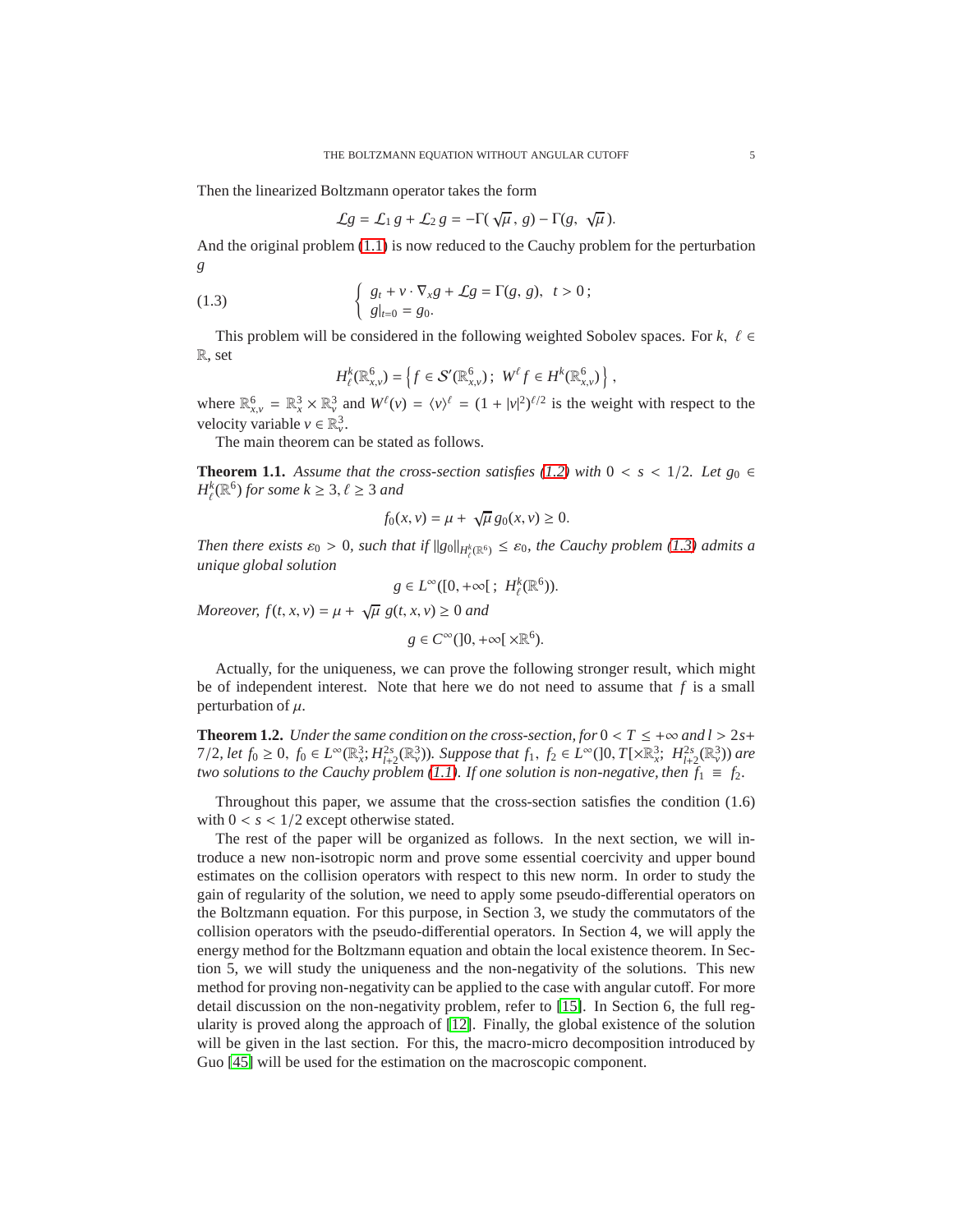**Note:** After finishing this paper, we were informed by R. Strain of his recent paper in collaboration with P. Gressmann [\[41\]](#page-57-23), showing also the existence of global solutions to the Cauchy problem by using different approach. Notice that their solution is in different function space which does not lead to full regularity because of the weak regularity in the velocity variable.

**Note added in September, 2010:** Several new results have been announced along the same line of development since the submission of the current paper. For the reader's references we mention [\[42,](#page-57-24) [43,](#page-57-25) [44,](#page-57-26) [13,](#page-56-12) [14,](#page-56-13) [15\]](#page-56-11). The main difference of the results is the range of admissible values of  $\gamma$ :  $\gamma > -1 - 2s$  in the first 3 papers and  $\gamma > \max(-3, -3/2 - 2s)$  in the latter 4 paper.

#### 2. Non-isotropic norms

<span id="page-5-0"></span>In this section, we study the bilinear collision operator given by

$$
Q(g,f)=\int_{\mathbb{R}^3}\int_{\mathbb{S}^2}b(\cos\theta)\left\{g'_*f'-g_*f\right\}d\sigma dv_*,
$$

through harmonic analysis. Since the collision operator acts only with respect to the velocity variable  $v \in \mathbb{R}^3$ ,  $(t, x)$  is regarded as a parameter in this section.

<span id="page-5-1"></span>2.1. **Coercivity and upper bound estimates.** Let  $g \ge 0$ ,  $g \neq 0$ ,  $g \in L^1_2 \cap L \log L(\mathbb{R}^3_\nu)$ . It was shown in [\[6\]](#page-56-2) that there exists a constant  $c_g > 0$  depending only on the values of  $||g||_{L_2^1}$ and  $||g||_{L \log L}$  such that for any smooth function  $f \in H^s(\mathbb{R}^3_\nu)$ , we have

$$
(2.1.1) \t\t c_g||f||^2_{H^s(\mathbb{R}^3_v)} \leq (-Q(g, f), f)_{L^2(\mathbb{R}^3_v)} + C||g||_{L^1(\mathbb{R}^3_v)}||f||^2_{L^2(\mathbb{R}^3_v)}.
$$

Besides this, we still need some functional estimates on the Boltzmann collision operators. The first one, given below, is about the boundedness of the collision operator in weighted Sobolev spaces, see [\[1,](#page-56-14) [2,](#page-56-15) [4,](#page-56-16) [5,](#page-56-1) [12,](#page-56-6) [47\]](#page-58-11) .

<span id="page-5-2"></span>**Theorem 2.1.** *Assume that the cross-section satisfies [\(1.2\)](#page-3-0)* with  $0 < s < 1$ . *Then for any*  $m \in \mathbb{R}$  *and any*  $\alpha \in \mathbb{R}$ *, there exists*  $C > 0$  *such that* 

$$
||Q(f, g)||_{H^{m}_{\alpha}(\mathbb{R}^{3}_{\nu})} \leq C||f||_{L^{1}_{\alpha+2s}(\mathbb{R}^{3}_{\nu})}||g||_{H^{m+2s}_{(\alpha+2s)^{+}}(\mathbb{R}^{3}_{\nu})}
$$

*for all*  $f \in L^1_{\alpha^+ + 2s}(\mathbb{R}^3_\nu)$  *and*  $g \in H^{m+2s}_{(\alpha+2s)^+}(\mathbb{R}^3_\nu)$ .

We now turn to the linearized operator. First of all, by using the conservation of energy

$$
|v_*'|^2 + |v'|^2 = |v_*|^2 + |v|^2,
$$

we have  $\mu(v_*) = \mu^{-1}(v) \mu(v'_*) \mu(v')$ . Thus,

$$
\Gamma(f, g)(v) = \mu^{-1/2} \iint b(\cos \theta) \left(\sqrt{\mu_*'} f_*' \sqrt{\mu'} g' - \sqrt{\mu_*} f_* \sqrt{\mu} g\right) dv_* d\sigma
$$
  
(2.1.3) 
$$
= \iint b(\cos \theta) \sqrt{\mu_*} \left(f_*' g' - f_* g\right) dv_* d\sigma.
$$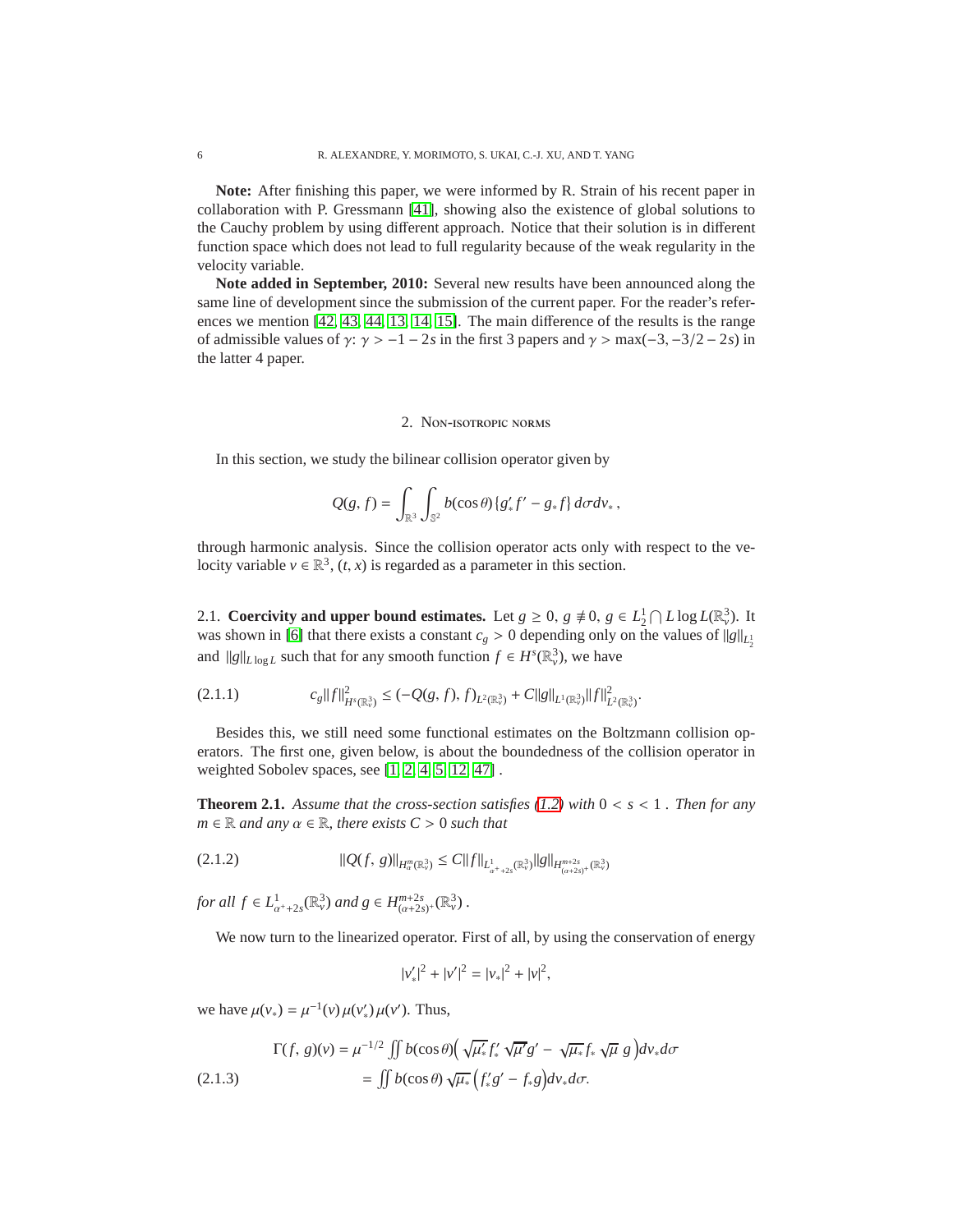It is well-known that  $\mathcal L$  (acting with respect to the velocity variable) is an unbounded symmetric operator on  $L^2(\mathbb{R}^3_\nu)$ . Moreover, its Dirichlet form satisfies

$$
\begin{split}\n\left(\mathcal{L}g, g\right)_{L^{2}(\mathbb{R}_{v}^{3})} &= -\left(\Gamma(\sqrt{\mu}, g) + \Gamma(g, \sqrt{\mu}), g\right)_{L^{2}(\mathbb{R}_{v}^{3})} \\
&= \iiint b(\cos\theta) \left((\mu_{*})^{1/2}g - (\mu'_{*})^{1/2}g' + g_{*}(\mu)^{1/2} - g'_{*}(\mu')^{1/2}\right)(\mu_{*})^{1/2}g dv_{*}d\sigma dv \\
&= \iiint b(\cos\theta) \left((\mu'_{*})^{1/2}g' - (\mu_{*})^{1/2}g + g'_{*}(\mu')^{1/2} - g_{*}(\mu)^{1/2}\right)(\mu'_{*})^{1/2}g' dv_{*}d\sigma dv \\
&= \iiint b(\cos\theta) \left((\mu)^{1/2}g_{*} - (\mu')^{1/2}g'_{*} + g(\mu_{*})^{1/2} - g'(\mu'_{*})^{1/2}\right)(\mu)^{1/2}g_{*}dv_{*}d\sigma dv \\
&= \iiint b(\cos\theta) \left((\mu')^{1/2}g'_{*} - (\mu)^{1/2}g_{*} + g'(\mu'_{*})^{1/2} - g(\mu_{*})^{1/2}\right)(\mu')^{1/2}g'_{*}dv_{*}d\sigma dv \\
&= \frac{1}{4} \iiint b(\cos\theta) \left(((\mu_{*})^{1/2}g - (\mu'_{*})^{1/2}g') + ((\mu)^{1/2}g_{*} - (\mu')^{1/2}g'_{*})\right)^{2} dv_{*}d\sigma dv \\
&\geq 0.\n\end{split}
$$

The third line in the above equation is obtained by using the change of variables  $(v, v_*) \rightarrow$  $(v', v'_*)$ . The fourth line follows from the change of variables  $(v, v_*) \to (v_*, v)$  and then the fifth line follows from the fourth one by using the change of variables  $(v, v_*) \rightarrow (v', v'_*)$ . And the second last line is just the summation of the previous four lines. Note that the Jacobians of the above coordinate transformations are equal to 1.

Moreover, it follows from the above formula that  $(\mathcal{L}g, g)$  $L^2(\mathbb{R}^3_\nu) = 0$  if and only if  $\mathbf{P}g = g$ where

$$
\mathbf{P}g = \left(a + b \, \cdot \, v + c|v|^2\right)\sqrt{\mu},
$$

with  $a, c \in \mathbb{R}, b \in \mathbb{R}^3$ . Here, **P** is the  $L^2$ -orthogonal projection onto the null space

$$
\mathcal{N} = \text{Span}\left\{\sqrt{\mu}, \, v_1\sqrt{\mu}, \, v_2\sqrt{\mu}, \, v_3\sqrt{\mu}, \, |v|^2\sqrt{\mu}\,\right\}.
$$

The following result on the gain of moment of order *s* in the linearized framework is essential in the sequent analysis.

## <span id="page-6-0"></span>**Theorem 2.2.** *(Theorem 1.1 of* [\[63\]](#page-58-23)*)*

*Assume that the cross-section satisfies [\(1.2\)](#page-3-0) with* 0 < *s* < 1*. Then there exists a constant C* > 0 *such that*

$$
\left(\mathcal{L}g,\,g\right)_{L^2(\mathbb{R}^3_v)} \geq C\left\|(\mathbf{I}-\mathbf{P})g\right\|_{L^2_s(\mathbb{R}^3_v)}^2
$$

.

For the bilinear operator  $\Gamma(\cdot, \cdot)$ , we need the following two formulas. For suitable functions  $f$ ,  $g$ , the first formula coming from  $(2.1.3)$  is

$$
(2.1.5) \t\Gamma(f, g)(v) = Q(\sqrt{\mu} f, g) + \iint b(\cos \theta) \left(\sqrt{\mu_*} - \sqrt{\mu_*'}\right) f'_* g' dv_* d\sigma.
$$

On the other hand, applying the change of variables  $(v, v_*) \rightarrow (v', v'_*)$  in [\(2.1.3\)](#page-7-1) gives

$$
\left(\Gamma(f,g),h\right)_{L^2(\mathbb{R}^3_v)} = \iiint b(\cos\theta)\sqrt{\mu_*}\left(f'_*g'-f_*g\right)h
$$
  
= 
$$
\iiint b(\cos\theta)\sqrt{\mu_*'}\left(f_*g-f'_*g'\right)h'.
$$

By adding these two lines, the second formula is

$$
(2.1.6) \t\t (\Gamma(f, g), h)_{L^2(\mathbb{R}^3_v)} = \frac{1}{2} \iiint b(\cos \theta) (f'_*g' - f_*g) (\sqrt{\mu_*} h - \sqrt{\mu_*} h').
$$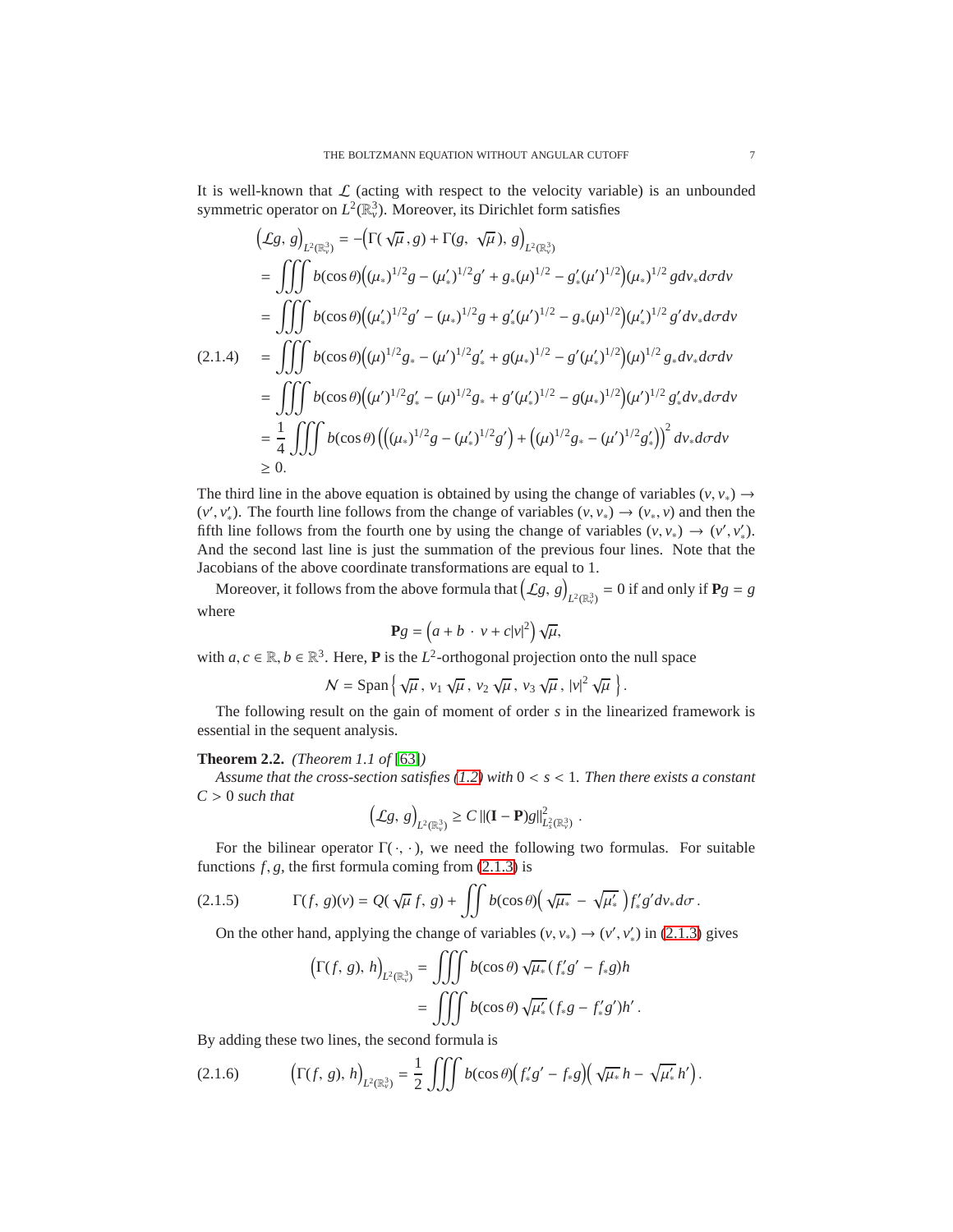The following lemma shows that  $\mathcal{L}_1$  controls  $\mathcal{L}$ .

<span id="page-7-4"></span>**Lemma 2.3.** *Under the condition* (1.2) on the cross-section with  $0 < s < 1$ , we have

$$
(2.1.7) \qquad \qquad \left(\mathcal{L}_1 g, \, g\right)_{L^2(\mathbb{R}^3_v)} \ge \frac{1}{2} \left(\mathcal{L} g, \, g\right)_{L^2(\mathbb{R}^3_v)}.
$$

*Proof.* From [\(2.1.3\)](#page-7-1) and similar changes of variables, we have

$$
\begin{split}\n&\left(\mathcal{L}_{1}g, g\right)_{L^{2}(\mathbb{R}_{v}^{3})} = -\left(\Gamma(\sqrt{\mu}, g), g\right)_{L^{2}(\mathbb{R}_{v}^{3})} \\
&= \frac{1}{2} \iiint b(\cos \theta) \left((\mu_{*}')^{1/2}g' - (\mu_{*})^{1/2}g\right)^{2} dv_{*} d\sigma dv \\
&= \frac{1}{2} \iiint b(\cos \theta) \left((\mu')^{1/2}g'_{*} - (\mu)^{1/2}g_{*}\right)^{2} dv_{*} d\sigma dv \\
&= \frac{1}{4} \iiint b(\cos \theta) \left\{\left((\mu_{*}')^{1/2}g' - (\mu_{*})^{1/2}g\right)^{2} + \left((\mu')^{1/2}g'_{*} - (\mu)^{1/2}g_{*}\right)^{2}\right\} dv_{*} d\sigma dv .\n\end{split}
$$

Therefore, [\(2.1.7\)](#page-10-0) follows from  $(A + B)^2 \le 2(A^2 + B^2)$  and [\(2.1.4\)](#page-8-0).

<span id="page-7-0"></span>2.2. **Definition and properties of the non-isotropic norm.** The non-isotropic norm associated with the cross-section  $b(\cos \theta)$  is defined by

|||*g*|||<sup>2</sup> <sup>=</sup> \$ *<sup>b</sup>*(cos <sup>θ</sup>)µ<sup>∗</sup> *g* ′ − *g* 2 + \$ *<sup>b</sup>*(cos <sup>θ</sup>)*<sup>g</sup>* 2 ∗ p µ ′ − √ µ 2 (2.2.1) ,

where the integration is over  $\mathbb{R}_{\nu}^3 \times \mathbb{R}_{\nu_*}^3 \times S S_{\sigma}^2$ . Thus, it is a norm with respect to the velocity variable  $v \in \mathbb{R}^3$  only. As we will see later, the reason that this norm is called non-isotropic is because it combines both derivative and weight of order *s* due to the singularity of crosssection  $b(\cos \theta)$ .

The following lemma gives an upper bound of this non-isotropic norm by some weighted Sobolev norm.

<span id="page-7-3"></span>**Lemma 2.4.** Assume that the cross-section satisfies  $(1.2)$  with  $0 < s < 1$ . Then there exists *C* > 0 *such that*

$$
|||g|||^2 \le C ||g||_{H_s^s}^2
$$

*for any*  $g \in H_s^s(\mathbb{R}^3_\nu)$ *.* 

*Proof.* Applying [\(2.1.2\)](#page-7-2) with  $\alpha = -s$  and  $m = -s$  gives

$$
(2.2.3) \qquad \left| \left( Q(f^2, g), g \right)_{L^2(\mathbb{R}^3_v)} \right| \leq C \| f^2 \|_{L^1_{2s}} \| g \|_{H^s_s} \| g \|_{H^s_s} \leq C \| f \|_{L^2_s}^2 \| g \|_{H^s_s}^2.
$$

On the other hand,

<span id="page-7-2"></span><span id="page-7-1"></span>
$$
\left(Q(f^2, g), g\right)_{L^2(\mathbb{R}^3_v)} = \iiint b(\cos \theta) \left(f_*^2 g' - f_*^2 g\right)g
$$
  
= 
$$
\iiint b(\cos \theta) f_*^2 (g' - g)g + \int g^2 \iint b(\cos \theta) \left(f_*^2 - f_*^2\right)g
$$

.

For the first term in the last equation, using  $b(a - b) = \frac{1}{2}(a^2 - b^2) - \frac{1}{2}(a - b)^2$  yields

$$
\left(Q(f^2, g), g\right)_{L^2(\mathbb{R}^3_v)} = \frac{1}{2} \iiint b(\cos \theta) f_*^{2'}(g^{2'} - g^2)
$$
  
 
$$
-\frac{1}{2} \iiint b(\cos \theta) f_*^{2'}(g' - g)^2 + \int g^2 \iiint b(\cos \theta) (f_*^{2'} - f_*^2).
$$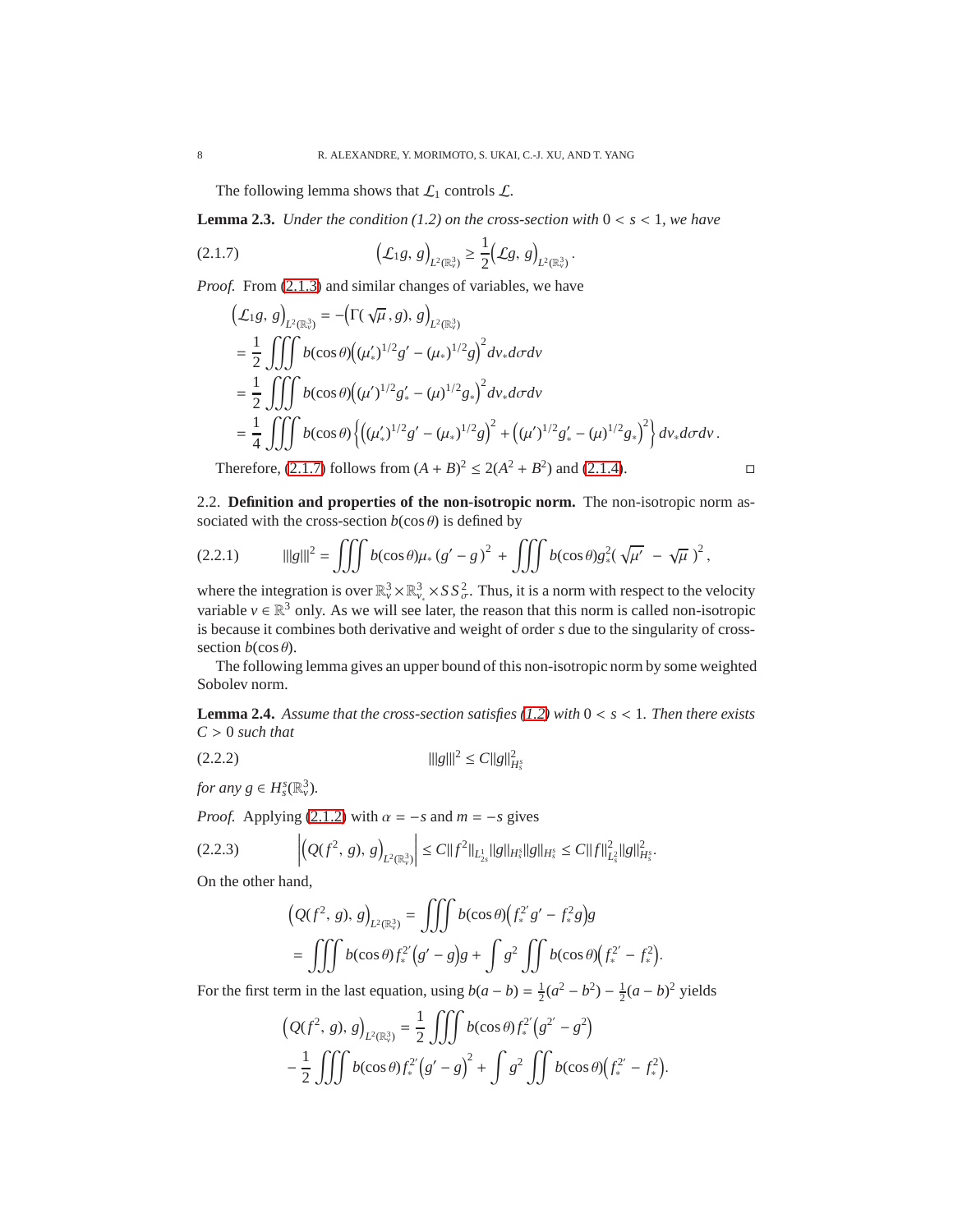By the change of variables  $(v'_*, v') \to (v_*, v)$ , the first term above is also  $\frac{1}{2} \iiint bg^2(f_*^2 - f_*^2').$ Thus, it follows that

$$
\left(Q(f^2, g), g\right)_{L^2(\mathbb{R}^3_v)} = -\frac{1}{2} \iiint b f_*^{2'} (g' - g)^2 + \frac{1}{2} \int g^2 \iiint b \left(f_*^{2'} - f_*^2\right),
$$

and then

$$
\iiint b f_*^2 (g' - g)^2 \le 2 \left| \left( Q(f^2, g), g \right) \right| + \left| \iiint b g^2 (f_*^{2'} - f_*^2) \right|.
$$

By using [\(2.2.3\)](#page-7-1) and the cancellation lemma from [\[6\]](#page-56-2), we get

$$
(2.2.4) \qquad \iiint b f_*^2 (g' - g)^2 \le C ||f||^2_{L^2_s} ||g||^2_{H^s_s} + C ||g||^2_{L^2} ||f||^2_{L^2} \le C ||f||^2_{L^2_s} ||g||^2_{H^s_s}.
$$

Thus, choosing  $f = \sqrt{\mu}$  gives

<span id="page-8-0"></span>
$$
\left|\|g\|\right|^2 \leq C(\|\sqrt{\mu}\,\|_{L_s^2}^2 \|g\|_{H_s^s}^2 + \|g\|_{L_s^2}^2 \|\sqrt{\mu}\,\|_{H_s^s}^2) \leq C \|g\|_{H_s^s}^2.
$$

This completes the proof of the lemma.

In the context of usual weighted Sobolev spaces, this last result is likely to be optimal. Next we will show that this non-isotropic norm is controlled by the linearized operator. First of all, we shall need the following preliminary computation.

# <span id="page-8-2"></span>**Lemma 2.5.** *For any*  $\phi \in C_b^1$ *, we have*

$$
\int_{\sigma} b(\cos \theta) |\phi(v_*)-\phi(v'_*)|d\sigma \leq C_{\phi} |v-v_*|^{2s} \leq C \langle v \rangle^{2s} \langle v_* \rangle^{2s},
$$

*where*  $C_{\phi}$  *depends on*  $\|\phi\|_{C_b^1} = \|\phi\|_{L^{\infty}} + \|\nabla \phi\|_{L^{\infty}}$ .

*Proof.* It follows from Taylor's formula that

$$
|\phi(v_*)-\phi(v'_*)|\leq C_\phi|v_*-v'_*|\leq C_\phi\sin\left(\frac{\theta}{2}\right)|v-v_*|,
$$

and  $|\phi(v_*) - \phi(v'_*)| \le C_\phi$ . Then for any  $\delta \in (0, \pi/2)$ ,

$$
\int_{\sigma} b(\cos \theta) |\phi(v_*) - \phi(v'_*)| d\sigma \le C_{\phi} \left\{ |v - v_*| \int_0^{\delta} \frac{\sin(\theta/2)}{\theta^{1+2s}} d\theta + \int_{\delta}^{\pi/2} \frac{1}{\theta^{1+2s}} d\theta \right\}
$$

$$
\le C_{\phi} \left\{ |v - v_*| \delta^{-2s+1} + \delta^{-2s} \right\}.
$$

If  $|v - v_*|^{-1} \le \frac{\pi}{2}$ , by choosing  $\delta = |v - v_*|^{-1}$ , we get

$$
\int_{\sigma} b(\cos \theta) |\phi(v_*) - \phi(v'_*)| d\sigma \le C_{\phi} |v - v_*|^{2s} \le C \langle v \rangle^{2s} \langle v_* \rangle^{2s}.
$$

If  $|v - v_*| \leq \frac{2}{\pi}$ , we have

<span id="page-8-1"></span>
$$
\int_{\sigma} b(\cos \theta) |\phi(v_*) - \phi(v'_*)| d\sigma \le C_{\phi} |v - v_*| \le C_{\phi} \frac{2}{\pi} \le C \langle v \rangle^{2s} \langle v_* \rangle^{2s}.
$$

And this completes the proof of the lemma.

Up to the kernel of  $\mathcal{L}$ , the following lemma gives the equivalence between the nonisotropic norm and the Dirichlet form of  $\mathcal{L}$ .

<span id="page-8-3"></span>**Lemma 2.6.** *For*  $g \in \mathcal{N}^{\perp}$ *, we have* 

(2.2.5) 
$$
\left(\mathcal{L}g, g\right)_{L^2(\mathbb{R}^3_v)} \sim ||g|||^2.
$$

*Here A* ∼ *B* means that there exists two generic constants  $C_1$ ,  $C_2$  > 0 such that  $C_1A \leq B \leq$ *C*2*A.*

$$
\Box
$$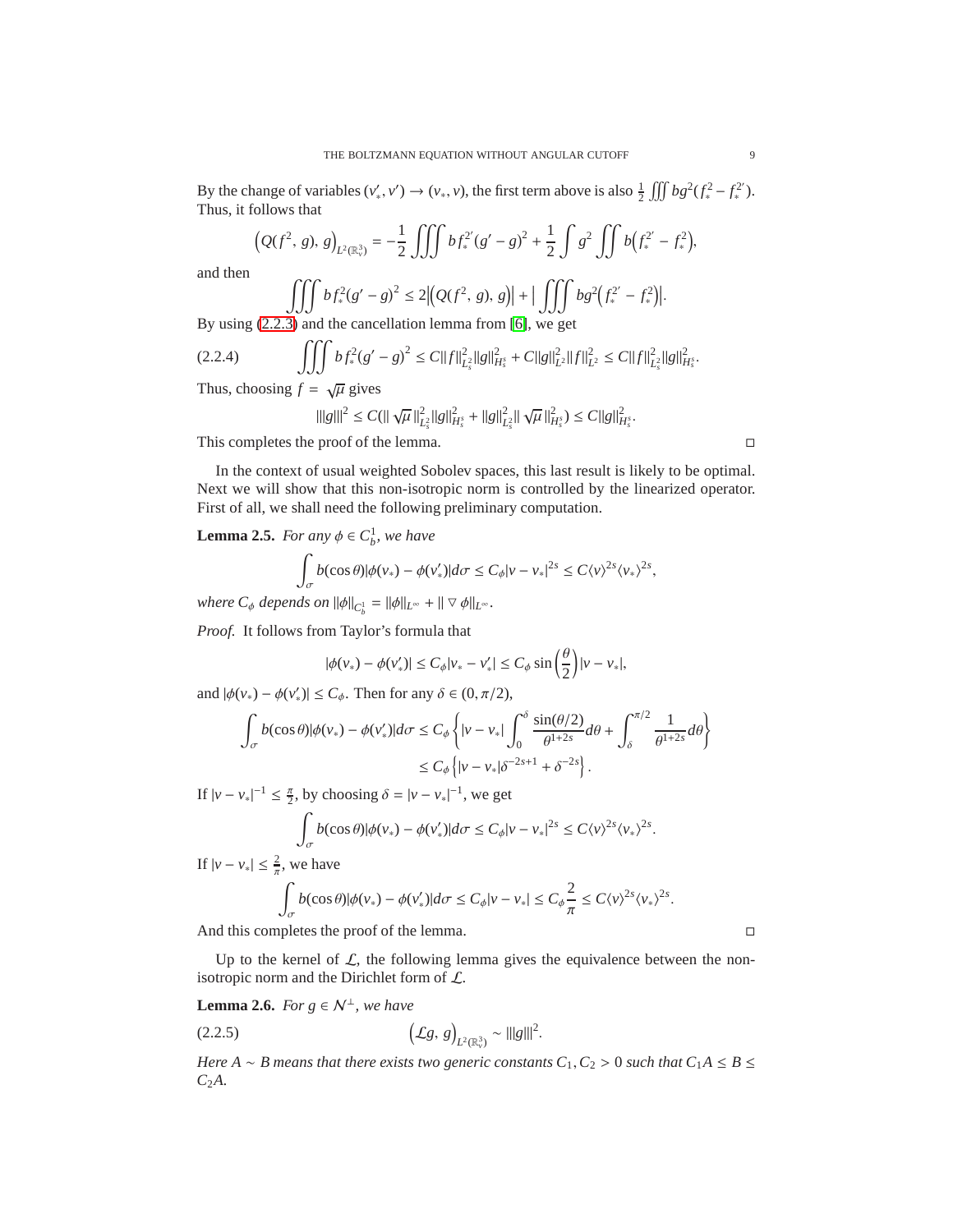*Proof.* We first deal with the lower bound estimate starting with the terms linked to  $\mathcal{L}_2$ . Since

$$
-\big(\mathcal{L}_2g,\,g\big)_{L^2(\mathbb{R}^3_\nu)}=\big(\Gamma(g,\,\sqrt{\mu}\,),g\big)_{L^2(\mathbb{R}^3)},
$$

we get from [\(2.1.5\)](#page-8-1) that

<span id="page-9-0"></span>
$$
(2.2.6) \quad -\left(\mathcal{L}_{2}g, g\right)_{L^{2}(\mathbb{R}^{3}_{\nu})} = \left(Q(\sqrt{\mu}g, \sqrt{\mu}), g\right)_{L^{2}(\mathbb{R}^{3}_{\nu})} + \iiint b(\cos\theta) \left(\sqrt{\mu_{*}} - \sqrt{\mu'_{*}}\right) g'_{*} \sqrt{\mu'} g.
$$

Using [\(2.1.2\)](#page-7-2) with  $\alpha = 0$ ,  $m = 0$ , the first term on the right hand side of [\(2.2.6\)](#page-9-0) can be estimated by

$$
\left| (Q(\sqrt{\mu}g, \sqrt{\mu}), g)_{L^2(\mathbb{R}^3_v)} \right| \leq ||Q(\sqrt{\mu}g, \sqrt{\mu})||_{L^2}||g||_{L^2}
$$
  

$$
\leq C ||\sqrt{\mu}g||_{L^1_{2s}} ||\sqrt{\mu}||_{H^{2s}_{2s}} ||g||_{L^2} \leq C ||g||_{L^2}^2.
$$

For the second term on the right hand side of [\(2.2.6\)](#page-9-0), we have

$$
\iiint b(\cos \theta) \left(\sqrt{\mu_*} - \sqrt{\mu'_*}\right) g'_* \sqrt{\mu'} g \, dv dv_* d\sigma
$$
  
= 
$$
\iiint b(\cos \theta) \left(\sqrt{\mu_*} - \sqrt{\mu'_*}\right) g'_* (\mu')^{1/4} \left((\mu')^{1/4} - (\mu)^{1/4}\right) g'_*
$$
  
+ 
$$
\iiint b(\cos \theta) \left(\sqrt{\mu_*} - \sqrt{\mu'_*}\right) g'_* (\mu')^{1/4} (\mu)^{1/4} g.
$$

Thus,

$$
\left| \iiint b(\cos \theta) \left( \sqrt{\mu_*} - \sqrt{\mu_*'} \right) g'_* \sqrt{\mu'} g \right|
$$
  
\n
$$
\leq \left( \iiint b(\cos \theta) \left( \sqrt{\mu_*} - \sqrt{\mu_*'} \right)^2 |g|^2 (\mu')^{1/4} \right)^{1/2}
$$
  
\n
$$
\times \left( \iiint b(\cos \theta) \left( (\mu')^{1/4} - (\mu)^{1/4} \right)^2 |g'_*|^2 (\mu')^{1/4} \right)^{1/2}
$$
  
\n
$$
+ \left( \iiint b(\cos \theta) |\sqrt{\mu_*} - \sqrt{\mu_*'} |g|^2 (\mu')^{1/4} (\mu)^{1/4} \right)^{1/2}
$$
  
\n
$$
\times \left( \iiint b(\cos \theta) |\sqrt{\mu_*} - \sqrt{\mu_*'} |g'_*|^2 (\mu')^{1/4} (\mu)^{1/4} \right)^{1/2}
$$
  
\n
$$
\leq I_1^{1/2} \times I_2^{1/2} + I_3^{1/2} \times I_4^{1/2}.
$$

Using Lemma [2.5](#page-8-2) with  $\phi = \mu^{1/4}$  gives

$$
\int_{\sigma} b(\cos \theta) \Big| (\mu_*')^{1/4} - (\mu_*)^{1/4} \Big| d\sigma \leq C |v - v_*|^{2s} \leq C < v >^{2s} < v_* >^{2s}.
$$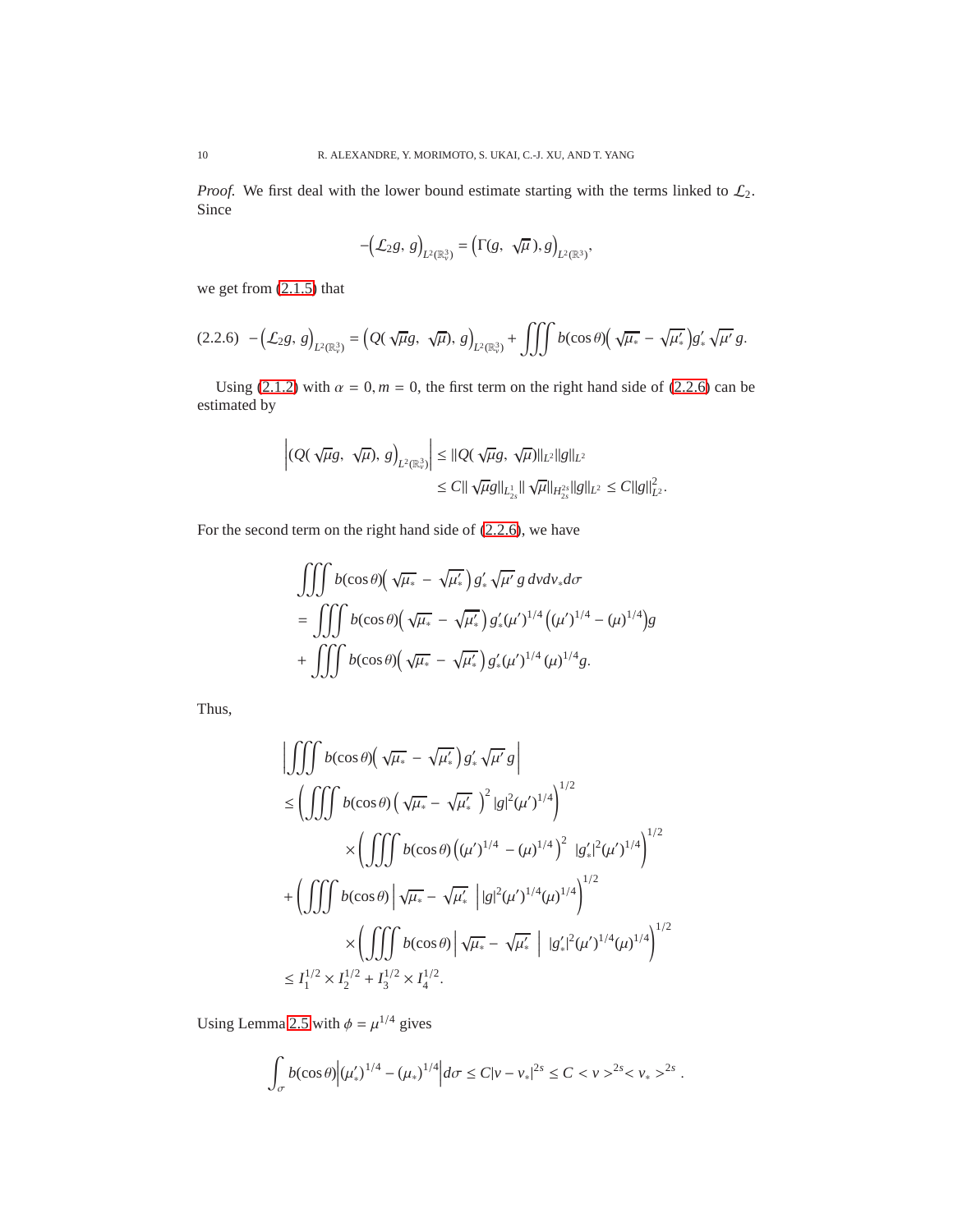Since 
$$
(\mu'_*)^{1/4}(\mu')^{1/2} = (\mu'_*)^{1/4}(\mu')^{1/4}(\mu')^{1/4} = (\mu_*)^{1/4}\mu^{1/4}(\mu')^{1/4}
$$
, we get  
\n
$$
I_1 + I_3 \le C \iiint b(\cos \theta)|(\mu_*)^{1/2} - (\mu'_*)^{1/2}| |g|^2(\mu')^{1/2} dv dv_* d\sigma
$$
\n
$$
\le C \iiint b(\cos \theta)|(\mu_*)^{1/4} - (\mu'_*)^{1/4}|((\mu_*)^{1/4} + (\mu'_*)^{1/4})|g|^2(\mu')^{1/2}
$$
\n
$$
\le C \iiint b(\cos \theta)|(\mu_*)^{1/4} - (\mu'_*)^{1/4}|(\mu_*)^{1/4}|g|^2
$$
\n
$$
+ C \iiint b(\cos \theta)|(\mu_*)^{1/4} - (\mu'_*)^{1/4}|(\mu'_*)^{1/4}(\mu')^{1/2}|g|^2
$$
\n
$$
\le C \iiint (\langle \nu_* \rangle^{2s}(\mu_*)^{1/4} \langle \nu \rangle^{2s}|g|^2 + \langle \nu_* \rangle^{2s}(\mu_*)^{1/4} \langle \nu \rangle^{2s} \mu^{1/4}|g|^2 d\mu \nu_*
$$
\n
$$
\le C (\|g\|_{L^2(\mathbb{R}^3)}^2 + \|g\|_{L^2(\mathbb{R}^3)}^2).
$$

For  $I_2$ , by using the change of variables  $(v, v_*) \to (v_*, v)$  and then  $(v', v'_*) \to (v, v_*)$ , one has

$$
\iiint b(\cos \theta) (\mu')^{1/4} - (\mu)^{1/4} \Big)^2 |g'_*|^2 (\mu')^{1/4}
$$
  
= 
$$
\iiint b(\cos \theta) (\mu'_*)^{1/4} - (\mu_*)^{1/4} \Big)^2 |g|^2 (\mu_*)^{1/4}
$$
  

$$
\leq C \iiint (\langle v_* \rangle^{2s} (\mu_*)^{1/4} \langle v \rangle^{2s} |g|^2) dv dv_* \leq C ||g||^2_{L^2_s(\mathbb{R}^3)}
$$

.

For  $I_4$ , using the change of variables  $(v, v_*) \rightarrow (v', v'_*)$  implies that

$$
\iiint b(\cos \theta) \sqrt{\mu_*} - \sqrt{\mu_*} \left| |g'_*|^2 (\mu')^{1/4} (\mu)^{1/4} \right|
$$
  
= 
$$
\iiint b(\cos \theta) \sqrt{\mu_*} - \sqrt{\mu_*} \left| |g_*|^2 (\mu')^{1/4} (\mu)^{1/4} \right|
$$
  

$$
\leq C \iiint (\langle v \rangle^{2s} (\mu)^{1/4} \langle v_* \rangle^{2s} |g_*|^2) dv dv_* \leq C ||g||^2_{L^2_s(\mathbb{R}^3)}.
$$

In summary, we obtain

$$
|(2.2.7) \t |(2.2.8) | \leq C ||g||_{L_x^2}^2.
$$

For the term involving  $\mathcal{L}_1$ , using [\(2.1.6\)](#page-9-0) yields

<span id="page-10-0"></span>
$$
\begin{split} & \left( \mathcal{L}_{1}g, \, g \right)_{L^{2}(\mathbb{R}_{v}^{3})} = -\left( \Gamma(\sqrt{\mu}, \, g), \, g \right)_{L^{2}(\mathbb{R}_{v}^{3})} \\ & = \frac{1}{2} \, \int \!\!\! \int \!\!\! \int \int b(\cos \theta) \left( (\mu_{*}')^{1/2} g' - (\mu_{*})^{1/2} \, g \right)^{2} \\ & = \frac{1}{2} \, \int \!\!\! \int \!\!\! \int \int b(\cos \theta) \left( (\mu_{*}')^{1/2} (g' - g) + g((\mu_{*}')^{1/2} - (\mu_{*})^{1/2}) \right)^{2} \\ & \geq \frac{1}{4} \, \int \!\!\! \int \!\!\! \int \int b(\cos \theta) \mu_{*}'(g' - g)^{2} - \frac{1}{2} \, \int \!\!\! \int \!\!\! \int \int b(\cos \theta) g^{2} \left( (\mu_{*}')^{1/2} - (\mu_{*})^{1/2} \right)^{2} , \end{split}
$$

where we used the inequality  $(a + b)^2 \ge \frac{1}{2}a^2 - b^2$ . Then

$$
\left(\mathcal{L}_1 g, g\right)_{L^2(\mathbb{R}_v^3)} \ge \frac{1}{4} \left( \iiint b(\cos \theta) \mu'_*(g' - g)^2 + \iiint b(\cos \theta) g^2 \left( (\mu'_*)^{1/2} - (\mu_*)^{1/2} \right)^2 \right) - \frac{3}{4} \iiint b(\cos \theta) g^2 \left( (\mu'_*)^{1/2} - (\mu_*)^{1/2} \right)^2.
$$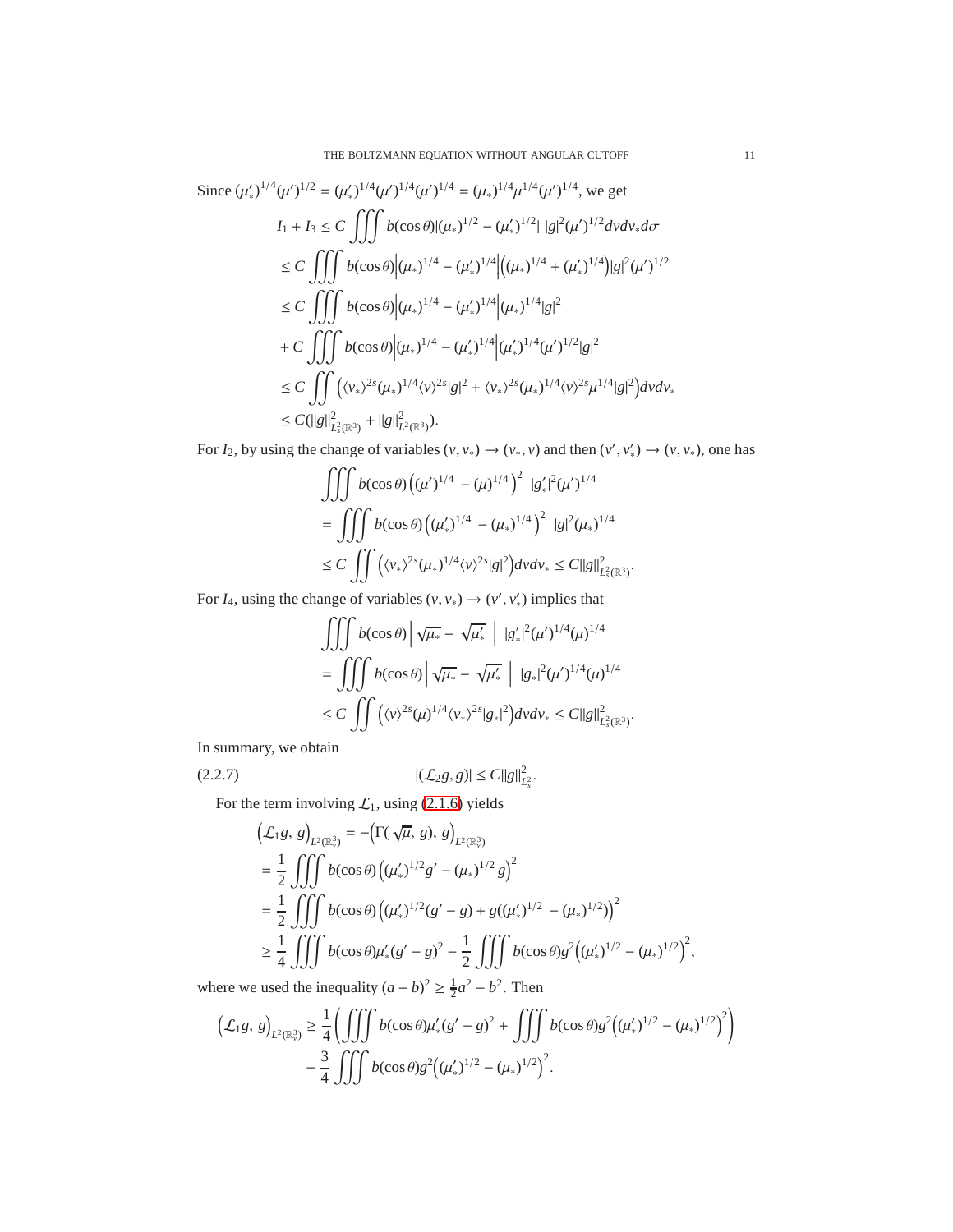We now apply [\(2.2.4\)](#page-8-0) and the change of variables  $(v, v_*) \rightarrow (v_*, v)$  to get

$$
\iiint b(\cos \theta)g^{2} \big( (\mu_{*}')^{1/2} - (\mu_{*})^{1/2} \big)^{2} \leq C ||g||^{2}_{L_{s}^{2}} ||\mu^{1/2}||^{2}_{H_{s}^{s}} \leq C ||g||^{2}_{L_{s}^{2}}.
$$

Therefore,

$$
\left(\mathcal{L}_1 g, g\right)_{L^2} \ge \frac{1}{4} ||g||^2 - C ||g||^2_{L^2}.
$$

Thus, we have from [\(2.2.7\)](#page-10-0)

$$
\begin{aligned} \left(\mathcal{L}g, g\right)_{L^2} &= \left(\mathcal{L}_1g, g\right)_{L^2} + \left(\mathcal{L}_2g, g\right)_{L^2} \\ &\ge \frac{1}{4} |||g|||^2 - C ||g||^2_{L^2_s}. \end{aligned}
$$

By Theorem [2.2,](#page-6-0) we have from the assumption  $g \in \mathcal{N}^{\perp}$  that

$$
\| |g|||^2 \le 4 \Big( \mathcal{L} g, g \Big)_{L^2} + C \|g\|_{L^2_s}^2 \le \tilde{C} \Big( \mathcal{L} g, g \Big)_{L^2},
$$

which gives the lower bound estimation.

For the upper bound estimate, we have

$$
\begin{aligned} &\left(\mathcal{L}_{1}g, g\right)_{L^{2}(\mathbb{R}_{v}^{3})} = \frac{1}{2} \iiint b(\cos\theta) \left((\mu'_{*})^{1/2}g' - (\mu_{*})^{1/2}g\right)^{2} \\ &= \frac{1}{2} \iiint b(\cos\theta) \left((\mu'_{*})^{1/2}(g' - g) + g((\mu_{*})^{1/2} - (\mu_{*})^{1/2})\right)^{2} \\ &\leq \iiint b(\cos\theta) \mu'_{*}(g' - g)^{2} + \iiint b(\cos\theta) g^{2} \left((\mu'_{*})^{1/2} - (\mu_{*})^{1/2}\right)^{2} \\ &\leq ||g|||^{2} .\end{aligned}
$$

By [\(2.1.7\)](#page-10-0), we have

$$
\left(\mathcal{L}g,\,g\right)_{L^2(\mathbb{R}^3_\nu)}\leq 2\|\left|g\right\|^2.
$$

The proof of Lemma [2.6](#page-8-3) is then completed.

The next result shows that the non-isotropic norm controls the Sobolev norm of both derivative and weight of order *s*.

**Lemma 2.7.** *There exists*  $C > 0$  *such that* 

$$
|||g|||^2 \ge C(||g||_{H^s}^2 + ||g||_{L^2}^2).
$$

*Proof.* Write

<span id="page-11-0"></span>
$$
\|\|g\|\|^2 = \int_{\mathbb{R}^6} \int_{\mathbb{S}^2} b(\cos \theta) \mu_* (g(v) - g(v'))^2 d\sigma dv_* dv + \int_{\mathbb{R}^6} \int_{\mathbb{S}^2} b(\cos \theta) g_*^2 (\mu^{1/2}(v) - \mu^{1/2}(v'))^2 d\sigma dv_* dv \equiv A + B.
$$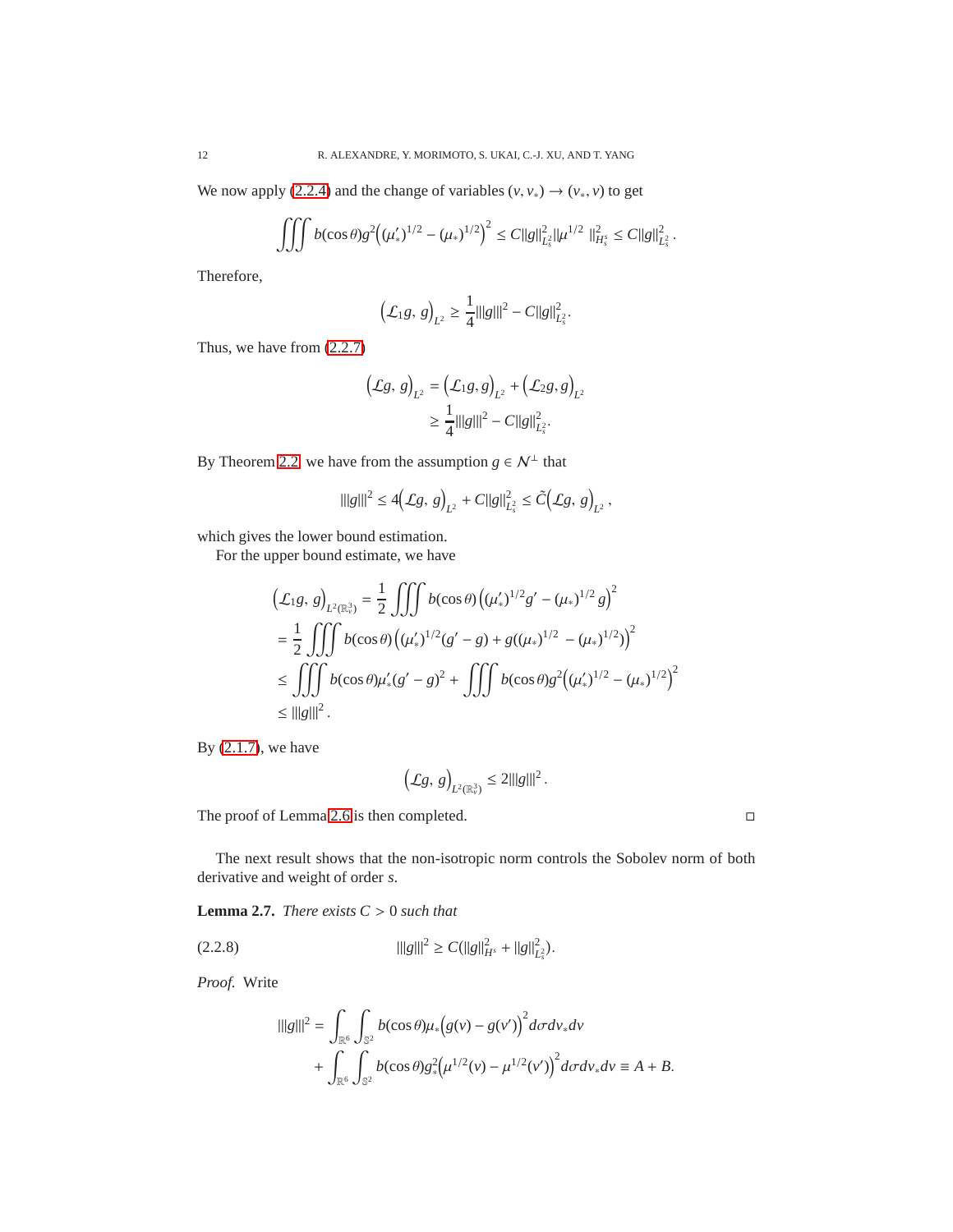According to the calculation of Propositions 1 and 2 in [\[6\]](#page-56-2), we have

$$
A = (2\pi)^{-3} \int_{\mathbb{R}^3} \int_{\mathbb{S}^2} b\left(\frac{\xi}{|\xi|} \cdot \sigma\right) \left\{\hat{\mu}(0)|\hat{g}(\xi)|^2 + \hat{\mu}(0)|\hat{g}(\xi^+)|^2 - 2Re \,\hat{\mu}(\xi^-)\hat{g}(\xi^+)\hat{g}(\xi)\right\} d\sigma d\xi
$$
  
\n
$$
\geq \frac{1}{2(2\pi)^3} \int_{\mathbb{R}^3} |\hat{g}(\xi)|^2 \left\{\int_{\mathbb{S}^2} b\left(\frac{\xi}{|\xi|} \cdot \sigma\right) (\hat{\mu}(0) - |\hat{\mu}(\xi^-)|) d\sigma\right\} d\xi
$$
  
\n
$$
\geq C_1 \int_{|\xi| \geq 1} |\xi|^{2s} |\hat{g}(\xi)|^2 d\xi \geq C_1 2^{-2s} \int_{|\xi| \geq 1} (1 + |\xi|^2)^s |\hat{g}(\xi)|^2 d\xi
$$
  
\n
$$
\geq C_1 2^{-2s} ||g||^2_{H^s(\mathbb{R}^3_v)} - C_1 ||g||^2_{L^2(\mathbb{R}^3_v)},
$$

where we have used Lemma 3 in [\[6\]](#page-56-2) that

$$
(2.2.9) \qquad \int_{\mathbb{S}^2} b\Big(\frac{\xi}{|\xi|} \cdot \sigma\Big) (\hat{\mu}(0) - |\hat{\mu}(\xi^-)|) d\sigma \ge C_1 |\xi|^{2s}, \qquad \forall |\xi| \ge 1.
$$

Similarly,

$$
B = (2\pi)^{-3} \int_{\mathbb{R}^3} \int_{\mathbb{S}^2} b\left(\frac{\xi}{|\xi|} \cdot \sigma\right) \left\{\widehat{g^2}(0) | \widehat{\mu^{1/2}}(\xi)|^2 + \widehat{g^2}(0) | \widehat{\mu^{1/2}}(\xi^+)|^2 - 2Re \widehat{g^2}(\xi^-) \widehat{\mu^{1/2}}(\xi^+) \overline{\widehat{\mu^{1/2}}(\xi)}\right\} d\sigma d\xi
$$
  
\n
$$
= \frac{1}{2(2\pi)^3} \int_{\mathbb{R}^3} \int_{\mathbb{S}^2} b\left(\frac{\xi}{|\xi|} \cdot \sigma\right) \widehat{g^2}(0) |\widehat{\mu^{1/2}}(\xi^+) - \widehat{\mu^{1/2}}(\xi)|^2 d\sigma d\xi
$$
  
\n
$$
+ \frac{1}{(2\pi)^3} \int_{\mathbb{R}^3} \int_{\mathbb{S}^2} b\left(\frac{\xi}{|\xi|} \cdot \sigma\right) (\widehat{g^2}(0) - Re \widehat{g^2}(\xi^-)) \overline{\widehat{\mu^{1/2}}(\xi)} \widehat{\mu^{1/2}}(\xi^+) d\sigma d\xi
$$
  
\n
$$
= B_1 + B_2.
$$

For  $B_1$ , one has

$$
B_1 = \int_{\mathbb{R}^3} \int_{\mathbb{S}^2} b \left( \frac{\xi}{|\xi|} \cdot \sigma \right) \widehat{g^2}(0) \left| \widehat{\mu^{1/2}}(\xi^+) - \widehat{\mu^{1/2}}(\xi) \right|^2 d\sigma d\xi
$$
  
\n
$$
= C_1 ||g||^2_{L^2(\mathbb{R}^3_v)} \int_{\mathbb{R}^3_\xi} \widehat{\mu}(2\xi) \int_{\mathbb{S}^2} b \left( \frac{\xi}{|\xi|} \cdot \sigma \right) \left| \widehat{\mu^{1/2}}(\xi^-) - 1 \right|^2 d\sigma d\xi
$$
  
\n
$$
\geq C_2 ||g||^2_{L^2(\mathbb{R}^3_v)},
$$

where

$$
C_2=C_1\int_{\mathbb{R}^3_\xi}\widehat{\mu}(2\xi)\int_{\mathbb{S}^2}b\Big(\frac{\xi}{|\xi|}\,\cdot\,\sigma\Big)\widehat{|\mu^{1/2}(\xi^-)}-1\Big|^2d\sigma d\xi>0.
$$

For the second term on the right hand side, by using

 $\sim$ 

$$
\widehat{\mu^{1/2}}(\xi)\widehat{\mu^{1/2}}(\xi^+) \geq C\widehat{\mu}(2\xi),
$$

for some positive constant *C*, we have

$$
B_2 = \int_{\mathbb{R}^3} \int_{\mathbb{S}^2} b\left(\frac{\xi}{|\xi|} \cdot \sigma\right) \left(\widehat{g^2}(0) - Re \,\widehat{g^2}(\xi^-)\right) \overline{\widehat{\mu^{1/2}}}(\xi) \,\widehat{\mu^{1/2}}(\xi^+) d\sigma d\xi
$$
  
\n
$$
\geq C \int_{\mathbb{R}^3} \int_{\mathbb{S}^2} b\left(\frac{\xi}{|\xi|} \cdot \sigma\right) \left(\widehat{g^2}(0) - Re \,\widehat{g^2}(\xi^-)\right) \overline{\widehat{\mu}(2\xi)} d\sigma d\xi.
$$
  
\n
$$
= C \int_{\mathbb{R}^3} \int_{\mathbb{S}^2} b\left(\frac{\xi}{|\xi|} \cdot \sigma\right) \int_{\mathbb{R}^3_v} g^2(\nu) \left(1 - \cos(\xi^- \cdot \nu)\right) d\nu \widehat{\mu}(2\xi) d\sigma d\xi.
$$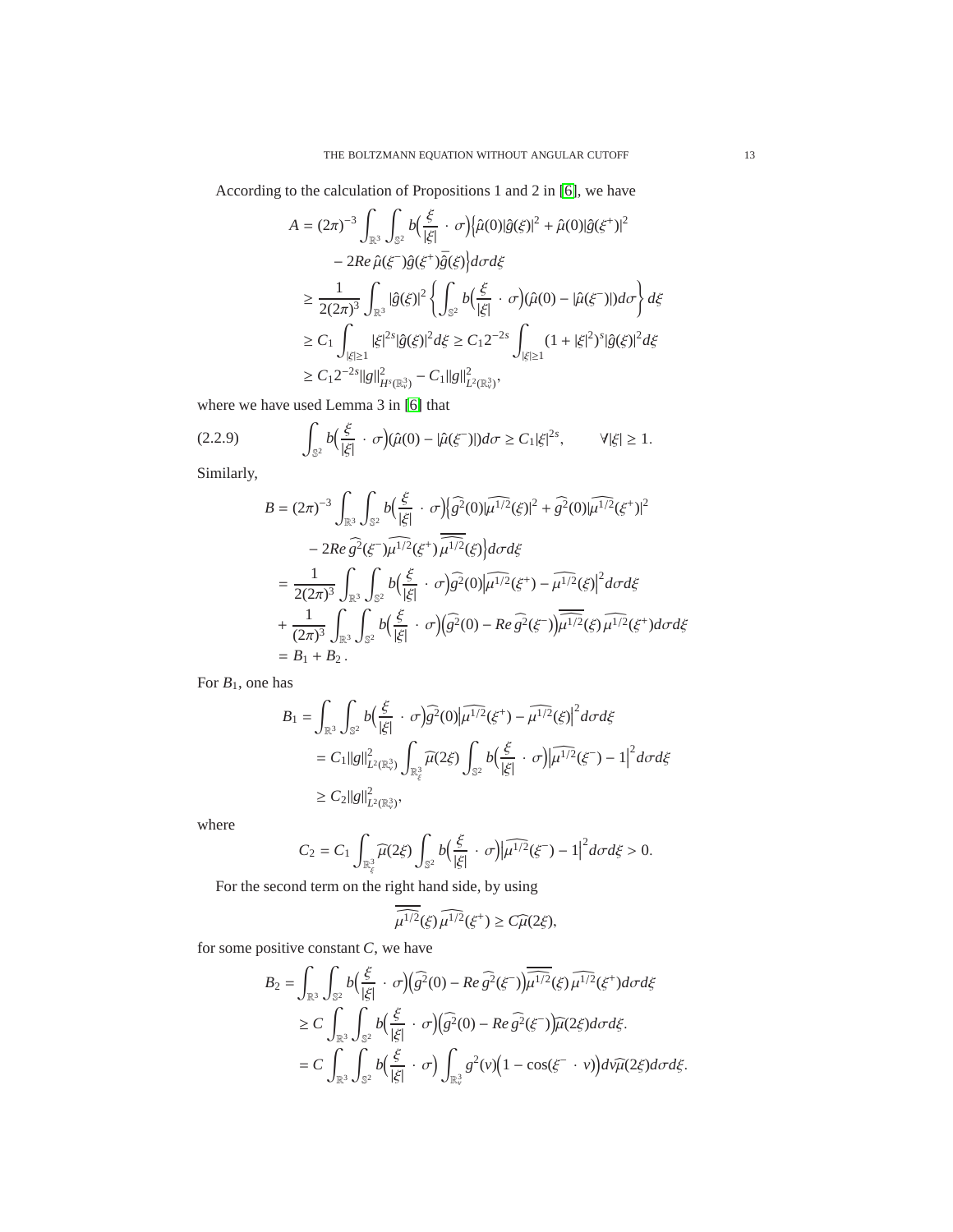We now use Bobylev's technique [\[18\]](#page-57-27) to have

$$
\int_{\mathbb{S}^2} b\Big(\frac{\xi}{|\xi|} \cdot \sigma\Big) \psi(\xi^- \cdot \nu) d\sigma = \int_{\mathbb{S}^2} b\Big(\frac{\nu}{|\nu|} \cdot \sigma\Big) \psi(\xi \cdot \nu^-) d\sigma,
$$

so that

$$
B_2 \geq C \int_{\mathbb{R}^3_v} g^2(v) \left( \int_{\mathbb{R}^3} \int_{\mathbb{S}^2} b \left( \frac{v}{|v|} \cdot \sigma \right) \left( 1 - \cos(\xi \cdot v^-) \right) \widehat{\mu}(2\xi) d\sigma d\xi \right) dv
$$
  
= 
$$
C \int_{\mathbb{R}^3_v} g^2(v) \left( \int_{\mathbb{S}^2} b \left( \frac{v}{|v|} \cdot \sigma \right) \left( \mu(0) - \mu \left( \frac{v^-}{2} \right) \right) d\sigma \right) dv
$$
  

$$
\geq C \int_{|v| \geq 1} g^2(v) |v|^{2s} dv \geq C 2^{-2s} ||g||^2_{L^2(\mathbb{R}^3_v)} - C ||g||^2_{L^2(\mathbb{R}^3_v)}.
$$

where we have used (2.2.9) and the change of variables in  $\sigma$  by exchanging  $\xi/|\xi|$  and  $\nu/|\nu|$ . Finally, by choosing a suitably small constant  $0 < \lambda < 1$ ,

$$
\begin{aligned} |||g|||^2 &= A + B_1 + B_2 \ge \lambda A + B_1 + \lambda B_2 \\ &\ge C(||g||^2_{H^s(\mathbb{R}^3_v)} + ||g||^2_{L^2(\mathbb{R}^3_v)}), \end{aligned}
$$

and this concludes the proof of the lemma.

<span id="page-13-0"></span>2.3. **Upper bound estimates.** To apply the energy method, we need some upper bound estimate on the collision operator in terms of the non-isotropic norm which will be given in the following proposition. For this, we first prove

<span id="page-13-2"></span>**Lemma 2.8.** *There exists*  $C > 0$  *such that* 

$$
(2.3.1) \qquad \iiint b(\cos \theta) f_*^2 (g' - g)^2 \le C \, ||f||_{L_s^2}^2 \, ||g||^2 \, .
$$

*Proof.* Different from Lemma [2.4,](#page-7-3) we apply Bobylev formula [\[18\]](#page-57-27) to have

<span id="page-13-1"></span>
$$
\begin{split}\n&\iint b(\cos\theta)\mu_*(g'-g)^2\,dv_*d\sigma dv \\
&=\frac{1}{(2\pi)^3}\iint b\left(\frac{\xi}{|\xi|}\cdot\sigma\right)\left(\hat{\mu}(0)(|\hat{g}(\xi)|^2+|\hat{g}(\xi^+)|^2)-2Re\ \hat{\mu}(\xi^-)\hat{g}(\xi^+)\overline{\hat{g}(\xi)}\right)d\xi d\sigma \\
&=\frac{1}{(2\pi)^3}\iint b\left(\frac{\xi}{|\xi|}\cdot\sigma\right)\left(\hat{\mu}(0)|\hat{g}(\xi)-\hat{g}(\xi^+)|^2+2Re\left(\hat{\mu}(0)-\hat{\mu}(\xi^-)\right)\hat{g}(\xi^+)\overline{\hat{g}(\xi)}\right)d\xi d\sigma,\n\end{split}
$$

and

$$
\iiint b(\cos\theta) f^2_*(g'-g)^2 dv_* d\sigma dv
$$
  
= 
$$
\frac{1}{(2\pi)^3} \iint b\left(\frac{\xi}{|\xi|} \cdot \sigma\right) (\widehat{f^2}(0)) \widehat{g}(\xi) - \widehat{g}(\xi^+)|^2 + 2Re\left(\widehat{f^2}(0) - \widehat{f^2}(\xi^-)\right) \widehat{g}(\xi^+) \overline{\widehat{g}(\xi)} d\xi d\sigma.
$$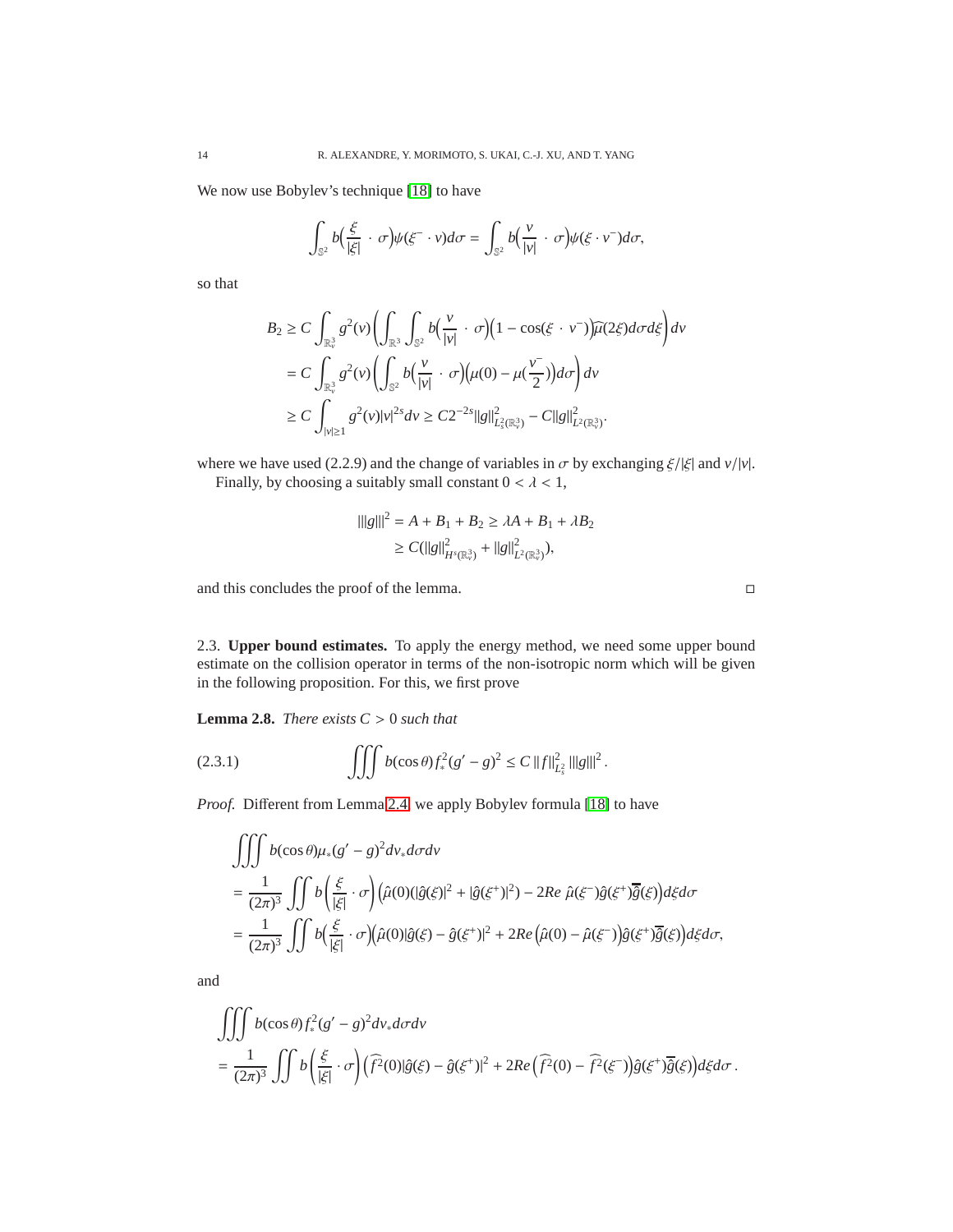Since  $\hat{\mu}(0) = 1, f^2(0) = ||f||^2_{L^2}$ , we obtain

$$
\iiint b(\cos \theta) f_*^2 (g' - g)^2 dv_* d\sigma dv
$$
  
=  $||f||_{L^2}^2 \iiint b(\cos \theta) \mu_* (g' - g)^2 dv_* d\sigma dv$   

$$
- \frac{2}{(2\pi)^3} ||f||_{L^2}^2 \iint b\left(\frac{\xi}{|\xi|} \cdot \sigma\right) Re(\hat{\mu}(0) - \hat{\mu}(\xi^-)) \hat{g}(\xi^+) \overline{\hat{g}}(\xi) d\xi d\sigma
$$
  

$$
+ \frac{2}{(2\pi)^3} \iint b\left(\frac{\xi}{|\xi|} \cdot \sigma\right) Re(\hat{f}^2(0) - \hat{f}^2(\xi^-)) \hat{g}(\xi^+) \overline{\hat{g}}(\xi) d\xi d\sigma.
$$

For the last term, we note that

$$
\int b\left(\frac{\xi}{|\xi|}\cdot\sigma\right)|\widehat{f^2}(0)-\widehat{f^2}(\xi^-)|d\sigma\leq \int b\left(\frac{\xi}{|\xi|}\cdot\sigma\right)|\int_{\nu}f^2(\nu)|1-e^{-i\nu\cdot\xi^-}|d\nu\right)d\sigma.
$$

Now consider

$$
\int_{SS^2} b\left(\frac{\xi}{|\xi|}\cdot\sigma\right) \left|1-e^{-i\nu\cdot\xi}\right| d\sigma.
$$

If  $|v||\xi| \ge \frac{2}{\pi}$ , we choose  $\delta = \frac{1}{|\xi||v|} \le \pi/2$  to have  $|1 - e^{-iv \cdot \xi^-}| \le |v||\xi| \sin \theta$  for any  $0 \le \theta \le \delta$ . And if  $\frac{\pi}{2} \ge \theta \ge \delta$ , we have  $|1 - e^{-iv \cdot \xi^-}| \le 2$ . Hence,

$$
\int_{SS^2} b\left(\frac{\xi}{|\xi|} \cdot \sigma\right) \left|1 - e^{-i\nu \cdot \xi^-} \right| d\sigma \le C|v||\xi| \int_0^{\delta} \frac{1}{\theta^{1+2s}} \sin \theta \, d\theta + C' \int_{\delta}^{\pi/2} \frac{1}{\theta^{1+2s}} d\theta
$$
  

$$
\le C|v||\xi| \delta^{-2s+1} + C' \delta^{-2s} \le \tilde{C}|v|^{2s} |\xi|^{2s}.
$$

On the other hand, if  $|v||\xi| \leq \frac{2}{\pi}$ , we have directly

$$
\int_{SS^2} b\left(\frac{\xi}{|\xi|} \cdot \sigma\right) \left|1 - e^{-i\nu \cdot \xi^-} \right| d\sigma \le C \int_0^{\pi/2} \frac{1}{\theta^{1+2s}} |v| |\xi| \sin \theta d\theta
$$
  

$$
\le \tilde{C} |v| |\xi| \le \tilde{C} |v|^{2s} |\xi|^{2s}.
$$

Thus, we have

$$
\iint b\left(\frac{\xi}{|\xi|}\cdot\sigma\right)|\widehat{f^2}(0)-\widehat{f^2}(\xi^-)\big||\widehat{g}|^2(\xi)d\xi d\sigma\leq C||f||^2_{L^2_s}||g||^2_{H^s}.
$$

By using the regular change of variables  $\xi \to \xi^+$ , and by noticing that

$$
\xi^{-} = \phi(\xi^{+}, \sigma) = \xi^{+} - \frac{|\xi^{+}|}{\cos\frac{\theta}{2}}\sigma, \qquad |\xi^{-}| = |\xi^{+}| \tan\frac{\theta}{2}, \qquad \cos\frac{\theta}{2} = \frac{\xi^{+}}{|\xi^{+}|} \cdot \sigma,
$$

$$
\left|\frac{\partial(\xi^{+})}{\partial(\xi)}\right| = \frac{1}{4}\cos^{2}\theta/2,
$$

we have

$$
\begin{split} &\iint b\left(\frac{\xi}{|\xi|}\cdot\sigma\right)\left|\widehat{f^2}(0)-\widehat{f^2}(\xi^-)\right|\left|\hat{g}\right|^2(\xi^+)d\xi d\sigma\\ &=\iint\limits_{\mathcal{O}\subseteq S^2}\frac{1}{\theta/2}b\left(2(\frac{\xi^+}{|\xi^+|}\cdot\sigma)^2-1\right)\left|\widehat{f^2}(0)-\widehat{f^2}(\phi(\xi^+,\sigma))\right|\left|\hat{g}\right|^2(\xi^+)d\xi^+d\sigma\\ &\leq C\|f\|_{L^2_s}^2\|g\|_{H^s}^2. \end{split}
$$

Hence,

$$
\Big|\int\int b\Big(\frac{\xi}{|\xi|}\cdot\sigma\Big)\text{Re}\Big(\widehat{f^2}(0)-\widehat{f^2}(\xi^-)\Big)\widehat{g}(\xi^+)\overline{\widehat{g}(\xi)}d\xi d\sigma\Big|\leq C\|f\|_{L^2_s}^2\|g\|_{H^s}^2.
$$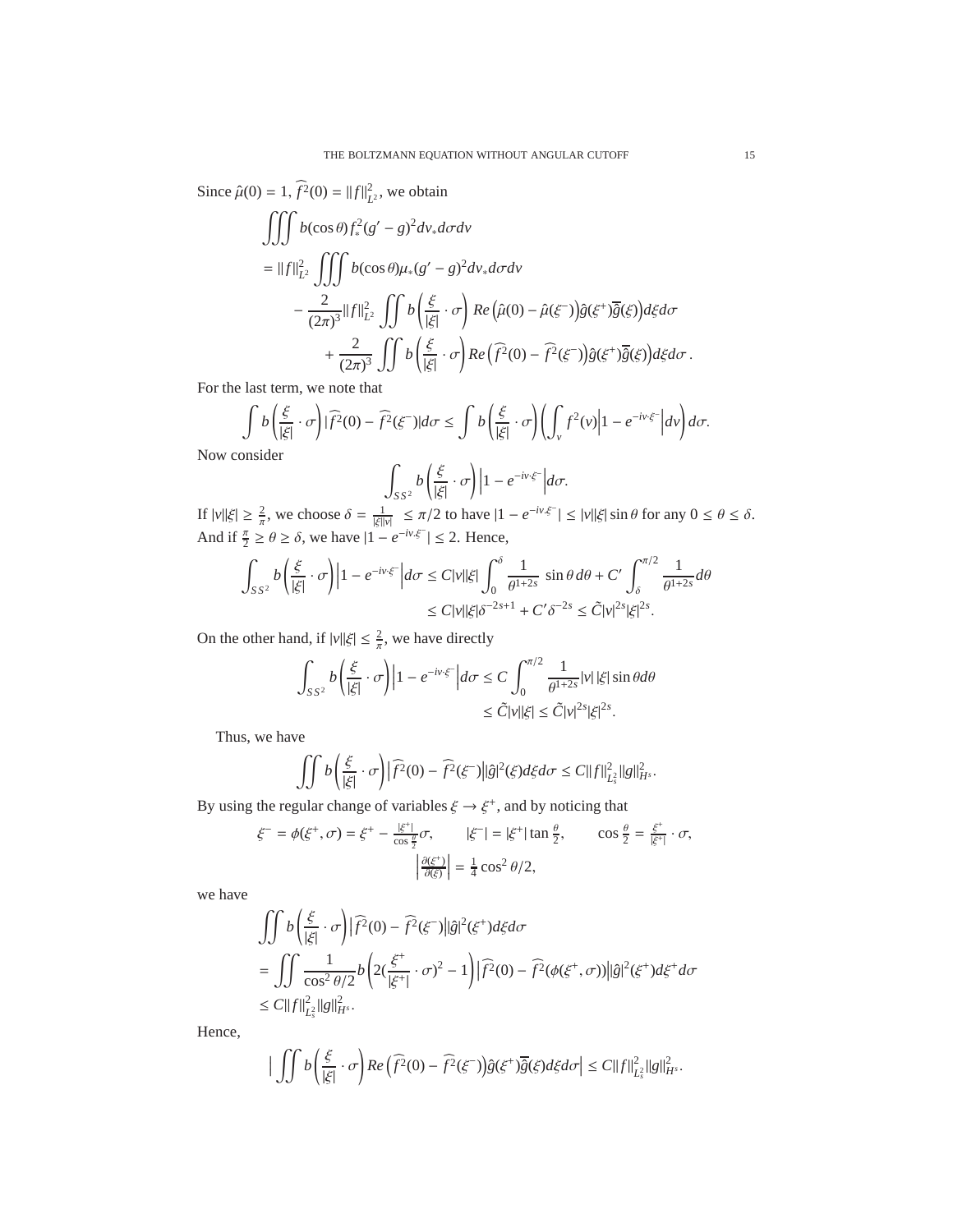Similarly, we have

$$
\left| \iint b\left(\frac{\xi}{|\xi|} \cdot \sigma \right) Re\left(\hat{\mu}(0) - \hat{\mu}(\xi^{-})\right) \hat{g}(\xi^{+}) \overline{\hat{g}}(\xi) d\xi d\sigma \right| \leq C ||\sqrt{\mu}||_{L_{\sigma}^{2}}^{2} ||g||_{H^{s}}^{2}.
$$

Therefore, we have proved  $(2.3.1)$  by using  $(2.2.8)$ .

In view of future application of the energy method, the scalar product of the collision operator with a test function is given by

<span id="page-15-2"></span>**Proposition 2.9.** *There exists C* > 0 *such that*

$$
\left|\left(\Gamma(f,\,g),\,h\right)_{L^2(\mathbb{R}^3)}\right|\leq C\left(\|f\|_{L^2_s}\,\|g\|_{L^2}\,\|g\|_{L^2_s}\,\|f\|\right)\,\,\|h\|\,.
$$

*Proof.* Note that

$$
\begin{split} \left(\Gamma(f, g), h\right)_{L^{2}(\mathbb{R}^{3})} &= \left(\mu^{-1/2} Q(\mu^{1/2} f, \, \mu^{1/2} g), \, h\right)_{L^{2}(\mathbb{R}^{3})} \\ &= \iiint b(\cos\theta) \mu_{*}^{1/2} \left(f_{*}^{'} g^{\prime} - f_{*} g\right) h \\ &= \frac{1}{2} \iiint b(\cos\theta) \left(f_{*}^{'} g^{\prime} - f_{*} g\right) \left(\mu_{*}^{1/2} h - \mu_{*}^{1/2^{\prime}} h^{\prime}\right) \\ &\leq \frac{1}{2} \left(\iiint b(\cos\theta) \left(f_{*}^{'} g^{\prime} - f_{*} g\right)^{2}\right)^{1/2} \\ &\times \left(\iiint b(\cos\theta) \left((\mu_{*})^{1/2} h - (\mu_{*}^{\prime})^{1/2} h^{\prime}\right)^{2}\right)^{1/2} \\ &\leq \frac{1}{2} A^{1/2} \times B^{1/2} . \end{split}
$$

For *B*, we have

$$
B \le 2 \iiint b(\cos \theta) \mu_*(h' - h)^2 + 2 \iiint b(\cos \theta) h_*^2 (\mu')^{1/2} - \mu^{1/2} \mu' = 2 |||h|||^2,
$$

where we have used the change of variables  $(v, v_*) \rightarrow (v', v'_*)$  for the first term and  $(v, v_*) \rightarrow (v', v'_*)$ (*v*∗, *v*) for the second term. Similarly,

$$
A \le 2 \iiint b(\cos \theta) f_*^2 (g' - g)^2 + 2 \iiint b(\cos \theta) g_*^2 (f' - f)^2.
$$

Then [\(2.3.1\)](#page-13-1) implies that

$$
A \leq C \left( ||f||_{L_s^2}^2 ||g|||^2 + ||g||_{L_s^2}^2 ||f|||^2 \right),
$$

<span id="page-15-0"></span>which completes the proof of the proposition.

 $\epsilon$ 

### 3. Commutator estimates

<span id="page-15-1"></span>3.1. **Non-isotropic norm in**  $\mathbb{R}_{x,v}^6$ . We now define the norm associated with the collision operator on the space of  $(x, v)$ . For  $m \in \mathbb{N}$ ,  $\ell \in \mathbb{R}$ , set

$$
\mathcal{B}_{\ell}^m(\mathbb{R}^6_{x,v})=\left\{g\in\mathcal{S}'(\mathbb{R}^6_{x,v});\;|||g|||^2_{\mathcal{B}_{\ell}^m(\mathbb{R}^6)}=\sum_{|\alpha|\leq m}\int_{\mathbb{R}^3_x}|||W^{\ell}\partial_{x,v}^{\alpha}g(x,\,\cdot\,)|||^2dx<+\infty\right\},\;
$$

where  $|| \cdot |||$  is the non-isotropic norm defined in [\(2.2.1\)](#page-13-1).

First of all, one has

 $\sqrt{ }$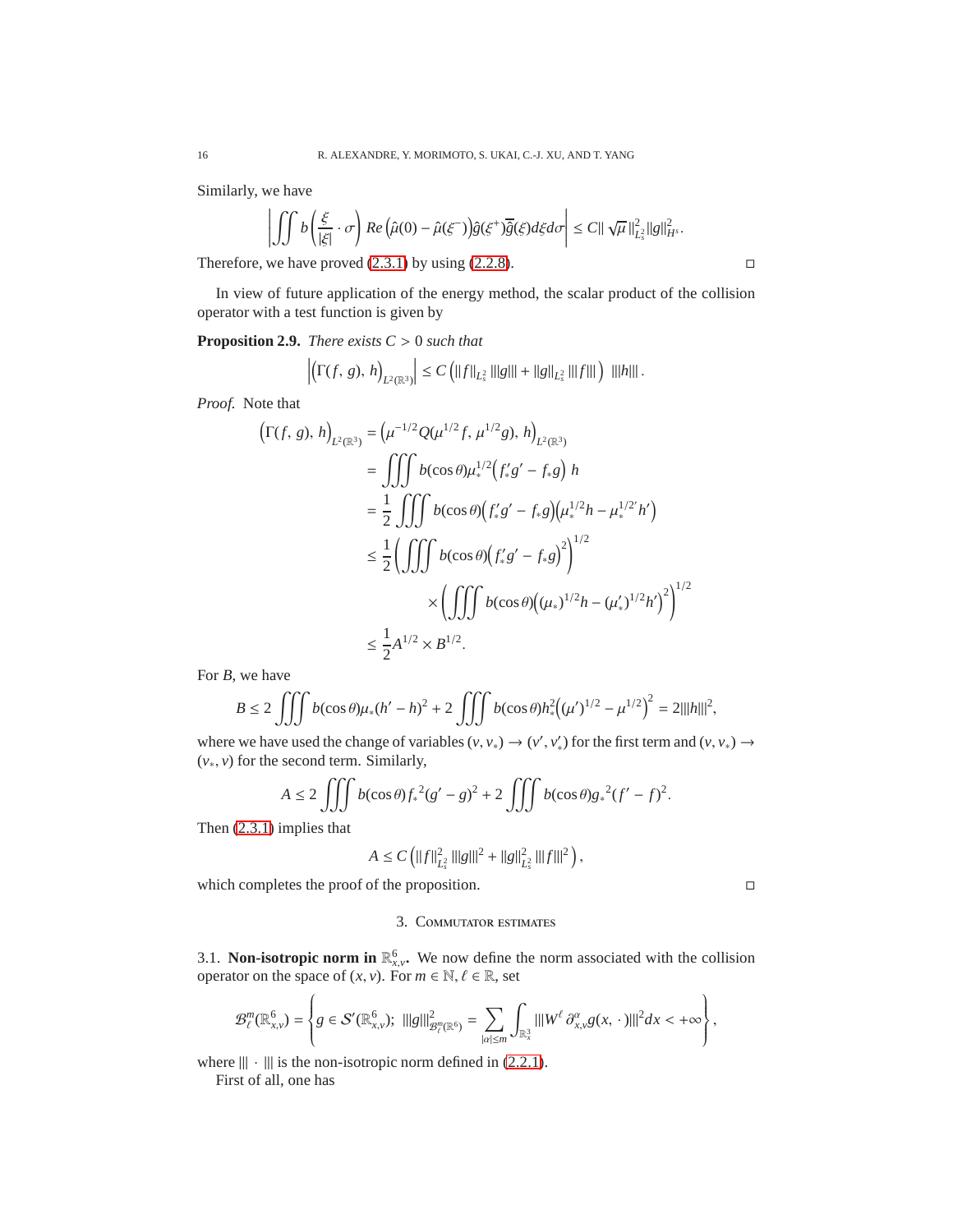**Lemma 3.1.** *For any*  $\ell \geq 0, \gamma, \beta \in \mathbb{N}^3$ ,

(3.1.1) |||*W*<sup>ℓ</sup> ∂ γ *x*∂ β *<sup>v</sup>* **P***g*|||<sup>B</sup> 0 0 (R<sup>6</sup> ) <sup>+</sup> |||**P**(*W*<sup>ℓ</sup> ∂ γ *x*∂ β *<sup>v</sup> g*)|||<sup>B</sup> 0 0 (R<sup>6</sup> ) ≤ *C*ℓ,β||∂ γ *xg*||<sup>2</sup> *L* 2 (R<sup>6</sup> ) ,

$$
(3.1.2) \tC_0|||g|||^2_{\mathcal{B}_0^0(\mathbb{R}^6)} - C_2||g||^2_{L^2(\mathbb{R}^6)} \leq (\mathcal{L}g, g)_{L^2(\mathbb{R}^6_{x,v})} \leq C_3|||g|||^2_{\mathcal{B}_0^0(\mathbb{R}^6)},
$$

*and*

(3.1.3) ||*g*||<sup>2</sup> *L* 2 *l*+*s* (R<sup>6</sup> ) <sup>+</sup> ||*g*||<sup>2</sup> *L* 2 (R 3 *x* ;*H s* (R 3 *v* )) <sup>≤</sup> *<sup>C</sup>*|||*g*|||<sup>2</sup> B 0 (R<sup>6</sup> ) <sup>≤</sup> *<sup>C</sup>*||*g*||<sup>2</sup> *L* 2 (R 3 *x* ;*H s l*+*s* (R 3 *v* )).

*Proof.* By definition of the projection operator **P**, we have

$$
\mathbf{P}g = a_g(t, x)\mu^{1/2} + \sum_{j=1}^3 b_{g,j}(t, x) v_j \mu^{1/2} + c_g(t, x)|v|^2 \mu^{1/2},
$$

with

$$
a_g(t,x) = \int_{\mathbb{R}^3_v} g(t,x,v) \mu^{1/2}(v) dv, \ c_g(t,x) = \int_v g(t,x,v) |v|^2 \mu^{1/2}(v) dv,
$$

and

$$
b_{g,j}(t,x) = \int_{v} g(t,x,v) \, v_j \mu^{1/2}(v) \, dv, \qquad j = 1,2,3.
$$

Thus [\(3.1.1\)](#page-16-1) can be obtained by integration by parts. To get [\(3.1.2\)](#page-16-2), we use [\(2.2.2\)](#page-7-2) and  $(2.2.5)$  to obtain

$$
\begin{aligned} |||g|||_{\mathcal{B}_{0}^{0}(\mathbb{R}^{6})}^{2} &\geq C\big(\mathcal{L}g,\,g\big)_{L^{2}(\mathbb{R}^{6}_{x,v})} \geq C_{0}|||(\mathbf{I}-\mathbf{P})g|||_{\mathcal{B}_{0}^{0}(\mathbb{R}^{6})}^{2} \\ &\geq \frac{C_{0}}{2}|||g|||_{\mathcal{B}_{0}^{0}(\mathbb{R}^{6})}^{2} - C_{0}|||\mathbf{P}g|||_{\mathcal{B}_{0}^{0}(\mathbb{R}^{6})}^{2} \\ &\geq \frac{C_{0}}{2}|||g|||_{\mathcal{B}_{0}^{0}(\mathbb{R}^{6})}^{2} - C_{2}||g||_{L^{2}(\mathbb{R}^{6})}^{2} .\end{aligned}
$$

<span id="page-16-0"></span>Finally,  $(3.1.3)$  follows directly from  $(2.2.2)$  and  $(2.2.8)$ .

3.2. **Weighted estimates on commutators.** We will use the following notation, for  $\gamma \in$  $\mathbb{N}^3$ ,

<span id="page-16-1"></span>
$$
(3.2.1) \t\t \mathcal{T}(F, G, \mu_{\gamma}) = Q(\mu_{\gamma} F, G) + \iint b(\cos \theta) \big( (\mu_{\gamma})_{*} - (\mu_{\gamma})_{*}' \big) F_{*}' G' d\nu_{*} d\sigma,
$$

where  $\mu_{\gamma} = p_{\gamma}(v) \sqrt{\mu(v)} = \partial^{\gamma}(\sqrt{\mu})$  is a Maxwellian type function of variable *v*. In this notation,  $(2.1.5)$  is equivalent to

$$
\Gamma(f,g) = \mathcal{T}(f,g,\sqrt{\mu}).
$$

And the Leibniz formula gives

$$
(3.2.2) \t\t \partial_x^{\alpha} \partial_{\nu}^{\beta} \Gamma(f, g) = \sum_{\alpha_1 + \alpha_2 = \alpha, \beta_1 + \beta_2 + \beta_3 = \beta} C^{\alpha_1, \alpha_2}_{\beta_1, \beta_2, \beta_3} \mathcal{T}(\partial_x^{\alpha_1} \partial_{\nu}^{\beta_1} f, \partial_x^{\alpha_2} \partial_{\nu}^{\beta_2} g, \mu_{\beta_3}).
$$

<span id="page-16-2"></span>First of all, let us recall the following lemma from [\[12\]](#page-56-6).

<span id="page-16-4"></span>**Lemma 3.2.** *Let*  $\ell \geq 0, 0 < s < 1/2$ *. There exists*  $C > 0$  *such that* 

$$
\left|\left((W^\ell \ Q(f, \ g) - Q(f, \ W^\ell \ g)), \ h\right)_{L^2(\mathbb{R}^3)}\right| \leq C \|f\|_{L^1_t(\mathbb{R}^3_v))} \|g\|_{L^2_t(\mathbb{R}^3)} \|h\|_{L^2(\mathbb{R}^3)}.
$$

Using this result, we shall show that

**Proposition 3.3.** For any 
$$
\ell \geq 0
$$
,

<span id="page-16-3"></span>
$$
(3.2.3) \qquad \left(W^{\ell}\mathcal{T}(F, G, \mu_{\gamma}) - \mathcal{T}(F, W^{\ell} G, \mu_{\gamma}), h\right)_{L^{2}(\mathbb{R}^{3}_{\gamma})} \leq C||F||_{L^{2}_{\ell}}||G||_{L^{2}_{\ell}}||h||_{L^{2}_{\gamma}}.
$$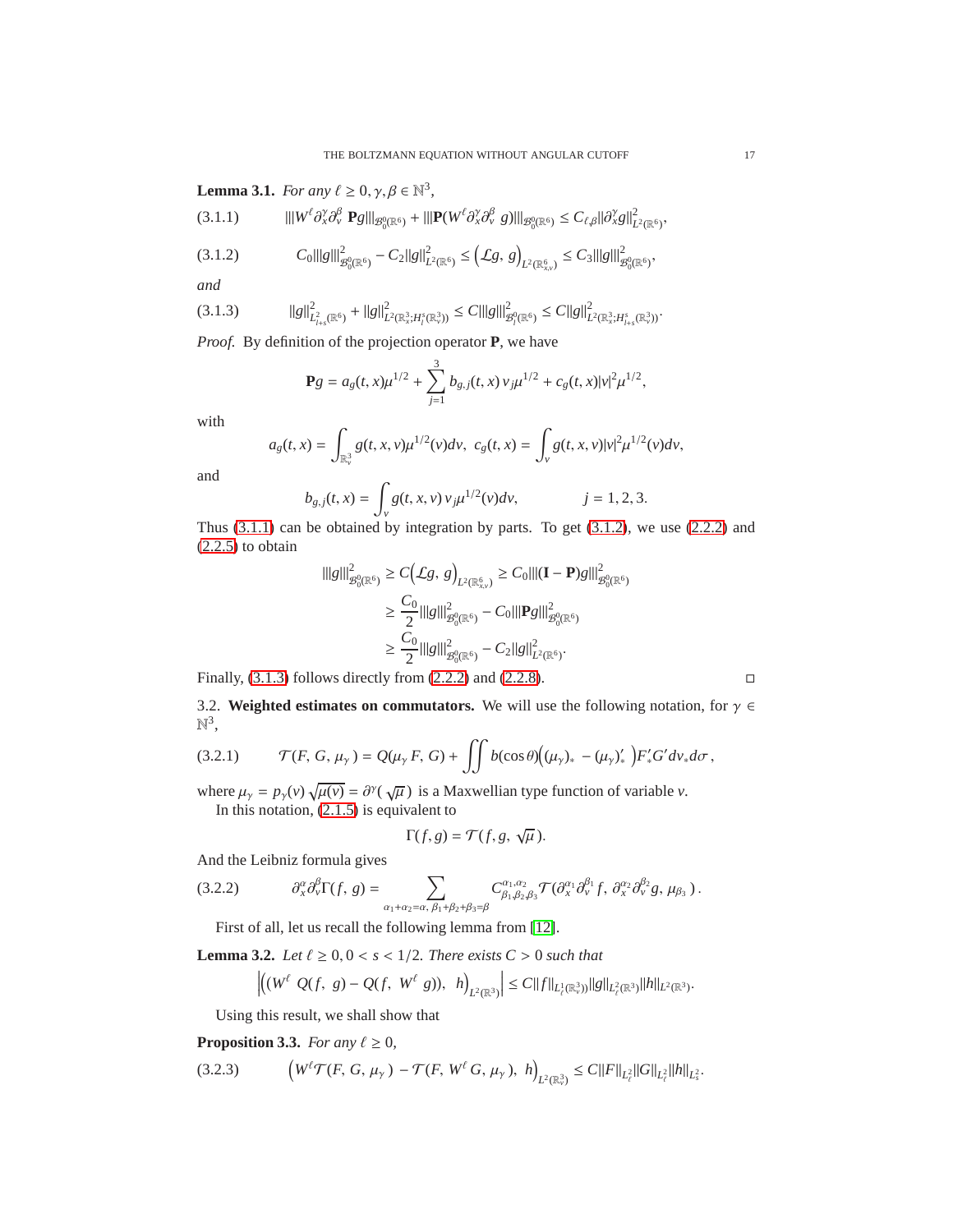*Proof.* From [\(3.2.1\)](#page-16-1), it follows that

$$
\begin{aligned} &\left(W^{\ell}\mathcal{T}(F, G, \mu_{\gamma}) - \mathcal{T}(F, W^{\ell}G, \mu_{\gamma}), h\right)_{L^{2}(\mathbb{R}^{3}_{\gamma})} \\ &= \left(W^{\ell}Q(\mu_{\gamma}F, G) - Q(\mu_{\gamma}F, W^{\ell}G), h\right)_{L^{2}(\mathbb{R}^{3}_{\gamma})} \\ &+ \iiint b(\cos\theta)(\mu_{\gamma*} - \mu_{\gamma*}')F^{\prime}_{*}G^{\prime}(W^{\ell} - W^{\prime\ell})h \\ &= B_{1} + B_{2}. \end{aligned}
$$

Lemma [3.2](#page-16-4) implies that

$$
B_1 \leq C ||\mu_{\gamma} F||_{L^1_{\ell}} ||G||_{L^2_{\ell}} ||h||_{L^2} \leq C ||F||_{L^2} ||G||_{L^2_{\ell}} ||h||_{L^2}.
$$

For  $B_2$ , since we have assumed that  $0 < s < 1/2$ , we get

$$
B_2 \le \left(\iiint b(\cos \theta) |F'_*|^2 |G'|^2 \frac{|W^\ell - W'^\ell|^2}{\sin \theta}\right)^{1/2} \left(\iiint b(\cos \theta) \sin \theta \left(\mu_{\gamma*} - \mu'_{\gamma*}\right)^2 |h|^2\right)^{1/2}.
$$

[\(2.2.4\)](#page-8-0) implies that

$$
\iiint b(\cos\theta) \big(\mu_{\gamma*} - \mu'_{\gamma*}\big)^2 |h|^2 \leq C \|\mu_{\gamma}\|_{H_s^s}^2 \|h\|_{L_s^2}^2,
$$

while, using

$$
|W^{\ell} - W^{\prime \ell}|^{2} \le \sin^{2} \theta \big( (W_{*}^{\ell})^{2} + (W^{\prime \ell})^{2} \big) \le \sin^{2} \theta \ (W_{*}^{\ell})^{2} (W^{\prime \ell})^{2},
$$

we get

$$
\iiint b(\cos \theta) |F'_*|^2 |G'|^2 \frac{|W^\ell - W'^\ell|^2}{\sin \theta} \le \iiint b(\cos \theta) \sin \theta (W^\ell F)_*'^2 (W^\ell G)^{\prime 2} \le C ||F||^2_{L^2_\ell} ||G||^2_{L^2_\ell},
$$

which leads to completion of the proof of the proposition.  $\Box$ 

Similarly, we have also

**Proposition 3.4.** *There exists a constant*  $C > 0$  *such that* 

<span id="page-17-0"></span>
$$
(3.2.4) \qquad \left| \left( \mathcal{T}(F, G, \mu_{\gamma}), h \right)_{L^{2}(\mathbb{R}^{3}_{\gamma})} \right| \leq C \left( ||F||_{L^{2}_{s}} ||G||| + ||G||_{L^{2}_{s}} ||F||| \right) ||h|||.
$$

*Proof.* By the Cauchy-Schwarz inequality, we have

$$
\begin{split} \left(\mathcal{T}(F, G, \mu_{\gamma}), h\right)_{L^{2}(\mathbb{R}_{\gamma}^{3})} &= \iiint b(\cos\theta)(\mu_{\gamma*})^{1/2} \left(F_{*}G^{\prime} - F_{*}G\right)h \\ &= \frac{1}{2} \iiint b(\cos\theta) \left(F_{*}G^{\prime} - F_{*}G\right) \left((\mu_{\gamma*})^{1/2}h - (\mu_{\gamma*}^{\prime})^{1/2}h^{\prime}\right) \\ &\leq \frac{1}{2} \left(\iiint (\cos\theta) \left(F_{*}^{\prime}G^{\prime} - F_{*}G\right)^{2}\right)^{1/2} \\ &\times \left(\iiint b(\cos\theta) \left((\mu_{\gamma*})^{1/2}h - (\mu_{\gamma*}^{\prime})^{1/2}h^{\prime}\right)^{2}\right)^{1/2} \\ &\leq \frac{1}{2}\tilde{A}^{1/2} \times \tilde{B}^{1/2}. \end{split}
$$

By using the estimation of the term *A* in the proof of Proposition [2.9,](#page-15-2) it follows that

$$
\tilde{A} \leq C \left( ||F||_{L_s^2}^2 ||G||^2 + ||G||_{L_s^2}^2 ||F||^2 \right)
$$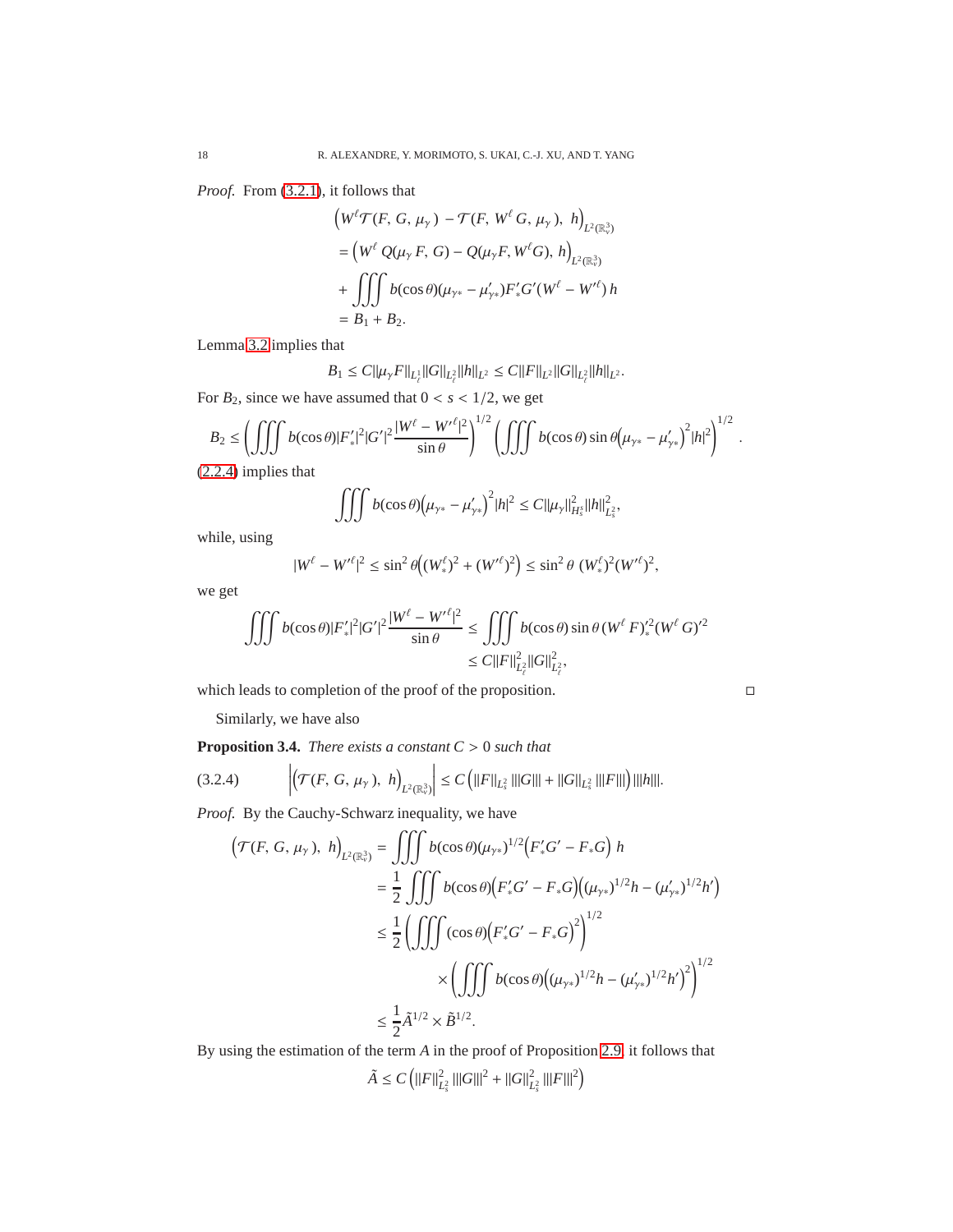and

$$
\tilde{B} \leq C \Big( \|\mu_{\gamma}\|_{L_{s}^{2}}^{2} \|\|h\| \|^2 + \|h\|_{L_{s}^{2}}^{2} \|\mu_{\gamma}\| \|^2 \Big) \leq C \|\|h\| \|^2.
$$

We are now ready to prove the following estimate with differentiation and weight.

<span id="page-18-1"></span>**Proposition 3.5.** *For any*  $\ell \geq 3$ *, and*  $N \geq 3$ *, we have, for all*  $\beta \in \mathbb{N}^6$ *,*  $|\beta| \leq N$ *,* 

$$
\left|\left(W^{\ell}\,\partial_{x,v}^{\beta}\Gamma(f,\,g\,),\,\,h\right)_{L^2(\mathbb{R}^6_{x,v})}\right|\leq C\|f\|_{H^{N}_{\ell}(\mathbb{R}^6)}\,\,\||g|\|_{\mathcal{B}^{N}_{\ell}(\mathbb{R}^6)}\,\,\||h|\|_{\mathcal{B}^{0}_{0}(\mathbb{R}^6)}.
$$

**Remark 3.6.** *In fact, this proposition holds even when*  $\ell > \frac{3}{2} + 2s$ , and  $N > \frac{3}{2} + 2s$ . *Here, we consider the case when*  $\ell \geq 3, N \geq 3$  *with*  $0 < s < 1/2$  *for the simplicity of the notations.*

*Proof.* Using the Leibniz formula [\(3.2.2\)](#page-16-2) gives

$$
\left(W^{\ell}\partial_{x,v}^{\beta}\Gamma(f,g),h\right)_{L^{2}(\mathbb{R}_{x,v}^{6})}=\sum C_{\beta_{2},\beta_{3}}^{\beta_{1}}\left(\mathcal{T}(\partial^{\beta_{1}}f,W^{\ell}\partial^{\beta_{2}}g,\mu_{\beta_{3}}),h\right)_{L^{2}(\mathbb{R}_{x,v}^{6})} + \sum C_{\beta_{2},\beta_{3}}^{\beta_{1}}\left(W^{\ell}\mathcal{T}(\partial^{\beta_{1}}f,\partial^{\beta_{2}}g,\mu_{\beta_{3}})-\mathcal{T}(\partial^{\beta_{1}}f,W^{\ell}\partial^{\beta_{2}}g,\mu_{\beta_{3}}),h\right)_{L^{2}(\mathbb{R}_{x,v}^{6})}.
$$

Then from [\(3.2.3\)](#page-16-3), we get

$$
\begin{aligned} &\left|\left(W^{\ell}\mathcal{T}(\partial^{\beta_{1}}f,\,\partial^{\beta_{2}}g,\,\mu_{\beta_{3}})-\mathcal{T}(\partial^{\beta_{1}}f,\,W^{\ell}\partial^{\beta_{2}}g,\,\mu_{\beta_{3}}),\,\,h\right)_{L^{2}(\mathbb{R}^{6}_{x,v})}\right|\\ &\leq C\left(\int_{\mathbb{R}^{3}_{x}}||\partial^{\beta_{1}}f||^{2}_{L^{2}_{\ell}(\mathbb{R}^{3}_{v})}||\partial^{\beta_{2}}g||^{2}_{L^{2}_{\ell}(\mathbb{R}^{3}_{v})}dx\right)^{1/2}||h||_{L^{2}_{s}(\mathbb{R}^{6}_{x,v})}\\ &\leq C\left\{\begin{array}{ll}||\partial^{\beta_{1}}f||_{L^{\infty}(\mathbb{R}^{3}_{x};\,L^{2}_{\ell}(\mathbb{R}^{3}_{v}))}||\partial^{\beta_{2}}g||_{L^{2}_{\ell}(\mathbb{R}^{6}_{x,v})}||h||_{L^{2}_{s}(\mathbb{R}^{6}_{x,v})}, & \text{if}\,\,|\beta_{1}|\leq 1 \,; \\ ||\partial^{\beta_{1}}f||_{L^{2}_{\ell}(\mathbb{R}^{6}_{x,v})}||\partial^{\beta_{2}}g||_{L^{\infty}(\mathbb{R}^{3}_{x};L^{2}_{\ell}(\mathbb{R}^{3}_{v}))}||h||_{L^{2}_{s}(\mathbb{R}^{6}_{x,v})}, & \text{if}\,\,|\beta_{1}|\geq 2 \,.\end{array}\right. \end{aligned}
$$

Since  $|\beta_1| \le 1$  implies  $|\beta_1| + 3/2 < 3 \le N$  and  $|\beta_1| \ge 2$  implies  $|\beta_2| + 3/2 < |\beta|$ , it follows that

<span id="page-18-0"></span>
$$
(3.2.5) \qquad \left| \left( W^{\ell} \mathcal{T}(\partial^{\beta_1} f, \, \partial^{\beta_2} g, \, \mu_{\beta_3}) - \mathcal{T}(\partial^{\beta_1} f, \, W^{\ell} \partial^{\beta_2} g, \, \mu_{\beta_3}), \, h \right)_{L^2(\mathbb{R}^6_{x,v})} \right|
$$
  
\$\leq C ||f||\_{H\_{\ell}^N(\mathbb{R}^6)} ||g||\_{H\_{\ell}^{|\beta|}(\mathbb{R}^6)} ||h||\_{\mathcal{B}\_0^0(\mathbb{R}^6\_{x,v})}.

On the other hand, if  $|\beta_1| \le 1$  so that  $|\beta_1| + \frac{3}{2} + s < 3 \le N$ , we get from [\(3.2.4\)](#page-17-0)

$$
\begin{aligned} &\left|\left(\mathcal{T}(\partial^{\beta_{1}}f,\,W^{\ell}\partial^{\beta_{2}}g,\,\mu_{\beta_{3}}\,),\,\,h\right)_{L^{2}(\mathbb{R}^6_{x,v})}\right|\\ &\leq C\left(\int_{\mathbb{R}^3_{x}}||\partial^{\beta_{1}}f||^{2}_{L^{2}_{x}(\mathbb{R}^3_{v})}\left(|||W^{\ell}\partial^{\beta_{2}}g|||^{2}+||W^{\ell}\partial^{\beta_{2}}g||^{2}_{H^{s}(\mathbb{R}^3_{v})}\right)dx\right.\\ &\left.+\int_{\mathbb{R}^3_{x}}||W^{\ell}\partial^{\beta_{2}}g||^{2}_{L^{2}_{x}(\mathbb{R}^3_{v})}\left(|||\partial^{\beta_{1}}f|||^{2}+||\partial^{\beta_{1}}f||^{2}_{H^{s}(\mathbb{R}^3_{v})}\right)dx\right)^{1/2}|||h|||_{\mathcal{B}^0_{0}(\mathbb{R}^6)}\\ &\leq C\left(\|\partial^{\beta_{1}}f||_{L^{\infty}(\mathbb{R}^3_{x};L^{2}_{s}(\mathbb{R}^3_{v}))}+||\partial^{\beta_{1}}f||^{2}_{L^{\infty}(\mathbb{R}^3_{x};H^{s}_{s}(\mathbb{R}^3_{v}))}\right)|||g|||_{\mathcal{B}^{\beta_{2}}_{\ell}(\mathbb{R}^6)}|||h|||_{\mathcal{B}^0_{0}(\mathbb{R}^6)}\\ &\leq C||f||_{H^{\beta_{1}|+3/2+s+\epsilon}_{x}(\mathbb{R}^6)}|||g|||_{\mathcal{B}^{\beta_{2}}_{\ell}(\mathbb{R}^6)}|||h|||_{\mathcal{B}^0_{0}(\mathbb{R}^6)},\end{aligned}
$$

 $\sim$ 

Hence, for  $|\beta_1| \leq 1$ , we have

$$
\left|\left(\mathcal{T}(\partial^{\beta_1}f,\; W^\ell\partial^{\beta_2}g,\,\mu_{\beta_3}\,),\;h\right)_{L^2(\mathbb{R}^6_{x,v})}\right|\leq C\|f\|_{H^3_s(\mathbb{R}^6)}\||g|\|_{\mathcal{B}^{\beta_2|}_{\ell}(\mathbb{R}^6)}\||h|\|_{\mathcal{B}^{0}_0(\mathbb{R}^6)}\,.
$$

 $\Box$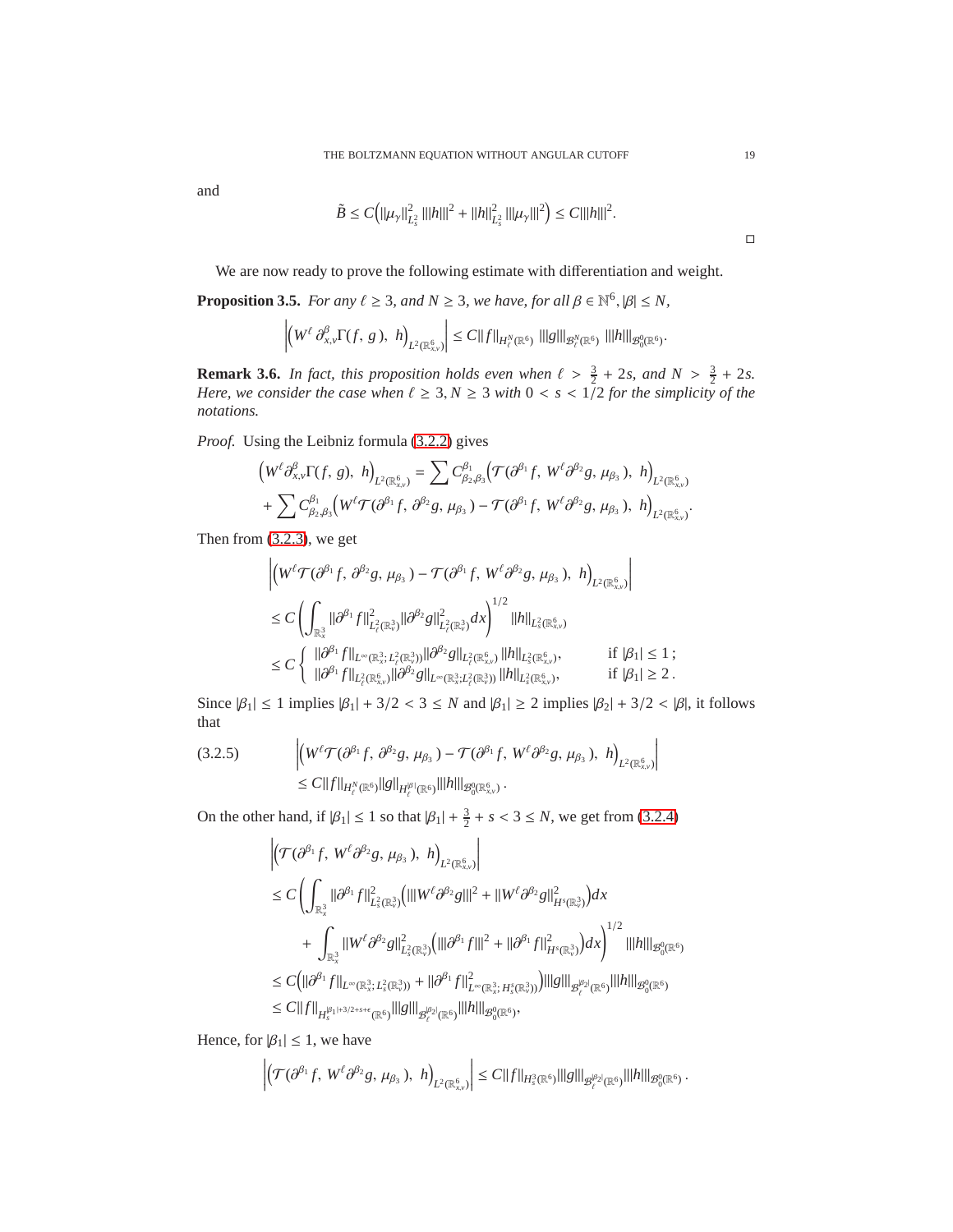We now consider the case when  $|\beta_1| \ge 2$ . First of all, assume  $2 \le |\beta_1| \le |\beta_1| - 1$  so that  $|\beta_2| = |\beta| - |\beta_1| - |\beta_3| \leq |\beta| - 2$ . Then, we get

$$
\begin{aligned} &\left|\left(\mathcal{T}(\partial^{\beta_{1}}f,\,W^{\ell}\partial^{\beta_{2}}g,\,\mu_{\beta_{3}}\,),\,h\right)_{L^{2}(\mathbb{R}^{6}_{x,v})}\right|\\ &\leq C\Big(\|f\|_{H^{\beta_{1}}_{x}(\mathbb{R}^{6})}\|W^{\ell}\partial^{\beta_{2}}g\|_{L^{\infty}(\mathbb{R}^{3}_{x},H^{s}_{s}(\mathbb{R}^{3}_{v}))}\\ &\quad+\|W^{\ell}\partial^{\beta_{2}}g\|_{L^{\infty}(\mathbb{R}^{3}_{x};L^{2}_{s}(\mathbb{R}^{3}_{v}))}\|\partial^{\beta_{1}}f\|_{L^{2}(\mathbb{R}^{3}_{x};H^{s}_{s}(\mathbb{R}^{3}_{v}))}\Big)\|\|h\|\|_{\mathcal{B}^{0}_{0}(\mathbb{R}^{6})}\\ &\leq C\|f\|_{H^{\beta_{1}+\epsilon}_{s}(\mathbb{R}^{6})}\,\|W^{\ell}\Lambda^{3/2+\epsilon}_{x}\Lambda^{s}_{v}\partial^{\beta_{2}}g\|^{2}_{L^{2}_{s}(\mathbb{R}^{6})}\|\|h\|\|_{\mathcal{B}^{0}_{0}(\mathbb{R}^{6})}\\ &\leq C\|f\|_{H^{\beta_{1}+\epsilon}_{s}(\mathbb{R}^{6})}\|\|g\|\|_{\mathcal{B}^{\beta_{1}+\epsilon_{3}+\epsilon}(\mathbb{R}^{6})}\|\|h\|\|_{\mathcal{B}^{0}_{0}(\mathbb{R}^{6})}\\ &\leq C\|f\|_{H^{\beta}_{s}(\mathbb{R}^{6})}\|\|g\|\|_{\mathcal{B}^{\beta_{1}}(\mathbb{R}^{6})}\|\|h\|\|_{\mathcal{B}^{0}_{0}(\mathbb{R}^{6})}. \end{aligned}
$$

We turn next to the case when  $\beta_1 = \beta$ , for which we have

$$
\left(\mathcal{T}(\partial^\beta f, W^\ell g, \sqrt{\mu}), h\right)_{L^2(\mathbb{R}^6_{x,v})} = \left(\Gamma(\partial^\beta f, W^\ell g), h\right)_{L^2(\mathbb{R}^6_{x,v})}.
$$

Since we want to avoid using the non-isotropic norm of *f* on the right hand side, we can not use the estimate [\(2.2.3\)](#page-7-1) to complete the proof. So we proceed in a different way, use firstly [\(2.1.5\)](#page-8-1) to get

$$
\left(\Gamma(\partial^{\beta}f, W^{\ell}g), h\right)_{L^{2}(\mathbb{R}^{6}_{x,v})} = \left(Q(\sqrt{\mu}\,\partial^{\beta}f, W^{\ell}g), h\right)_{L^{2}(\mathbb{R}^{6}_{x,v})} + \int \iiint b(\cos\theta) \left(\sqrt{\mu_{*}} - \sqrt{\mu'_{*}}\right) (\partial^{\beta}f)'_{*}(W^{\ell}g)' h dv_{*} d\sigma dv dx.
$$

On one hand, [\(2.1.2\)](#page-7-2) with  $m = 0$ ,  $\alpha = -s$ , implies that

$$
\left|\left(Q(\sqrt{\mu}\,\partial^\beta f, \,W^\ell g), \,h\right)_{L^2(\mathbb{R}^6_{x,v})}\right|\leq C\|h\|_{L^2_x(\mathbb{R}^6)}\|\sqrt{\mu}\,\partial^\beta f\|_{L^2(\mathbb{R}^3_x; \, L^1_{2s}(\mathbb{R}^3_v))}\|W^\ell g\|_{L^\infty(\mathbb{R}^3_x; \, H^{2s}_s(\mathbb{R}^3_v))}\\ \leq C\|f\|_{H^{[\beta]}(\mathbb{R}^6)}\|W^\ell g\|_{H^{3/2+2s+\epsilon}_x(\mathbb{R}^6)}\|h\|\|_{\mathcal{B}^0_0(\mathbb{R}^6)}.
$$

On the other hand, we can write

$$
\int \iiint b(\cos \theta) \left(\sqrt{\mu_*} - \sqrt{\mu'_*}\right) (\partial^{\beta} f)'_*(W^{\ell} g)' h dv_* d\sigma dv dx
$$
  
= 
$$
\int \iiint b(\cos \theta) \left(\sqrt{\mu_*} - \sqrt{\mu'_*}\right) (\partial^{\beta} f)'_*(W^{\ell} g)' (h - h') dv_* d\sigma dv dx
$$
  
+ 
$$
\int \iiint b(\cos \theta) \left(\sqrt{\mu_*} - \sqrt{\mu'_*}\right) (\partial^{\beta} f)'_*(W^{\ell} g)' h' dv_* d\sigma dv dx
$$
  
= 
$$
D_1 + D_2.
$$

By the Cauchy-Schwarz inequality, one has

$$
|D_1| \leq \left(\int \iiint b(\cos \theta) |(\partial^{\beta} f)'_{*}|^{2} |(W^{\ell} g)'|^{2} ((\mu_{*})^{1/4} - (\mu'_{*})^{1/4})^{2} dv_{*} d\sigma dv dx\right)^{1/2}
$$

$$
\times \left(\int \iiint b(\cos \theta) (\mu_{*}^{1/4} + (\mu'_{*})^{1/4})^{2} (h - h')^{2} dv_{*} d\sigma dv dx\right)^{1/2}.
$$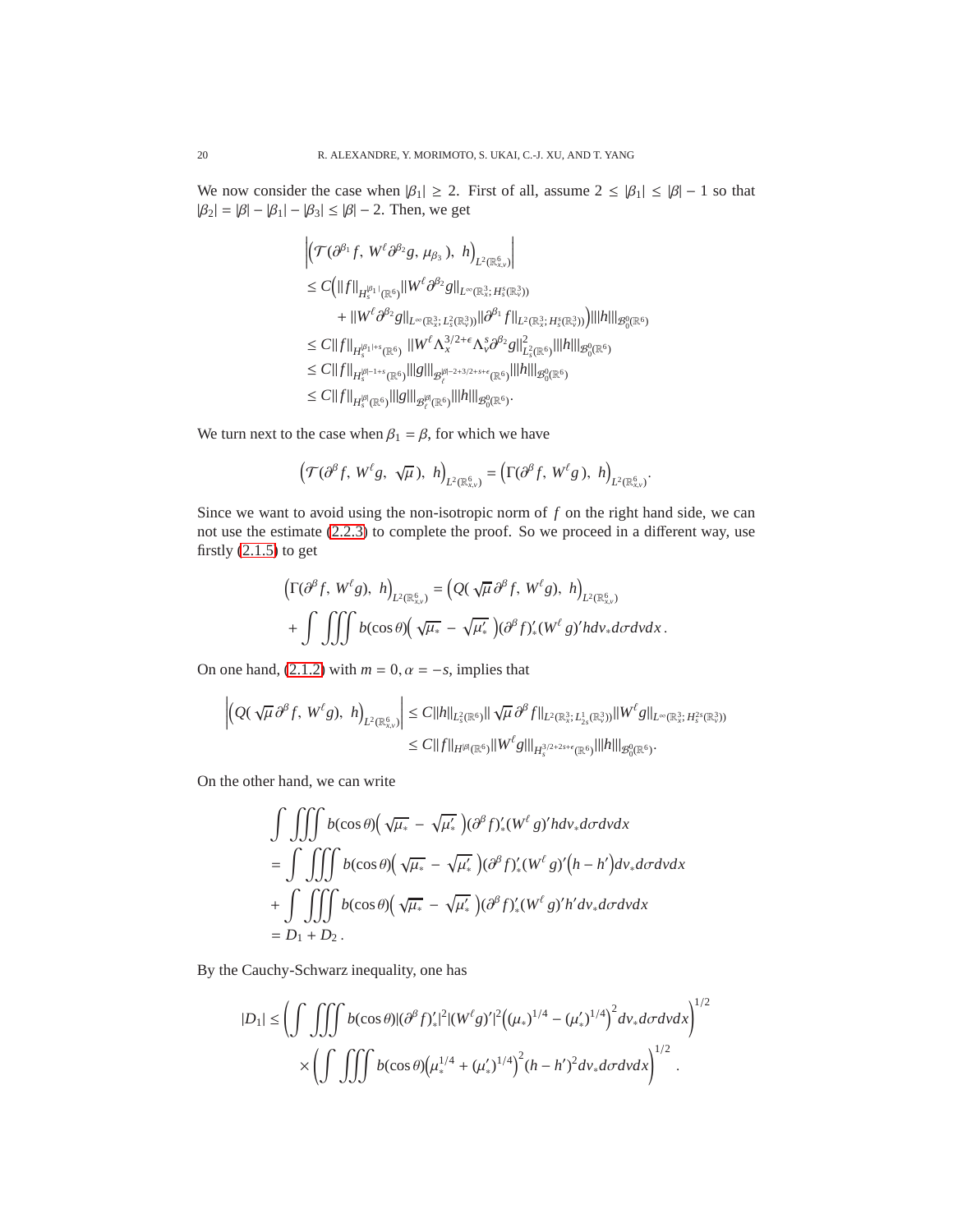Lemma [2.5](#page-8-2) yields

$$
\begin{array}{l} \displaystyle\int\iiint_{\mathbb{R}^{3}_{x}}b(\cos\theta)|(\partial^{\beta}f)'_{*}|^{2}|(W^{\ell}g)'|^{2}\big((\mu_{*})^{1/4}-(\mu'_{*})^{1/4}\big)^{2}dv_{*}d\sigma dvdx\\ \leq C\displaystyle\int_{\mathbb{R}^{3}_{x}}\displaystyle\int_{\mathbb{R}^{6}_{v,v_{*}}}|(\partial^{\beta}f)_{*}|^{2}|(W^{\ell}g)|^{2}\langle v\rangle^{2s}\langle v_{*}\rangle^{2s}dv_{*}d dvdx\\ \leq C\displaystyle\int_{\mathbb{R}^{3}_{x}}||\partial^{\beta}f||^{2}_{L^{2}_{s}(\mathbb{R}^{3}_{v})}||W^{\ell}g||^{2}_{L^{2}_{s}(\mathbb{R}^{3}_{v})}dx\leq C||\partial^{\beta}f||^{2}_{L^{2}_{s}(\mathbb{R}^{6})}||W^{\ell}g||^{2}_{L^{\infty}(\mathbb{R}^{3}_{x};L^{2}_{s}(\mathbb{R}^{3}_{v}))}\\ \leq C||f||^{2}_{H^{N}_{s}(\mathbb{R}^{6})}||W^{\ell}\Lambda^{3/2+\epsilon}_{x}g||^{2}_{L^{2}_{s}(\mathbb{R}^{6})}\leq C||f||^{2}_{H^{|\beta}_{s}(\mathbb{R}^{6})}|||g|||^{2}_{\mathcal{B}^{2}_{\ell}(\mathbb{R}^{6})}, \end{array}
$$

while from Lemma [2.8,](#page-13-2) we get

$$
\int \iiint b(\cos \theta) \left(\mu_{*}^{1/4} + (\mu_{*}')^{1/4}\right)^{2} (h - h')^{2} dv_{*} d\sigma dv dx
$$
  
\n
$$
\leq 4 \int \iiint b(\cos \theta) \mu_{*}'^{1/2} (h - h')^{2} dv_{*} d\sigma dv dx \leq C |||h|||_{\mathcal{B}_{0}^{0}(\mathbb{R}^{6})}^{2}.
$$

Therefore, we obtain

 $|D_1| \leq C ||f||_{H^{\beta_1}_s(\mathbb{R}^6)} ||g||_{\mathcal{B}^2_{\ell}(\mathbb{R}^6)} |||h|||_{\mathcal{B}^0_0(\mathbb{R}^6)}.$ 

For the term  $D_2$ , we have

$$
\begin{split} &\int\int\int\int\int b(\cos\theta)\Big(\sqrt{\mu_*}-\sqrt{\mu_*'}\Big)(\partial^\beta f)'_*(W^\ell\,g)'h'dv_*d\sigma dvdx\Big|\\ &=\Big|\int\int\int\int\int b(\cos\theta)\Big(\sqrt{\mu_*'}-\sqrt{\mu_*}\Big)(\partial^\beta f)_*(W^\ell\,g)hdv_*d\sigma dvdx\Big|\\ &\leq C\int_{\mathbb{R}^3_x}\int_{\mathbb{R}^6_{\nu,\nu_*}}\Big|(\partial^\beta f)_*\Big|\, \Big|W^\ell\,g\Big|\; |h|\langle v\rangle^{2s}\langle v_*\rangle^{2s}dv_*d dvdx\\ &\leq C\int_{\mathbb{R}^3_x}\|\partial^\beta f\|_{L^1_{2s}(\mathbb{R}^3_v)}\|W^\ell\,g\|_{L^2_s(\mathbb{R}^3_v)}\|h\|_{L^2_s(\mathbb{R}^3_v)}dx\\ &\leq C\|\partial^\beta f\|_{L^2(\mathbb{R}^3_x;L^2_{3/2+2s+\epsilon}(\mathbb{R}^3_v))}\|W^\ell\,g\|_{L^\infty(\mathbb{R}^3_x;L^2_s(\mathbb{R}^3_v))}\|h\|_{L^2_s(\mathbb{R}^6)}, \end{split}
$$

so that

$$
|D_2| \leq C ||f||_{H^{\beta}_{3/2+2s+\epsilon}(\mathbb{R}^6)} ||g||_{\mathcal{B}^2_{\ell}(\mathbb{R}^6)} ||h||_{\mathcal{B}^0_0(\mathbb{R}^6)}.
$$

Therefore, it follows that

<span id="page-20-1"></span>
$$
(3.2.6) \qquad \left|\left(\Gamma({\partial}^{\beta} f,\,W^{\ell} g),\;h\right)_{L^{2}(\mathbb{R}^{6}_{x,v})}\right|\leq C\|f\|_{H^{\beta]}_{3/2+2s+\epsilon}(\mathbb{R}^{6})}\|g\|_{\mathcal{B}^{2}_{\ell}(\mathbb{R}^{6})}\|h\|\|_{\mathcal{B}^{0}_{0}(\mathbb{R}^{6})}.
$$

Finally, for the case  $|\beta_1| \ge 2$ , since  $3/2 + 2s < 3 \le N$ , we have also

$$
\left|\left(\mathcal{T}(\partial^{\beta_1}f,\; W^\ell\partial^{\beta_2}g,\,\mu_{\beta_3}\,),\;h\right)_{L^2(\mathbb{R}^6_{x,v})}\right|\leq C\|f\|_{H^N_\ell(\mathbb{R}^6)}\|g\|_{\mathcal{B}^N_\ell(\mathbb{R}^6)}\|h\|_{\mathcal{B}^0_0(\mathbb{R}^6)}.
$$

The proof of the proposition is then completed.  $\Box$ 

By using the argument in the proof of the above proposition, the following proposition follows from the Sobolev imbedding theorems.

<span id="page-20-2"></span>**Proposition 3.7.** *For any*  $\ell \geq 3$ *, we have, for all*  $\beta \in \mathbb{N}^6$ *,*  $|\beta| \leq 2$ *,* 

$$
(3.2.7) \qquad \left|\left(W^{\ell}\,\partial_{x,\nu}^{\beta}\Gamma(f,\,g\,),\,h\right)_{L^{2}(\mathbb{R}^{6}_{x,\nu})}\right|\leq C\|f\|_{H^{3}_{\ell}(\mathbb{R}^{6})}\,\left\||g\right\||_{\mathcal{B}^{3}_{\ell}(\mathbb{R}^{6})}\,\left\||h\right\||_{\mathcal{B}^{0}_{0}(\mathbb{R}^{6})}.
$$

<span id="page-20-0"></span>Finally, the linear operators can be also estimated as follows.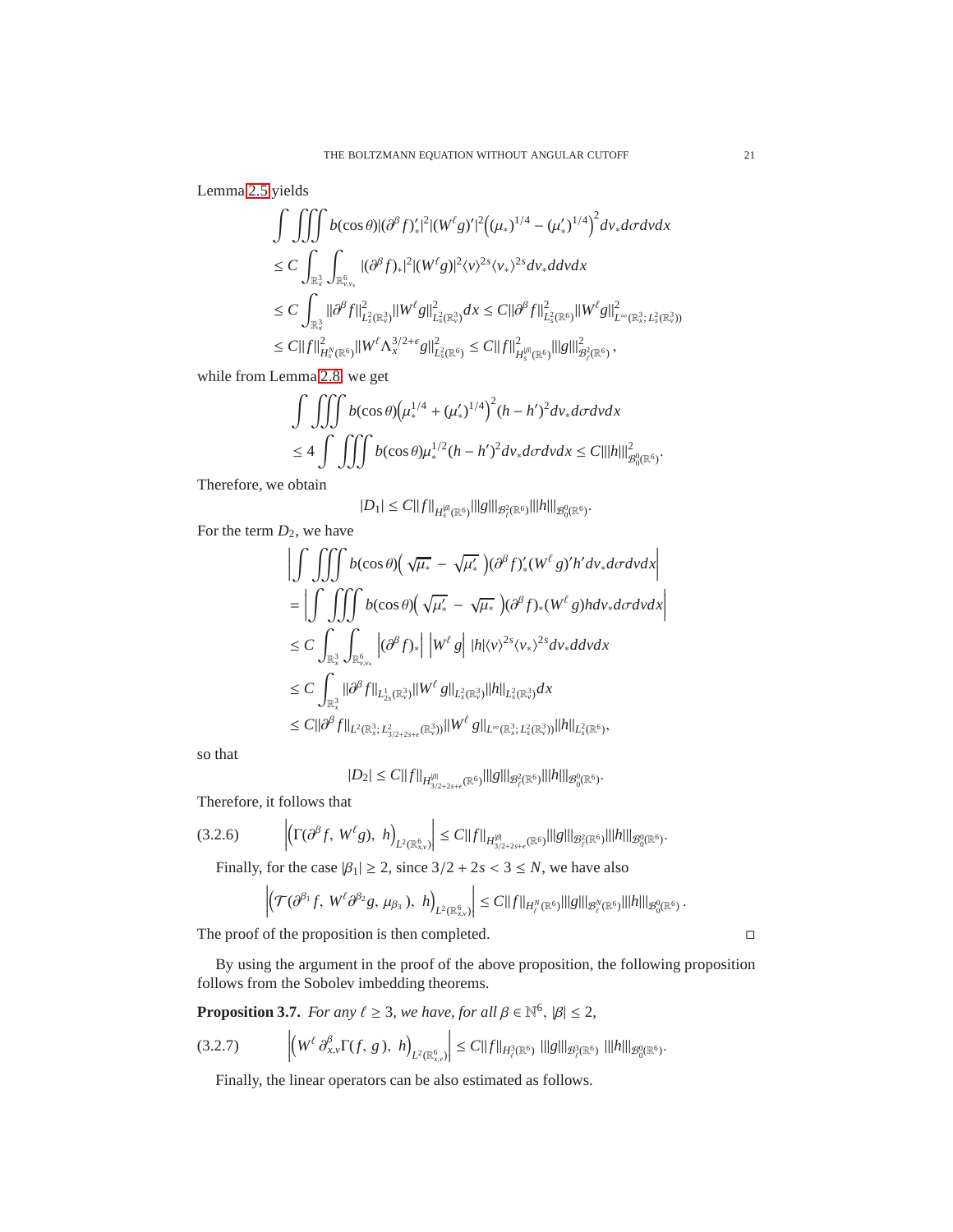<span id="page-21-3"></span>**Proposition 3.8.** *For*  $\ell \geq 3$ *, we have for any*  $\beta \in \mathbb{N}^6$ *,* 

<span id="page-21-2"></span>
$$
(3.2.8) \t\t \left| \left( W^{\ell} \partial_{x,v}^{\beta} \mathcal{L}_2(f), \ h \right)_{L^2(\mathbb{R}^6)} \right| \leq C_{|\beta|, \ell} \|f\|_{H_{\ell}^{|\beta|}(\mathbb{R}^6)} \ \|h\|_{\mathcal{B}_0^0(\mathbb{R}^6)}.
$$

 $If|\beta| \geq 1$ *, we have* 

<span id="page-21-0"></span>
$$
(3.2.9) \qquad \left| \left( \mathcal{L}_1(W^\ell \partial_{x,\nu}^\beta g) - W^\ell \partial_{x,\nu}^\beta \mathcal{L}_1(g), \ h \right)_{L^2(\mathbb{R}^6)} \right|
$$
  

$$
\leq C_{|\beta|, \ell} \left( ||g||_{H_\ell^{|\beta|}(\mathbb{R}^6)} + ||g||_{\mathcal{B}_\ell^{|\beta|-1}(\mathbb{R}^6)} \right) |||h||_{\mathcal{B}_0^0(\mathbb{R}^6)},
$$

*and for*  $|\beta| = 0$ *,* 

$$
(3.2.10) \qquad \left| \left( \mathcal{L}_1(W^\ell g) - W^\ell \, \mathcal{L}_1(g), \ h \right)_{L^2(\mathbb{R}^6)} \right| \leq C \|g\|_{L^2(\mathbb{R}^6)} \, \| |h| \|_{\mathcal{B}^0_0(\mathbb{R}^6)}.
$$

**Remark 3.9.** *On the right hand side of* [\(3.2.7\)](#page-20-0)*, the term*  $\|\|g\|\|_{\mathcal{B}^3_{\ell}(\mathbb{R}^6)}$  comes from the Sobolev *imbedding*

<span id="page-21-1"></span>
$$
L^{\infty}(\mathbb{R}^3_x; H_s^{2s}(\mathbb{R}^3_v)) \supset H_s^{3/2+2s+\epsilon}(\mathbb{R}^6) \supset \mathcal{B}_0^3(\mathbb{R}^6),
$$

*where ε is any small positive number. Thus the order of differentiation is equal to* 3*. Note that this is due to the nonlinearity in the operator* Γ(·, ·)*. For the linear operators, the estimates given in [\(3.2.9\)](#page-21-0) and [\(3.2.10\)](#page-21-1) do not involve this term.*

*Proof.* For the proof of [\(3.2.8\)](#page-21-2), by using the Leibniz formula [\(3.2.2\)](#page-16-2), we have

$$
\begin{split}\n&-\left(W^{\ell}\partial_{x,\nu}^{\beta}\mathcal{L}_{2}(f),\ h\right)_{L^{2}(\mathbb{R}_{x,v}^{6})} = \left(W^{\ell}\partial_{x,\nu}^{\beta}\Gamma(f,\ \sqrt{\mu}\,),\ h\right)_{L^{2}(\mathbb{R}_{x,v}^{6})} \\
&=\sum C^{\beta_{1}}_{\beta_{2},\beta_{3}}\left(\mathcal{T}(\partial^{\beta_{1}}f,\ W^{\ell}\partial^{\beta_{2}}\sqrt{\mu},\mu_{\beta_{3}}),\ h\right)_{L^{2}(\mathbb{R}_{x,v}^{6})} \\
&+\sum C^{\beta_{1}}_{\beta_{2},\beta_{3}}\left(W^{\ell}\mathcal{T}(\partial^{\beta_{1}}f,\ \partial^{\beta_{2}}\sqrt{\mu},\mu_{\beta_{3}}\,) - \mathcal{T}(\partial^{\beta_{1}}f,\ W^{\ell}\partial^{\beta_{2}}\sqrt{\mu},\mu_{\beta_{3}}\,),\ h\right)_{L^{2}(\mathbb{R}_{x,v}^{6})} \\
&= E_{1} + E_{2}.\n\end{split}
$$

Then [\(3.2.5\)](#page-18-0) implies

$$
|E_2| = \left| \sum_{\beta_2, \beta_3} C^{\beta_1}_{\beta_2, \beta_3} \left( W^{\ell} \mathcal{T}(\partial^{\beta_1} f, \partial^{\beta_2} \sqrt{\mu}, \mu_{\beta_3}) - \mathcal{T}(\partial^{\beta_1} f, W^{\ell} \partial^{\beta_2} \sqrt{\mu}, \mu_{\beta_3}), h \right)_{L^2(\mathbb{R}^6_{x,v})} \right|
$$
  
\$\leq C ||f||\_{H^{\beta}(\mathbb{R}^6)} || \sqrt{\mu} ||\_{H^{\beta}(\mathbb{R}^3)} ||h||\_{\mathcal{B}^0\_0(\mathbb{R}^6)} \leq C ||f||\_{H^{\beta}(\mathbb{R}^6)} ||h|| ||\_{\mathcal{B}^0\_0(\mathbb{R}^6)},

and [\(3.2.4\)](#page-17-0) implies also,

$$
\begin{aligned} |E_1|=&\left|\sum_{\beta_2,\beta_3}\left(\mathcal{T}(\partial^{\beta_1}f,\;W^\ell\partial^{\beta_2}\sqrt{\mu}\,,\,\mu_{\beta_3}\,),\;h\right)_{L^2(\mathbb{R}^6_{x,v})}\right|\\&\leq C||f||_{H_\ell^{|\beta|}(\mathbb{R}^6)}|||h|||_{\mathcal{B}_0^0(\mathbb{R}^6)},\end{aligned}
$$

where for the case when  $\beta_1 = \beta$ , we have used [\(3.2.6\)](#page-20-1).

 $\sim$  10

For [\(3.2.9\)](#page-21-0), since  $-\mathcal{L}_1(g) = \Gamma(\sqrt{\mu}, g)$ , by using again the Leibniz formula [\(3.2.2\)](#page-16-2), we have

$$
\begin{split}\n& -\left(W^{\ell}\partial_{x,\nu}^{\beta}\mathcal{L}_{1}(g) - \mathcal{L}_{1}(W^{\ell}\partial_{x,\nu}^{\beta}g),\ h\right)_{L^{2}(\mathbb{R}^{6})} \\
& = \left(W^{\ell}\partial_{x,\nu}^{\beta}\Gamma(\sqrt{\mu},\ g) - \Gamma(\sqrt{\mu},\ W^{\ell}\partial_{x,\nu}^{\beta},g),\ h\right)_{L^{2}(\mathbb{R}^{6})} \\
& = \sum_{|\beta_{2}| \leq |\beta| - 1} C^{\beta_{1}}_{\beta_{2},\beta_{3}} \left(\mathcal{T}(\partial^{\beta_{1}}\sqrt{\mu},\ W^{\ell}\partial^{\beta_{2}}g,\mu_{\beta_{3}}),\ h\right)_{L^{2}(\mathbb{R}^{6}_{x,v})} \\
& + \sum_{\beta_{2}} C^{\beta_{1}}_{\beta_{2},\beta_{3}} \left(W^{\ell}\mathcal{T}(\partial^{\beta_{1}}\sqrt{\mu},\ \partial^{\beta_{2}}g,\mu_{\beta_{3}}) - \mathcal{T}(\partial^{\beta_{1}}\sqrt{\mu},\ W^{\ell}\partial^{\beta_{2}}g,\mu_{\beta_{3}}),\ h\right)_{L^{2}(\mathbb{R}^{6}_{x,v})} \\
& = F_{1} + F_{2}.\n\end{split}
$$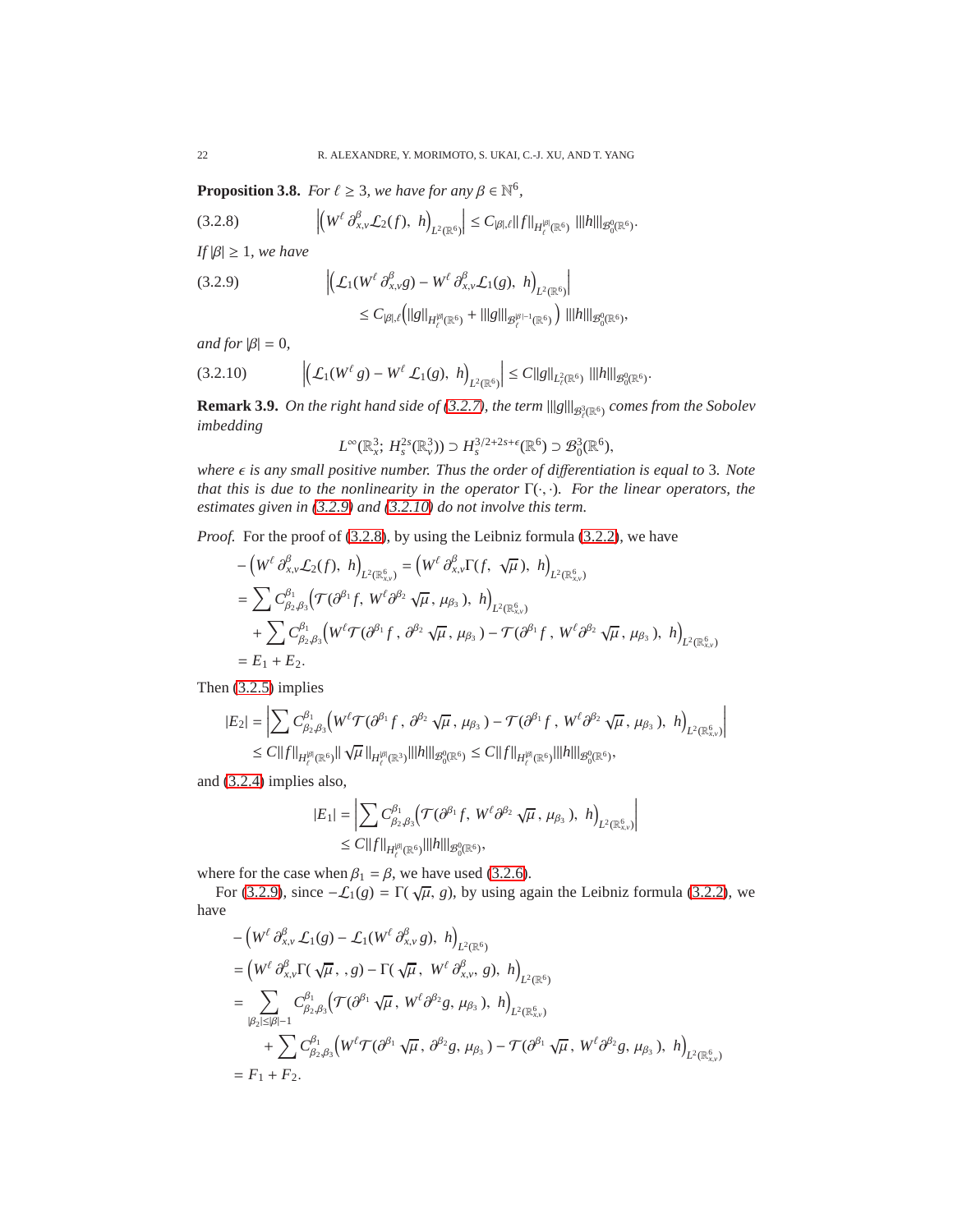Then [\(3.2.5\)](#page-18-0) implies

$$
\begin{aligned} |F_2|=&\left|\sum C^{\beta_1}_{\beta_2,\beta_3}\big(W^\ell\mathcal{T}(\partial^{\beta_1}\sqrt{\mu}\,,\,\partial^{\beta_2}g,\,\mu_{\beta_3}\,) -\mathcal{T}(\partial^{\beta_1}\sqrt{\mu}\,,\,W^\ell\partial^{\beta_2}g,\,\mu_{\beta_3}\,),\,\,h\right)_{L^2(\mathbb{R}^6_{x,v})}\\ &\leq C\|\sqrt{\mu}\,\|_{H_\ell^{\beta}(\mathbb{R}^3)}\|g\|_{H_\ell^{\beta_1}(\mathbb{R}^6)}\| |h|\|_{\mathcal{B}^0_0(\mathbb{R}^6_{x,v})}\leq C\|g\|_{H_\ell^{\beta_1}(\mathbb{R}^6)}\| |h|\|_{\mathcal{B}^0_0(\mathbb{R}^6_{x,v})}\,, \end{aligned}
$$

which also gives  $(3.2.10)$ .

 $\mathbf{r}$ 

On the other hand, for  $F_1$ , [\(3.2.4\)](#page-17-0) implies that, when  $|\beta_2| \leq |\beta| - 1$ ,

$$
\begin{split} &\left|\left(\mathcal{T}(\partial^{\beta_1}\sqrt{\mu}\,,\,W^\ell\partial^{\beta_2}g,\,\mu_{\beta_3}\,),\,\,h\right)_{L^2(\mathbb{R}^6_{x,v})}\right|\\ &\leq C\bigg(\int_{\mathbb{R}^3_x}\|\partial^{\beta_1}\sqrt{\mu}\,\|^2_{L^2_x(\mathbb{R}^3_v)}\bigg(\|\|W^\ell\partial^{\beta_2}g\|^2 +\|W^\ell\partial^{\beta_2}g\|^2_{H^s(\mathbb{R}^3_v)}\bigg)dx\\ &+\int_{\mathbb{R}^3_x}\|W^\ell\partial^{\beta_2}g\|^2_{L^2_x(\mathbb{R}^3_v)}\bigg(\|\|\partial^{\beta_1}\sqrt{\mu}\,\|^2 +\|\partial^{\beta_1}\sqrt{\mu}\,\|^2_{H^s(\mathbb{R}^3_v)}\bigg)dx\bigg)^{1/2}\|\|h\|\|_{\mathcal{B}^0_0(\mathbb{R}^6)}\\ &\leq C\|\sqrt{\mu}\,\|_{H^{\beta_1+s}_s(\mathbb{R}^3_v)}\|\|g\|\|_{\mathcal{B}^{\beta_2(\mathbb{R}^6_v)}}\|\|h\|\|_{\mathcal{B}^0_0(\mathbb{R}^6)}\\ &\leq C\|\|g\|\|_{\mathcal{B}^{\beta_1-1}_\ell(\mathbb{R}^6)}\|\|h\|\|_{\mathcal{B}^0_0(\mathbb{R}^6)}. \end{split}
$$

 $\mathbf{r}$ 

<span id="page-22-0"></span>Then the proof of the proposition is completed.  $\Box$ 

# 4. Local existence

<span id="page-22-1"></span>4.1. **Energy estimates for a linear equation.** We now consider the following Cauchy problem for a linear Boltzmann equation with a given function *f* ,

(4.1.1) 
$$
\partial_t g + v \cdot \nabla_x g + \mathcal{L}_1 g = \Gamma(f, g) - \mathcal{L}_2 f, \qquad g|_{t=0} = g_0,
$$

which is equivalent to the problem:

$$
\partial_t G + v \cdot \nabla_x G = Q(F, G), \qquad G|_{t=0} = G_0,
$$

with  $F = \mu + \sqrt{\mu} f$  and  $G = \mu + \sqrt{\mu} g$ .

We shall now study the energy estimates on  $(4.1.1)$  in the function space  $H_{\ell}^{N}$ . For  $N \ge 3, \ell \ge 3$  and  $\beta \in \mathbb{N}^6, |\beta| \le N$ , taking

$$
\varphi(t,x,v)=(-1)^{|\beta|}\big(\partial_{x,v}^{\beta}W^{2\ell}\partial_{x,v}^{\beta}g\big)(t,x,v),
$$

as a test function on  $\mathbb{R}_x^3 \times \mathbb{R}_y^3$ , we get

$$
\begin{split} &\frac{1}{2}\frac{d}{dt}\|\partial^{\beta}g\|^{2}_{L^{2}(\mathbb{R}^{6})}+\left(W^{\ell}\Big[\partial^{\beta}_{x,v},\,v\,\Big]\,\cdot\,\nabla_{x}g,\,W^{\ell}\partial^{\beta}_{x,v}g\right)_{L^{2}(\mathbb{R}^{6})}+\left(W^{\ell}\partial^{\beta}_{x,v}\mathcal{L}_{1}(g),\,W^{\ell}\partial^{\beta}_{x,v}g\right)_{L^{2}(\mathbb{R}^{6})} \\ & =\left(W^{\ell}\partial^{\beta}_{x,v}\Gamma(f,\,g),\,W^{\ell}\partial^{\beta}_{x,v}g\right)_{L^{2}(\mathbb{R}^{6})}-\left(W^{\ell}\partial^{\beta}_{x,v}\mathcal{L}_{2}(f),\,W^{\ell}\partial^{\beta}_{x,v}g\right)_{L^{2}(\mathbb{R}^{6})}, \end{split}
$$

where we have used the fact that

$$
\left(v\,\cdot\,\nabla_x\big(W^\ell\partial_{x,v}^\beta\,g\big),\,W^\ell\partial_{x,v}^\beta g\right)_{L^2(\mathbb{R}^6)}=0\,.
$$

Applying now Propositions [3.5](#page-18-1) and [3.8,](#page-21-3) we get for any  $3 \le k \le N$  and  $|\beta| \le k$ ,

$$
\begin{split} &\frac{1}{2}\frac{d}{dt}\|\partial^{\beta}g\|^{2}_{L^{2}_{t}(\mathbb{R}^{6})}+\left(\mathcal{L}_{1}\big(W^{\ell}\partial^{\beta}_{x,v}g\big),\,W^{\ell}\partial^{\beta}_{x,v}g\right)_{L^{2}(\mathbb{R}^{6})}\\ &\leq C\Big\{||f||_{H^{k}_{t}(\mathbb{R}^{6})}\,||g|||^{2}_{\mathcal{B}^{k}_{t}(\mathbb{R}^{6})}+||g||^{2}_{H^{k}_{\ell}(\mathbb{R}^{6})}+||f||_{H^{k}_{t}(\mathbb{R}^{6})}\,||g|||_{\mathcal{B}^{k}_{t}(\mathbb{R}^{6})}\\ &+\Big(||g||_{H^{k}_{t}(\mathbb{R}^{6})}+||g|||_{\mathcal{B}^{k-1}_{t}(\mathbb{R}^{6})}\Big)\,||g|||_{\mathcal{B}^{k}_{t}(\mathbb{R}^{6})}\Big\}. \end{split}
$$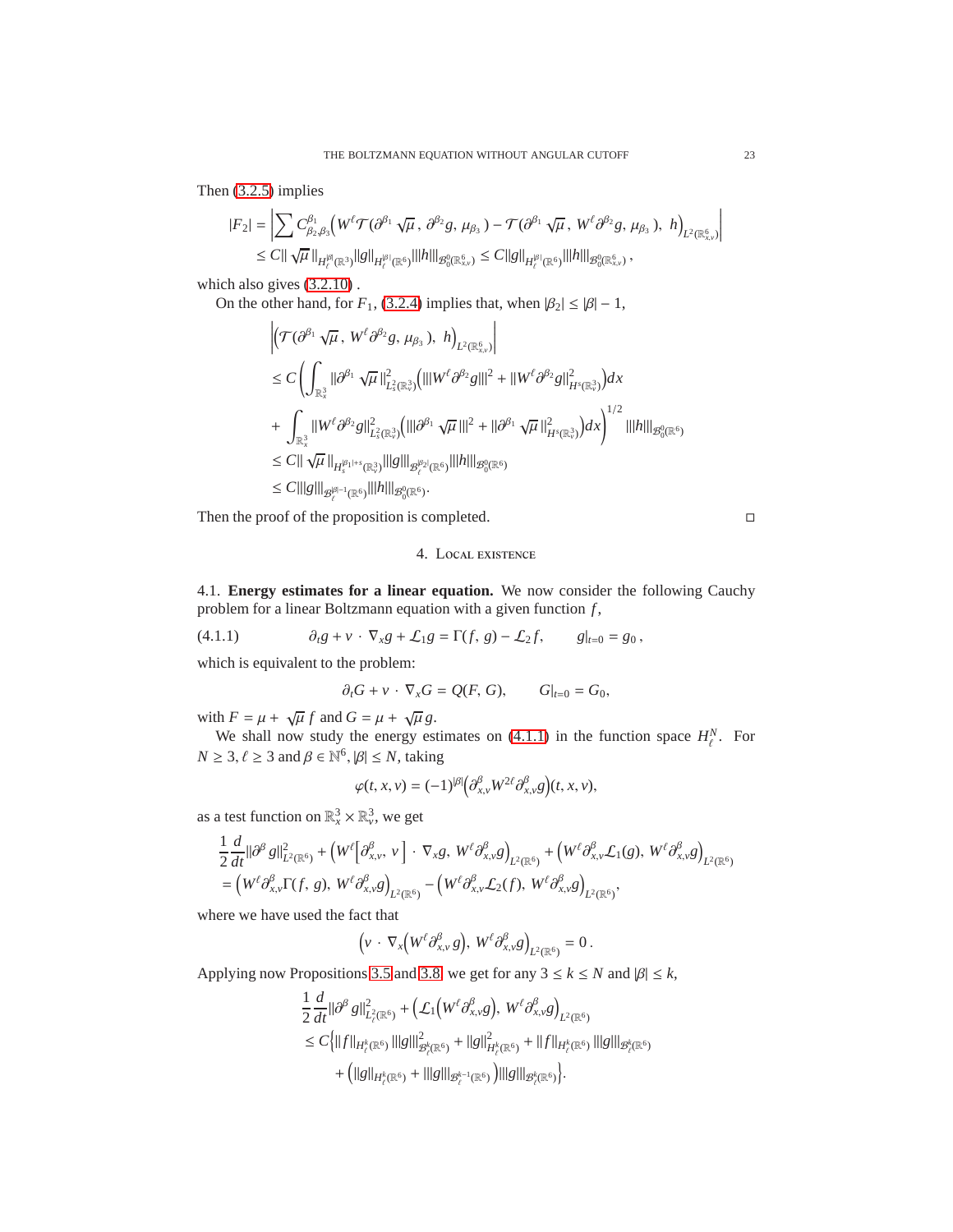By taking summation over  $|\beta| \leq k$ , Lemma [2.3](#page-7-4) together with [\(3.1.2\)](#page-16-2) and the Cauchy-Schwarz inequality imply that

$$
(4.1.2) \t\t \t\frac{d}{dt} ||g||_{H^{k}_{\ell}(\mathbb{R}^{6})}^{2} + \frac{C_{0}}{2} ||g||_{\mathcal{B}^{k}_{\ell}(\mathbb{R}^{6})}^{2} \leq C_{k,\ell} ||f||_{H^{k}_{\ell}(\mathbb{R}^{6})} ||g||_{\mathcal{B}^{k}_{\ell}(\mathbb{R}^{6})}^{2} + C_{k,\ell} \left( ||g||_{H^{k}_{\ell}(\mathbb{R}^{6})}^{2} + ||f||_{H^{k}_{\ell}(\mathbb{R}^{6})}^{2} + ||g||_{\mathcal{B}^{k-1}_{\ell}(\mathbb{R}^{6})}^{2} \right), \t\t 3 \leq k \leq N.
$$

For  $k = 1, 2$ , Proposition [3.7](#page-20-2) is used to get

$$
(4.1.3) \qquad \frac{d}{dt} ||g||_{H_{\ell}^{k}(\mathbb{R}^{6})}^{2} + \frac{C_{0}}{2} ||g||_{\mathcal{B}_{\ell}^{k}(\mathbb{R}^{6})}^{2} \leq C_{k,\ell} ||f||_{H_{\ell}^{3}(\mathbb{R}^{6})} ||g||_{\mathcal{B}_{\ell}^{3}(\mathbb{R}^{6})}^{2} + C_{k,\ell} \left( ||g||_{H_{\ell}^{k}(\mathbb{R}^{6})}^{2} + ||f||_{H_{\ell}^{3}(\mathbb{R}^{6})}^{2} + ||g||_{\mathcal{B}_{\ell}^{k-1}(\mathbb{R}^{6})}^{2} \right),
$$

while for  $k = 0$ 

<span id="page-23-0"></span>(4.1.4) 
$$
\frac{d}{dt} ||g||_{L_t^2(\mathbb{R}^6)}^2 + \frac{C_0}{2} ||g||_{\mathcal{B}_t^0(\mathbb{R}^6)}^2 \leq C_{0,\ell} ||f||_{H_t^3(\mathbb{R}^6)} ||g||_{\mathcal{B}_\ell^0(\mathbb{R}^6)}^2 + C_{0,\ell} (||g||_{L_t^2(\mathbb{R}^6)}^2 + ||f||_{H_t^3(\mathbb{R}^6)}^2),
$$

where  $C_0$  is the constant in [\(3.1.2\)](#page-16-2), which is independent on  $k, \ell$  and  $N$ .

Take  $N \ge 3$ , when  $k \ge 2$ , by taking a linear combination of [\(4.1.2\)](#page-26-2) and [\(4.1.3\)](#page-25-0), we have

$$
\begin{split} &\frac{d}{dt}\left(\|g\|_{H^{k-1}_\ell(\mathbb{R}^6)}^2+\frac{C_0}{2C_{k,\ell}}\|g\|_{H^{k}_\ell(\mathbb{R}^6)}^2\right)+\frac{C_0^2}{2^2C_{k,\ell}}\|g\|_{\mathcal{B}^k_\ell(\mathbb{R}^6)}^2\\ &\leq \frac{C_0}{2}\left(\|f\|_{H^{N}_\ell(\mathbb{R}^6)}\|\|g\|_{\mathcal{B}^N_\ell(\mathbb{R}^6)}^2+\|g\|_{H^{N}_\ell(\mathbb{R}^6)}^2+\|f\|_{H^{N}_\ell(\mathbb{R}^6)}^2\right)\\ &\quad+\frac{d}{dt}\|g\|_{H^{k-1}_\ell(\mathbb{R}^6)}^2+\frac{C_0}{2}\|\|g\|_{\mathcal{B}^{k-1}_\ell(\mathbb{R}^6)}^2\\ &\leq \frac{C_0}{2}\left(\|f\|_{H^{N}_\ell(\mathbb{R}^6)}\|\|g\|_{\mathcal{B}^N_\ell(\mathbb{R}^6)}^2+\|g\|_{H^{N}_\ell(\mathbb{R}^6)}^2+\|f\|_{H^{N}_\ell(\mathbb{R}^6)}^2\right)\\ &\quad+C_{k-1,\ell}\left(\|f\|_{H^{N}_\ell(\mathbb{R}^6)}\|\|g\|_{\mathcal{B}^N_\ell(\mathbb{R}^6)}^2+\|g\|_{H^{N}_\ell(\mathbb{R}^6)}^2+\|f\|_{H^{N}_\ell(\mathbb{R}^6)}^2+\|\|g\|_{\mathcal{B}^{k-2}_\ell(\mathbb{R}^6)}^2\right). \end{split}
$$

By induction and by using [\(4.1.4\)](#page-23-0), we have the following estimate

<span id="page-23-1"></span>
$$
(4.1.5) \qquad \frac{d}{dt} \left( \sum_{0 \le k \le N} c_{k,l} \left\| g \right\|_{H^k_{\ell}(\mathbb{R}^6)}^2 \right) + \widetilde{C_0} \left\| \left\| g \right\|_{\mathcal{B}^N_{\ell}(\mathbb{R}^6)}^2
$$
  

$$
\le \widetilde{C}_{N,\ell} \left( \left\| f \right\|_{H^N_{\ell}(\mathbb{R}^6)} \left\| \left\| g \right\| \right\|_{\mathcal{B}^N_{\ell}(\mathbb{R}^6)}^2 + \left\| g \right\|_{H^N_{\ell}(\mathbb{R}^6)}^2 + \left\| f \right\|_{H^N_{\ell}(\mathbb{R}^6)}^2 \right),
$$

for some positive constants  $\widetilde{C_0} < C_0$ ,  $c_{k,\ell}$  and  $\widetilde{C}_{N,\ell}$ . Notice that

(4.1.6) 
$$
||g||^2_{H^N_{\ell}(\mathbb{R}^6)} \sim \sum_{0 \le k \le N} c_{k,l} ||g||^2_{H^k_{\ell}(\mathbb{R}^6)}
$$

We are now ready to prove the following theorem.

<span id="page-23-3"></span>**Theorem 4.1.** *Let*  $N \ge 3, \ell \ge 3$ *. Assume that*  $g_0 \in H_{\ell}^N(\mathbb{R}^6)$  *and*  $f \in L^{\infty}([0, T]; H_{\ell}^N(\mathbb{R}^6))$ *.*  $H g \in L^{\infty}([0, T]; H_{\ell}^{N}(\mathbb{R}^{6})) \cap L^{2}([0, T]; \mathcal{B}_{\ell}^{N}(\mathbb{R}^{6}))$  *is a solution of Cauchy problem* [\(4.1.1\)](#page-26-1)*, then there exists*  $\epsilon_0 > 0$  *such that if* 

.

$$
||f||_{L^{\infty}([0,T];H_{\ell}^{N}(\mathbb{R}^{6}))} \leq \epsilon_{0},
$$

*we have*

<span id="page-23-2"></span>
$$
(4.1.7) \t\t\t\t||g||^2_{L^{\infty}([0,T];H_{\ell}^N(\mathbb{R}^6))}+||g||^2_{L^2([0,T];\mathcal{B}_{\ell}^N(\mathbb{R}^6))}\leq Ce^{CT}(||g_0||^2_{H_{\ell}^N(\mathbb{R}^6)}+\epsilon_0^2T),
$$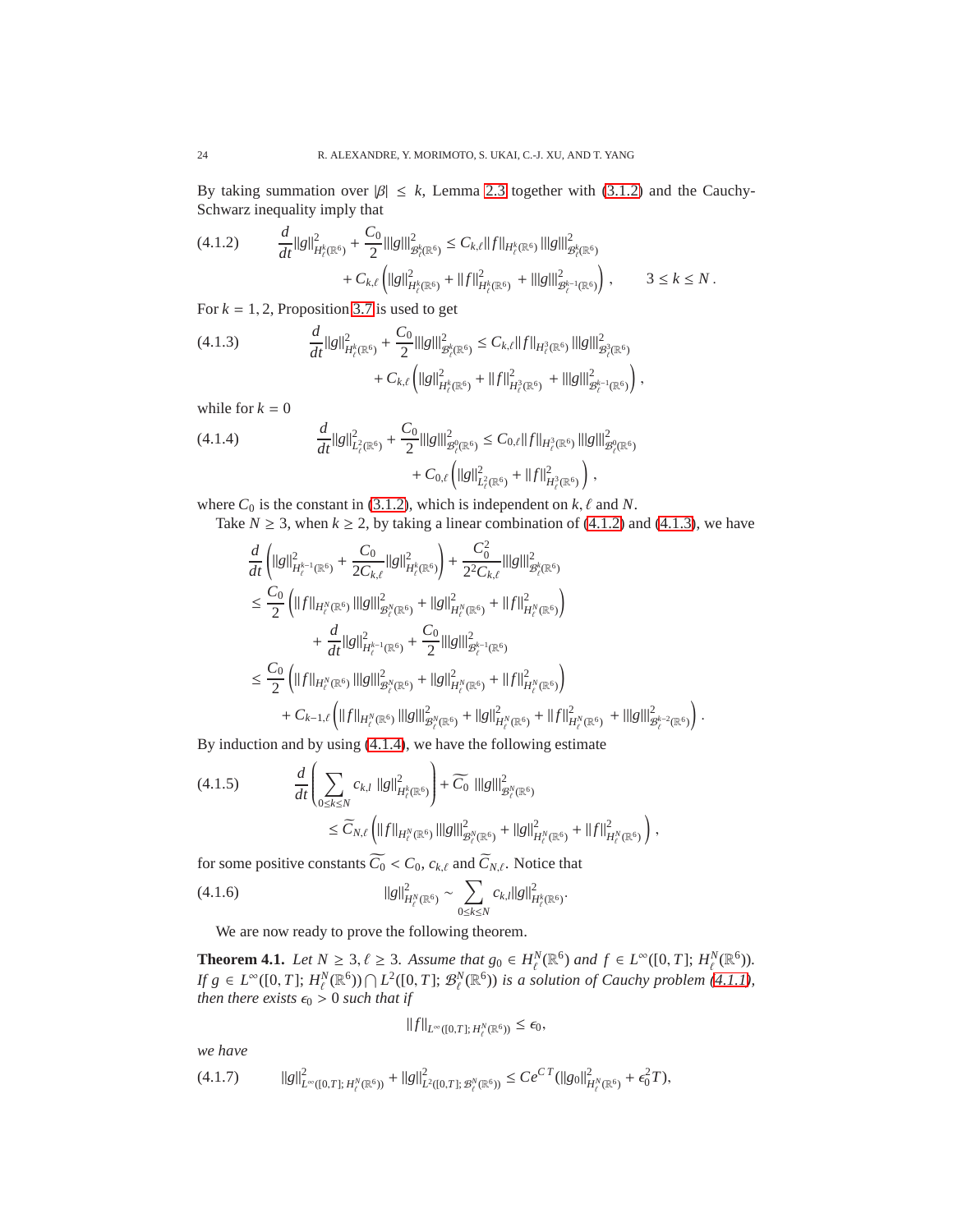*for a constant*  $C > 0$  *depending only on*  $N, \ell$ .

*Proof.* Choosing 
$$
\epsilon_0 = \frac{\overline{C_0}}{2\overline{C}_{N,\ell}}
$$
, we have, from (4.1.5),  
\n
$$
\frac{d}{dt} \left( \sum_{0 \le k \le N} c_{k,l} ||g||_{H_{\ell}^k(\mathbb{R}^6)}^2 \right) + \frac{\widetilde{C_0}}{2} ||g||_{B_{\ell}^N(\mathbb{R}^6)}^2
$$
\n
$$
\le 2\widetilde{C}_{N,\ell} (||g||_{H_{\ell}^N(\mathbb{R}^6)}^2 + \epsilon_0^2) \le C(\sum_{0 \le k \le N} c_{k,l} ||g||_{H_{\ell}^k(\mathbb{R}^6)}^2 + \epsilon_0^2),
$$

and

$$
\frac{d}{dt}\left(e^{-Ct}\sum_{0\leq k\leq N}c_{k,l}\,\|g\|_{H^k_{\ell}(\mathbb{R}^6)}^2\right)+\frac{\widetilde{C_0}}{2}\,e^{-C\,t}\,\|g\|_{\mathcal{B}^N_{\ell}(\mathbb{R}^6)}^2\leq C\epsilon_0^2e^{-C t}\,.
$$

Thus we get [\(4.1.7\)](#page-23-2) for some constant  $C > 0$  and this completes the proof of the theorem.  $\Box$ 

<span id="page-24-0"></span>4.2. **Existence for the linear equation.** With the energy estimate given in the above subsection, we can now prove the following local existence theorem by using the Hahn-Banach theorem.

<span id="page-24-1"></span>**Theorem 4.2.** *Let*  $\ell \geq 3, N \geq 3$  *and*  $g_0 \in H_{\ell}^N(\mathbb{R}^6)$ *. There exists*  $\epsilon_0 > 0$  *such that if* 

 $||f||_{L^{\infty}([0,T]; H_{\ell}^N(\mathbb{R}^6))} \leq \epsilon_0,$ 

*then the Cauchy problem [\(4.1.1\)](#page-26-1) admits a unique solution*

 $g \in L^{\infty}([0, T]; H_{\ell}^{N}(\mathbb{R}^{6})) \cap L^{2}([0, T]; \mathcal{B}_{\ell}^{N}(\mathbb{R}^{6})).$ 

*Proof.* We consider the following Cauchy problem :

(4.2.1) 
$$
\mathcal{P}g \equiv \partial_t g + v \cdot \nabla_x g + \mathcal{L}_1 g - \Gamma(f, g) = H, g(0) = g_0.
$$

For  $h \in C^{\infty}([0, T]; \mathcal{S}(\mathbb{R}^6_{x,v}))$  with  $h(T) = 0$ , we define

$$
\left(g,\ \mathcal{P}_{N,\ell}^*\,h\right)_{L^2([0,\,T];H^N_\ell(\mathbb{R}^6))}=\left(\mathcal{P}\,g,\,h\right)_{L^2([0,\,T];H^N_\ell(\mathbb{R}^6))},
$$

so that  $\mathcal{P}_{N,\ell}^*$  is the adjoint of the linear operator  $\mathcal P$  in the Hilbert space  $L^2([0, T]; H^N_{\ell}(\mathbb{R}^6))$ . Set

$$
\mathbb{W} = \left\{ w = \mathcal{P}_{N,\ell}^* h; \ h \in C^\infty([0,T];\ \mathcal{S}(\mathbb{R}^6_{x,v})) \text{ with } h(T) = 0 \right\},\
$$

which is a dense subspace of  $L^2([0, T]; H^N_{\ell}(\mathbb{R}^6))$ . And we also have

 $\mathcal{P}_{N,\ell}^*(h) = -\partial_t h + (v \cdot \nabla_x)^* h + \mathcal{L}_1^* h + \Gamma^*(f, h).$ 

Then

$$
\left(h, \ \mathcal{P}_{N,\ell}^* h\right)_{H_{\ell}^N(\mathbb{R}^6)} = -\frac{1}{2} \frac{d}{dt} ||h(t)||_{H_{\ell}^N(\mathbb{R}^6)}^2 + \left(v \cdot \nabla_x h, \ h\right)_{H_{\ell}^N(\mathbb{R}^6)} + \left(\mathcal{L}_1(h), h\right)_{H_{\ell}^N(\mathbb{R}^6)} - \left(\Gamma(f, h), \ h\right)_{H_{\ell}^N(\mathbb{R}^6)}.
$$

Same as Theorem [4.1,](#page-23-3) for  $||f||_{L^{\infty}([0,T]; H_{\ell}^{N}(\mathbb{R}^{6}))} \leq \epsilon_{0}$ , we have

$$
\int_t^T e^{2C(s-t)} \Big| \Big(h,\ \mathcal{P}_{N,\ell}^* \, h\Big)_{H^N_{\ell}(\mathbb{R}^6)} \Big| dt \geq \|h(t)\|^2_{H^N_{\ell}(\mathbb{R}^6)} + \int_t^T Ce^{2C(s-t)} |||h(s)|||^2_{\mathcal{B}^N_{\ell}(\mathbb{R}^6)} ds \, .
$$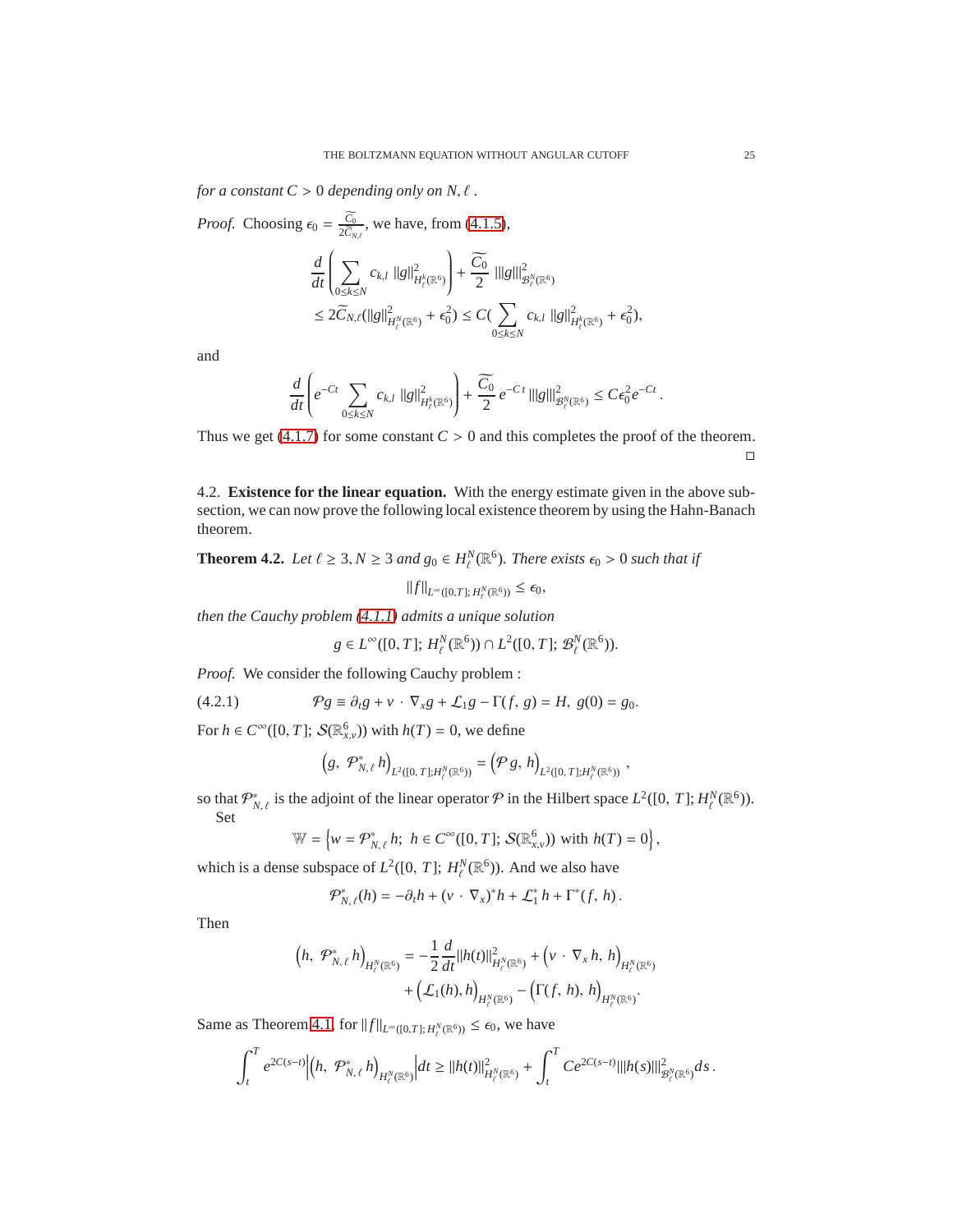Thus, for all  $0 < t < T$ ,

$$
\begin{aligned} &||h(t)||^2_{H^N_{\ell}(\mathbb{R}^6)}+C||h||^2_{L^2([t,T];\mathcal{B}^N_{\ell}(\mathbb{R}^6))}\leq C\big(h,\ \mathcal{P}^*_{N,\ell}\,h\big)_{L^2([t,T];H^N_{\ell}(\mathbb{R}^6))}\\ &\leq C||\mathcal{P}^*_{N,\ell}(h)||_{L^2([t,T];H^N_{\ell}(\mathbb{R}^6))}||h||_{L^2([t,T];H^N_{\ell}(\mathbb{R}^6))}\,.\end{aligned}
$$

Hence, we get

$$
(4.2.2) \t\t ||h||_{L^{2}([0,T];H_{\ell}^{N}(\mathbb{R}^{6}))}+||h||_{L^{\infty}([0,T];H_{\ell}^{N}(\mathbb{R}^{6}))}\leq CT||\mathcal{P}_{N,\ell}^{*}(h)||_{L^{2}([0,T];H_{\ell}^{N}(\mathbb{R}^{6}))}.
$$

Since

<span id="page-25-0"></span> $||h||_{L^2([t, T]; H^N_{\ell}(\mathbb{R}^6))} \leq C ||h||_{L^2([t, T]; \mathcal{B}_\ell^N(\mathbb{R}^6))},$ 

we also have

$$
(4.2.3) \t\t ||h||_{L^2([0,T];\mathcal{B}_\ell^N(\mathbb{R}^6))} \leq C||\mathcal{P}_{N,\ell}^*(h)||_{L^2([0,T];H_\ell^N(\mathbb{R}^6))}.
$$

Next, we define a functional  $G$  on  $W$  as follows

 $G(w) = (H, h)_{L^2([0, T]; H_\ell^N(\mathbb{R}^6))} + (g_0, h(0))_{H_\ell^N(\mathbb{R}^6)}.$ 

Then, if  $H \in L^2([0, T]; H^N_{\ell-s}(\mathbb{R}^6))$ , [\(3.1.3\)](#page-16-3) gives

$$
|G(w)| \leq ||H||_{L^{2}([0, T]; H_{\ell-s}^{N}(\mathbb{R}^{6}))}||h||_{L^{2}([0, T]; H_{\ell+s}^{N}(\mathbb{R}^{6}))} + ||g_{0}||_{H_{\ell}^{N}(\mathbb{R}^{6})}||h(0)||_{H_{\ell}^{N}(\mathbb{R}^{6})}
$$
  
\n
$$
\leq C||H||_{L^{2}([0, T]; H_{\ell-s}^{N}(\mathbb{R}^{6}))}||h||_{L^{2}([0, T]; H_{\ell}^{N}(\mathbb{R}^{6}))} + ||g_{0}||_{H_{\ell}^{N}(\mathbb{R}^{6})}||h(0)||_{H_{\ell}^{N}(\mathbb{R}^{6})}
$$
  
\n
$$
\leq C||\mathcal{P}_{N,\ell}^{*}(h)||_{L^{2}([0, T]; H_{\ell}^{N}(\mathbb{R}^{6}))} \leq C||w||_{L^{2}([0, T]; H_{\ell}^{N}(\mathbb{R}^{6}))},
$$

where we have used [\(4.2.2\)](#page-26-2) and [\(4.2.3\)](#page-25-0).

Thus, G is a continuous linear functional on  $(\mathbb{W}; \| \cdot \|_{L^2([0,T]; H^N_{\ell}(\mathbb{R}^6))})$ . Now, there exists  $g \in L^2([0, T]; H^N_{\ell}(\mathbb{R}^6))$  such that for any  $w \in \mathbb{W}$ ,

$$
\mathcal{G}(w) = (g, w)_{L^2([0, T]; H^N_{\ell}(\mathbb{R}^6))},
$$

by Hahn-Banach Theorem. For any  $h \in C^{\infty}([0, T]; \mathcal{S}(\mathbb{R}^6_{x,v}))$  with  $h(T) = 0$ , we have

$$
\left(g,\ \mathcal{P}_{N,\ \ell}^*\,h\right)_{L^2([0,\,T];H^N_\ell(\mathbb{R}^6))}=(H,\,h)_{L^2([0,\,T];H^N_\ell(\mathbb{R}^6))}+(g_0,\,h(0))_{H^N_\ell(\mathbb{R}^6)},
$$

and by the definition of the operator  $\mathcal{P}_{N,\ell}^*$ , we have also

$$
\left(\mathcal{P} \, g, \ \tilde{h} \right)_{L^2([0,\,T];L^2(\mathbb{R}^6))} = (H, \ \tilde{h})_{L^2([0,\,T];L^2(\mathbb{R}^6))} + (g_0, \ \tilde{h}(0))_{L^2(\mathbb{R}^6)},
$$

where

$$
\tilde{h} = \Lambda^N W^{2\ell} \Lambda^N h \in C^\infty([0, T]; \mathcal{S}(\mathbb{R}^6)) \text{ with } \tilde{h}(T) = 0,
$$

where  $\Lambda = (1 - \Delta_{x,v})^{\frac{1}{2}}$ . Since  $\Lambda^N W^{2\ell} \Lambda^N$  is an isomorphism on  $\{h : h \in C^{\infty}([0, T]; \mathcal{S}(\mathbb{R}^6))\}$ with  $h(T) = 0$ , we have shown that if  $H \in L^2([0, T]; H^N_{\ell-s}(\mathbb{R}^6))$ , then  $g \in L^2([0, T]; H^N_{\ell}(\mathbb{R}^6))$ is a solution of the Cauchy problem [\(4.2.1\)](#page-26-1).

It remains to take

 $\overline{\phantom{a}}$ I I

$$
H=-\mathcal{L}_2(f)=\Gamma(f,\sqrt{\mu}),
$$

to get

$$
\left|(H,\,h)_{L^2([0,\,T];\,H^N_\ell(\mathbb{R}^6))}\right|\leq C\|f\|_{L^2([0,\,T];\,H^N_\ell(\mathbb{R}^6))}\|h\|_{L^2([0,\,T];\,\mathcal{B}^N_\ell(\mathbb{R}^6))}.
$$

Then  $G$  is also continuous on W. And this completes the proof of Theorem [4.2.](#page-24-1)

$$
\overline{26}
$$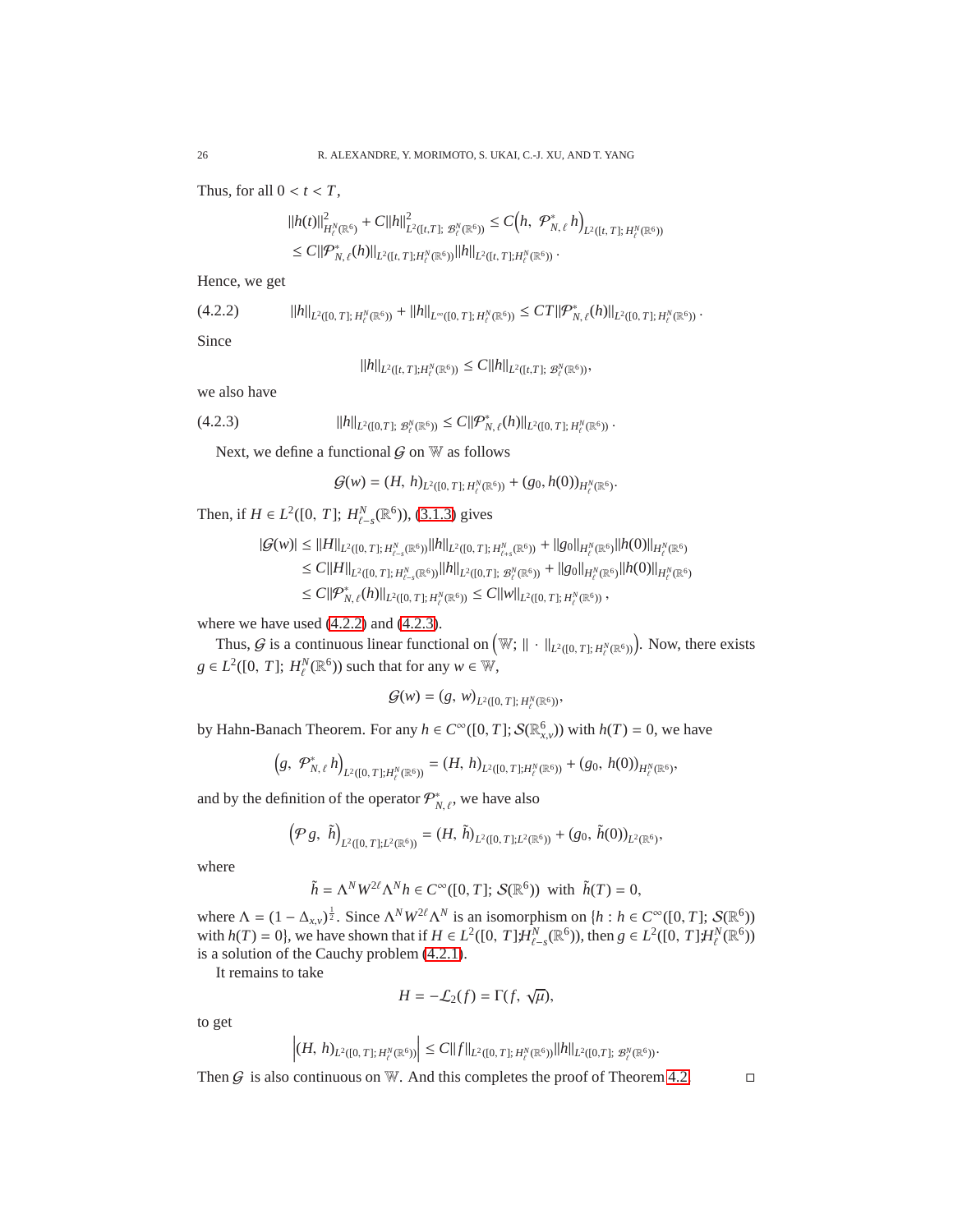<span id="page-26-0"></span>4.3. **Convergence of approximate solutions.** In this subsection, we prove the local existence theorem.

<span id="page-26-3"></span>**Theorem 4.3.** *Let*  $N \geq 3$ ,  $\ell \geq 3$ . *There exist*  $\epsilon_1$ ,  $T > 0$  *such that if*  $g_0 \in H_{\ell}^N(\mathbb{R}^6)$  *and* 

 $||g_0||_{H^N_{\ell}(\mathbb{R}^6)} \leq \epsilon_1$ ,

*then the Cauchy problem* [\(1.3\)](#page-4-0) *admits a solution*

$$
g \in L^{\infty}([0, T]; H^N_{\ell}(\mathbb{R}^6)) \cap L^2([0, T]; \mathcal{B}^N_{\ell}(\mathbb{R}^6)).
$$

<span id="page-26-5"></span>**Remark 4.4.** *By the equation in* [\(1.3\)](#page-4-0)*, we have, for*  $0 < s < 1/2$ *, By using the equation* [\(1.3\)](#page-4-0)*, we have, for*  $0 < s < 1/2$ *,* 

$$
\partial_t g, \ v \cdot \nabla_x g \in L^2([0, T]; H_{\ell-1}^{N-1}(\mathbb{R}^6)).
$$

*Moreover, if we go back to the equation (1.1), we have that*

$$
f = \mu + \mu^{1/2} g \in H^N_{\ell}([0, T] \times \Omega \times \mathbb{R}^3)),
$$

*for any*  $\ell \in \mathbb{N}$  *and any bounded domain*  $\Omega \subset \mathbb{R}^3$ *<sub>x</sub>*, *and thus the Sobolev embedding implies that f is a classical solution of equation (1.1) if N* > 7/2 + 1*. We will use this properties for the smoothing e*ff*ect of Theorem 1.1.*

For the proof of Theorem [4.3,](#page-26-3) we consider the sequence of approximate solutions defined by the following Cauchy problem,  $n \in \mathbb{N}$ ,

<span id="page-26-1"></span>
$$
\partial_t f^{n+1} + v \cdot \nabla_x f^{n+1} = Q(f^n, f^{n+1}), \qquad f^{n+1}|_{t=0} = f_0,
$$

where  $f^n = \mu + \mu^{1/2} g^n$  and  $f^0 = f_0$ . Note that it is also equivalent to

$$
(4.3.1) \t\t \partial_t g^{n+1} + v \cdot \nabla_x g^{n+1} + \mathcal{L}_1 g^{n+1} - \Gamma(g^n, g^{n+1}) = -\mathcal{L}_2 g^n, \t\t g^{n+1}|_{t=0} = g_0.
$$

<span id="page-26-4"></span>**Proposition 4.5.** *Let*  $N \geq 3$ ,  $\ell \geq 3$ . *There exist*  $\epsilon_1$ ,  $T > 0$  *such that if*  $g_0 \in H_{\ell}^N(\mathbb{R}^6)$  *and* 

$$
\|g_0\|_{H^N_\ell(\mathbb{R}^6)}\leq \epsilon_1\,,
$$

*the Cauchy problem [\(4.3.1\)](#page-26-1) admits a sequence of solutions*

<span id="page-26-2"></span>
$$
\{g^n, n \in \mathbb{N}\} \subset L^{\infty}([0, T]; H^N_{\ell}(\mathbb{R}^6)) \cap L^2([0, T]; \mathcal{B}^N_{\ell}(\mathbb{R}^6)).
$$

*Moreover, for all*  $n \in \mathbb{N}$ *,* 

$$
(4.3.2) \t\t ||g^n||_{L^{\infty}([0,T];H^N_{\ell}(\mathbb{R}^6))}+||g^n||_{L^2([0,T];{\mathcal B}^N_{\ell}(\mathbb{R}^6))}\leq\epsilon_0,
$$

*where*  $\epsilon_0$  *is the constant in Theorem [4.1.](#page-23-3)* 

*Proof.* [\(4.3.2\)](#page-26-2) will be proven by induction on *n*. Firstly, consider the equation

$$
\partial_t g^1 + v \cdot \nabla_x g^1 + \mathcal{L}_1 g^1 - \Gamma(g_0, g^1) = -\mathcal{L}_2 g_0, \qquad g^1|_{t=0} = g_0.
$$

When  $\epsilon_1 < \epsilon_0$ , the existence of  $g^1$  is given by Theorem [4.2](#page-24-1) satisfying

$$
g^{1} \in L^{\infty}([0, T]; H_{\ell}^{N}(\mathbb{R}^{6})) \cap L^{2}([0, T]; \mathcal{B}_{\ell}^{N}(\mathbb{R}^{6})).
$$

From Theorem [4.1,](#page-23-3) we can deduce

 $||g^1||_{L^{\infty}([0,T]; H^N_{\ell}(\mathbb{R}^6))} + ||g^1||_{L^2([0,T]; \mathcal{B}^N_{\ell}(\mathbb{R}^6))} \leq Ce^{CT} ||g_0||_{H^N_{\ell}(\mathbb{R}^6)}.$ 

Thus [\(4.3.2\)](#page-26-2) holds when  $\epsilon_1$  is chosen to be small compared to  $\epsilon_0$ .

For  $n \geq 1$ , under the assumption that

$$
\|g^n\|_{L^\infty([0,T];\, H^N_\ell(\mathbb{R}^6))} + \|g^n\|_{L^2([0,T];\, \mathcal{B}^N_\ell(\mathbb{R}^6))} \leq \epsilon_0,
$$

Theorem [4.2](#page-24-1) yields the existence of

 $g^{n+1} \in L^{\infty}([0, T]; H_{\ell}^{N}(\mathbb{R}^{6})) \cap L^{2}([0, T]; \mathcal{B}_{\ell}^{N}(\mathbb{R}^{6}))$ .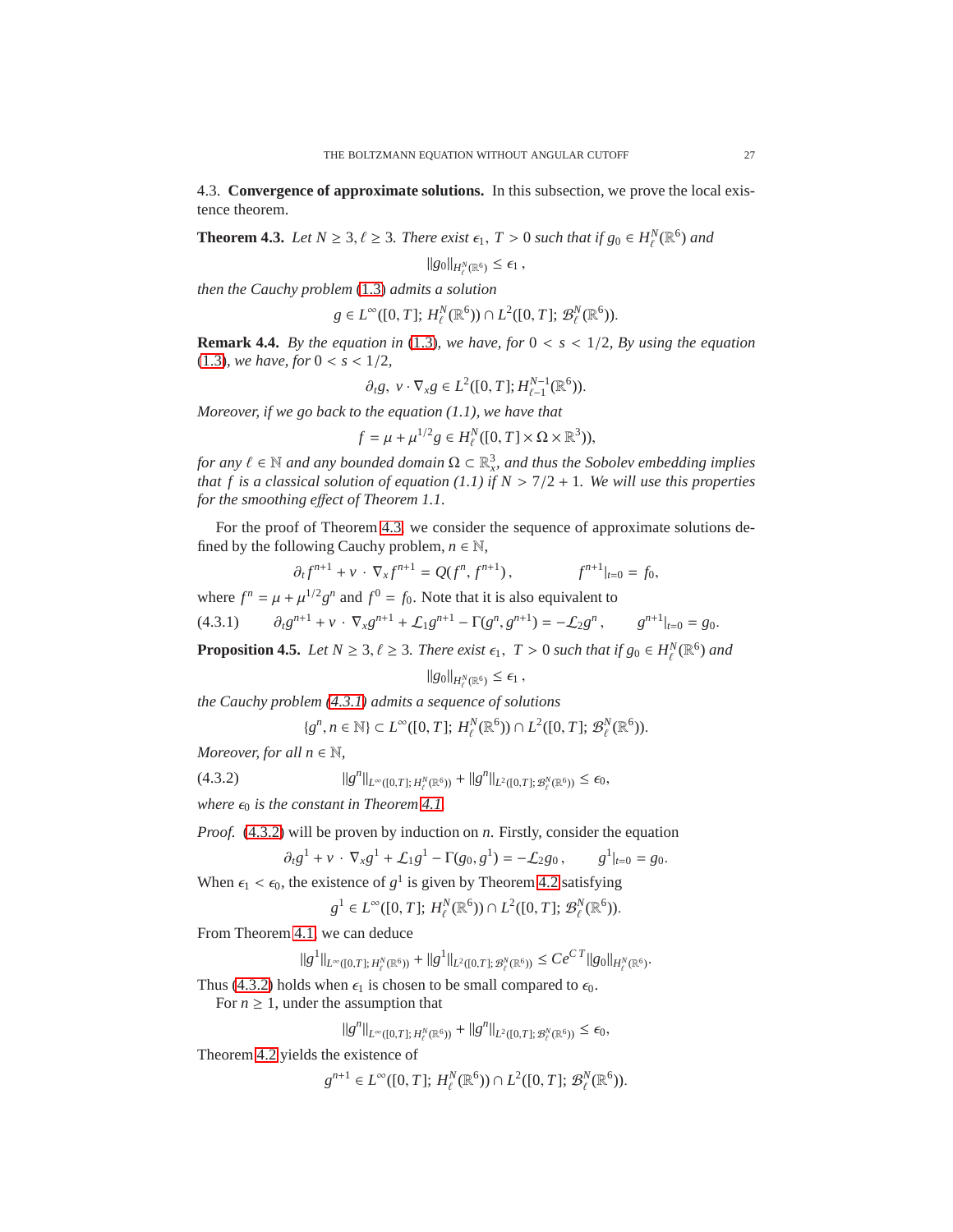From Theorem [4.1,](#page-23-3) we can deduce

$$
||g^{n+1}||^2_{L^{\infty}([0,T];H_{\ell}^N(\mathbb{R}^6))}+||g^{n+1}||^2_{L^2([0,T];\mathcal{B}_{\ell}^N(\mathbb{R}^6))}\leq Ce^{CT}(||g_0||^2_{H_{\ell}^N(\mathbb{R}^6)}+\epsilon_0^2T).
$$

and this gives

$$
||g^{n+1}||_{L^{\infty}([0,T];H_{\ell}^{N}(\mathbb{R}^{6}))}+||g^{n+1}||_{L^{2}([0,T];\mathcal{B}_{\ell}^{N}(\mathbb{R}^{6}))}\leq\epsilon_{0},
$$

when  $T > 0$  is sufficiently small,

Thus we prove [\(4.3.2\)](#page-26-2) for all  $n \in \mathbb{N}$ , and this completes the proof of the proposition.  $\Box$ 

It remains to prove the convergence. Set  $w^n = g^{n+1} - g^n$  and deduce from [\(4.3.1\)](#page-26-1) that

$$
\partial_t w^n + v \cdot \nabla_x w^n + \mathcal{L}_1 w^n - \Gamma(g^n, w^n) = \Gamma(w^{n-1}, g^n) - \mathcal{L}_2 w^{n-1}, \qquad w^n|_{t=0} = 0.
$$

Similar to the computation for [\(4.1.4\)](#page-23-0), we obtain

$$
\frac{d}{dt}||w^n||^2_{L^2(\mathbb{R}^6)} + \frac{C_0}{2}|||w^n||^2_{\mathcal{B}^0_{\ell}(\mathbb{R}^6)} \leq C_{0,\ell}||g^n||_{H^3_{\ell}(\mathbb{R}^6)} |||w^n|||^2_{\mathcal{B}^0_{\ell}(\mathbb{R}^6)} + C_{0,\ell}||w^{n-1}||_{L^2_{\ell}(\mathbb{R}^6)}(|||g^n|||_{\mathcal{B}^3_{\ell}(\mathbb{R}^3)} + 1)|||w^n|||_{\mathcal{B}^0_{\ell}(\mathbb{R}^6)}.
$$

If  $\epsilon_0$  is sufficiently small, this yields,

$$
\frac{d}{dt}||w^n||^2_{L^2_{\ell}(\mathbb{R}^6)} + C_1|||w^n|||^2_{\mathcal{B}^0_{\ell}(\mathbb{R}^6)} \leq C_2||w^{n-1}||_{L^2_{\ell}(\mathbb{R}^3)},
$$

which, in turn, gives, if *T* is sufficiently small,

$$
\|w^n\|_{L^\infty([0,T];L^2_\ell(\mathbb{R}^6))}\leq \lambda \|w^{n-1}\|_{L^\infty([0,T];L^2_\ell(\mathbb{R}^6))},
$$

for some  $\lambda \in (0, 1)$ . Thus we conclude that the sequence  $\{g^n\}$  is a Cauchy sequence in  $L^{\infty}([0, T]; L^2_{\ell}(\mathbb{R}^6))$ . Let *g* be the limit function.

By interpolation with the uniform estimates [\(4.3.2\)](#page-26-2), we see that the sequence is strongly convergent in

$$
L^{\infty}([0, T]; H_{\ell}^{N-\delta}(\mathbb{R}^{6})) \cap L^{2}([0, T]; \mathcal{B}_{\ell}^{N-\delta}(\mathbb{R}^{6}))
$$

for any  $\delta > 0$ . Furthermore, by using equation [\(4.3.1\)](#page-26-1) and Proposition [4.5,](#page-26-4) we see that { $∂<sub>t</sub>g<sup>n</sup>$ } is uniformly bounded in  $L^∞([0, T]; H^{N-1}_{\ell-1})$ , so that it is a compact set in the function space

$$
C^{1-\delta}(]0,T_*[ \ ; \ H_{l-1}^{N-1-2\delta}(\Omega\times\mathbb{R}^3_\nu))
$$

for any bounded domain  $\Omega \subset \mathbb{R}^3$ . Now we can take the limit in equation [\(4.3.1\)](#page-26-1) and thus *g* is a solution of Cauchy problem [\(1.3\)](#page-4-0).

Finally, by a standard weak compactness argument, we can extract a subsequence of approximate solutions such that

$$
g^n \to g \in L^{\infty}([0, T]; H^N_{\ell}(\mathbb{R}^6)) \quad \text{weakly*},
$$
  

$$
g^n \to g \in L^2([0, T]; \mathcal{B}^N_{\ell}(\mathbb{R}^6)) \quad \text{weakly},
$$

which shows that

 $g \in L^{\infty}([0, T]; H_{\ell}^{N}(\mathbb{R}^{6})) \cap L^{2}([0, T]; \mathcal{B}_{\ell}^{N}(\mathbb{R}^{6})).$ 

<span id="page-27-0"></span>Now the proof of Theorem [4.3](#page-26-3) is complete.

## 5. Qualitative study on the solutions

In this section, we will prove two main qualitative properties of the solutions to the problem considered in this paper, that is, the uniqueness and non-negativity.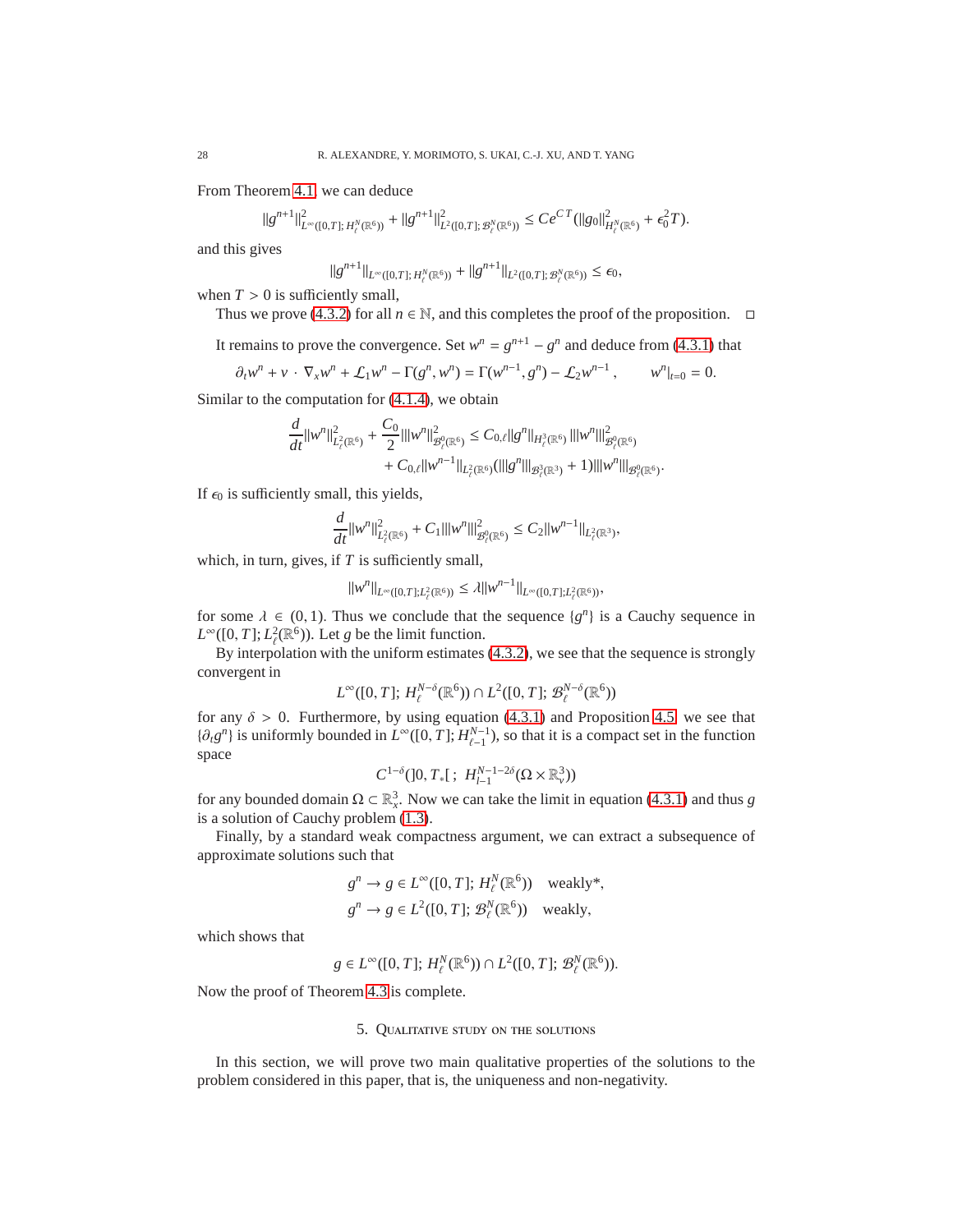<span id="page-28-0"></span>5.1. **Uniqueness.** The uniqueness of solutions can be proved in a larger function space as stated in Theorem [1.2.](#page-4-1) To obtain this theorem, we now first prove two preliminary results in the following lemmas.

Set  $\varphi(v, x) = \langle v, x \rangle^2 = 1 + |v|^2 + |x|^2$  and

$$
W_{\varphi,l} = \frac{\langle v \rangle^l}{\varphi(v,x)} = \frac{(1+|v|^2)^{l/2}}{1+|v|^2+|x|^2}.
$$

**Lemma 5.1.** *For*  $l \geq 4$ *, we have* 

$$
\begin{aligned} |W_{\varphi,l} - W'_{\varphi,l}| &\leq C \sin\left(\frac{\theta}{2}\right) \left(\frac{W_l' + W_{l-3}' W_{3,*}'}{\varphi(v_{*}', x)} + \sin^{l-3}\left(\frac{\theta}{2}\right) W_{\varphi,l,*}'\right) \\ &\leq C \left(\theta W_l' W_{\varphi,3,*}'+ \theta^{l-2} W_{\varphi,l,*}'\right), \end{aligned}
$$

 $where W'_{\varphi, l,*} =$ *W*′ *l*,∗  $\frac{u^{(k)}}{\varphi(v'_*, x)}$ , and also for  $l \geq 1$ ,

(5.1.2) 
$$
|W_{\varphi,l} - W'_{\varphi,l}| \leq C \sin\left(\frac{\theta}{2}\right) \frac{W'_l + W'_{l,*}}{\varphi(v',x)} \leq C \theta \frac{W'_l W'_{l,*}}{\varphi(v',x)}.
$$

*Proof.* For  $k \geq 0, a \geq 0$ , set

$$
F_k(\lambda) = \frac{\lambda^k}{\lambda + a}.
$$

Then for  $\lambda \in [1, \infty)$ , we have  $\frac{d}{d\lambda} F_k(\lambda) \ge 0$  if  $k \ge 1$  and  $\frac{d^2}{d\lambda}$  $\frac{d^2}{d\lambda^2} F_k(\lambda) \ge 0$  if  $k \ge 2$ . Since  $\frac{d}{d\lambda} F_k(\lambda)$ is positive and increasing on  $[1, \infty)$  if  $k \ge 2$ , it follows from the mean value theorem that for  $\lambda, \lambda' \geq 1$ 

$$
|F_k(\lambda) - F_k(\lambda')| \le \frac{d}{d\lambda} F_k(\lambda + |\lambda - \lambda'|) |\lambda - \lambda'|.
$$

Setting  $\lambda = \langle v \rangle^2$ ,  $\lambda' = \langle v' \rangle^2$ , we have

$$
|F_k(\langle v \rangle^2) - F_k(\langle v' \rangle^2)| \le \frac{d}{d\lambda} F_k(2(\langle v \rangle^2 + |v - v'|^2))(2|v| + |v - v'|)|v - v'|
$$
  

$$
\le 2kF_{k-1/2}(2(\langle v \rangle^2 + |v - v'|^2))|v - v'|,
$$

because  $|\lambda - \lambda'| \le 2|\nu - \nu'| |\nu| + |\nu - \nu'|^2 \le |\nu|^2 + 2|\nu - \nu'|^2$  and  $\sqrt{\lambda} \frac{d}{d\lambda} F_k(\lambda) \le kF_{k-1/2}(\lambda)$ . | | Therefore, we obtain, choosing  $a = |x|^2$ 

(5.1.3)  
\n
$$
|W_{\varphi,l} - W'_{\varphi,l}| \le C_l \left( \frac{\langle v \rangle^{l-1} |v - v'|}{\langle v \rangle^2 + |v - v'|^2 + a} + \frac{|v - v'|^l}{\langle v \rangle^2 + |v - v'|^2 + a} \right)
$$
\n
$$
\le C_l |v - v'| \langle v \rangle^{l-3} F_1(\langle v \rangle^2) + C_l \frac{|v - v'|^l}{\langle v \rangle^2 + |v - v'|^2 + a}
$$
\n
$$
= I + II.
$$

Note that  $\langle v \rangle^2 \le 2 \langle v_* \rangle^2 + 2|v - v_*|^2$ . Since  $F_1$  is increasing, we have

$$
I \le C_l \ |v - v'| \langle v \rangle^{l-3} \frac{\langle v_* \rangle^2 + |v - v_*|^2}{\langle v_* \rangle^2 + |v - v_*|^2 + |x|^2}
$$
  

$$
\le C_l \sin\left(\frac{\theta}{2}\right) \frac{W_l + W_{l-3} W_{3,*}}{\varphi(v_*, x)}.
$$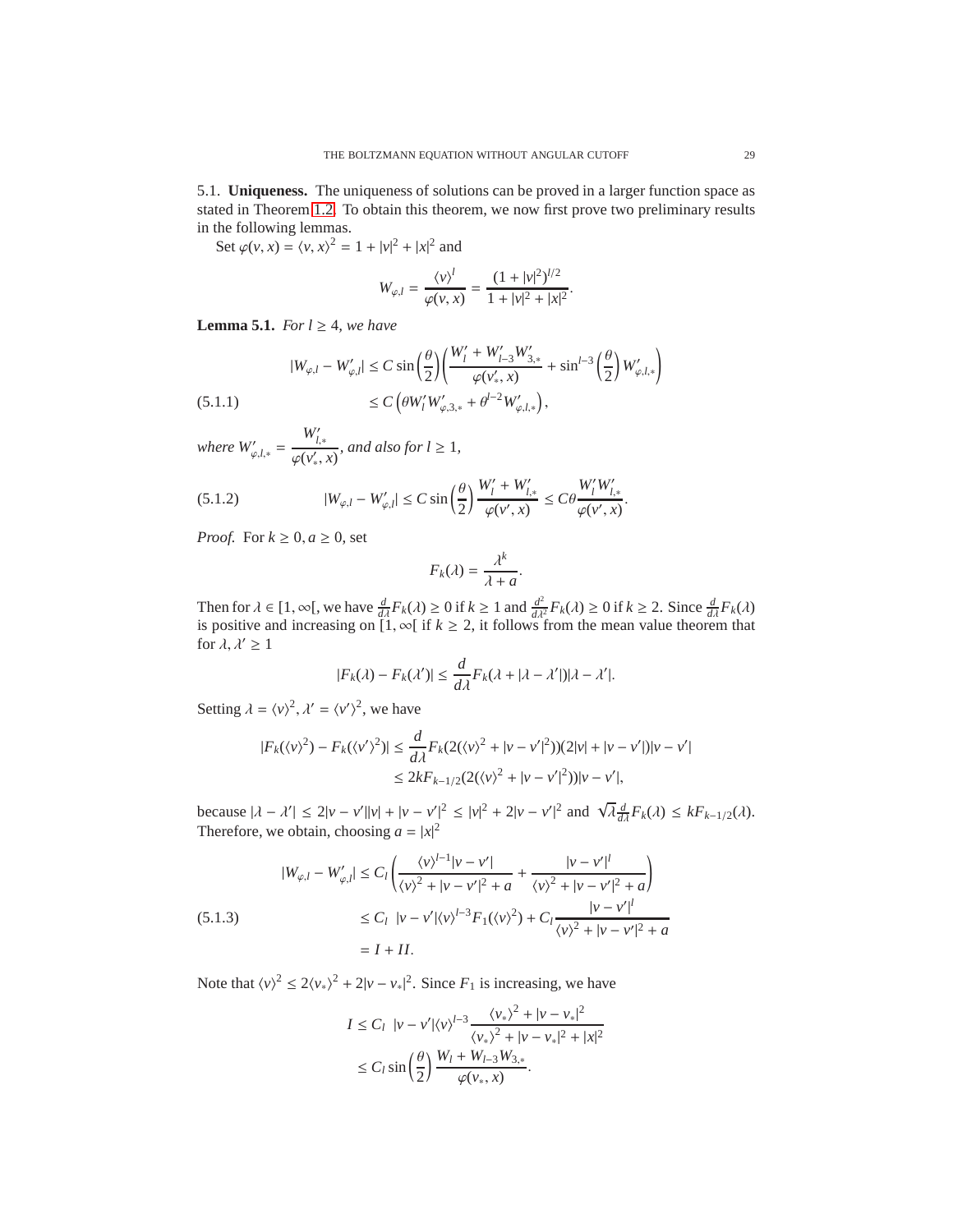On the other hand

$$
II \le C_l \frac{|v - v_*|^l \sin^l\left(\frac{\theta}{2}\right)}{1 + (1 - \sin^2\left(\frac{\theta}{2}\right))|v|^2 + \frac{1}{2}\sin^2\left(\frac{\theta}{2}\right)|v_*|^2 + |x|^2}
$$
  

$$
\le C_l \sin^{l-2}\left(\frac{\theta}{2}\right) \frac{W_l + W_{l,*}}{\varphi(v_*, x)}.
$$

Since  $v$  and  $v'$  are symmetric, we get the first conclusion. The second one is a direct consequence of the first inequality of  $(5.1.3)$ .

<span id="page-29-2"></span>**Lemma 5.2.** *Let*  $l \in \mathbb{N}$ *. If*  $0 < s < 1/2$ *, there exists C* > 0 *such that* 

<span id="page-29-0"></span>(5.1.4) 
$$
\begin{aligned} \left| \left( (W_{\varphi,l} \ Q(f, \ g) - Q(f, \ W_{\varphi,l} \ g)), \ h \right)_{L^2(\mathbb{R}^6)} \right| \\ &\leq C ||f||_{L^{\infty}(\mathbb{R}^3_x; L^1_l(\mathbb{R}^3_v))} ||W_{\varphi,l} g||_{L^2(\mathbb{R}^6)} ||h||_{L^2(\mathbb{R}^6)}. \end{aligned}
$$

*Moreover, if l* ≥ 5 *then*

<span id="page-29-1"></span>(5.1.5) 
$$
\left| \left( (W_{\varphi,l} Q(f, g) - Q(f, W_{\varphi,l} g)), h \right)_{L^2(\mathbb{R}^6)} \right|
$$

$$
\leq C \| W_{\varphi,l} f \|_{L^2(\mathbb{R}^6)} \|g\|_{L^\infty(\mathbb{R}^3_x; L^2_{\rho}(\mathbb{R}^3_v))} \|h\|_{L^2(\mathbb{R}^6)}.
$$

*Proof.* It follows from [\(5.1.2\)](#page-32-1) that

$$
\begin{aligned}\n& \left| \left( (W_{\varphi,l} Q(f, g) - Q(f, W_{\varphi,l} g)), h \right)_{L^2(\mathbb{R}^6)} \right| \\
&= \left| \iiint\int b f'_* g'(W'_{\varphi,l} - W_{\varphi,l}) h \, dv dv_* d\sigma dx \right| \\
&\leq C \iiint\int b |\theta| |(W_l f)'_*| |(W_{\varphi,l} g)'| |h| \, dv dv_* d\sigma dx \\
&= C \iiint\int b |\theta| |(W_l f)_*| |(W_{\varphi,l} g)| |h'| \, dv dv_* d\sigma dx \\
&\leq C \left( \iiint\int b |\theta| |(W_l f)_*| |(W_{\varphi,l} g)|^2 dv dv_* d\sigma dx \right)^{1/2} \\
& \times \left( \iiint\int b |\theta| |(W_l f)_*| |h'|^2 dv dv_* d\sigma dx \right)^{1/2} \\
&= C J_1 \times J_2.\n\end{aligned}
$$

Clearly, one has

$$
J_1^2 \leq C||f||_{L^{\infty}(\mathbb{R}^3_x; L^1_l(\mathbb{R}^3_v))}||W_{\varphi,l}g||^2_{L^2(\mathbb{R}^6)} \int_{SS^2} b(\cos\theta) |\theta| d\sigma \leq C||f||_{L^{\infty}(\mathbb{R}^3_x; L^1_l(\mathbb{R}^3_v))}||W_{\varphi,l}g||^2_{L^2(\mathbb{R}^6)}.
$$
  
Next, by the regular change of variables  $v \to v'$ , cf. [6, 16], we have

$$
J_2^2 = \iiint D_0(v_*, v') |(W_l f)_*||h'|^2 dv_* dv' dx,
$$

where

$$
D_0(v, v') = 2 \int_{SS^2} \frac{\theta(v_*, v', \sigma)}{\cos^2(\theta(v_*, v', \sigma)/2)} b(\cos \theta(v_*, v', \sigma)) d\sigma \le C \int_0^{\pi/4} \psi^{-1-2s} \sin \psi \ d\psi,
$$

an

$$
\cos \psi = \frac{v' - v_*}{|v' - v_*|} \cdot \sigma, \quad \psi = \theta/2, \qquad d\sigma = \sin \psi d\psi d\phi.
$$

Thus,

$$
J_2^2 \leq C ||f||_{L^{\infty}(\mathbb{R}^3_x; L^1_l(\mathbb{R}^3_v))} ||h||^2_{L^2(\mathbb{R}^6)},
$$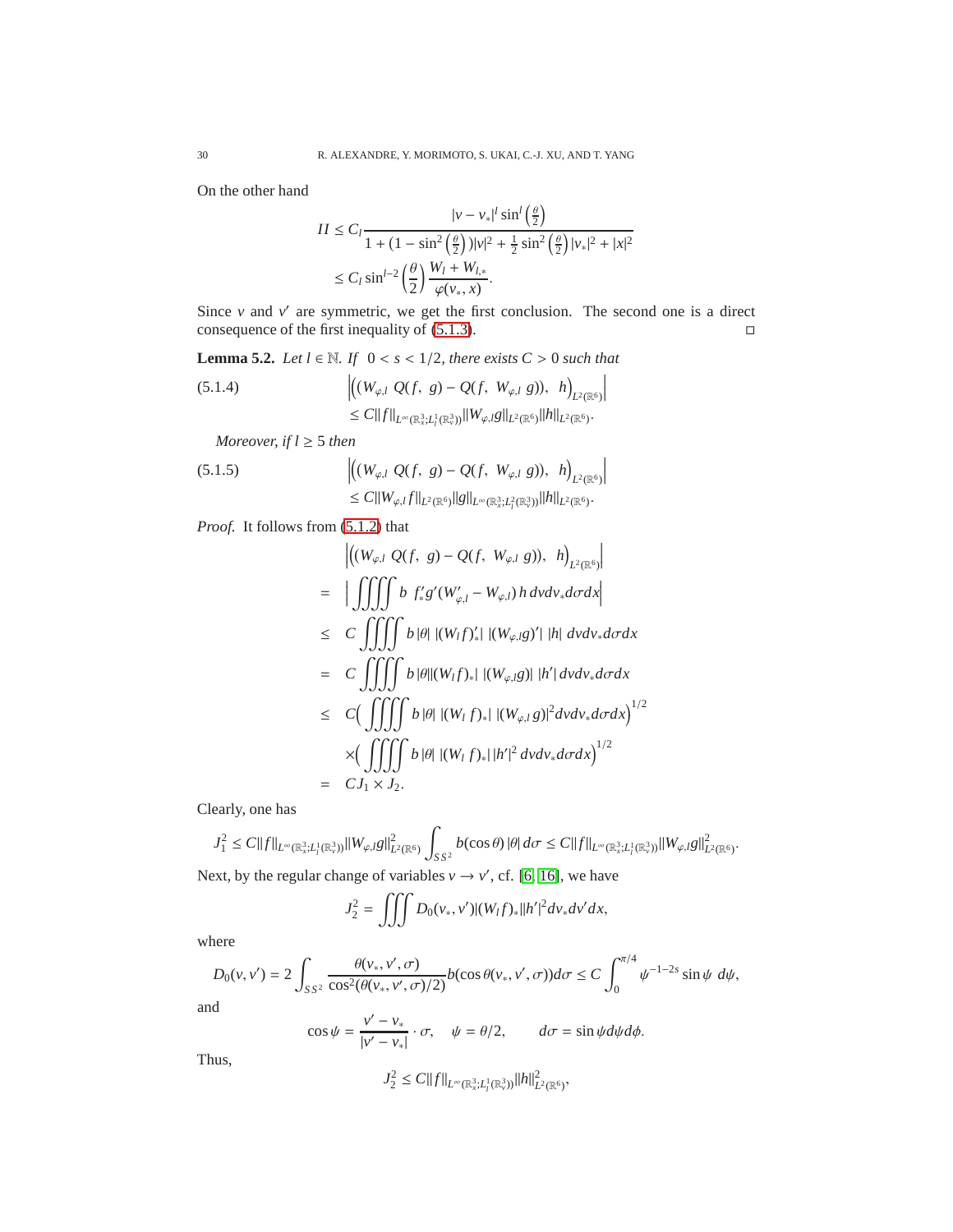and this together with the estimate on  $J_1$  give [\(5.1.4\)](#page-29-0).

We now prove [\(5.1.5\)](#page-29-1) by using [\(5.1.1\)](#page-32-2) instead of [\(5.1.2\)](#page-32-1). For this purpose, when  $l \geq 5$ , we write

$$
\left| \left( (W_{\varphi,l} Q(f, g) - Q(f, W_{\varphi,l} g)), h \right)_{L^2(\mathbb{R}^6)} \right|
$$
  
\n
$$
\leq C \left\{ \iiint b |\theta| |(W_{\varphi,3} f)'_*| |(W_{l} g)'| |h| dv dv_* d\sigma dx \right\}
$$
  
\n
$$
+ \iiint b |\theta|^{l-2} |(W_{\varphi,l} f)'_*| |g'| |h| dv dv_* d\sigma dx \right\}
$$
  
\n
$$
= M_1 + M_2.
$$

The estimation on  $M_1$  can be obtained following the proof of [\(5.1.4\)](#page-29-0) except for the  $x$ variable. Indeed,

$$
\mathcal{M}_{1} \leq C \int \Big( \iiint b |\theta| |(W_{\varphi,3} f)_{*}| |(W_{l} g)|^{2} dv dv_{*} d\sigma \Big)^{1/2}
$$
  
\n
$$
\times \Big( \iiint b |\theta| |(W_{\varphi,3} f)_{*}| |h'|^{2} dv dv_{*} d\sigma \Big)^{1/2} dx
$$
  
\n
$$
\leq C ||g||_{L^{\infty}(\mathbb{R}_{*}^{3}; L_{l}^{2}(\mathbb{R}_{*}^{3}))} \int ||W_{\varphi,3} f||_{L^{1}(\mathbb{R}_{*}^{3})} ||h||_{L^{2}(\mathbb{R}_{*}^{3})} dx
$$
  
\n
$$
\leq C ||g||_{L^{\infty}(\mathbb{R}_{*}^{3}; L_{l}^{2}(\mathbb{R}_{*}^{3}))} \Big( \int ||W_{\varphi,5} f||_{L^{2}(\mathbb{R}_{*}^{3})}^{2} dx \Big)^{1/2} \Big( \int ||h||_{L^{2}(\mathbb{R}_{*}^{3})} dx \Big)^{1/2}
$$
  
\n
$$
\leq C ||W_{\varphi,5} f||_{L^{2}(\mathbb{R}^{6})} ||g||_{L^{\infty}(\mathbb{R}_{*}^{3}; L_{l}^{2}(\mathbb{R}_{*}^{3}))} ||h||_{L^{2}(\mathbb{R}^{6})}.
$$

 $M<sub>2</sub>$  can be estimated as follows. Firstly, we have

$$
\mathcal{M}_{2}^{2} = C^{2} \left( \iiint_{\mathcal{D}} b |\theta|^{l-2} |(W_{\varphi,l}f)_{*}| |g| |h'| dv dv_{*} d\sigma dx \right)^{2}
$$
  
\n
$$
\leq C^{2} \iiint_{\mathcal{D}} b |\theta|^{l-2-\frac{3}{2}} |g| |(W_{\varphi,l}f)_{*}|^{2} dv dv_{*} d\sigma dx
$$
  
\n
$$
\times \iiint_{\mathcal{D}} b |\theta|^{l-2+\frac{3}{2}} |g| |h'|^{2} dv dv_{*} d\sigma dx
$$
  
\n
$$
= M_{2,1} \times M_{2,2}.
$$

Then, if  $l - 2 - \frac{3}{2} - 2s - 1 > -1$ , that is,  $l > 2s + \frac{3}{2} + 2$ , we have

$$
\mathcal{M}_{2,1} \leq C \|g\|_{L^{\infty}(\mathbb{R}^3_x;L^1(\mathbb{R}^3_v))} \|W_{\varphi,l}f\|_{L^2(\mathbb{R}^6)}^2.
$$

On the other hand, for  $M_{2,2}$  we need to apply the singular change of variables  $v_* \to v'$ . The Jacobian of this transform is

$$
\left|\frac{\partial v_*}{\partial v'}\right| = \frac{8}{\left|I - k \otimes \sigma\right|} = \frac{8}{\left|1 - k \cdot \sigma\right|} = \frac{4}{\sin^2(\theta/2)} \le 16\theta^{-2}, \ \ \theta \in [0, \pi/2].
$$

Notice that this gives rise to an additional singularity in the angle  $\theta$  around 0. Actually, the situation is even worse in the following sense. Recall that  $\theta$  is no longer a legitimate polar angle. In this case, the best choice of the pole is  $k'' = (v' - v)/|v' - v|$  for which polar angle  $\psi$  defined by  $\cos \psi = \mathbf{k}'' \cdot \sigma$  satisfies (cf. [\[6,](#page-56-2) Fig. 1])

$$
\psi = \frac{\pi - \theta}{2}, \qquad d\sigma = \sin\psi d\psi d\phi, \qquad \psi \in [\frac{\pi}{4}, \frac{\pi}{2}].
$$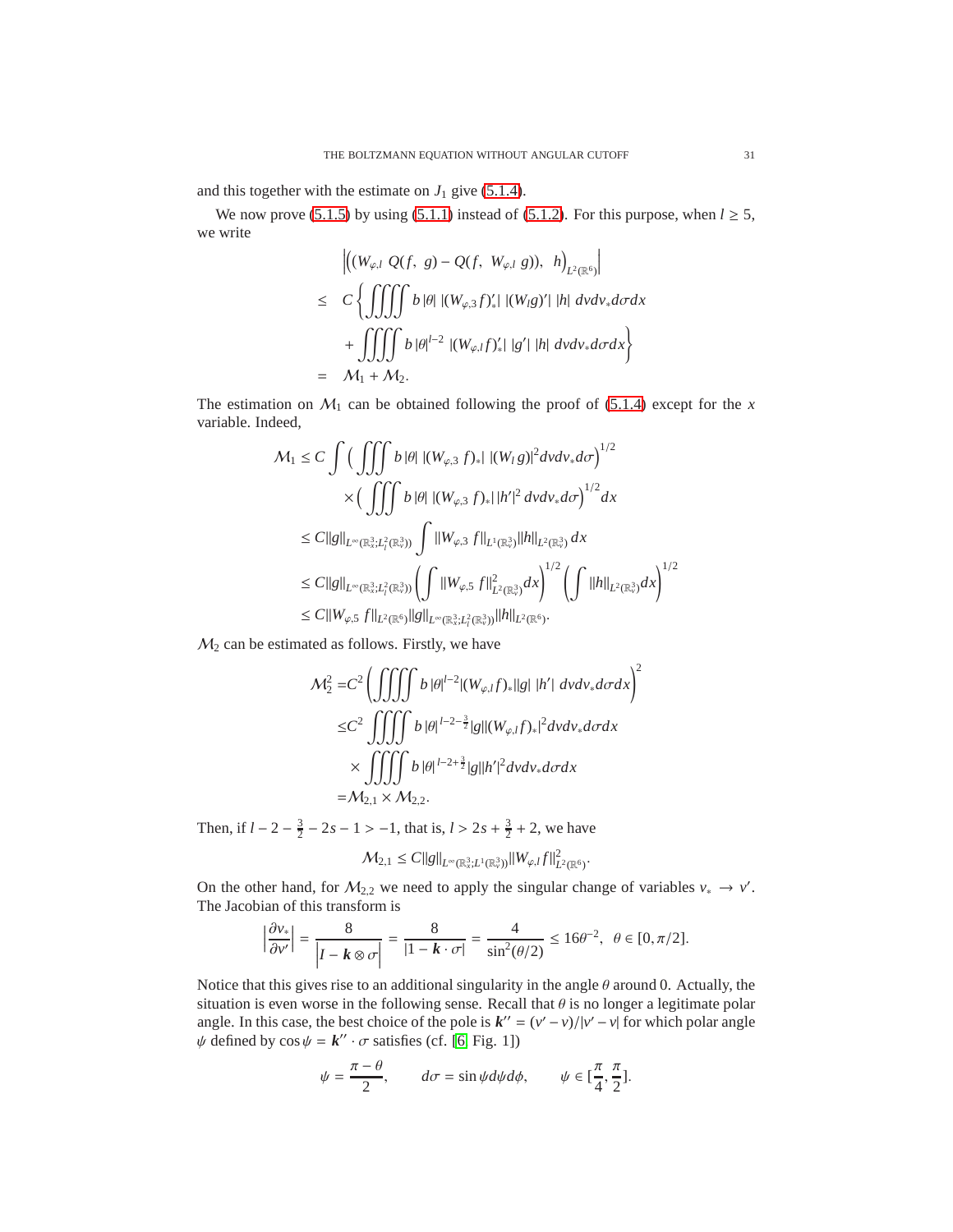This measure does not cancel any of the singularity of  $b$ (cos  $\theta$ ), unlike the case in the usual polar coordinates. Nevertheless, this singular change of variables yields

$$
\mathcal{M}_{1,2} = C \iiint b(\cos \theta) |\theta|^{l+\frac{3}{2}}|(g)| |h'|^2 dv dv_* d\sigma dx
$$
  

$$
\leq C \iiint D_1(v,v')|(g)| |h'|^2 dv dv' dx,
$$

when  $l - 2 > \frac{3}{2} + 2s$  because

$$
D_1(\nu,\nu')=\int_{SS^2} \theta^{l-2+\frac{3}{2}-2}b(\cos\theta)d\sigma\leq C\int_{\pi/4}^{\pi/2}(\frac{\pi}{2}-\psi)^{-2-2s+l-2+\frac{3}{2}-2}d\psi\leq C.
$$

Therefore,

$$
\mathcal{M}_{2,2} \leq C ||g||_{L^{\infty}(\mathbb{R}^3_x;L^1(\mathbb{R}^3_v))} ||h||^2_{L^2(\mathbb{R}^6)}.
$$

Now the proof of [\(5.1.1\)](#page-32-2) is completed by using the imbedding estimate for  $l > \frac{3}{2}$ ,

$$
||g||_{L^1(\mathbb{R}^3_\nu)} \leq C ||g||_{L^2(\mathbb{R}^3_\nu)}.
$$

And this completes the proof of the lemma.

We are now ready to conclude the proof of the uniqueness theorem.

**Proof of Theorem [1.2](#page-4-1)** : Set  $F = f_1 - f_2$ . Then we have

(5.1.6) 
$$
\begin{cases} F_t + v \cdot \nabla_x F = Q(f_1, F) + Q(F, f_2), \\ F|_{t=0} = 0. \end{cases}
$$

Let  $S(\tau) \in C_0^{\infty}(\mathbb{R})$  satisfy  $0 \le S \le 1$  and

<span id="page-31-0"></span>
$$
S(\tau) = 1, |\tau| \le 1
$$
;  $S(\tau) = 0, |\tau| \ge 2$ .

Set  $S_N(D_x) = S(2^{-2N}|D_x|^2)$  and multiply  $W_{\varphi,l}S_N(D_x)^2W_{\varphi,l}F$  to [\(5.1.6\)](#page-31-0). Integrating and letting  $N \rightarrow \infty$ , we have

$$
\frac{1}{2}\frac{d}{dt}\|W_{\varphi,l}F(t)\|_{L^2(\mathbb{R}^6)}^2 = \left(W_{\varphi,l}Q(f_1, F) + W_{\varphi,l}Q(F, f_2), W_{\varphi,l}F\right)_{L^2(\mathbb{R}^6)} - \left(v \cdot \nabla_x(\varphi^{-1})W_lF, W_{\varphi,l}F\right)_{L^2(\mathbb{R}^6)},
$$

because  $(v \cdot \nabla_x S_N(D_x) W_{\varphi,l} F, S_N(D_x) W_{\varphi,l} F)_{L^2(\mathbb{R}^6)} = 0$ . The second term on the right hand side is estimated by  $\|W_{\varphi,l}F\|_{L^2(\mathbb{R}^6)}^2$ . Since  $f_1 \ge 0$ , from the coercivity of  $-(Q(f_1, g), g)$  it follows that

$$
\left(Q(f_1,\,W_{\varphi,I} F),\,W_{\varphi,I} F\right)_{L^2(\mathbb{R}^6)}\leq C\|f_1(t)\|_{L^\infty(\mathbb{R}^3_x; \,L^1(\mathbb{R}^3_v))}\|W_{\varphi,I} F(t)\|^2_{L^2(\mathbb{R}^6_{x,v})}.
$$

By Lemma [5.2,](#page-29-2) we have

 $\mathbf{r}$ 

$$
\begin{aligned} & \left| \left( (W_{\varphi, l} \ Q(f_1, \ F) - Q(f_1, \ W_{\varphi, l} \ F)), \ W_{\varphi, l} \ F \right)_{L^2(\mathbb{R}^6)} \right| \\ & \leq C \|f_1\|_{L^\infty(\mathbb{R}^3_x; L^1_l(\mathbb{R}^3_v))} \|W_{\varphi, l} F \|^2_{L^2(\mathbb{R}^6)}, \end{aligned}
$$

and

$$
\begin{aligned} &\left|\left((W_{\varphi,l} \ Q(F, \ f_2) - Q(F, \ W_{\varphi,l} \ f_2)), \ W_{\varphi,l} F\right)_{L^2(\mathbb{R}^6)}\right|\\ &\leq C\|f_2\|_{L^\infty(\mathbb{R}^3_x; L^2_l(\mathbb{R}^3_v))}\|W_{\varphi,l} F\|^2_{L^2(\mathbb{R}^6)}\,. \end{aligned}
$$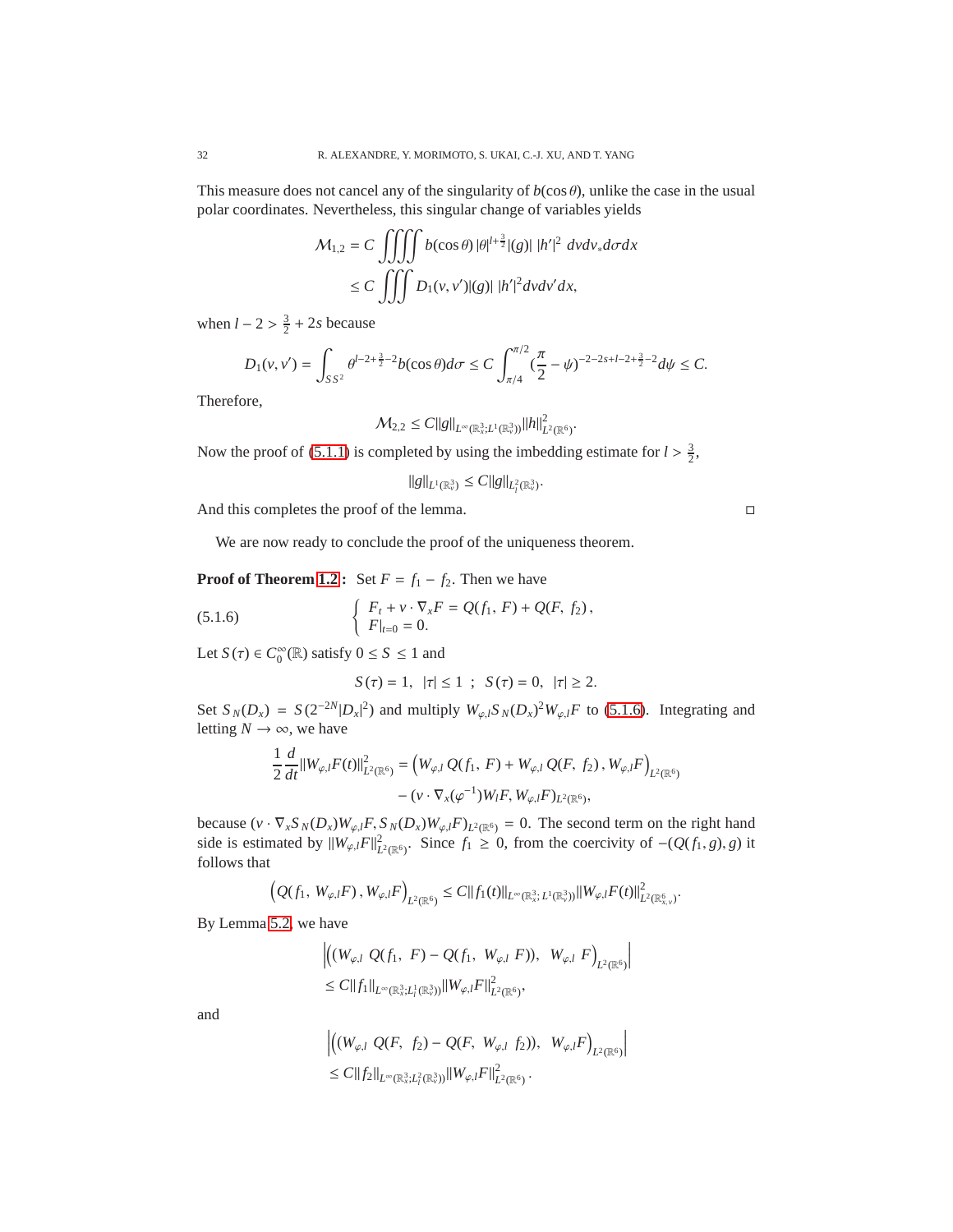Finally, for  $l > 7/2 + 2s$ , we have

$$
\begin{aligned} &\left|\left(Q(F,\,W_{\varphi,l}f_2)\,,W_{\varphi,l}F\right)_{L^2(\mathbb{R}^6)}\right|\leq C||Q(F,\,W_{\varphi,l}f_2)||_{L^2(\mathbb{R}^6)}||W_{\varphi,l}F(t)||_{L^2(\mathbb{R}^6)}\\ &\leq C||W_{\varphi,l}F(t)||_{L^2(\mathbb{R}^6)}\left(\int_{\mathbb{R}^3_x}\|\frac{F(t,x,\cdot)}{\langle x\rangle^2}||^2_{L^1_{2s}(\mathbb{R}^3_v)}\|\frac{\langle x\rangle^2}{\varphi}f_2(t,x,\cdot)\|^2_{H^{2s}_{l+2s}(\mathbb{R}^3_v)}dx\right)^{1/2}\\ &\leq C||W_{\varphi,l}F(t)||^2_{L^2(\mathbb{R}^6)}||f_2(t)||_{L^\infty(\mathbb{R}^3_x;\,H^{2s}_{l+2s}(\mathbb{R}^3_v))}, \end{aligned}
$$

because  $\langle x \rangle^{-2} \le W_{\varphi,2}$  and  $\langle x \rangle^2 / \varphi$  is a bounded operator on  $H^{2s}$  uniformly with respect to *x*. Thus, we have, for any  $0 < t < T$ 

$$
\frac{d}{dt}||W_{\varphi,l}F(t)||_{L^{2}(\mathbb{R}^{6})}^{2} \n\leq C \left(||f_{1}||_{L^{\infty}(]0,T[ \times \mathbb{R}^{3}_{x}; L^{1}_{l}(\mathbb{R}^{3}_{y}))} + ||f_{2}||_{L^{\infty}(]0,T[ \times \mathbb{R}^{3}_{x}; H^{2s}_{l+2s}(\mathbb{R}^{6}_{y}))}\right) ||W_{\varphi,l}F(t)||_{L^{2}_{l}(\mathbb{R}^{6})}^{2}.
$$

Therefore,  $||W_{\varphi,l}F(0)||_{L^2(\mathbb{R}^6)} = 0$  which implies  $||W_{\varphi,l}F(t)||_{L^2(\mathbb{R}^6)} = 0$  for all  $t \in [0, T[$ . And this gives  $f_1 = f_2$ , and thus completes the proof of Theorem [1.2.](#page-4-1)

**Remark 5.3.** *For the function space considered in Theorem [1.1,](#page-4-2) the uniqueness of solutions is a direct consequence of Theorem [1.2](#page-4-1) if there exists a non-negative solution. It is because*  $g_0 \in H^k_\ell$  *and*  $g \in L^\infty(]0, T[ \times H^k_\ell)$  *with*  $k, \ell \geq 3$  *imply*  $f_0 = \mu + \sqrt{\mu} g_0 \in L^\infty(\mathbb{R}^3_x; H^{2s}_m)$ *and*  $f = \mu + \sqrt{\mu}g \in L^{\infty}(]0, T[\times \mathbb{R}^3_x; H_m^{2s})$  *for any m, respectively, and*  $k > 3/2 + 2s$ .

<span id="page-32-0"></span>5.2. **Non-negativity.** In this subsection, we will prove the non-negativity of the solution obtained in Theorem [1.1.](#page-4-2)

<span id="page-32-3"></span>**Theorem 5.4.** *Let*  $N \geq 3, \ell \geq 3$ . *There exists*  $\epsilon_1 > 0$  *such that if*  $g_0 \in H_{\ell}^N(\mathbb{R}^6)$  *with*  $\mu + \mu^{1/2} g_0 \geq 0$  and  $\|g_0\|_{H^N_{\ell}(\mathbb{R}^6)} \leq \epsilon_1$ , and  $g \in L^{\infty}([0,T]; H^N_{\ell}(\mathbb{R}^6))$  *is a solution of Cauchy problem* [\(1.3\)](#page-4-0), then we have  $\mu + \mu^{1/2}g \ge 0$  on  $[0, T] \times \mathbb{R}^6$ .

*Proof.* By applying the Remark 5.3 on the uniqueness to the Cauchy problem [\(1.3\)](#page-4-0), it is enough to prove the non-negativity of the approximate solutions given by Proposition [4.5,](#page-26-4) that is,

(5.2.1) 
$$
f^{n} = \mu + \mu^{1/2} g^{n} \ge 0, \qquad n \in \mathbb{N}.
$$

Again, this will be proved by induction. It is clearly true for  $n = 0$  by taking  $g^0 = g_0$ , and so we now assume that it is true for some *n* and will prove that  $(5.2.1)$  is true for  $n + 1$ .

From [\(4.3.1\)](#page-26-1),  $f^{n+1} = \mu + \mu^{1/2} g^{n+1}$  is the solution of the following Cauchy problem :

(5.2.2) 
$$
\begin{cases} \frac{\partial_t f^{n+1} + v \cdot \nabla_x f^{n+1} = Q(f^n, f^{n+1}), \\ f^{n+1}|_{t=0} = f_0 = \mu + \mu^{1/2} g_0 \ge 0. \end{cases}
$$

Take the convex function

<span id="page-32-2"></span><span id="page-32-1"></span>
$$
\beta(s) = \frac{1}{2}(s^{-})^{2} = \frac{1}{2}s(s^{-})
$$

with  $s^- = \min\{s, 0\}$ , and notice that

$$
\beta_s(s) = \frac{d\beta(s)}{ds} = s^-.
$$

Setting  $\phi(x, y) = (1 + |x|^2 + |y|^2)^{-2}$  and noticing that

$$
\beta_s(f^{n+1})\phi(x,v) = \min\{f^{n+1},0\}\phi(x,v) \in L^{\infty}([0,T];L^1(\mathbb{R}^3_x;L^2(\mathbb{R}^3_y)),
$$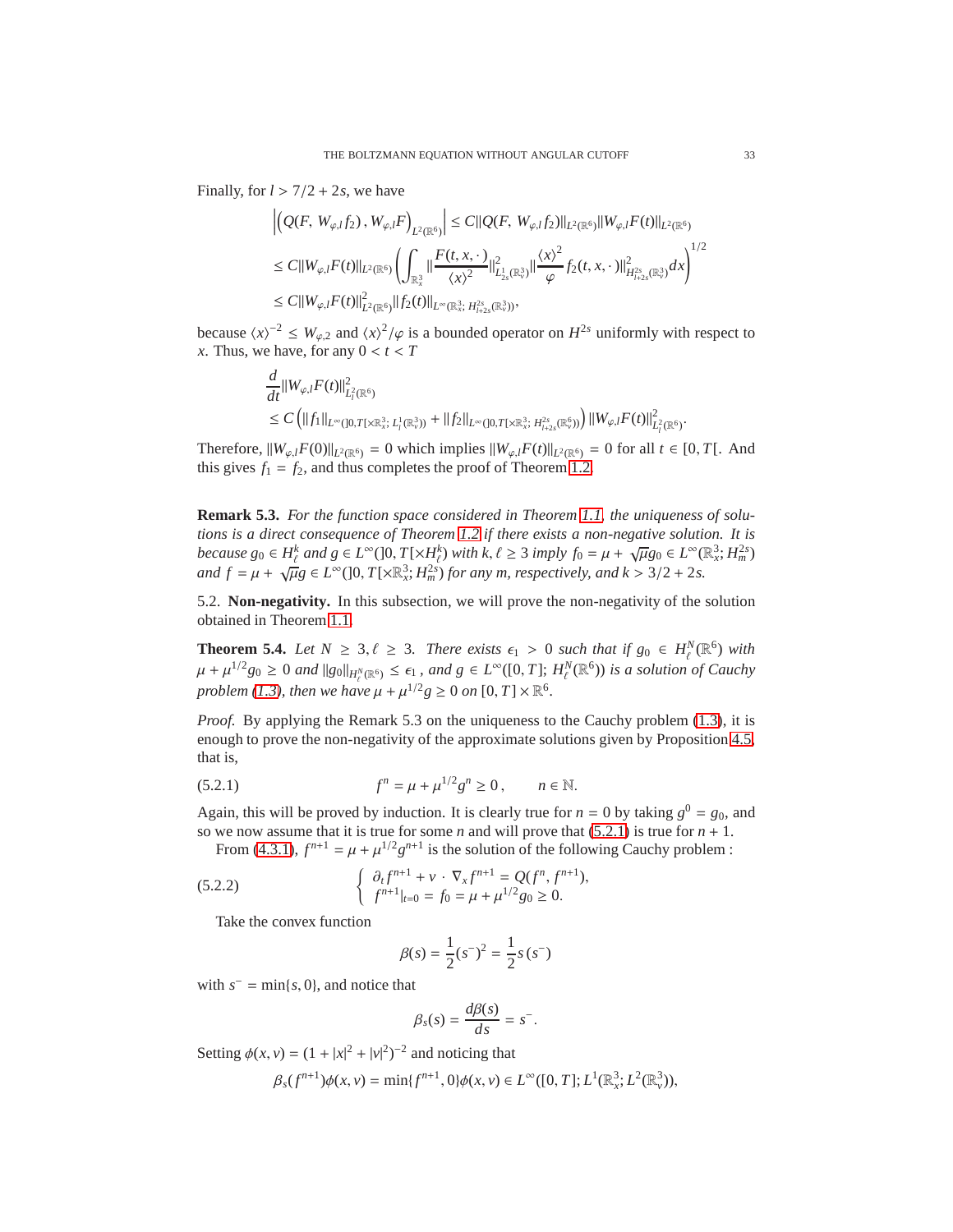we have by [\(5.2.2\)](#page-32-1),

$$
\frac{d}{dt} \int_{\mathbb{R}^6} \beta(f^{n+1}) \phi dx dv = \int_{\mathbb{R}^6} Q(f^n, f^{n+1}) \beta_s(f^{n+1}) \phi dx dv \n- \int_{\mathbb{R}^6} v \cdot \nabla_x \left( \beta(f^{n+1}) \phi \right) dx dv - \int_{\mathbb{R}^6} (\phi^{-1} v \cdot \nabla_x \phi) \beta(f^{n+1}) \phi dx dv,
$$

where the first term on the right hand side is well defined by Theorem [2.1,](#page-5-2) because  $f^n$ belongs to  $L^{\infty}([0, T] \times \mathbb{R}^3_x; L^1_{2s} \cap H^{2s}_{2s}(\mathbb{R}^3_v))$ . Since the second term vanishes and  $|v \cdot \nabla_x \phi| \le$ *C*φ, we obtain

$$
\frac{d}{dt}\int_{\mathbb{R}^6}\beta(f^{n+1})\phi dx dv \leq \int_{\mathbb{R}^6}Q(f^{n},f^{n+1})\beta_s(f^{n+1})\phi dx dv + C\int_{\mathbb{R}^6}\beta(f^{n+1})\phi dx dv.
$$

For the first term on the right hand side, we have

$$
\int_{\mathbb{R}^{6}} Q(f^{n}, f^{n+1}) \beta_{s}(f^{n+1}) \phi dx dv
$$
\n
$$
= \int_{\mathbb{R}^{6}_{x,v}} \int_{\mathbb{R}^{3}_{v_{*}} \times S S_{\sigma}^{2}} b(\cos \theta) \left( f_{*}^{n'} f^{n+1'} - f_{*}^{n} f^{n+1} \right) \beta_{s}(f^{n+1}) \phi
$$
\n
$$
= \int_{\mathbb{R}^{6}_{x,v}} \int_{\mathbb{R}^{3}_{v_{*}} \times S S_{\sigma}^{2}} b(\cos \theta) f_{*}^{n'} \left( f^{n+1'} - f^{n+1} \right) \beta_{s}(f^{n+1}) \phi
$$
\n
$$
+ \int_{\mathbb{R}^{6}_{x,v}} \beta_{s}(f^{n+1}) f^{n+1} \phi \int_{\mathbb{R}^{3}_{v_{*}} \times S S_{\sigma}^{2}} b(\cos \theta) \left( f_{*}^{n'} - f_{*}^{n} \right)
$$
\n
$$
= I + II.
$$

From [\(4.3.2\)](#page-26-2), we have, for any  $n \in \mathbb{N}$ ,

$$
\begin{aligned} ||f^n||_{L^{\infty}([0,T]\times\mathbb{R}^3_x; \, L^1(\mathbb{R}^3_v))} &\leq 1 + ||\sqrt{\mu} g^n||_{L^{\infty}([0,T]\times\mathbb{R}^3_x; \, L^1(\mathbb{R}^3_v))} \\ &\leq 1 + C ||g^n||_{L^{\infty}([0,T]\times\mathbb{R}^3_x; \, L^2(\mathbb{R}^3_v))} \leq 1 + C\epsilon_0 \,, \end{aligned}
$$

so that the cancellation lemma from [\[6\]](#page-56-2) implies that

$$
\int_{\mathbb{R}^3_{\nu}} \times S S^2_{\sigma} b(\cos \theta) \Big( f_*^{n'} - f_*^n \Big) = C \int_{\mathbb{R}^3_{\nu}} f^n(t, x, v) dv \leq C ||f^n||_{L^{\infty}([0, T] \times \mathbb{R}^3_x; L^1(\mathbb{R}^3_v))} \leq C,
$$

while  $\beta_s(s)$ *s* = 2 $\beta(s)$  implies that

$$
|II|\leq C\int_{\mathbb{R}^6}\beta(f^{n+1})\phi dx dv\,.
$$

On the other hand, by the convexity of  $\beta$ , that is,

$$
\beta_s(a)(b-a) \leq \beta(b) - \beta(a),
$$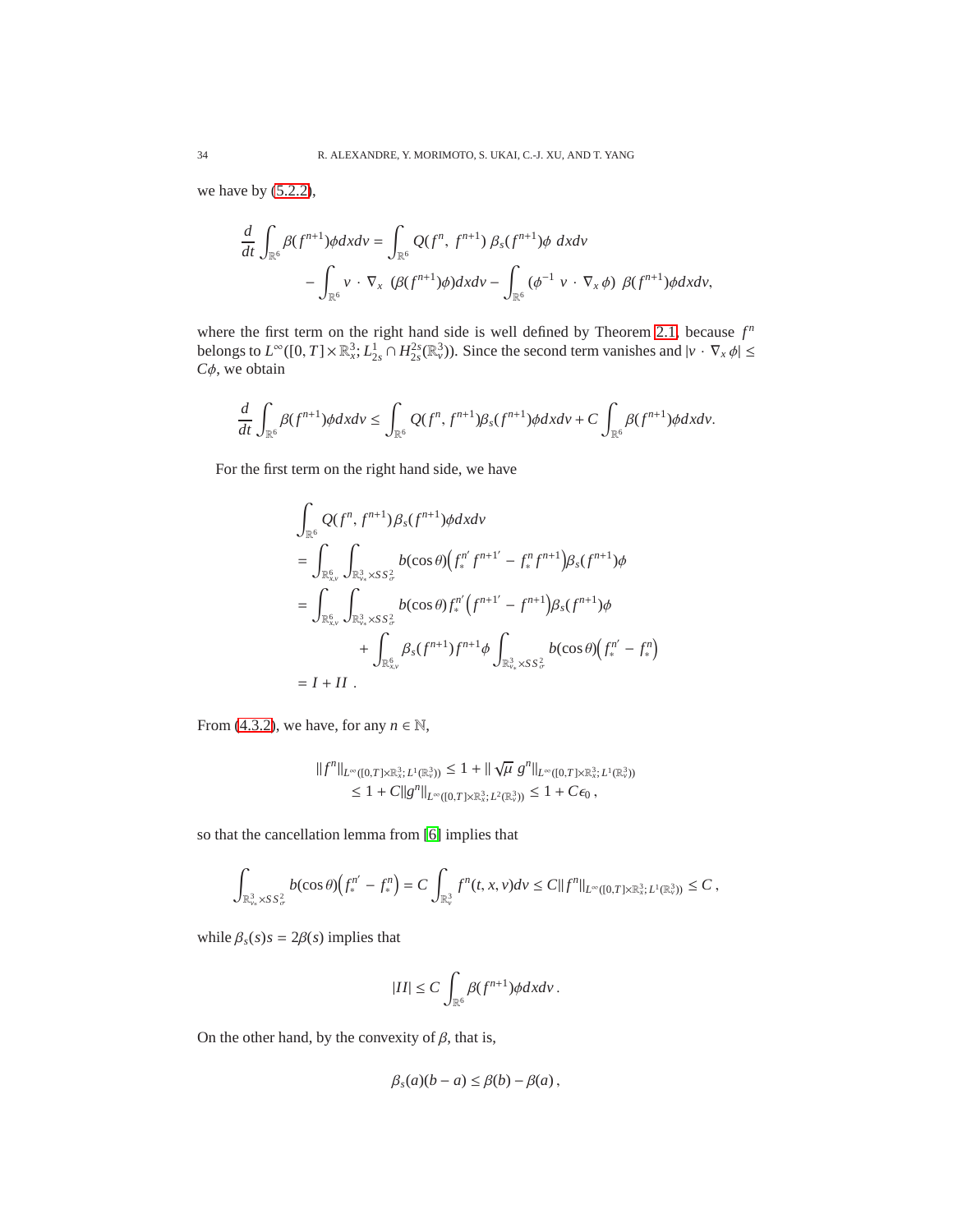and the assumption that  $f_*^n$  $\binom{m'}{k} \geq 0$ , we get

$$
I = \int_{\mathbb{R}_{x,v}^6} \int_{\mathbb{R}_{x,v}^3 \times S S_{\sigma}^2} b(\cos \theta) f_*^{n'}(f^{n+1'} - f^{n+1}) \beta_s(f^{n+1}) \phi
$$
  
\n
$$
\leq \int_{\mathbb{R}_{x,v}^6} \int_{\mathbb{R}_{x,v}^3 \times S S_{\sigma}^2} b(\cos \theta) f_*^{n'}(\beta(f^{n+1'}) - \beta(f^{n+1})) \phi
$$
  
\n
$$
\leq \int_{\mathbb{R}_{x,v}^6} \int_{\mathbb{R}_{x,v}^3 \times S S_{\sigma}^2} b(\cos \theta) (f_*^{n'} \beta(f^{n+1'}) - f_*^n \beta(f^{n+1})) \phi
$$
  
\n
$$
- \int_{\mathbb{R}_{x,v}^6} \int_{\mathbb{R}_{x,v}^3 \times S S_{\sigma}^2} b(\cos \theta) \beta(f^{n+1})(f_*^{n'} - f_*^n) \phi
$$
  
\n
$$
\leq \int_{\mathbb{R}_{x,v}^6} \int_{\mathbb{R}_{x,v}^3 \times S S_{\sigma}^2} b(\cos \theta) f_*^n \beta(f^{n+1})(\phi' - \phi) + C \int_{\mathbb{R}^6} \beta(f^{n+1}) \phi dx dv
$$
  
\n
$$
= I_1 + I_2.
$$

Applying Taylor's formula to the first term gives

$$
I_1=\int_0^1 d\tau \int_{\mathbb{R}^6_{x,v}}\int_{\mathbb{R}^3_{v_*}\times S\,S^2_{\sigma}}b(\cos\theta)f_*^n\beta(f^{n+1})(v'-v)\cdot\nabla_v\phi(v+\tau(v'-v))\Big).
$$

Since

(5.2.3) 
$$
|v'-v| = |v-v_*| \sin\left(\frac{\theta}{2}\right) \le \langle v \rangle \langle v_* \rangle \sin\left(\frac{\theta}{2}\right),
$$

by setting  $v_{\tau} = v + \tau(v' - v)$ ,  $0 < \tau < 1$ ,  $0 \le \theta \le \pi/2$ , we have

<span id="page-34-0"></span>
$$
|v| \le |v_{\tau}| + |v' - v| \le |v_{\tau}| + \sin \left(\frac{\theta}{2}\right) \left(|v| + |v_{*}|\right) \le |v_{\tau}| + \frac{\sqrt{2}}{2}|v| + |v_{*}|.
$$

Then

$$
(1+|x|^2+|v|^2) \leq C(1+|x|^2+|v_\tau|^2)(1+|v_*|^2),
$$

which implies

$$
|\nabla_{\nu}\phi(x,\nu_{\tau})| \le (1+|x|^2+|\nu_{\tau}|^2)^{-5/2} \le C\phi(x,\nu)\frac{\langle \nu_*\rangle^5}{\langle \nu \rangle}.
$$

So we obtain

$$
|I_1|\leq C\|f^n\|_{L^\infty([0,\,T]\times{\mathbb R}^3_x; \,L^1_\delta({\mathbb R}^3_v))}\,\int_{{\mathbb R}^6}\beta(f^{n+1})\phi dx dv.
$$

Again from [\(4.3.2\)](#page-26-2), we have, for any  $n \in \mathbb{N}$ ,

$$
||f^n||_{L^{\infty}([0,T]\times\mathbb{R}^3_x;L_6^1(\mathbb{R}^3_v))} \leq ||\mu^{1/2}||_{L_6^1(\mathbb{R}^3)} + ||\mu^{1/2}g^n||_{L^{\infty}([0,T]\times\mathbb{R}^3_x;L_6^1(\mathbb{R}^3_v))} \leq C(1+\epsilon_0).
$$

Finally, we have obtained, for  $0 < t < T$ ,

$$
\frac{d}{dt}\int_{\mathbb{R}^6}\beta(f^{n+1})\phi\,dx\,d\nu\leq C\int_{\mathbb{R}^6}\beta(f^{n+1})\phi\,dx\,d\nu,\qquad \beta(f^{n+1})|_{t=0}=0.
$$

Therefore, for  $0 < t < T$ , and by continuity,

$$
\int_{\mathbb{R}^6} \beta(f^{n+1}(t)) \phi \, dx \, dv = 0
$$

which implies that,  $f^{n+1}(t, x, v) \ge 0$  for  $(t, x, v) \in [0, T] \times \mathbb{R}_{x,v}^6$ . Therefore, the proof of Theorem [5.4](#page-32-3) is completed.  $\Box$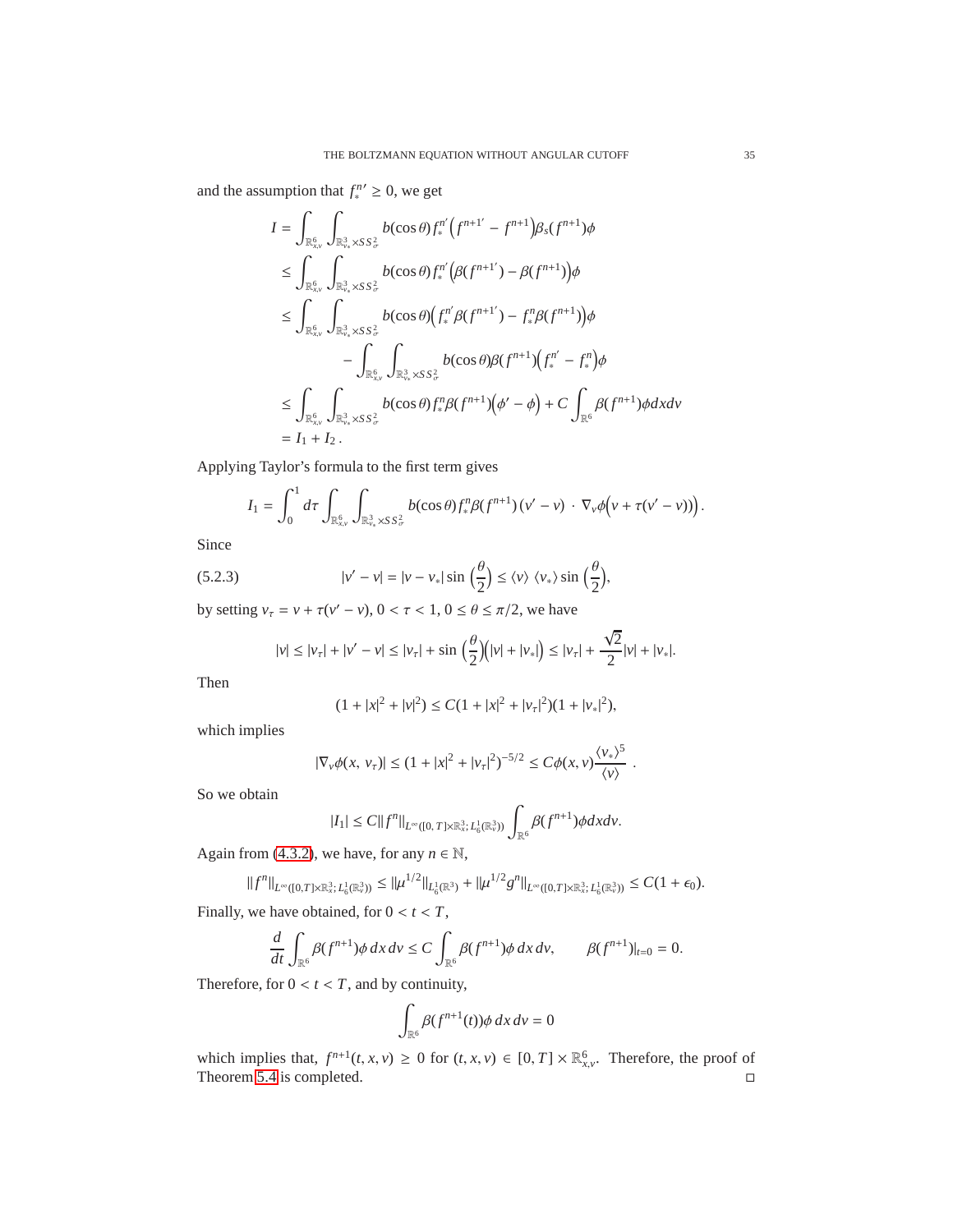**Remark 5.5.** *Note that the above analysis can be extended to the strong singularity case. Indeed, by writing*

$$
I_{1} = \int_{\mathbb{R}_{x,v}^{6}} \int_{\mathbb{R}_{y_{*}}^{3} \times S S_{\sigma}^{2}} b(\cos \theta) f_{*}^{n} \beta(f^{n+1}) (\nu' - \nu) \cdot \nabla_{\nu} \phi(\nu)
$$
  
+  $\frac{1}{2} \int_{0}^{1} d\tau \int_{\mathbb{R}_{x,v}^{6}} \int_{\mathbb{R}_{y_{*}}^{3} \times S S_{\sigma}^{2}} b(\cos \theta) f_{*}^{n} \beta(f^{n+1}) (\nu' - \nu)^{2} \nabla_{\nu}^{2} \phi(\nu + \tau(\nu' - \nu)) \Big)$   
=  $I_{11} + I_{12}$ ,

*since we have*

$$
|\nabla_{\nu}^{2} \phi(x, \nu_{\tau})| \le (1 + |x|^{2} + |\nu_{\tau}|^{2})^{-3} \le C\phi(x, \nu)\frac{\langle \nu_{*} \rangle^{6}}{\langle \nu \rangle^{2}} ,
$$

*it follows from* [\(5.2.3\)](#page-34-0) *that*

$$
|I_{12}|\leq C\|f^n\|_{L^\infty([0,\,T]\times\mathbb{R}^3_x; \,L^1_\delta(\mathbb{R}^3_v))}\int_{\mathbb{R}^6}\beta(f^{n+1})\phi dx dv.
$$

*On the other hand, setting*  $\mathbf{k} = \frac{v - v_*}{|v - v_*|}$  *and writing* 

$$
v'-v=\frac{1}{2}|v-v_*|(\sigma-(\sigma\cdot\mathbf{k})\mathbf{k})+\frac{1}{2}((\sigma\cdot\mathbf{k})-1)(v-v_*),
$$

*we have*

$$
I_{11} = \frac{1}{2} \int_{\mathbb{R}^6_{x,v}} \int_{\mathbb{R}^3_{v_*} \times S S^2_{\sigma}} b(\cos \theta) f^n_* \beta(f^{n+1}) (\cos \theta - 1)(v - v_*) \cdot \nabla_v \phi(v),
$$

*where we have used the symmetry that*  $\int_{SS^2} b(\sigma \cdot \mathbf{k}) (\sigma - (\sigma \cdot \mathbf{k}) \mathbf{k}) d\sigma = 0$ . Therefore, we *have*

$$
|I_{11}|\leq C\|f^n\|_{L^\infty([0,T]\times\mathbb{R}^3_x; \, L^1_6(\mathbb{R}^3_v))}\int_{\mathbb{R}^6}\beta(f^{n+1})\phi dx dv,
$$

<span id="page-35-0"></span>*and the same estimation holds also in the strong singularity case.*

## 6. Full regularity

We now prove the smoothness effect of the Cauchy problem for the non-cutoff Boltzmann equation. More precisely, the main result of this section is given by

<span id="page-35-1"></span>**Theorem 6.1.** *Assume that*  $0 < s < 1/2$ *. There exists*  $\epsilon_1 > 0$  *such that* if  $g_0 \in H_3^3(\mathbb{R}^6)$  $\omega$  *with*  $\mu + \mu^{1/2} g_0 \ge 0$ ,  $||g_0||_{H_3^3(\mathbb{R}^6)} \le \epsilon_1$ , and  $g \in L^\infty([0, T]; H_3^3(\mathbb{R}^6))$  *is the solution of Cauchy problem* [\(1.3\)](#page-4-0)*, then we have*  $g \in C^{\infty}(]0, T[\times \mathbb{R}^{6})$ *.* 

Let us recall that  $H^k_\ell(\mathbb{R}^7_{t,x, v})$ ,  $H^k_\ell(\mathbb{R}^6_{x,v})$  and  $H^k_\ell(\mathbb{R}^3_v)$  denote some weighted Sobolev spaces with the weight defined in the variable *v*. Since the regularity result to be proved is local in space and time, for convenience, we define the corresponding local version of weighted Sobolev spaces. For  $0 \le T_1 < T_2 < +\infty$ , and any given open domain  $\Omega \subset \mathbb{R}^3$ , define

$$
\mathcal{H}_l^m(]T_1, T_2[\times \Omega \times \mathbb{R}^3_\nu) = \left\{ f \in \mathcal{D}^{'}(]T_1, T_2[\times \Omega \times \mathbb{R}^3_\nu); \right\}
$$

$$
\varphi(t)\psi(x)f \in H_l^m(\mathbb{R}^7), \ \forall \varphi \in C_0^\infty(]T_1, T_2[, \ \psi \in C_0^\infty(\Omega) \right\}.
$$

The proof of Theorem [6.1](#page-35-1) will be divided into several steps.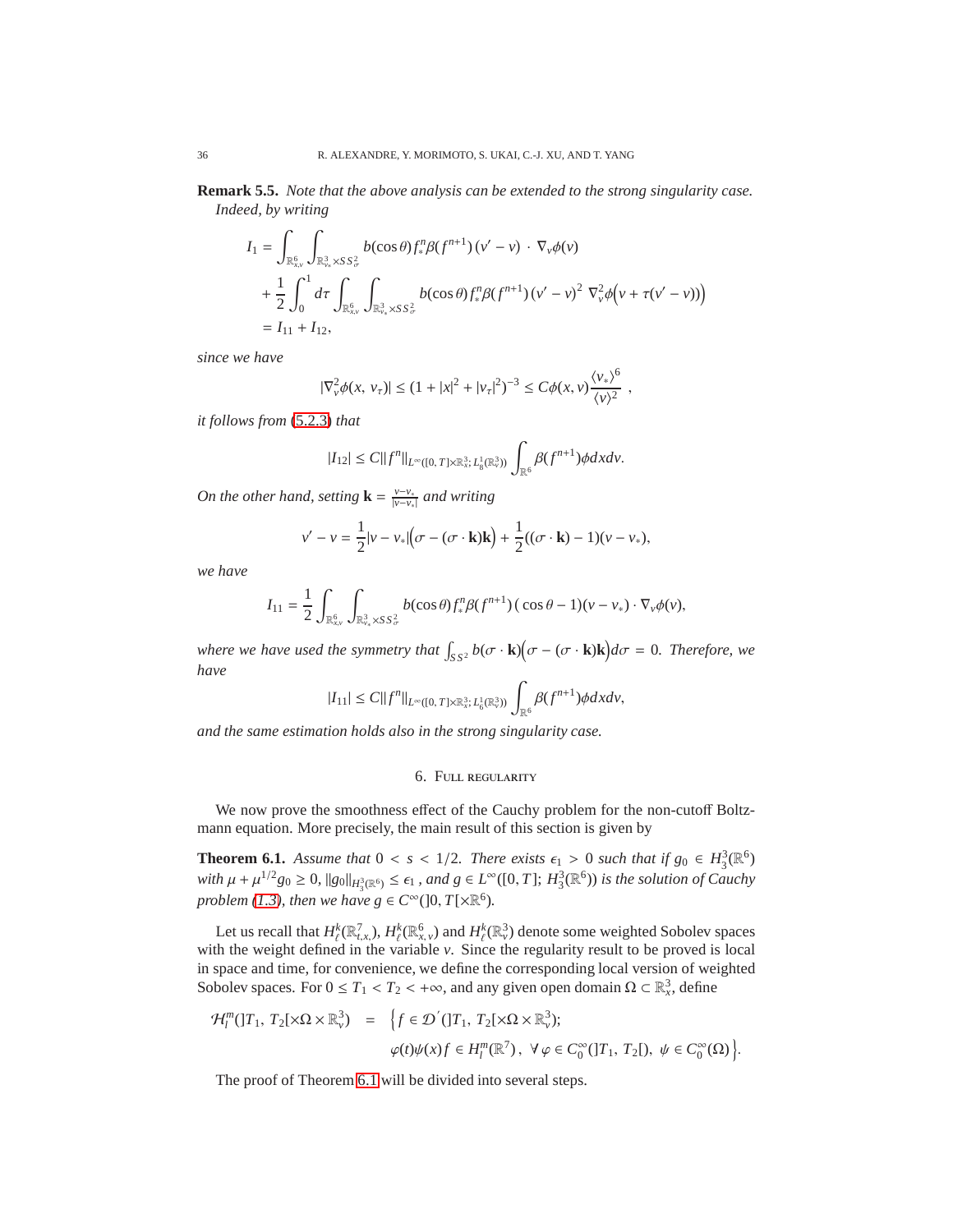<span id="page-36-0"></span>6.1. **Formulation of the problem.** First of all, we recall the main result in [\[12\]](#page-56-6) given below.

<span id="page-36-1"></span>**Theorem 6.2.** *Assume that*  $0 \lt s \lt 1$ ,  $0 \leq T_1 \lt T_2 \lt +\infty$ ,  $\Omega \subset \mathbb{R}^3$  *is an open domain. Let f be a non-negative solution of the Boltzmann equation [\(1.1\)](#page-1-1) satisfying*  $f \in H_{\ell}^{5}(|T_1, T_2[\times \Omega \times \mathbb{R}_{\nu}^{3})$  *for all*  $\ell \in \mathbb{N}$ *. Moreover, assume that*  $f$  *satisfies the non-vacuum condition*

(6.1.1) 
$$
||f(t, x, \cdot)||_{L^1(\mathbb{R}^3_v)} > 0,
$$

*for all*  $(t, x) \in ]T_1, T_2[ \times \Omega]$ *. Then we have* 

$$
f \in \mathcal{H}_\ell^{+\infty}(|T_1, T_2[\times \Omega \times \mathbb{R}^3_\nu) \subset C^{+\infty}(|T_1, T_2[\times \Omega \times \mathbb{R}^3_\nu),
$$

*for any*  $\ell \in \mathbb{N}$ *.* 

To apply this result, let us firstly note that, by Theorem [4.3](#page-26-3) and Theorem [5.4,](#page-32-3) under the assumption of Theorem [6.1,](#page-35-1) the unique solution of the Cauchy problem [\(1.3\)](#page-4-0) satisfies

$$
\|g\|_{L^\infty([0,T];\,H^3_3(\mathbb{R}^6))}\leq\,\epsilon_0,\qquad\mu+\sqrt{\mu}\,g\geq 0.
$$

Therefore,  $f = \mu + \sqrt{\mu} g \ge 0$  is a solution of Boltzmann equation [\(1.1\)](#page-1-1). On the other hand, we can choose  $\epsilon_0 > 0$  small enough such that

$$
\|\sqrt{\mu} g\|_{L^\infty([0,T]\times\mathbb{R}^3_x;L^1(\mathbb{R}^3_v))}\leq C\|g\|_{L^\infty([0,T];H^2(\mathbb{R}^6))}\leq\,C\epsilon_0<1
$$

where *C* is the Sobolev constant of the imbedding  $H^2(\mathbb{R}^3_x) \subset L^\infty(\mathbb{R}^3_x)$ . Thus, for any  $(t, x) \in$  $]0,T[\times \mathbb{R}_{x}^{3},$ 

$$
(6.1.2) \qquad \int_{\mathbb{R}^3_v} f(t,x,v) dv = 1 + \int_{\mathbb{R}^3_v} \sqrt{\mu} \ g(t,x,v) dv \ge 1 - ||\sqrt{\mu} \ g||_{L^{\infty}([0,T] \times \mathbb{R}^3_x; L^1(\mathbb{R}^3_v))} > 0,
$$

so that  $f = \mu + \sqrt{\mu} g$  satisfies the condition [\(6.1.1\)](#page-38-1).

By using equation [\(1.1\)](#page-1-1) and Remark [4.4,](#page-26-5) we have also, for any  $\ell \in \mathbb{N}$ ,  $0 < T_1 < T_2 < T$ and bounded open domain  $\Omega \subset \mathbb{R}^3$ ,

$$
f = \mu + \sqrt{\mu} g \in \mathcal{H}_\ell^3(\ ]T_1, T_2[\times \Omega \times \mathbb{R}^3_\nu).
$$

Note that we can not apply directly Theorem [6.2](#page-36-1) because we now only know that *f* has regularity just in  $H^3$ <sub> $\ell$ </sub> $(|T_1, T_2[\times \Omega \times \mathbb{R}^3_\nu)$ . To overcome this, we prove the following theorem.

<span id="page-36-2"></span>**Theorem 6.3.** *Under the assumptions of Theorem [6.1,](#page-35-1) we have, for any*  $0 < T_1 < T_2 < T$ *and bounded open domain*  $\Omega \subset \mathbb{R}^3$ ,

$$
f = \mu + \sqrt{\mu} g \in \mathcal{H}_l^5(\mathbf{1}_1, T_2[\times \Omega \times \mathbb{R}^3_{\nu}),
$$

*holds for all*  $\ell \in \mathbb{N}$ *.* 

The proof of this theorem is similar but easier than that of Theorem [6.2](#page-36-1) which was proved in [\[12\]](#page-56-6). In fact, since we have

 $g^n \rightarrow g$ ,

by mollifying the initial data and using the uniqueness of solution, we do not need at all to mollify the solution as in [\[12\]](#page-56-6). It follows that to obtain the above regularization result, we only need to prove the `a priori estimate on smooth solution, which can deduced from [\[12\]](#page-56-6).

To make the paper self-contained, we give a proof here. Let us recall that here we consider the Maxwellian molecule type cross-sections with the mild singularity.

Here and below,  $\phi$  denotes a cutoff function satisfying  $\phi \in C_0^{\infty}$  and  $0 \le \phi \le 1$ . Notation  $\phi_1 \subset \phi_2$  stands for two cutoff functions such that  $\phi_2 = 1$  on the support of  $\phi_1$ .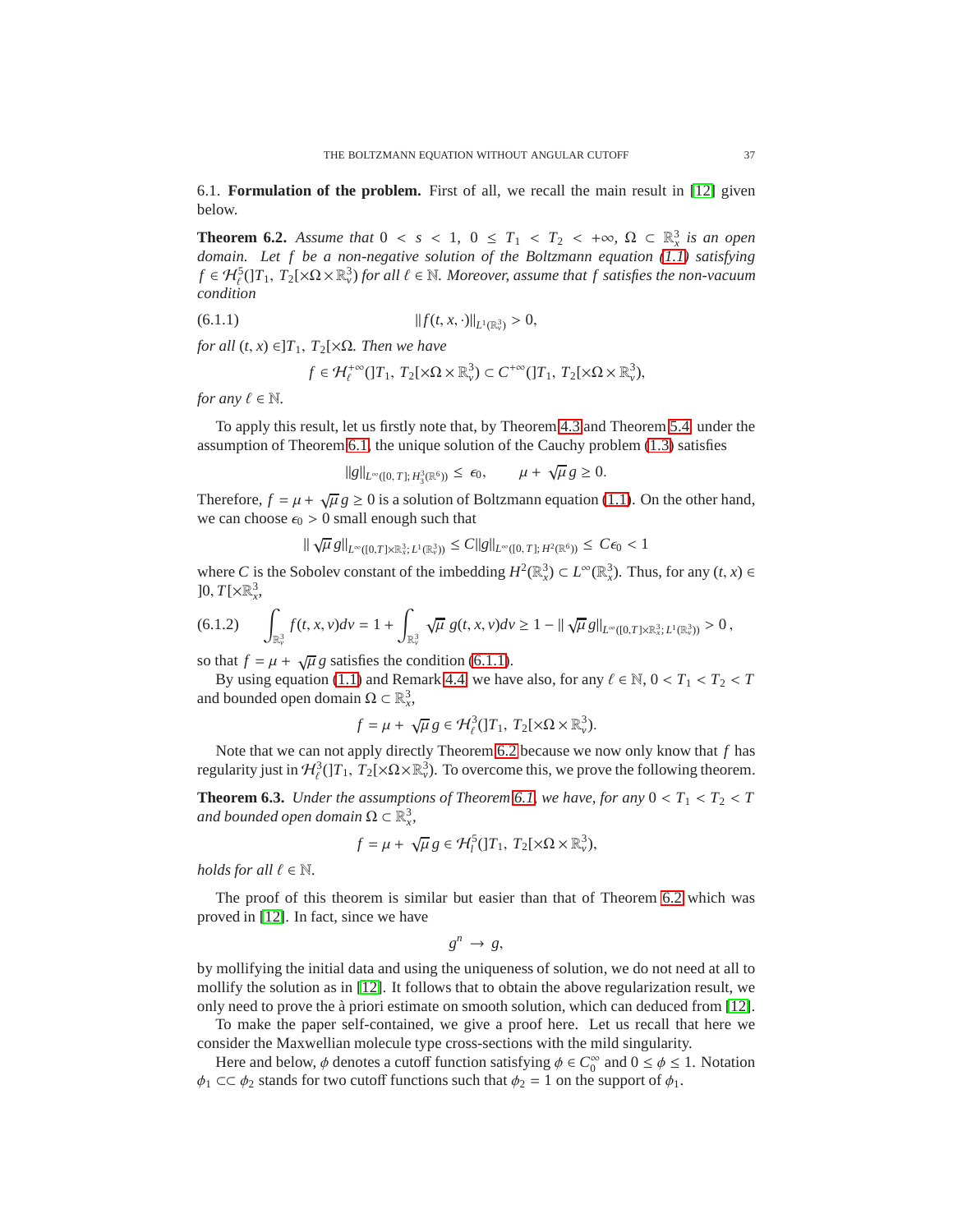Take the smooth cutoff functions  $\varphi$ ,  $\varphi_2$ ,  $\varphi_3 \in C_0^{\infty}(]T_1, T_2[)$  and  $\psi$ ,  $\psi_2$ ,  $\psi_3 \in C_0^{\infty}(\Omega)$  such that  $\varphi \subset \varphi_2 \subset \varphi_3$  and  $\psi \subset \varphi_2 \subset \psi_3$ . Set  $f_1 = \varphi(t)\psi(x)f$ ,  $f_2 = \varphi_2(t)\psi_2(x)f$  and  $f_3 = \varphi_3(t)\psi_3(x)f$ . For  $\alpha \in \mathbb{N}^6$ ,  $|\alpha| \le 3$ , define

$$
g = \partial_{x,v}^{\alpha}(\varphi(t)\psi(x)f) \in L^{\infty}(]T_1, T_2[; L^2(\mathbb{R}^6)).
$$

Then the Leibniz formula yields the following equation :

(6.1.3) 
$$
g_t + v \cdot \partial_x g = Q(f_2, g) + G, (t, x, v) \in \mathbb{R}^7
$$

where

(6.1.4) 
$$
G = \sum_{\alpha_1 + \alpha_2 = \alpha, \ 1 \leq |\alpha_1|} C_{\alpha_2}^{\alpha_1} Q(\partial^{\alpha_1} f_2, \ \partial^{\alpha_2} f_1)
$$

$$
+ \ \partial^{\alpha} (\varphi_t \psi(x) f + v \cdot \psi_x(x) \varphi(t) f) + [\partial^{\alpha}, \ v \cdot \partial_x] (\varphi(t) \psi(x) f)
$$

$$
\equiv A + B + C.
$$

Then we can take  $W^{2\ell}$  *g* as a test function for equation [\(6.1.3\)](#page-39-0). It follows by integration by parts on  $\mathbb{R}^7 = \mathbb{R}^1_t \times \mathbb{R}^3_x \times \mathbb{R}^3_v$  that

$$
0 = \left(W^{\ell} Q(f_2, g), W^{\ell} g\right)_{L^2(\mathbb{R}^7)} + \left(G, W^{2\ell} g\right)_{L^2(\mathbb{R}^7)},
$$

<span id="page-37-0"></span>which is sufficient for obtaining the required initial regularity.

6.2. **Gain of regularity in velocity variable.** The next step is to show the gain of regularity in the velocity variable by using the coercivity of the collision operator.

<span id="page-37-1"></span>**Proposition 6.4.** *Under the assumption of Theorem [6.1,](#page-35-1) for any*  $0 < T_1 < T_2 < T$  *and bounded open domain*  $\Omega \subset \mathbb{R}^3$ *, one has,* 

$$
\Lambda_v^s f_1 \in L^2(\mathbb{R}_t; H^3(\mathbb{R}^6)),
$$

*for any*  $\ell \in \mathbb{N}$ *, where*  $\Lambda_v = (1 - \Delta_v)^{\frac{1}{2}}$ *,*  $f_1 = \varphi(t)\psi(x)f$  *with*  $\varphi \in C_0^{\infty}(|T_1, T_2|)$ *,*  $\psi \in C^{\infty}(\Omega)$ *.* 

*Proof.* Firstly, the local positive lower bound [\(6.1.2\)](#page-39-1) implies that

$$
\inf_{(t,x)\in \text{Supp }\varphi\times \text{Supp }\psi_1}||f_2(t,x,\cdot)||_{L^1(\mathbb{R}^3_\nu)}=c_0>0.
$$

Thus, the coercivity estimate [\(2.1.1\)](#page-13-1) gives

$$
\begin{split} &-\left(Q(f_2, \, W^\ell \, g), \; W^\ell \, g\right)_{L^2(\mathbb{R}^7)} = - \int_{t \in \text{Supp}\,\varphi} \int_{x \in \text{Supp}\,\psi_1} \left(Q(f_2, \, W^\ell \, g), \; W^\ell \, g\right)_{L^2(\mathbb{R}^3_v)} dx dt \\ & \geq \int_{\mathbb{R}_t} \int_{\mathbb{R}^3_x} \left(C_0 ||W^\ell \, g(t,x,\cdot)||^2_{H^s(\mathbb{R}^3_v)} - C ||f_2(t,x,\cdot)||_{L^1(\mathbb{R}^3_v)} ||W^\ell \, g(t,x,\cdot)||^2_{L^2(\mathbb{R}^3_v)}\right) dx dt \\ & \geq C_0 ||\Lambda_v^s W^\ell \, g||^2_{L^2(\mathbb{R}^7)} - CT ||f_2||_{L^\infty(\mathbb{R}^4_{t,x};\, L^1(\mathbb{R}^3_v))} ||W^\ell \, g||^2_{L^\infty([0,T];\, L^2(\mathbb{R}^6_v))}. \end{split}
$$

Since

and

$$
||f_2||_{L^{\infty}(\mathbb{R}^4_{t,x};\ L^1(\mathbb{R}^3_v))} \leq C||f_2||_{L^{\infty}([0,T];\ H^{3/2+\epsilon}_{3/2+\epsilon}(\mathbb{R}^6))},
$$

$$
||W^{\ell} g||^2_{L^{\infty}([0,T];L^2(\mathbb{R}^6))} \leq C||f_1||^2_{L^{\infty}([0,T];H^3_{\ell}(\mathbb{R}^6))},
$$

for  $l > 3/2$ , we have

(6.2.1) 
$$
\| \Lambda_{\nu}^{s} W^{\ell} g \|_{L^{2}(\mathbb{R}^{7})}^{2} \leq C \| f_{2} \|_{L^{\infty}([0,T];\; H^{3}_{\ell}(\mathbb{R}^{6}))}^{2} + \left| (G, W^{2\ell} g)_{L^{2}(\mathbb{R}^{7})} \right| + \left| (W^{\ell} Q(f_{2}, g) - Q(f_{2}, W^{\ell} g), W^{\ell} g)_{L^{2}(\mathbb{R}^{7})} \right|.
$$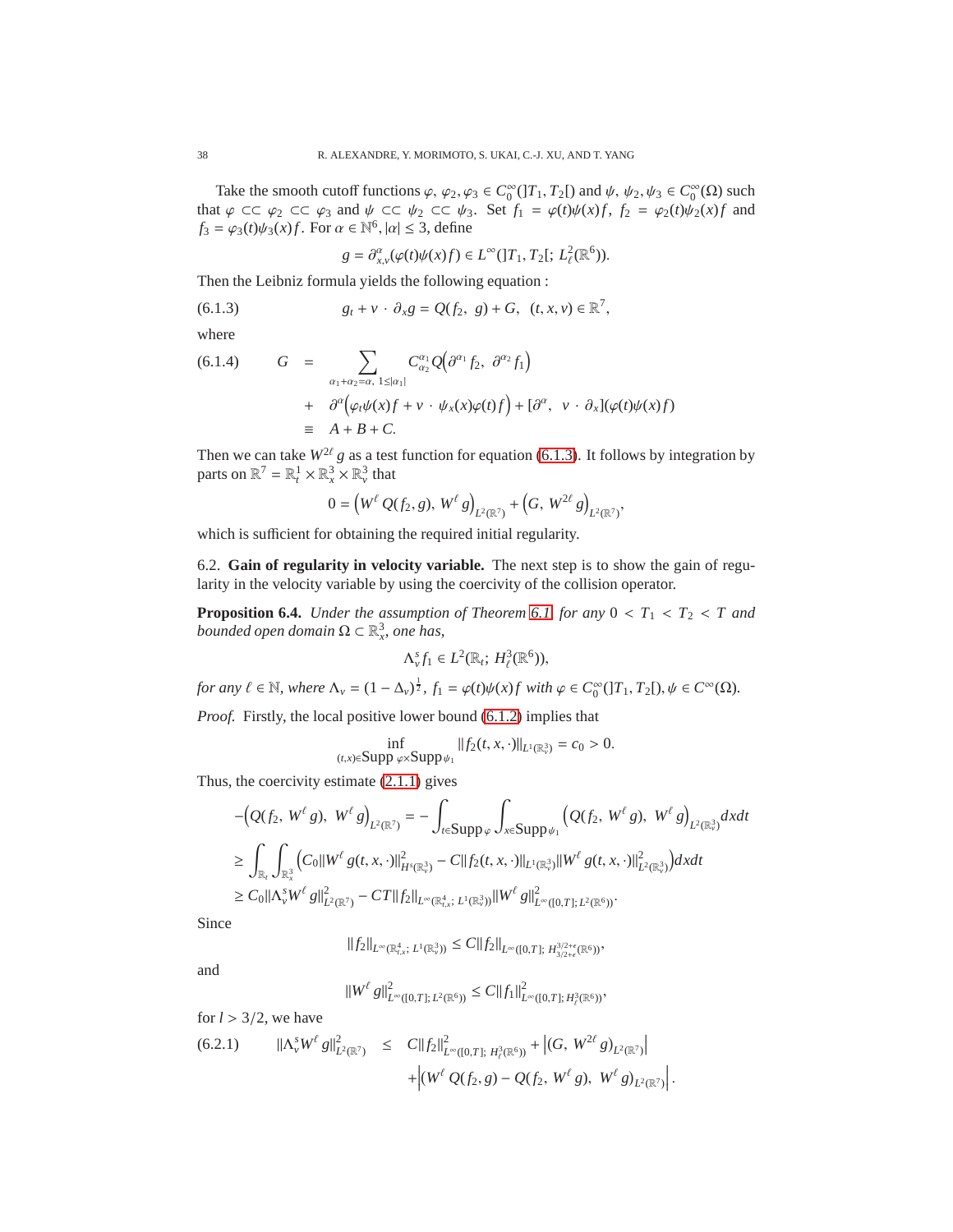By applying Lemma [3.2,](#page-16-4) the third term on the right hand side of [\(6.2.1\)](#page-38-1) can be estimated as follows:

$$
\begin{aligned} &\left|\left((W^\ell\,Q(f_2,\ g)-Q(f_2,\ W^\ell\,g)),\ W^\ell\,g\right)_{L^2(\mathbb{R}^7)}\right|\\ &\leq CT\|f_2\|_{L^\infty([0,T];\,H_{\ell+3}^{3/2+\epsilon}(\mathbb{R}^6))}\|g\|_{L^\infty([0,T];\,L_\ell^2(\mathbb{R}^6))}\|g\|_{L_\ell^2(\mathbb{R}^7)}\\ &\leq CT^2\|f_2\|_{L^\infty([0,T];\,H_{\ell+3}^{3/2+\epsilon}(\mathbb{R}^6))}\|f_1\|_{L^\infty([0,T];\,H_\ell^3(\mathbb{R}^6))}^2.\end{aligned}
$$

For the second term in [\(6.2.1\)](#page-38-1), we shall prove the following claim:

For  $0 < s < 1/2$ , one has

$$
(6.2.2)\quad \left|\left(G,\,W^{2\ell}\,g\right)_{L^2(\mathbb{R}^7)}\right|\leq C\big(\|f_3\|_{L^\infty([0,T];\,H^3_\ell(\mathbb{R}^6))}+\|f_2\|_{L^\infty([0,T];\,H^3_\ell(\mathbb{R}^6))}^2\big)\|\Lambda_\nu^sW^\ell\,g\|_{L^2(\mathbb{R}^7_{t,x,\nu})}.
$$

In fact, recalling the expression [\(6.1.4\)](#page-39-2), it is easy to get

$$
||B||^2_{L^2_{\ell}(\mathbb{R}^7)} + ||C||^2_{L^2_{\ell}(\mathbb{R}^7)} \leq CT||f_3||^2_{L^{\infty}([0,T];\, H^3_{\ell+1}(\mathbb{R}^6))}.
$$

For the term *A*, firstly recall that  $\alpha_1 + \alpha_2 = \alpha$ ,  $|\alpha| \leq 3$  and  $|\alpha_2| \leq 2$ . In the following, we will apply Theorem [2.1](#page-5-2) with  $m = -s$ . We separate the discussion on *A* into two cases. **Case 1.** If  $|\alpha_1| = 1$ , we have

$$
\int_{\mathbb{R}_{t}}\int_{\mathbb{R}_{x}^{3}}\|Q(\partial^{\alpha_{1}}f_{2}, \ \partial^{\alpha_{2}}f_{1})(t, x, \cdot)\|_{H_{t}^{2}(\mathbb{R}_{v}^{3})}^{2}dxdt
$$
\n
$$
\leq C\int_{\mathbb{R}_{t}}\int_{\mathbb{R}_{x}^{3}}\|\partial^{\alpha_{1}}f_{2}(t, x, \cdot)\|_{L_{t+2s}(\mathbb{R}_{v}^{3})}^{2}\|\partial^{\alpha_{2}}f_{1}(t, x, \cdot)\|_{H_{t+2s}(\mathbb{R}_{v}^{3})}^{2}dxdt
$$
\n
$$
\leq C\|\partial^{\alpha_{1}}f_{2}\|_{L^{\infty}(\mathbb{R}_{t,x}^{4}; L_{t+2s}(\mathbb{R}_{v}^{3}))}\int_{\mathbb{R}_{t}}\int_{\mathbb{R}_{x}^{3}}\|\partial^{\alpha_{2}}f_{1}(t, x, \cdot)\|_{H_{t+2s}(\mathbb{R}_{v}^{3})}^{2}dxdt
$$
\n
$$
\leq C T\|f_{2}\|_{L^{\infty}([0, T]; \ H_{t+3}^{3}(\mathbb{R}^{6}))}^{2}\|f_{1}\|_{L^{\infty}([0, T]; \ H_{t+2s}^{3}(\mathbb{R}^{6}))}^{2}.
$$

**Case 2.** If  $|\alpha_1| \geq 2$ , then  $|\alpha_2| \leq 1$ , it follows that

$$
\begin{array}{lll}\displaystyle\int_{\mathbb{R}_t}\int_{\mathbb{R}^3_x}\|\partial^{\alpha_1} f_2(t,x,\cdot)\|^2_{L^1_{\ell+2s}(\mathbb{R}^3_v)}\|\partial^{\alpha_2} f_1(t,x,\cdot)\|^2_{H^s_{l+2s}(\mathbb{R}^3_v)}dxdt\\ \leq & C\|\partial^{\alpha_2} f_1\|^2_{L^\infty(\mathbb{R}^4_{l,x};H^s_{l+2s}(\mathbb{R}^3_v))}\int_{\mathbb{R}_t}\int_{\mathbb{R}^3_x}\|\partial^{\alpha_1} f_2(t,x,\cdot)\|^2_{L^2_{l+3/2+\delta+2s}(\mathbb{R}^3_v)}dxdt\\ \leq & CT\|f_1\|^2_{L^\infty([0,T];\;H^{1+3/2+\epsilon}_{\ell+2s}(\mathbb{R}^6))}\|f_2\|^2_{L^\infty([0,T];\;H^{3}_{\ell+3}(\mathbb{R}^6))}. \end{array}
$$

By combining these two cases, we have

$$
\left| \left(G, W^{2\ell} g\right)_{L^2(\mathbb{R}^7)} \right| \leq C T \Big( \|f_2\|_{L^\infty([0,T];\, H^3_{\ell+1}(\mathbb{R}^6))}^2 + \|f_2\|_{L^\infty([0,T];\, H^3_{\ell+3}(\mathbb{R}^6))}^2 \| \Lambda_{\nu}^s W^{\ell} g \|_{L^2(\mathbb{R}^7_{t,x,v})} \Big).
$$

Therefore, we obtain

<span id="page-38-1"></span>
$$
\|\Lambda_{\nu}^{s}W^{\ell} g\|_{L^{2}(\mathbb{R}^{7})}^{2} \leq C\big(1 + \|f_{3}\|_{L^{\infty}([0,T];\,H^{3}_{\ell}(\mathbb{R}^{6}))}\big)^{4}.
$$

<span id="page-38-0"></span>The proof of the proposition is then completed.  $\square$ 

6.3. **Gain of regularity in space variable.** With the gain of regularity in the variable  $v$ given in the above subsection, we now want to prove the gain of regularity in the variable *x*. Here, the hypo-elliptic nature of the equation will be used.

For this purpose, we introduce a more general framework. First of all, let us consider a transport equation in the form of

(6.3.1) 
$$
f_t + v \cdot \nabla_x f = g \in \mathcal{D}'(\mathbb{R}^7),
$$

where  $(t, x, v) \in \mathbb{R}^7$ .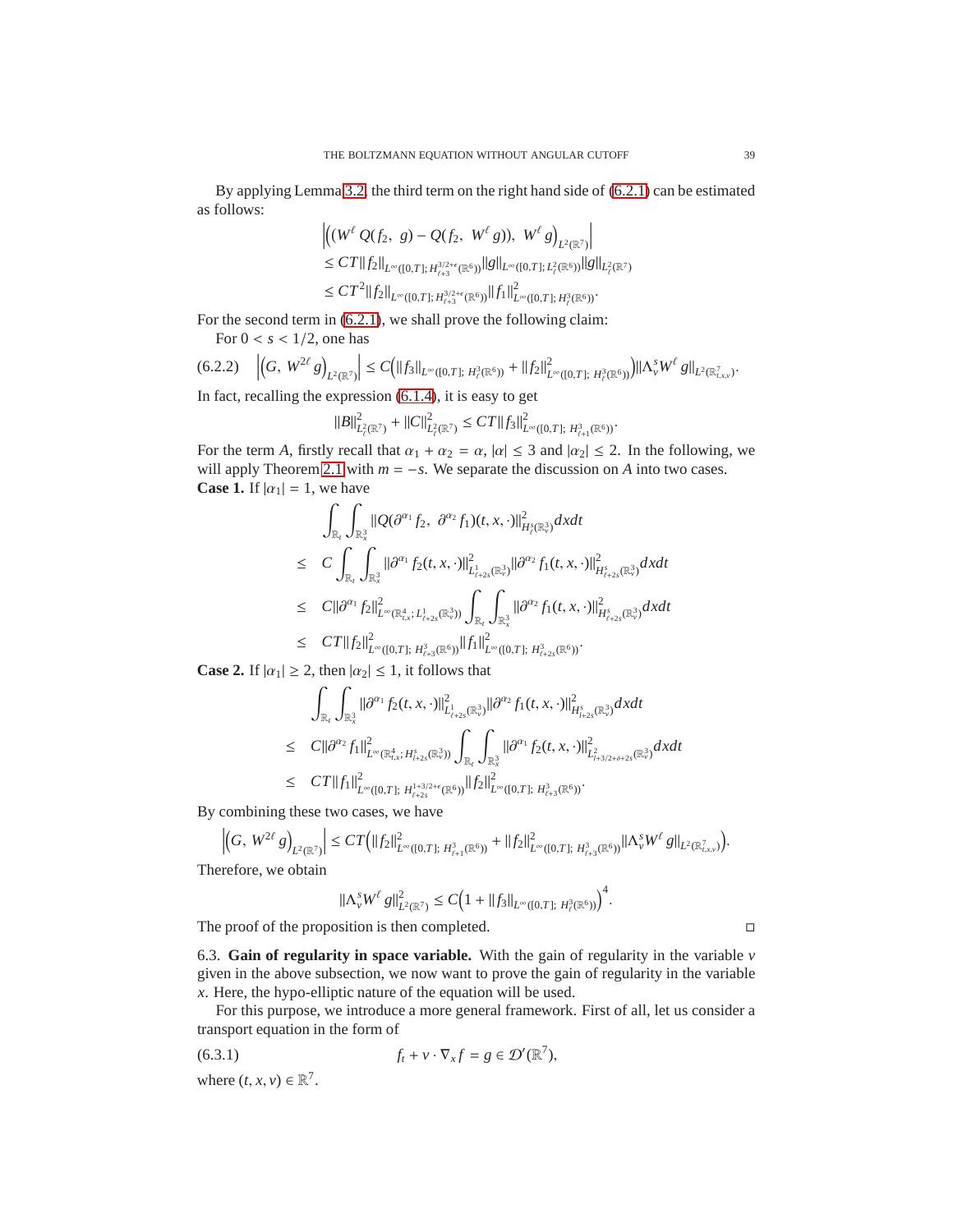In [\[9\]](#page-56-8), by using a generalized uncertainty principle, we proved the following hypoelliptic estimate.

<span id="page-39-3"></span>**Lemma 6.5.** *Assume that*  $g \in H^{-s'}(\mathbb{R}^7)$ *, for some*  $0 \le s' < 1$ *. Let*  $f \in L^2(\mathbb{R}^7)$  *be a weak solution of the transport equation* [\(6.3.1\)](#page-38-1)*, such that*  $\Lambda_{\nu}^{s} f \in L^{2}(\mathbb{R}^{7})$  *for some*  $0 < s \leq 1$ *. Then it follows that*

$$
\Lambda^{s(1-s')/(s+1)}_x f \in L^2_{\frac{s s'}{s+1}}(\mathbb{R}^7), \quad \Lambda^{s(1-s')/(s+1)}_t f \in L^2_{-\frac{s}{s+1}}(\mathbb{R}^7),
$$

*where*  $\Lambda_{\bullet} = (1 - \Delta_{\bullet})^{1/2}$ *.* 

Of course *g* is typically linked with the Boltzmann collision operator. Through the above uncertainty principle, we have the following result on the gain of regularity in the variable *x*

**Proposition 6.6.** *Under the hypothesis of Theorem [6.1,](#page-35-1) one has*

(6.3.2) 
$$
\Lambda_x^{s_0} f_1 \in L^2(\mathbb{R}_t; H^3(\mathbb{R}^6)),
$$

*for any*  $\ell \in \mathbb{N}$  *and*  $0 < s_0 = \frac{s(1-s)}{(s+1)}$ *.* 

*Proof.* For any  $\ell \in \mathbb{N}$ , it follows from Proposition [6.4](#page-37-1) that  $\Lambda_v^s W^\ell g \in L^2(\mathbb{R}^7)$ , while using the upper bound estimation given by Theorem [2.1](#page-5-2) with  $m = -s$ , we get

<span id="page-39-1"></span>
$$
W^{l}Q(f_2, g) \in L^{2}(\mathbb{R}^{4}_{t,x}; H^{-s}(\mathbb{R}^{3}_{v})).
$$

On the other hand, [\(6.2.2\)](#page-39-1) gives

$$
W^{\ell}G \in L^2(\mathbb{R}^4_{t,x};\;H^{-s}(\mathbb{R}^3_{v})).
$$

By using equation [\(6.1.3\)](#page-39-0), it follows that

$$
\partial_t(W_l g) + v \cdot \partial_x(W_l g) = W_l Q(f_2, g) + W_l G \in H^{-s}(\mathbb{R}^7).
$$

Finally, by using Lemma [6.5](#page-39-3) with  $s' = s$ , we can conclude [\(6.3.2\)](#page-39-1) and this completes the proof of the proposition.

Therefore, under the hypothesis  $f \in L^{\infty}([0, T]; H^3_{\ell}(\mathbb{R}^6))$  for all  $\ell \in \mathbb{N}$ , it follows that for any  $\ell \in \mathbb{N}$  we have

<span id="page-39-0"></span>
$$
(6.3.3) \qquad \Lambda^s_\nu(\varphi(t)\psi(x)f) \in L^2(\mathbb{R}_t; H^3_\ell(\mathbb{R}^6)), \qquad \Lambda^{s_0}_x(\varphi(t)\psi(x)f) \in L^2(\mathbb{R}_t; H^3_\ell(\mathbb{R}^6)).
$$

We now improve this partial regularity in the variable *x*. Since fractional derivatives will be involved, it is not surprising that a Leibniz type formula for fractional derivatives in the variable *x* is needed. We shall use the following one, taken from [\[12\]](#page-56-6). Let  $0 < \lambda < 1$ . Then there exists a positive constant  $C_{\lambda} \neq 0$  such that

<span id="page-39-2"></span>(6.3.4) 
$$
|D_x|^{\lambda} Q(f, g) = Q(|D_x|^{\lambda} f, g) + Q(f, |D_x|^{\lambda} g) + C_{\lambda} \int_{\mathbb{R}^3} |h|^{-3-\lambda} Q(f_h, g_h) dh,
$$

with

$$
f_h(t, x, v) = f(t, x, v) - f(t, x + h, v), \quad h \in \mathbb{R}^3
$$

With this preparation, we need a preliminary step, given by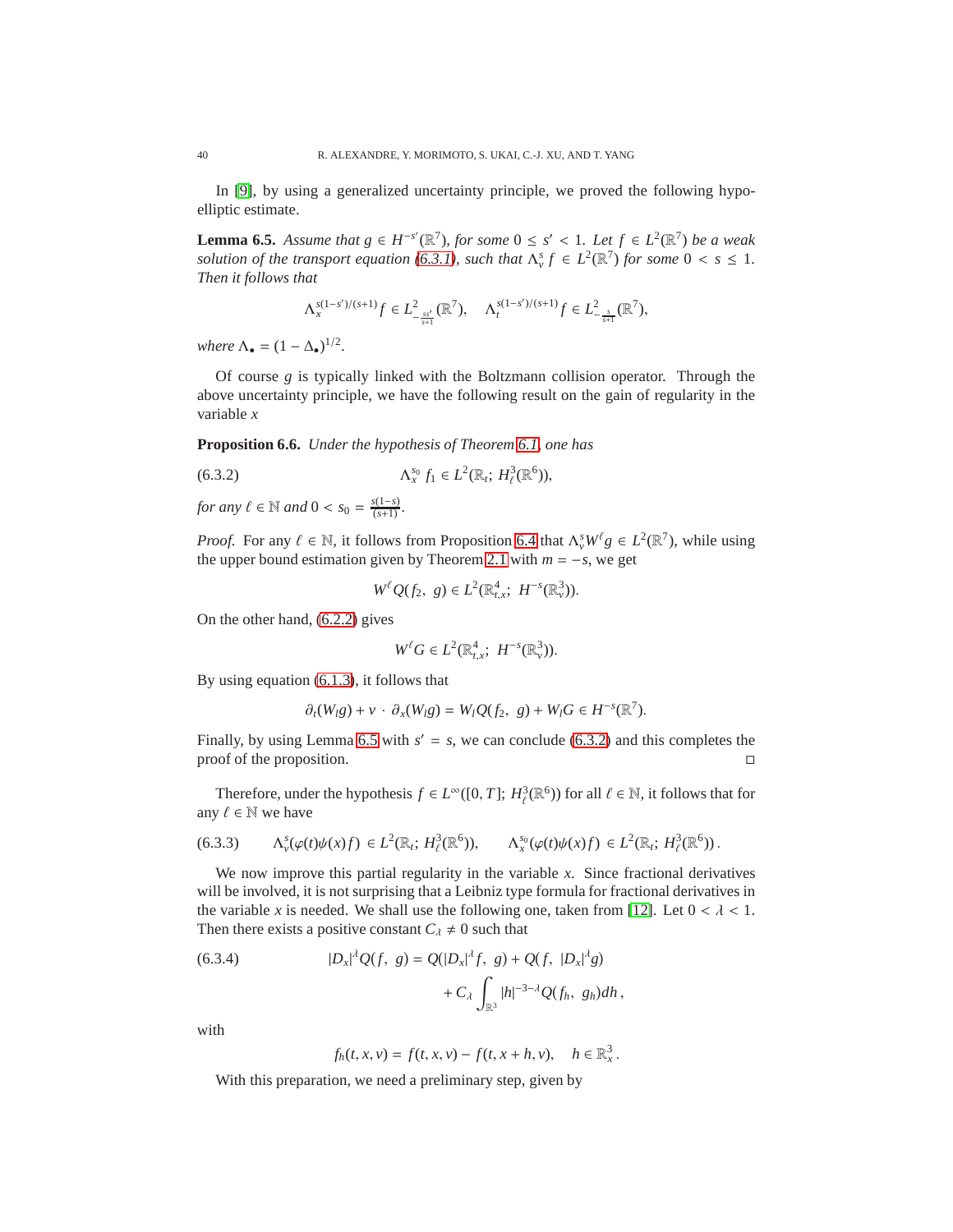<span id="page-40-0"></span>**Proposition 6.7.** *Let*  $0 < \lambda < 1$  *and*  $f \in L^{\infty}([0, T]; \mathcal{H}^{3}_{\ell}(\mathbb{R}^{6}))$  *be a solution of* [\(1.1\)](#page-1-1)*.* Assume *that, for all*  $\ell \in \mathbb{N}$ *, we have* 

$$
\Lambda_{\nu}^s f_1 \in H^3_{\ell}(\mathbb{R}^7), \ \Lambda_x^{\lambda} f_1 \in H^3_{\ell}(\mathbb{R}^7).
$$

*Then, one has for any*  $\ell \in \mathbb{N}$ *,* 

$$
\|\Lambda_{\nu}^s \Lambda_{x}^{\lambda} f_1\|_{L^2(\mathbb{R}_t; H^3_{\ell}(\mathbb{R}^6))} \leq C \|f_2\|_{L^{\infty}([0,T]; H^3_{\ell+3}(\mathbb{R}^6))}
$$
  
\$\times (\|\Lambda^s f\_1\|\_{\infty^2} \leq \pi\_{\nu}^s + \|\Lambda^{\lambda} f\_1\|\_{\infty^2} \leq \pi\_{\nu}^s \}

$$
\times \left( \|\Lambda_{\nu}^{s} f_1\|_{H^3_{\ell+2s}(\mathbb{R}^7)} + \|\Lambda_{x}^{3} f_1\|_{H^3_{\ell+2s}(\mathbb{R}^7)} \right).
$$

*Proof.* Set  $g = \partial_{x,y}^{\alpha} f_1$  and  $\alpha \in \mathbb{N}^6$ ,  $|\alpha| \leq 3$ . We choose  $W^{\ell} |D_x|^{\lambda} \psi_2^2(x) |D_x|^{\lambda} W^{\ell} g$  as a test function for equation [\(6.1.3\)](#page-39-0). Then

$$
\begin{aligned} & \left( (v \cdot \partial_x \psi_2(x)) |D_x|^{\lambda} \, W^{\ell} \, g, \, \, \psi_2(x) \, |D_x|^{\lambda} \, W^{\ell} \, g \right)_{L^2(\mathbb{R}^7)} \\ = & \left( \psi_2(x) \, |D_x|^{\lambda} \, W^{\ell} \, Q(f_2, \, g), \, \, \psi_2(x) \, |D_x|^{\lambda} \, W^{\ell} \, g \right)_{L^2(\mathbb{R}^7)} \\ & + \left( \psi_2(x) \, |D_x|^{\lambda} \, W^{\ell} \, G, \, \, \psi_2(x) \, |D_x|^{\lambda} \, W^{\ell} \, g \right)_{L^2(\mathbb{R}^7)}. \end{aligned}
$$

One has

$$
\left| \left( \left( v \cdot \partial_x \psi_2(x) \right) |D_x|^{\lambda} W^{\ell} g, \ \psi_2(x) |D_x|^{\lambda} W^{\ell} g \right)_{L^2(\mathbb{R}^7)} \right| \leq C || \Lambda_x^{\lambda} \partial^{\alpha} f_1 ||_{L^2_{\ell+1}(\mathbb{R}^7)}
$$

and the same estimation for the linear term of *G* in [\(6.1.4\)](#page-39-2)

$$
\left| \left( \psi_2(x) |D_x|^{\lambda} W^{\ell} \left( B + C \right), \ \psi_2(x) |D_x|^{\lambda} W^{\ell} g \right)_{L^2(\mathbb{R}^7)} \right| \leq C || \Lambda_x^{\lambda} \partial^{\alpha} f_1 ||_{L^2_{\ell+1}(\mathbb{R}^7)}.
$$

For the nonlinear terms of *G* in [\(6.1.4\)](#page-39-2), we shall use the Leibniz formula [\(6.3.4\)](#page-39-2). First of all, the coercivity estimate [\(2.1.1\)](#page-13-1) gives, as in [\(6.2.1\)](#page-38-1),

$$
-\big(Q(f_2,\psi_2(x)|D_x|^{\lambda}W^{\ell}g),\ \psi_2(x)|D_x|^{\lambda}W^{\ell}g\big)_{L^2(\mathbb{R}^7)}.
$$

 $\geq C_0\|\Lambda_\nu^s\psi_2(x)|D_x|^\lambda W^\ell g\|^2_{L^2(\mathbb R^7)}-CT\|f_2\|_{L^\infty(\mathbb R^4_{t,x};\ L^1(\mathbb R^3_v))}\|\psi_2(x)|D_x|^\lambda W^\ell g\|^2_{L^\infty([0,T];L^2(\mathbb R^6))}\,.$ On the other hand, the upper bound estimate of Theorem [2.1](#page-5-2) with  $m = -s$  gives,

$$
\begin{array}{lll}\left|\left(Q(|D_x|^{\lambda}f_2, \psi_1(x)W^{\ell}g), \psi_1(x)|D_x|^{\lambda}W^{\ell}g\right)_{L^2(\mathbb{R}^7)}\right|\\ \leq & C|||D_x|^{\lambda}f_2||_{L^{\infty}(\mathbb{R}^4_{t,x},L^1_{2s}(\mathbb{R}^3_{t}))}||\psi_2(x)\Lambda^s_vW^{\ell}g||_{L^2_{2s}(\mathbb{R}^7)}||\psi_2(x)|D_x|^{\lambda}\Lambda^s_vW^{\ell}g||_{L^2(\mathbb{R}^7)}\\ \leq & C||f_2||_{L^{\infty}([0,T];\;H^{3/2+\lambda+\epsilon}_{3/2+2s+\epsilon}(\mathbb{R}^6))}||\psi_2(x)\Lambda^s_vW^{\ell}g||_{L^2_{2s}(\mathbb{R}^7)}||\psi_2(x)|D_x|^{\lambda}\Lambda^s_vW^{\ell}g||_{L^2(\mathbb{R}^7)}\end{array}
$$

- 
- $\leq \quad \delta \|\psi_2(x)|D_x|^{\lambda} \Lambda_v^s W^{\ell} g\|_{L^2(\mathbb{R}^7)}^2 + C_{\delta} \|f_2\|_{L^2(\mathbb{R}^7)}^2$  $\frac{2}{L^{\infty}([0,T]; H_3^3(\mathbb{R}^6))} \|\Lambda_{\nu}^s g\|_{L^2_{\ell+2s}(\mathbb{R}^7)}^2.$

For the cross term coming from the decomposition [\(6.3.4\)](#page-39-2), by using again Theorem [2.1](#page-5-2) with  $m = -s$ , we get

$$
\begin{array}{lcl} & \displaystyle \int_{\mathbb{R}^3} |h|^{-3-\lambda} \Big| \Big( Q((f_2)_h, \, (W^\ell \, g)_h), \, \, \psi_2^2(x)|D_x|^\lambda W^\ell \, g \Big)_{L^2(\mathbb{R}^7)} dh \Big| \\ \\ & \leq & \displaystyle |C_\lambda| ||\psi_2(x)|D_x|^\lambda \Lambda_\nu^s W^\ell \, g||_{L^2(\mathbb{R}^7)} \\ & \times \displaystyle \int_{\mathbb{R}^3} |h|^{-3-\lambda} ||(f_2)_h||_{L^\infty(\mathbb{R}^4_{t,x},L^1_{2s}(\mathbb{R}^3_v))} \|\Lambda_\nu^s (W^\ell \, g)_h||_{L^2_{2s}(\mathbb{R}^7)} dh \\ \\ & \leq & \displaystyle \delta ||\psi_1(x)|D_x|^\lambda \Lambda_\nu^s W^\ell \, g||^2_{L^2(\mathbb{R}^7)} + C_\delta ||f_2||^2_{L^\infty([0,T]; \, H^3_3(\mathbb{R}^6))} \|\Lambda_\nu^s g\|^2_{L^2_{t+2s}(\mathbb{R}^7)}. \end{array}
$$

Hence, we have

$$
\begin{array}{lll} & \left| \left( |D_x|^{\lambda}Q(f_2,\,\psi_2(x)W^{\ell}\,g) - Q(|D_x|^{\lambda}f_2,\,\psi_2(x)W^{\ell}\,g) ,\,\,\psi_2(x)|D_x|^{\lambda}W^{\ell}\,g \right) \right|_{L^2(\mathbb{R}^7)} \right| \\ \leq & \delta \|\psi_2(x)|D_x|^{\lambda}\Lambda_{\nu}^{s}W^{\ell}\,g\|_{L^2(\mathbb{R}^7)}^2 + C_{\delta}\|f_2\|_{L^{\infty}([0,T];\;H^3_3(\mathbb{R}^6))}^2\|\Lambda_{\nu}^{s}g\|_{L^2_{\ell+2s}(\mathbb{R}^7)}^2. \end{array}
$$

,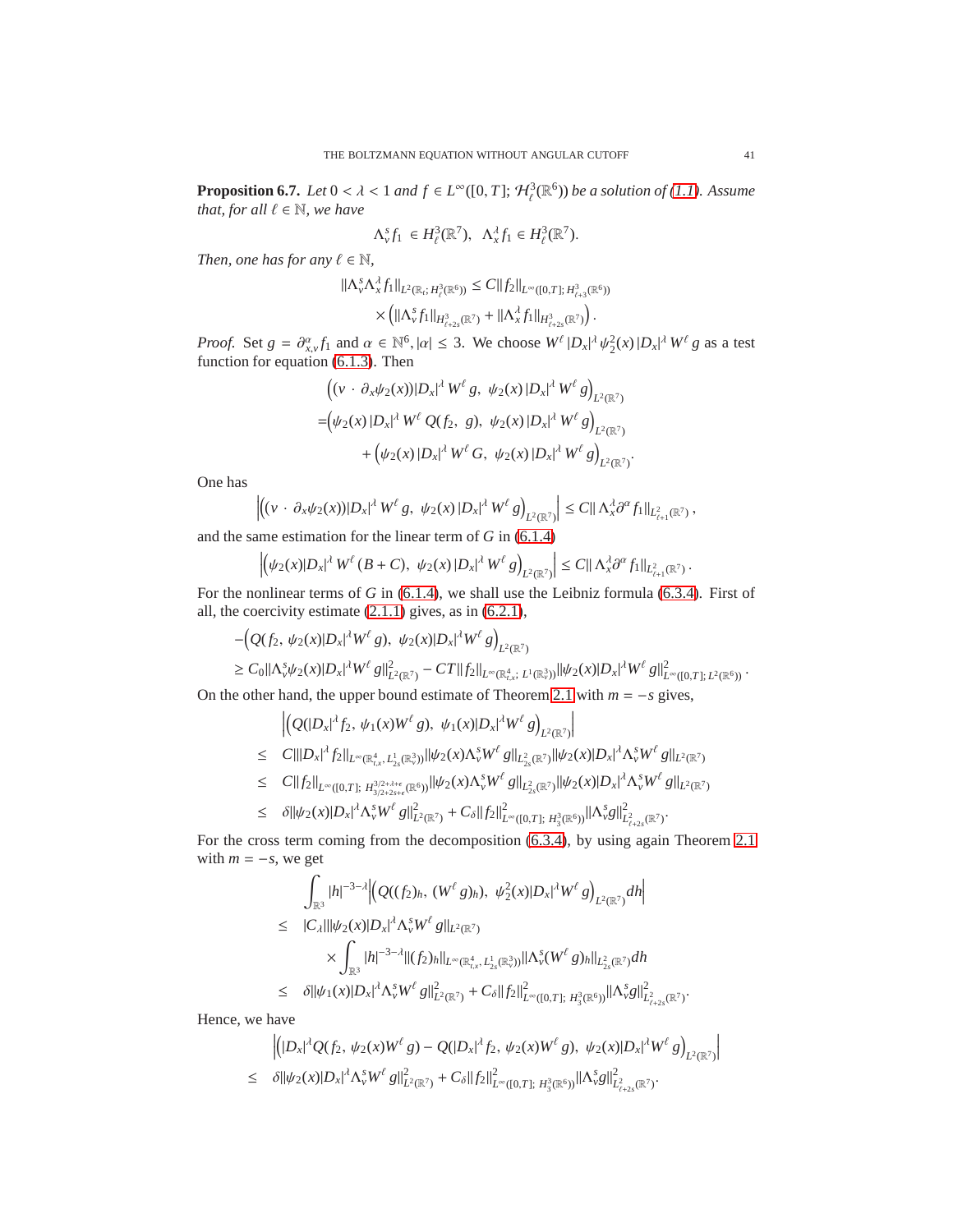In conclusion, we get

$$
\| \psi_2(x) |D_x|^{\lambda} \Lambda_v^s W^{\ell} g \|_{L^2(\mathbb{R}^7)}^2
$$
\n
$$
\leq C \| f_2 \|_{L^{\infty}([0,T]; H_3^3(\mathbb{R}^6))}^2 \Big( \| |D_x|^{\lambda} g \|_{L^2_{\ell+2s}(\mathbb{R}^7)}^2 + \| \Lambda_v^s g \|_{L^2_{\ell+2s}(\mathbb{R}^7)}^2 \Big)
$$
\n+ 
$$
\Big( |D_x|^{\lambda} \Big( W^{\ell} Q(f_2, g) - Q(f_2, W^{\ell} g) \Big), \psi_2^2(x) |D_x|^{\lambda} W^{\ell} g \Big)_{L^2(\mathbb{R}^7)} \Big|
$$
\n+ 
$$
\Big( |D_x|^{\lambda} W^{\ell} A, \psi_2^2(x) |D_x|^{\lambda} W^{\ell} g \Big)_{L^2(\mathbb{R}^7)} \Big|
$$
\n= I + II + III.

For the term II, again, formula [\(6.3.4\)](#page-39-2) yields,

$$
\begin{split}\n&\left(|D_x|^{\lambda}\left(W^{\ell}Q(f_2, g) - Q(f_2, W^{\ell}g)\right), \psi_2^2(x)|D_x|^{\lambda}W^{\ell}g\right)_{L^2(\mathbb{R}^7)} \\
&= \left((W^{\ell}Q(|D_x|^{\lambda}f_2, g) - Q(|D_x|^{\lambda}f_2, W^{\ell}g)), \psi_2^2(x)|D_x|^{\lambda}W^{\ell}g\right)_{L^2(\mathbb{R}^7)} \\
&+ \left((W^{\ell}Q(f_2, |D_{t,x}|^{\lambda}g) - Q(f_2, W^{\ell} |D_x|^{\lambda}g)), \psi_2^2(x)|D_x|^{\lambda}W^{\ell}g\right)_{L^2(\mathbb{R}^7)} \\
&+ C_{\lambda}\int_{\mathbb{R}^3}|h|^{-3-\lambda}\left((W^{\ell}Q((f_2)_h, g_h) - Q((f_2)_h, W^{\ell}g_h)), \psi_2^2(x)|D_x|^{\lambda}W^{\ell}g\right)_{L^2(\mathbb{R}^7)}dh.\n\end{split}
$$

Since  $0 < s < 1/2$ , Lemma [3.2](#page-16-4) implies

$$
\begin{aligned} &\left|\left((W^\ell \ Q(|D_x|^{ \lambda} f_2, \ g)-Q(|D_x|^{ \lambda} f_2, \ W^\ell \ g)), \ \psi_2^2(x)|D_x|^{ \lambda} W^\ell \ g\right)_{L^2(\mathbb R^7)}\right|\\ &\leq C||\ |D_x|^\lambda f_2||_{L^\infty(\mathbb R^4_{t,x},\ L^1_\ell(\mathbb R^3_v))}||g||_{L^2(\mathbb R^4_{t,x},\ L^2_\ell(\mathbb R^3_v))}||\ |D_x|^\lambda g||_{L^2_\ell(\mathbb R^7)}\\ &\leq C||f_2||_{L^\infty([0,T];H^{3/2+\lambda+\epsilon}_{t+3/2+\epsilon}(\mathbb R^6))}||g||_{L^2_\ell(\mathbb R^3)}||\ |D_x|^\lambda g||_{L^2_\ell(\mathbb R^7)}, \end{aligned}
$$

and

$$
\begin{aligned} &\left|\left((W^\ell\ Q(f_2,\ |D_x|^{\lambda}g)-Q(f_2,\ W^\ell\,|D_x|^{\lambda}g)),\ \psi_2^2(x)|D_x|^{\lambda}W^\ell\,g\right)_{L^2(\mathbb R^7)}\right|\\ &\leq C||f_2||_{L^\infty(\mathbb R^4_{t,x},\ L^1_\ell(\mathbb R^3_v))}|||D_x|^{\lambda}g||_{L^2(\mathbb R^4_{t,x},\ L^2_\ell(\mathbb R^3_v))}|||D_x|^{\lambda}g||_{L^2_\ell(\mathbb R^7)}\\ &\leq C||f_2||_{L^\infty([0,T];\ H^{1+3/2+\epsilon}_{t+3/2+\epsilon}(\mathbb R^6))}|||D_x|^{\lambda}g||^2_{L^2_\ell(\mathbb R^3)}\,. \end{aligned}
$$

 $\overline{\phantom{a}}$ I I  $\mathsf{I}$ 

For the cross term,

$$
\Big| \int_{\mathbb{R}^3} |h|^{-3-\lambda} \Big( (W^\ell \mathcal{Q}((f_2)_h, g_h) - \mathcal{Q}((f_2)_h, W^\ell g_h)), \psi_2^2(x) |D_x|^\lambda W^\ell g \Big)_{L^2(\mathbb{R}^7)} dh \Big|
$$
  
\n
$$
\leq C ||f_2||_{L^\infty([0,T]; H^{1+3/2+\epsilon}_{\ell+3/2+\epsilon}(\mathbb{R}^6))} ||g||_{L^2_\ell(\mathbb{R}^3)} |||D_x|^\lambda g||_{L^2_\ell(\mathbb{R}^7)}.
$$

Thus, we have

$$
\mathrm{II} \leq C \|f_2\|_{L^\infty([0,T];H^3_{\ell+2}(\mathbb{R}^6))} \|\|D_x\|^{\lambda} g\|^2_{L^2_{\ell}(\mathbb{R}^3)}.
$$

We now consider the last term *III*. Recall that *A* stands for the nonlinear terms from *G*

$$
A = \sum_{\alpha_1 + \alpha_2 = \alpha \alpha_1 \neq 0} C_{\alpha_2}^{\alpha_1} Q(\partial^{\alpha_1} f_2, \ \partial^{\alpha_2} f_1).
$$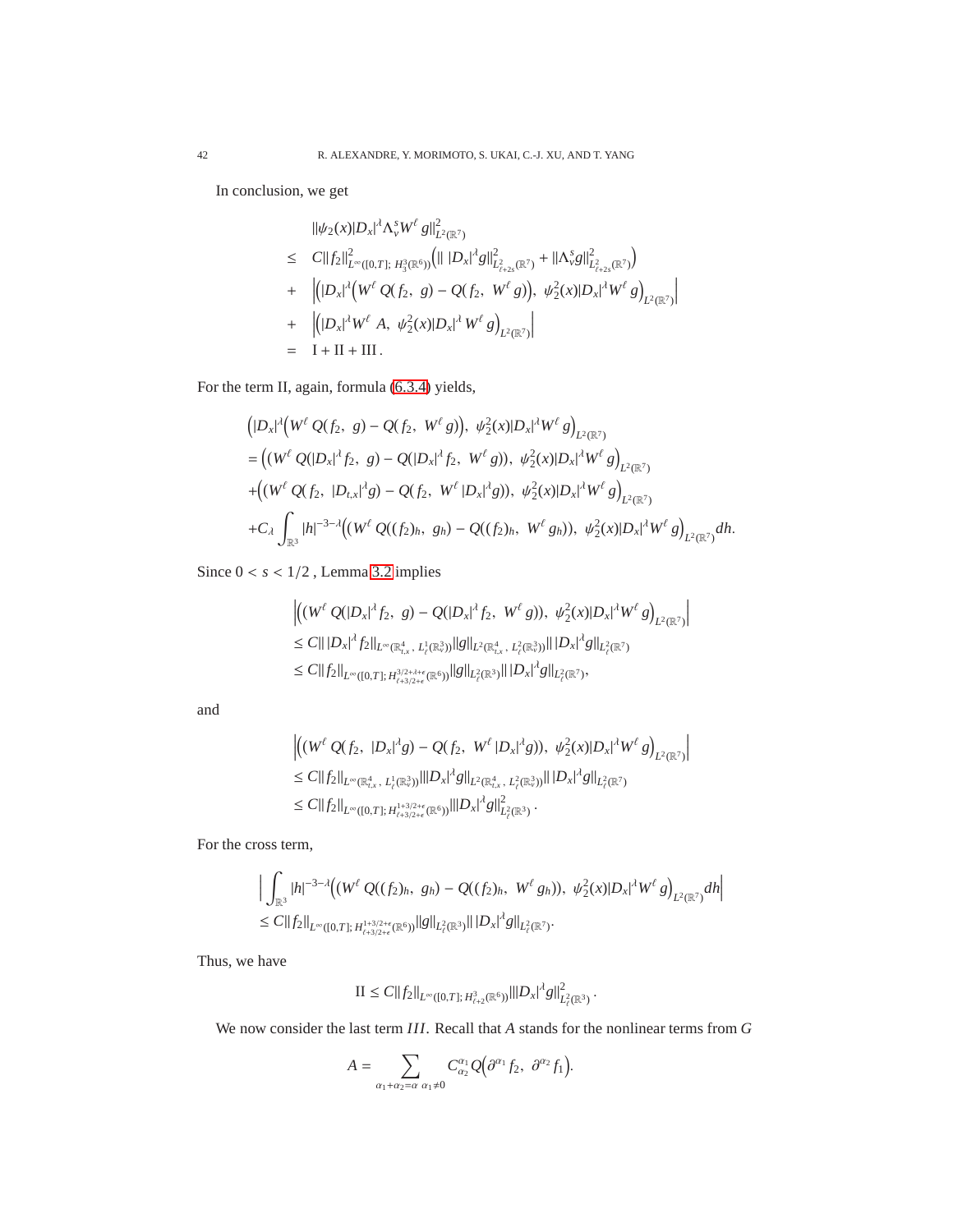We have

$$
\begin{split} & \left| \left( |D_x|^{\lambda} \left( Q(\partial^{\alpha_1} f_2, \ \partial^{\alpha_2} f_1) \right), \ W^{\ell} \psi_2^2(x) |D_x|^{\lambda} \ W^{\ell} g \right)_{L^2(\mathbb{R}^7)} \right| \\ & \leq C || \Lambda_{\nu}^s \psi_1(x) |D_x|^{\lambda} W^{\ell} g ||_{L^2(\mathbb{R}^7)} \times \\ & \times \left\{ \left\| Q(|D_{t,x}|^{\lambda} \partial^{\alpha_1} f_2, \ \partial^{\alpha_2} f_1) \right\|_{L^2(\mathbb{R}^4_{t,x};H^{-s}_\ell(\mathbb{R}^3_v))} + \left\| Q(\partial^{\alpha_1} f_2, \ |D_x|^{\lambda} \partial^{\alpha_2} f_1) \right\|_{L^2(\mathbb{R}^4_{t,x};H^{-s}_\ell(\mathbb{R}^3_v))} \\ & + \left\| \int h^{-3-\lambda} Q(\partial^{\alpha_1} (f_2)_h, \ \partial^{\alpha_2} (f_1)_h) dh \right\|_{L^2(\mathbb{R}^4_{t,x};H^m_{t+\gamma/2}(\mathbb{R}^3_v))} . \end{split}
$$

We divide the discussion into two cases.

**Case 1.**  $|\alpha_1| = 1$  (then  $|\alpha_2| \le 2$ ). Applying [\(2.1.2\)](#page-7-2) with  $m = -s$ . We have

$$
\label{eq:20} \begin{split} &\left\| \mathcal{Q} \big( |D_x|^{\lambda}\partial^{\alpha_1} f_2, \ \partial^{\alpha_2} f_1 \big) \right\|_{L^2(\mathbb{R}^4_{t,x};H^{-s}_\ell(\mathbb{R}^3_v))} \\ &\leq C\|\ \Lambda_x^\lambda \partial^{\alpha_1} f_2 \|_{L^2(\mathbb{R}_t;(L^\infty(\mathbb{R}^3_x;L^1_{t+2s}(\mathbb{R}^3_v)))} \|\ \Lambda_y^s \partial^{\alpha_2} f_1 \|_{L^\infty(\mathbb{R}_t;L^2_{t+2s}(\mathbb{R}^6))} \\ &\leq C\|\ \Lambda_x^\lambda f_2 \|_{H^{1+3/2+\epsilon}_{t+3/2+\epsilon+2s}(\mathbb{R}^7)} \|\Lambda_y^s f_1 \|_{H^{2+1/2+\epsilon}_{t+2s}(\mathbb{R}^7)}, \\ &\left\| \mathcal{Q} \big( \partial^{\alpha_1} f_2, \ |D_x|^{\lambda} \partial^{\alpha_2} f_1 \big) \right\|_{L^2(\mathbb{R}^4_{t,x};H^{-s}_\ell(\mathbb{R}^3_v))} \\ &\leq C\|\partial^{\alpha_1} f_2 \|_{L^\infty(\mathbb{R}^4_{t,x};L^1_{t+2s}(\mathbb{R}^3_v))} \|\ \Lambda_y^s \Lambda_x^\lambda \partial^{\alpha_2} f_1 \|_{L^2_{t+2s}(\mathbb{R}^7)} \\ &\leq C\|f_2\|_{L^\infty([0,T];H^{1+3/2+\epsilon}_{t+3/2+\epsilon+2s}(\mathbb{R}^6))} \|\Lambda_y^s f_1 \|_{H^3_{t+2s}(\mathbb{R}^7)}, \end{split}
$$

and

$$
\label{eq:3.1} \begin{split} &\Big\|\int_{\mathbb{R}^3}h^{-3-\lambda}Q\Big(\partial^{\alpha_1}(f_2)_h,\ \partial^{\alpha_2}(f_1)_h\Big)dh\Big\|_{L^2(\mathbb{R}^4_{t,x};H^{-s}_\ell(\mathbb{R}^3_v))}\\ &\leq C\int|h|^{-3-\lambda}\|\,\partial^{\alpha_1}(f_2)_h\|_{L^\infty(\mathbb{R}^4_{t,x};L^1_{\ell+2s}(\mathbb{R}^3_v))}\|\,\Lambda^s_\nu\partial^{\alpha_2}(f_1)_h\|_{L^2_{\ell+2s}(\mathbb{R}^7)}dh\\ &\leq C\|\,\partial^{\alpha_1}f_2\|_{L^\infty(\mathbb{R}^4_{t,x};L^1_{\ell+2s}(\mathbb{R}^3_v))}\|\,\Lambda^s_\nu\partial^{\alpha_2}\nabla_x f_1\|_{L^2_{\ell+2s}(\mathbb{R}^7)}\\ &\leq C\|f_2\|_{L^\infty([0,T];\,H^{1+3/2+\epsilon+2}_{\ell+3/2,\mathbb{R}^6(s)})}\|\Lambda^s_\nu f_1\|_{H^3_{\ell+2s}(\mathbb{R}^7)}\,. \end{split}
$$

**Case 2.**  $|\alpha_1| \ge 2$ . By the same argument as above, one has

$$
\begin{split} &\left\| \mathcal{Q} \big( |D_x|^{\lambda} \partial^{\alpha_1} f_2, \ \partial^{\alpha_2} f_1 \big) \right\|_{L^2(\mathbb{R}^4_{t,x};H^{-s}_\varepsilon(\mathbb{R}^3_v))} + \left\| \mathcal{Q} \big( \partial^{\alpha_1} f_2, \ |D_x|^{\lambda} \partial^{\alpha_2} f_1 \big) \right\|_{L^2(\mathbb{R}^4_{t,x};H^{-s}_\varepsilon(\mathbb{R}^3_v))} \\ &\leq C \| f_2 \|_{L^\infty([0,T];H^{1+3/2+\epsilon}_{t+3/2+\epsilon+2s}(\mathbb{R}^6))} \big( \| \Lambda_\nu^s f_1 \|_{H^3_{t+2s}(\mathbb{R}^7)} + \| \Lambda_x^\lambda f_1 \|_{H^3_{t+2s}(\mathbb{R}^7)} \big) . \end{split}
$$

When  $|\alpha_1| = 2$ , we have

$$
\label{eq:20} \begin{split} &\Big\|\int_{\mathbb{R}^3}h^{-3-\lambda}Q\Big(\partial^{\alpha_1}(f_2)_h,\ \partial^{\alpha_2}(f_1)_h\Big)dh\Big\|_{L^2(\mathbb{R}^4_{t,x};\, H^{-s}_\ell(\mathbb{R}^3_v))}\\ &\leq C\int|h|^{-3-\lambda}\|\,\partial^{\alpha_1}(f_2)_h\|_{L^\infty(\mathbb{R}_t;(L^2(\mathbb{R}^3_x; L^1_{t+2s}(\mathbb{R}^3_v)))}\|\,\Lambda^s_v\partial^{\alpha_2}(f_1)_h\|_{L^2(\mathbb{R}_t;(L^\infty(\mathbb{R}^3_x; L^2_{t+2s}(\mathbb{R}^3_v)))}dh\\ &\leq C\|\nabla_x\partial^{\alpha_1}f_2\|_{L^\infty(\mathbb{R}_t;(L^2(\mathbb{R}^3_x; L^1_{t+2s}(\mathbb{R}^3_v)))}\|\,\Lambda^s_v\partial^{\alpha_2}f_1\|_{L^2(\mathbb{R}_t;(L^\infty(\mathbb{R}^3_x; L^2_{t+2s}(\mathbb{R}^3_v)))}\\ &\leq C\|f_2\|_{L^\infty([0,T];\, H^3_{t+3/2+\epsilon+2s}(\mathbb{R}^6))}\|\,\Lambda^s_vf_1\|_{H^3_{t+2s}(\mathbb{R}^7)}, \end{split}
$$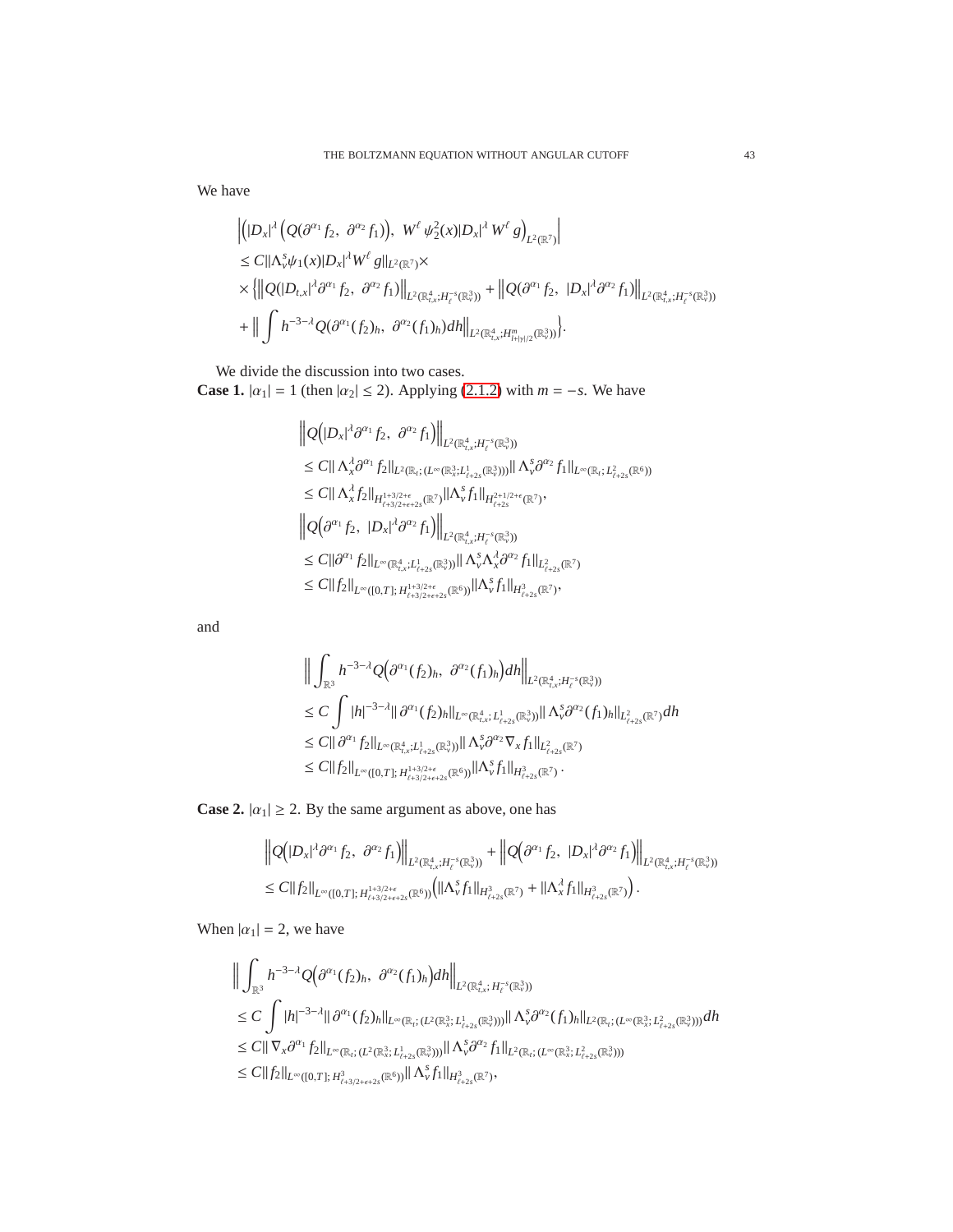while when  $|\alpha_1| = |\alpha| = 3$ , we have

$$
\begin{split} &\left\|\int_{\mathbb{R}^3}h^{-3-\lambda}Q\big(\partial^\alpha (f_2)_h, \ (f_1)_h\big)dh\right\|_{L^2(\mathbb{R}^4_{t,x};H^{-s}_\ell(\mathbb{R}^3_v))}\\ &\leq C\int |h|^{-3-\lambda}\|\,\partial^\alpha (f_2)_h\|_{L^2(\mathbb{R}^4_{t,x};L^1_{\ell+2s}(\mathbb{R}^3_v))}\|\,\Lambda^\delta_\nu(f_1)_h\|_{L^\infty(\mathbb{R}^4_{t,x};L^2_{\ell+2s}(\mathbb{R}^3_v))}dh\\ &\leq C\|\,\partial^\alpha f_2\|_{L^2(\mathbb{R}^4_{t,x};L^1_{\ell+2s}(\mathbb{R}^3_v))}\|\,\Lambda^\delta_\nu\nabla_x f_1\|_{L^\infty(\mathbb{R}^4_{t,x};L^2_{\ell+2s}(\mathbb{R}^3_v))}\\ &\leq C\|f_2\|^2_{L^\infty([0,T];H^3_{\ell+3/2+\epsilon+2s}(\mathbb{R}^6))}. \end{split}
$$

Thus, by the Cauchy-Schwarz inequality, we obtain

 $\text{III} \leq \delta \|\Lambda_{\nu}^{s}\psi_{1}(x)|D_{x}|^{\lambda}W^{\ell}g\|_{L^{2}(\mathbb{R}^{7})}^{2} + C_{\delta}||f_{2}||_{L^{2}(\mathbb{R}^{7})}^{2}$  $L^{\infty}([0,T]; H^3_{\ell+3}(\mathbb{R}^6)) \bigg( || \Lambda^s_\nu f_1 ||_H^2$  $\frac{2}{H^3_{\ell+2s}(\mathbb{R}^7)} + ||\Lambda_x^{\lambda} f_1||_F^2$ 2<br>  $H^3_{\ell+2s}(\mathbb{R}^7)$ . Finally, we get

$$
\|\Lambda_\nu^s\psi_1(x)|D_x|^\lambda W^\ell\,g\|_{L^2(\mathbb{R}^7)}^2\leq C_\delta \|f_2\|_{L^\infty([0,T];\,H_{\ell+3}^3(\mathbb{R}^6))}^2\big(\|\Lambda_\nu^sf_1\|_{H_{\ell+2s}^3(\mathbb{R}^7)}^2+\|\Lambda_x^{\lambda}f_1\|_{H_{\ell+2s}^3(\mathbb{R}^7)}^2\big),
$$
 and the proof of the proposition is completed.

We are now ready to show that the gain of at least order 1 regularity in the variable *x*.

<span id="page-43-2"></span>**Proposition 6.8.** *Under the hypothesis of Theorem [6.1,](#page-35-1) one has*

(6.3.5) 
$$
\Lambda_x^{1+\varepsilon}(\varphi(t)\psi(x)f) \in H^3_{\ell}(\mathbb{R}^7),
$$

*for any*  $\ell \in \mathbb{N}$  *and some*  $\varepsilon > 0$ *.* 

*Proof.* By fixing  $s_0 = \frac{s(1-s)}{(s+1)}$ , then [\(6.3.3\)](#page-39-0) and Proposition [6.7](#page-40-0) with  $\lambda = s_0$  imply

<span id="page-43-1"></span> $\Lambda_v^s \Lambda_x^{s_0} g \in H^3_\ell(\mathbb{R}^7)$ .

It follows that,

$$
(\Lambda_x^{s_0}g)_t+\nu\cdot\partial_x(\Lambda_x^{s_0}g)=\Lambda_x^{s_0}Q(f_2,\ g)+\Lambda_x^{s_0}G\in H^{-s}_\ell(\mathbb{R}^7).
$$

By applying Lemma [6.5](#page-39-3) with  $s' = s$ , we can deduce that

$$
\Lambda_x^{s_0+s_0}(\varphi(t)\psi(x)f) \in H^3_{\ell}(\mathbb{R}^7),
$$

for any  $\ell \in \mathbb{N}$ . If  $2s_0 < 1$ , by using again Proposition [6.7](#page-40-0) with  $\lambda = 2s_0$  and Lemma [6.5](#page-39-3) with  $s' = s$ , we have

$$
\Lambda^s_\nu(\varphi(t)\psi(x)f),\ \Lambda^{2s_0}_x(\varphi(t)\psi(x)f) \in H^3_\ell(\mathbb{R}^7) \ \Rightarrow \ \Lambda^{3s_0}_x(\varphi(t)\psi(x)f) \in H^3_\ell(\mathbb{R}^7).
$$

Choose  $k_0 \in \mathbb{N}$  such that

$$
k_0s_0 < 1, \qquad (k_0+1)s_0 = 1 + \varepsilon > 1.
$$

Finally, [\(6.3.5\)](#page-43-1) follows from Proposition [6.7](#page-40-0) with  $\lambda = k_0 s_0$  by induction. And this completes the proof of the proposition.

<span id="page-43-0"></span>6.4. **Higher order regularity.** The proof of Theorem [6.3](#page-36-2) will now be concluded with the above preparation.

From Proposition [6.4,](#page-37-1) Proposition [6.8](#page-43-2) and equation [\(1.1\)](#page-1-1), it follows that for any  $\ell \in \mathbb{N}$ ,

$$
\Lambda_{\nu}^{s}(\varphi(t)\psi(x)f), \quad \nabla_{x}(\varphi(t)\psi(x)f) \in H_{\ell}^{3}(\mathbb{R}^{7}).
$$

This fact will be used to show higher order regularity in the variable *v* by using the following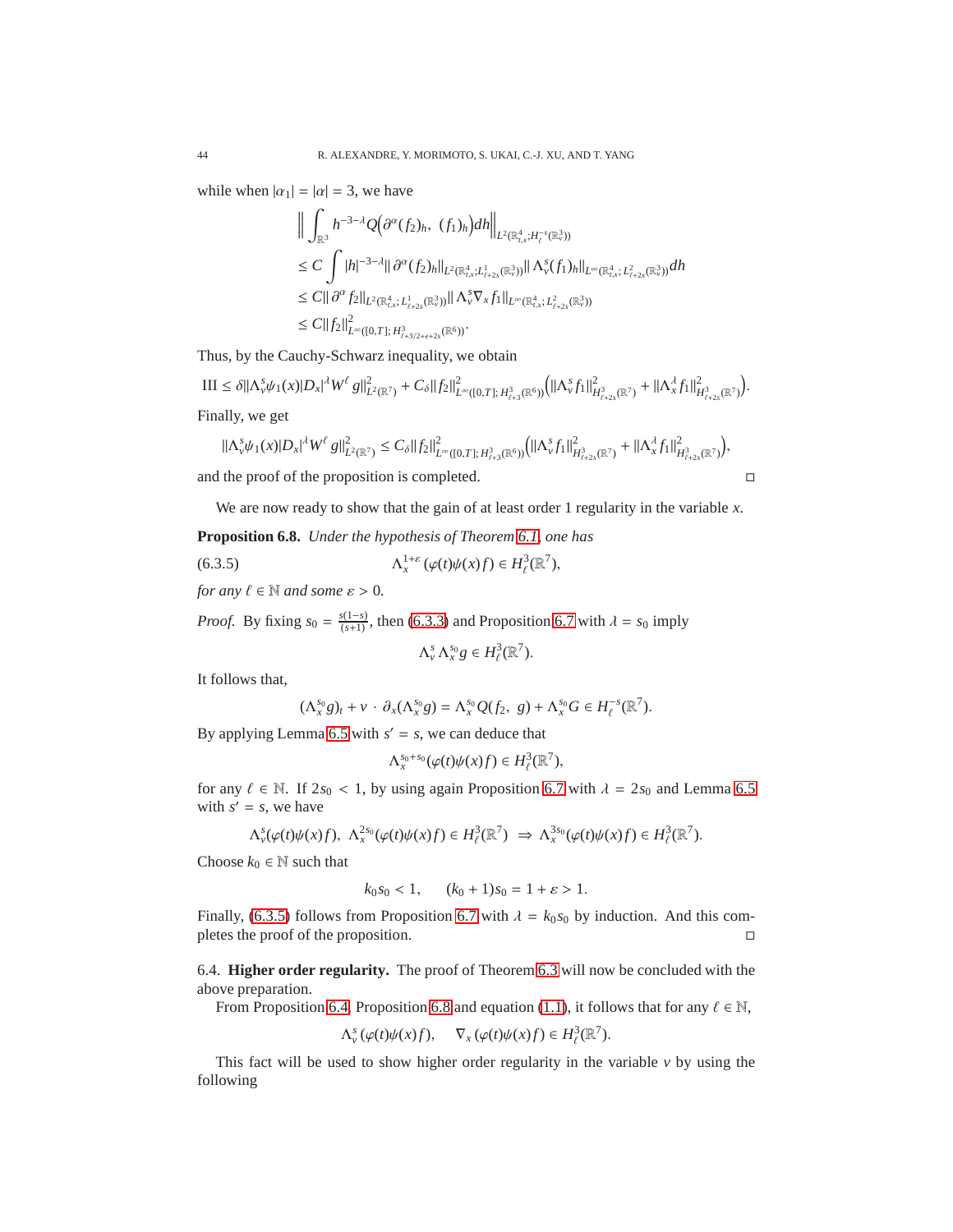**Proposition 6.9.** *Let*  $0 < \lambda < 1$ *. Assume that, for any cutoff functions*  $\varphi \in C_0^{\infty}(|T_1, T_2|)$ *,*  $\psi \in C_0^{\infty}$  $C_0^{\infty}(\Omega)$  *and all*  $\ell \in \mathbb{N}$ *,* 

$$
\Lambda_v^{\lambda}(\varphi(t)\psi(x)f), \quad \nabla_x(\varphi(t)\psi(x)f) \in H^3_{\ell}(\mathbb{R}^7).
$$

*Then, for any cutoff function and any*  $\ell \in \mathbb{N}$ *,* 

$$
\Lambda_{\nu}^{\lambda+s}(\varphi(t)\psi(x)f)\in H_{\ell}^{3}(\mathbb{R}^{7}).
$$

For the proof, we choose  $W^{\ell} \Lambda_{\nu}^{2\lambda} W^{\ell} g$  as a test function for [\(6.1.3\)](#page-39-0), and then proceed as in the proof of Proposition [6.7.](#page-40-0) The only difference is in the estimation on the commutator with the convection:

$$
\left|\left(\left[\Lambda_{\nu}^{\lambda},\ \nu\right]\, \cdot\, \partial_x\, W^{\ell}\, g,\ \Lambda_{\nu}^{\lambda} W^{\ell}\, g\right)_{L^2(\mathbb R^7)}\right|\leq C\|\Lambda_{\nu}^{\lambda}\, g\|_{L^2_{\ell}(\mathbb R^7)}\|\nabla_x\, g\|_{L^2_{\ell}(\mathbb R^7)},
$$

since

$$
[\Lambda_v^{\lambda},\ v]\cdot\partial_x=\lambda\Lambda_v^{\lambda-2}\,\partial_v\cdot\partial_x,
$$

and  $\Lambda_v^{\lambda-2} \partial_v$  are bounded operators in  $L^2$ . This is the reason why we need in the first step the gain of the regularity of order 1 in the variable *x*.

To complete the proof of the full regularization result, firstly, exactly as Proposition [6.3.5,](#page-43-1) we can get

$$
\Lambda_{\nu}^{1+\varepsilon}(\varphi(t)\psi(x)f) \in H_{\ell}^{3}(\mathbb{R}^{7}),
$$

for any  $\ell \in \mathbb{N}$  and some  $\varepsilon > 0$ .

Therefore, we obtain that there exists  $\epsilon > 0$  such that for any  $\ell \in \mathbb{N}$ , and any cutoff functions  $\varphi(t)$  and  $\psi(x)$ ,

$$
\varphi(t)\psi(x)f \in H_l^{4+\epsilon}(\mathbb{R}^7).
$$

Notice that the estimate in Proposition [6.7](#page-40-0) can be modified as follows. In fact, we can obtain

$$
\begin{aligned} \|\Lambda_v^s \Lambda_x^{\lambda} f_1\|_{L^2(\mathbb{R}_t; H^4_\ell(\mathbb{R}^6))} &\leq C \|f_2\|_{H^4_{\ell+3}(\mathbb{R}^7)} \\ &\times \left( \|\Lambda_v^s f_1\|_{H^4_{\ell+2s}(\mathbb{R}^7)} + \|\Lambda_x^{\lambda} f_1\|_{H^4_{\ell+2s}(\mathbb{R}^7)} \right). \end{aligned}
$$

By using this, the proof of

$$
f \in \mathcal{H}_{\ell}^{4+\epsilon}(]T_1, T_2[\times \Omega \times \mathbb{R}_{\nu}^3), \ \forall \ell \in \mathbb{N} \implies f \in \mathcal{H}_{\ell}^5(]T_1, T_2[\times \Omega \times \mathbb{R}_{\nu}^3), \ \forall \ell \in \mathbb{N},
$$

<span id="page-44-0"></span>is direct and this completes the proof of Theorem [6.3](#page-36-2) by the bootstrapping argument.

## 7. Global existence

We shall establish a global energy estimate for the Cauchy problem [\(1.3\)](#page-4-0). For ease of exposition, and unless necessary, generic constants will be dropped out from the estimates in this section. Finally, all in all, we shall follow and adapt the method initiated by Guo [\[46\]](#page-57-5) on the estimation on the macroscopic components. Here we point out that his method works also for the non-cutoff case but only when the estimations of the nonlinear and related terms are carried out in terms of the non-isotorpic norms (2.2.1). We also note that his method has been generalized to various directions. Among them, a few are the external force case [\[35,](#page-57-28) [37\]](#page-57-29), the Vlassov-Maxwell-Boltzmann equation [\[65\]](#page-58-24), the soft potential case [\[66,](#page-58-25) [74\]](#page-58-26) and the Landau equation [\[45,](#page-57-22) [74\]](#page-58-26). Independently of his method which is based on the macro-micro decomposition near a global Maxwellian, the energy method based on the macro-micro decomposition around a local Maxwellian has also been developed with application to the classical fluid dynamical equations [\[52,](#page-58-15) [53,](#page-58-16) [54\]](#page-58-27). Further references are found in these paper.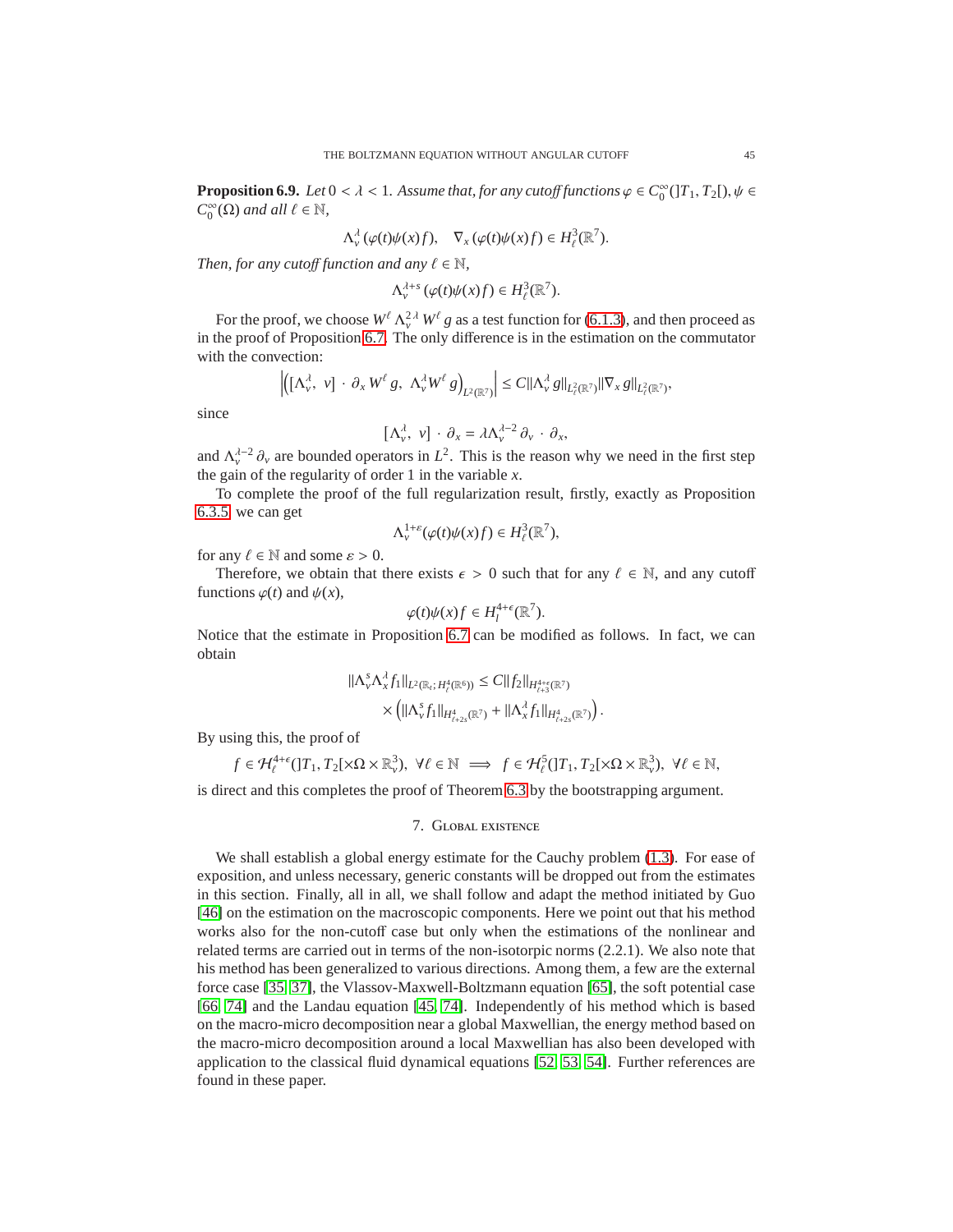Introduce the macro-micro decomposition near the absolute Maxwellian  $\mu$ :

$$
g = \mathbf{P}g + (\mathbf{I} - \mathbf{P})g = g_1 + g_2
$$
,  $\mathbf{P}g = g_1 = (a + b \cdot v + c|v|^2)\mu^{1/2}$ ,

In this section, the following result on the energy estimate will be proved.

<span id="page-45-2"></span>**Theorem 7.1.** *For N,*  $\ell \geq 3$ *, let T > 0 and suppose that g is a classical solution to the Cauchy problem* [\(1.3\)](#page-4-0) *on* [0, *T*]*. There exist constants*  $M_0$ ,  $M_1 > 0$  *such that if* 

$$
\max_{0\leq t\leq T}\mathcal{E}(t)\leq M_0,
$$

*then g enjoys the estimate*

$$
\mathcal{E}(t) + \int_0^t \mathcal{D}(\tau) d\tau \le M_1 \mathcal{E}(0),
$$

*for any*  $t \in [0, T]$ *, where* 

$$
\mathcal{E} = ||g||_{H^N_{\ell}(\mathbb{R}^6)}^2 \sim ||(a,b,c)||_{H^N(\mathbb{R}^3_x)}^2 + ||g_2||_{H^N_{\ell}(\mathbb{R}^6)}^2,
$$

*is the instant energy functional, and*

$$
\mathcal{D} = ||\nabla_x(a, b, c)||^2_{H^{N-1}(\mathbb{R}^3_x)} + ||g_2||^2_{\mathcal{B}^N_\ell(\mathbb{R}^6)}
$$

*the total dissipation rate.*

The proof of this theorem is divided into two parts, that is, the estimation on the macroscopic component and the microscopic component respectively.

<span id="page-45-0"></span>7.1. **Macroscopic Energy Estimate.** By the macro-micro decomposition, the equation in [\(1.3\)](#page-4-0) is reduced to

$$
\partial_t \Big\{ a+b\cdot v + c|v|^2 \Big\} \mu^{1/2} + v\cdot \nabla_x \Big\{ a+b\cdot v + |v|^2 c \Big\} \mu^{1/2}
$$
  
= -(\partial\_t + v\cdot \nabla\_x) g\_2 + \mathcal{L} g\_2 + \Gamma(g,g).

Using

$$
v \cdot \nabla_x b \cdot v = \sum_{i,j} v_i v_j \partial_i b_j = \sum_i v_i^2 \partial_i b_i + \sum_{i>j} v_i v_j (\partial_i b_j + \partial_j b_i),
$$

we deduce

(7.1.1) 
$$
\begin{cases}\n(i) & v_i|v|^2 \mu^{1/2} : & \nabla_x c = -\partial_t r_c + l_c + h_c, \\
(ii) & v_i^2 \mu^{1/2} : & \partial_t c + \partial_i b_i = -\partial_t r_i + l_i + h_i, \\
(iii) & v_i v_j \mu^{1/2} : & \partial_i b_j + \partial_j b_i = -\partial_t r_{ij} + l_{ij} + h_{ij}, \quad i \neq j, \\
(iv) & v_i \mu^{1/2} : & \partial_t b_i + \partial_i a = -\partial_t r_{bi} + l_{bi} + h_{bi}, \\
(v) & \mu^{1/2} : & \partial_t a = -\partial_t r_a + l_a + h_a,\n\end{cases}
$$

where

$$
r = (g_2, e)_{L_v^2},
$$
  $l = -(v \cdot \nabla_x g_2 + \mathcal{L} g_2, e)_{L_v^2},$   $h = (\Gamma(g, g), e)_{L^2(\mathbb{R}_v^3)},$ 

stand for  $r_c$ ,  $\cdots$  ,  $h_a$ , while

$$
e \in \text{span}\{v_i|v|^2\mu^{1/2}, v_i^2\mu^{1/2}, v_i v_j\mu^{1/2}, v_i\mu^{1/2}, \mu^{1/2}\}.
$$

<span id="page-45-1"></span>**Lemma 7.2.** *Let*  $\partial^{\alpha} = \partial^{\alpha}_x, \alpha \in \mathbb{N}^3, |\alpha| \leq m, m \geq 3$ . *Then,* 

 $||\partial^{\alpha}(a,b,c)^{2}||_{L^{2}(\mathbb{R}^{3}_{x})} \leq ||\nabla_{x}(a,b,c)||_{H^{m-1}(\mathbb{R}^{3}_{x})} ||(a,b,c)||_{H^{m-1}(\mathbb{R}^{3}_{x})}.$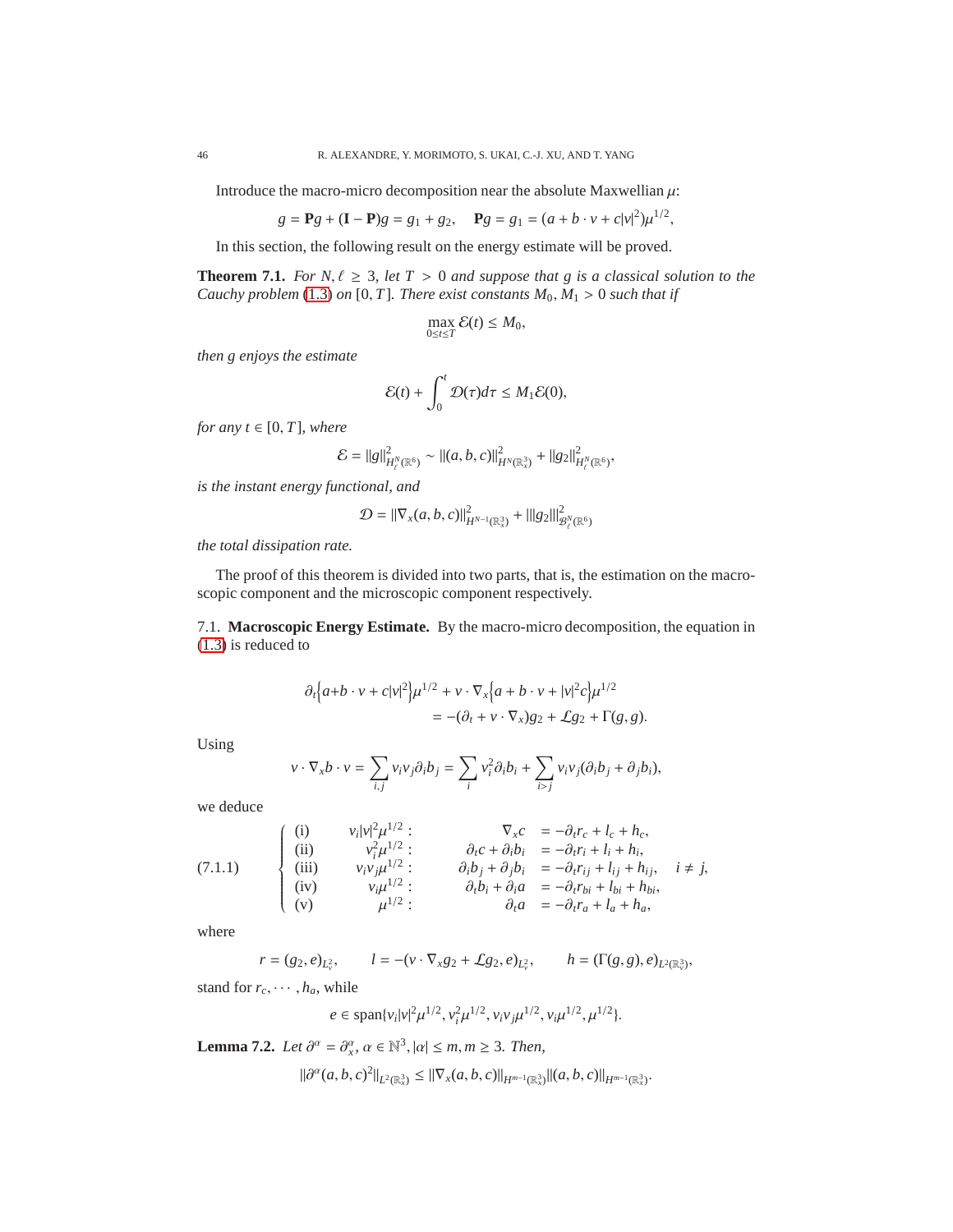*Proof.* Let  $k = |\alpha|$ . Then, one has for  $k = 0$  that

 $||(a, b, c)^{2}||_{L^{2}(\mathbb{R}^{3}_{x})} \leq ||(a, b, c)||_{L^{6}(\mathbb{R}^{3}_{x})} ||(a, b, c)||_{L^{3}(\mathbb{R}^{3}_{x})} \leq ||\nabla_{x}(a, b, c)||_{L^{2}(\mathbb{R}^{3}_{x})} ||(a, b, c)||_{H^{2}(\mathbb{R}^{3}_{x})}$ 

since

$$
||ab||_{L^2(\mathbb{R}^3_x)} \leq ||a||_{L^6(\mathbb{R}^3_x)} ||b||_{L^3(\mathbb{R}^3_x)} \leq ||\nabla_x a||_{L^2(\mathbb{R}^3_x)} ||b||_{L^{\infty}(\mathbb{R}^3_x)}^{1/3} ||b||_{L^2(\mathbb{R}^3_x)}^{2/3} \leq ||\nabla_x a||_{L^2(\mathbb{R}^3_x)} ||b||_{H^2(\mathbb{R}^3_x)}.
$$

Also for  $k = 1$ , we have

$$
\begin{aligned} \|\partial(a,b,c)^2\|_{L^2(\mathbb{R}^3_x)} &\leq \|(a,b,c)\partial(a,b,c)\|_{L^2(\mathbb{R}^3_x)} \leq \|(a,b,c)\|_{L^\infty(\mathbb{R}^3_x)} \|\nabla_x(a,b,c)\|_{L^2(\mathbb{R}^3_x)} \\ &\leq \|(a,b,c)\|_{H^{m-1}(\mathbb{R}^3_x)} \|\nabla_x(a,b,c)\|_{L^2(\mathbb{R}^3_x)}, \end{aligned}
$$

and for  $2 \leq k \leq m$ ,

$$
\|\partial^{\alpha}(a,b,c)^2\|_{L^2(\mathbb{R}^3_x)} \leq \sum_{k' \leq \frac{k}{2}} \|\partial_x^{k'}(a,b,c)\partial_x^{k-k'}(a,b,c)\|_{L^2(\mathbb{R}^3_x)}
$$

$$
\leq \sum ||\partial_x^{k'}(a,b,c)||_{L^{\infty}(\mathbb{R}^3_x)} ||\partial_x^{k-k'}(a,b,c)||_{L^2(\mathbb{R}^3_x)} \leq ||(a,b,c)||_{H^{m-1}(\mathbb{R}^3_x)} ||\nabla_x(a,b,c)||_{H^{m-1}(\mathbb{R}^3_x)}.
$$
  
And this completes the proof of the lemma.

# <span id="page-46-0"></span>**Lemma 7.3.** (Estimate of  $r$ ,  $l$ ,  $h$ ).

Let  $\partial^{\alpha} = \partial^{\alpha}_x, \partial_i = \partial_{x_i}, |\alpha| \leq N - 1, N \geq 3$ . Then, one has

- $\|\partial_i \partial^\alpha r\|_{L^2(\mathbb{R}^3_x)} + \|\partial^\alpha l\|_{L^2_x} \le \|g_2\|_{H^N(\mathbb{R}^3_x, L^2(\mathbb{R}^3_v))} \equiv A_1,$
- $||\partial^{\alpha}h||_{L^{2}(\mathbb{R}^{3}_{x})} \leq ||\nabla_{x}(a,b,c)||_{H^{N-2}(\mathbb{R}^{3}_{x})} ||(a,b,c)||_{H^{N-1}(\mathbb{R}^{3}_{x})}$ (7.1.3)

$$
+ \left\|(a,b,c)\right\|_{H^{N-1}(\mathbb{R}^3_x)} \|\mathfrak{g}_2\|_{H^{N-1}(\mathbb{R}^3_x,L^2(\mathbb{R}^3_v))} + \|\mathfrak{g}_2\|_{H^{N-1}(\mathbb{R}^3_x,L^2(\mathbb{R}^3_v))}^2 \equiv A_2.
$$

*Proof.* [\(7.1.2\)](#page-49-0) follows from

$$
\|\partial_i\partial^\alpha r\|_{L^2(\mathbb{R}^3_x)}\leq \|(\partial_i\partial^\alpha g_2,e)_{L^2(\mathbb{R}^3_v)}\|_{L^2(\mathbb{R}^3_x)}\leq \|\partial_i\partial^\alpha g_2\|_{L^2(\mathbb{R}^6_{x,v})},
$$

and

 $\|\partial^\alpha l\|_{L^2_x} \leq \|(\nabla_x \partial^\alpha g_2, v e)_{L^2(\mathbb{R}^3_v)} + (\partial^\alpha g_2, \mathcal{L}^* e)_{L^2(\mathbb{R}^3_v)}\|_{L^2(\mathbb{R}^3_x)} \leq \|\partial_x^\alpha g_2\|_{H^1(\mathbb{R}^3_x, L^2(\mathbb{R}^3_v))}.$ We prove [\(7.1.3\)](#page-49-1) as follows.

$$
h = \iiint b(\cos \theta) \mu_{*}^{1/2} (g'_{*}g' - g_{*}g) e dv dv_{*} d\sigma
$$
  
= 
$$
\iiint b(\cos \theta) g g_{*} ((\mu^{1/2})'_{*}e' - \mu_{*}^{1/2}e) dv dv_{*} d\sigma
$$
  
= 
$$
\iiint b(\cos \theta) (\mu^{1/2}g) (\mu^{1/2}g)_{*} (q(v') - q(v)) dv dv_{*} d\sigma
$$
  
= 
$$
\Phi(g, g) = \sum_{i,j=1}^{2} \Phi(g_{i}, g_{j}) = \sum_{i,j=1}^{2} \Phi^{(ij)},
$$

where  $q = q(v)$  is some polynomial of *v*. Firstly, we have

$$
\Phi^{(11)} = \sum_{\eta_j,\eta_k \in [a,b,c]} \eta_j \eta_k \Phi(\psi_j,\psi_k),
$$

where  $\psi_j(v) \in \mathcal{N}$ . Clearly,  $|\Phi(\psi_j, \psi_k)| < \infty$ , so that by virtue of Lemma [7.2,](#page-45-1)

 $\|\partial^{\alpha}\Phi^{(11)}\|_{L^2(\mathbb{R}^3_x)} \leq \|\partial^{\alpha}(a,b,c)^2\|_{L^2(\mathbb{R}^3_x)} \leq \|\nabla_x(a,b,c)\|_{H^{N-2}(\mathbb{R}^3_x)} \|(a,b,c)\|_{H^{N-1}(\mathbb{R}^3_x)}.$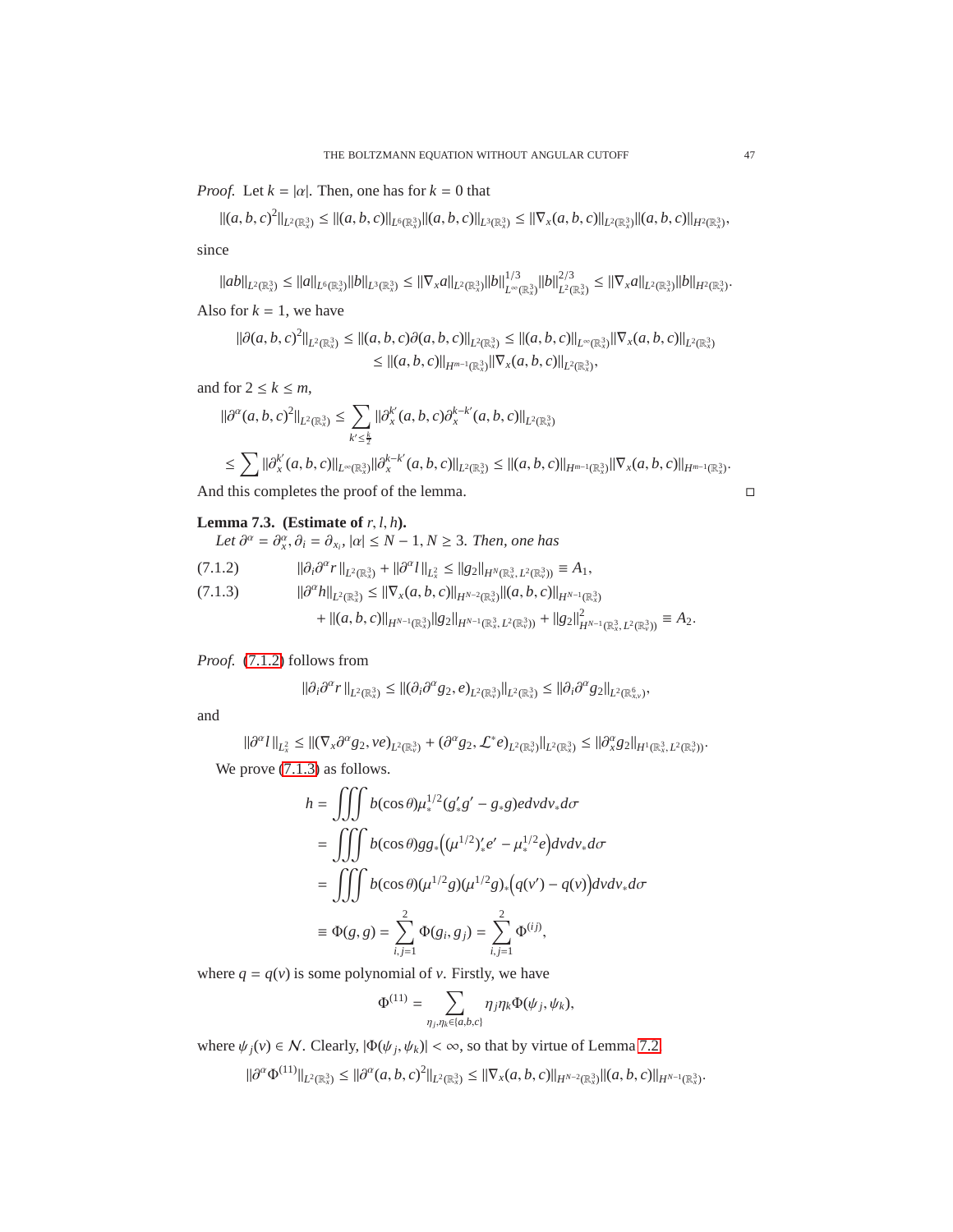On the other hand,

 $\|\Phi(g,f)\|_{L^2(\mathbb{R}^3_x)} \leq \|\mu^{1/2}g\|_{L^2(\mathbb{R}^3_x;L^1_3(\mathbb{R}^3_v))} \|\mu^{1/2}f\|_{L^2(\mathbb{R}^3_x;L^1_3(\mathbb{R}^3_v))} \leq \|g\|_{L^2(\mathbb{R}^6_{x,v})} \|f\|_{L^2(\mathbb{R}^6_{x,v})}$ which yields for  $|\alpha| \leq N - 1$ ,

 $\|\partial^\alpha \Phi^{(12)}\|_{L^2(\mathbb{R}^3_x)} \leq \|\partial^\alpha(a,b,c)\|_{L^2(\mathbb{R}^3_x)} \|\partial^\alpha g_2\|_{L^2(\mathbb{R}^6_{x,v})} \leq \|(a,b,c)\|_{H^{N-1}(\mathbb{R}^3_x)} \|g_2\|_{H^{N-1}(\mathbb{R}^3_{x},L^2(\mathbb{R}^3_v))},$  $\|\partial^\alpha \Phi^{(21)}\|_{L^2(\mathbb{R}^3_x)} \leq \|\partial^\alpha g_2\|_{L^2(\mathbb{R}^6_{x,v})}\|\partial^\alpha(a,b,c)\|_{L^2(\mathbb{R}^3_x)} \leq \|g_2\|_{H^{N-1}(\mathbb{R}^3_x,L^2(\mathbb{R}^3_v))}\|(a,b,c)\|_{H^{N-1}(\mathbb{R}^3_x)},$  $\|\partial^{\alpha}\Phi^{(22)}\|_{L^2(\mathbb{R}^3_x)} \leq \|\partial^{\alpha}g_2\|_{L^2}^2$  $\vert L^2(\mathbb{R}^6_{x,v}) \vert \leq \Vert g_2 \Vert^2_{H^{N-1}(\mathbb{R}^3_x, L^2(\mathbb{R}^3_v))}.$ 

Now the proof of  $(7.1.3)$  is completed.

**Lemma 7.4.** (Macro-energy estimate)  $Let |\alpha| \leq N - 1$ .

$$
(7.1.4) \qquad \|\nabla_x \partial^{\alpha}(a,b,c)\|_{L^2(\mathbb{R}^3_x)}^2 \leq -\frac{d}{dt} \Big\{ (\partial^{\alpha} r, \nabla_x \partial^{\alpha}(a,-b,c))_{L^2(\mathbb{R}^3_x)} + (\partial^{\alpha} b, \nabla_x \partial^{\alpha} a)_{L^2(\mathbb{R}^3_x)} + \|\mathbf{g}_2\|_{H^N(\mathbb{R}^3_x, L^2(\mathbb{R}^3_x))}^2 + \mathcal{D}_1 \mathcal{E}_1 \,,
$$

*where*

$$
\mathcal{D}_1 = \|\nabla_x(a, b, c)\|_{H^{N-1}(\mathbb{R}^3_x)}^2 + \|g_2\|_{H^N(\mathbb{R}^3_x, L^2(\mathbb{R}^3_v))}^2
$$

*is a dissipation rate and*

$$
\mathcal{E}_1 = ||(a, b, c)||^2_{H^{N-1}(\mathbb{R}^3_x)} + ||g_2||^2_{H^{N-1}(\mathbb{R}^3_x, L^2(\mathbb{R}^3_v))} = ||g||^2_{H^{N-1}(\mathbb{R}^3_x, L^2(\mathbb{R}^3_v))}
$$

*is an instant energy functional.*

*Proof.* (a) Estimate of  $\nabla_x \partial^\alpha a$ . Let  $A_1, A_2$  be as in Lemma [7.3.](#page-46-0) From [\(7.1.1\)](#page-55-1) (iv),

$$
\begin{aligned} \|\nabla_x \partial^\alpha a\|_{L^2(\mathbb{R}^3_x)}^2 &= (\nabla_x \partial^\alpha a, \nabla_x \partial^\alpha a)_{L^2(\mathbb{R}^3_x)} \\ &= (\partial^\alpha (-\partial_t b - \partial_t r + l + h), \nabla_x \partial^\alpha a)_{L^2(\mathbb{R}^3_x)} \\ &\le R_1 + C_\eta (A_1^2 + A_2^2) + \eta \|\nabla_x \partial^\alpha a\|_{L^2(\mathbb{R}^3_x)}^2. \end{aligned}
$$

$$
\begin{split} R_1 &= -(\partial^\alpha \partial_t b + \partial^\alpha \partial_t r, \nabla_x \partial^\alpha a)_{L^2(\mathbb{R}^3_x)} \\ &= -\frac{d}{dt} (\partial^\alpha (b+r), \nabla_x \partial^\alpha a)_{L^2(\mathbb{R}^3_x)} + (\nabla_x \partial^\alpha (b+r), \partial_t \partial^\alpha a)_{L^2(\mathbb{R}^3_x)} \\ &\leq -\frac{d}{dt} (\partial^\alpha (b+r), \nabla_x \partial^\alpha a)_{L^2(\mathbb{R}^3_x)} + C_\eta (\|\nabla_x \partial^\alpha b\|_{L^2(\mathbb{R}^3_x)}^2 + A_1^2) + \eta \|\partial_t \partial^\alpha a\|_{L^2(\mathbb{R}^3_x)}^2, \end{split}
$$

(b) Estimate of  $\nabla_x \partial^\alpha b$ . From [\(7.1.1\)](#page-55-1) (iii) and (ii),

$$
\Delta_x \partial^\alpha b_i + \partial_i^2 \partial^\alpha b_i = \sum_{j \neq i} \partial_j \partial^\alpha (\partial_j b_i + \partial_i b_j) + \partial_i \partial^\alpha (2\partial_i b_i - \sum_{j \neq i} \partial_i b_j)
$$
  
=  $\partial_i \partial^\alpha (-\partial_i r + l + h)$ ,

$$
\|\nabla_x\partial^\alpha b\|^2_{L^2(\mathbb{R}^3_x)} + \|\partial_i\partial^\alpha b\|^2_{L^2(\mathbb{R}^3_x)} = -(\Delta_x\partial^\alpha b_i + \partial_i^2\partial^\alpha b_i, \partial^\alpha b)_{L^2(\mathbb{R}^3_x)} = R_2 + R_3 + R_4,
$$

where

$$
R_2 = (\partial_t \partial^\alpha r, \partial_i \partial^\alpha b)_{L^2(\mathbb{R}^3_x)} = \frac{d}{dt} (\partial^\alpha r, \partial_i \partial^\alpha b)_{L^2(\mathbb{R}^3_x)} + (\partial_i \partial^\alpha r, \partial_i \partial^\alpha b)_{L^2(\mathbb{R}^3_x)}
$$
  
\n
$$
\leq \frac{d}{dt} (\partial^\alpha r, \partial_i \partial^\alpha b)_{L^2(\mathbb{R}^3_x)} + C_\eta A_1^2 + \eta ||\partial_t \partial^\alpha b||_{L^2(\mathbb{R}^3_x)}^2,
$$
  
\n
$$
R_3 = -(\partial^\alpha l, \partial_i \partial^\alpha b)_{L^2(\mathbb{R}^3_x)} \leq C_\eta A_1^2 + \eta ||\partial_i \partial^\alpha b||_{L^2(\mathbb{R}^3_x)}^2,
$$
  
\n
$$
R_4 = -(\partial^\alpha h, \partial_i \partial^\alpha b)_{L^2(\mathbb{R}^3_x)} \leq C_\eta A_2^2 + \eta ||\partial_i \partial^\alpha b||_{L^2(\mathbb{R}^3_x)}^2.
$$

o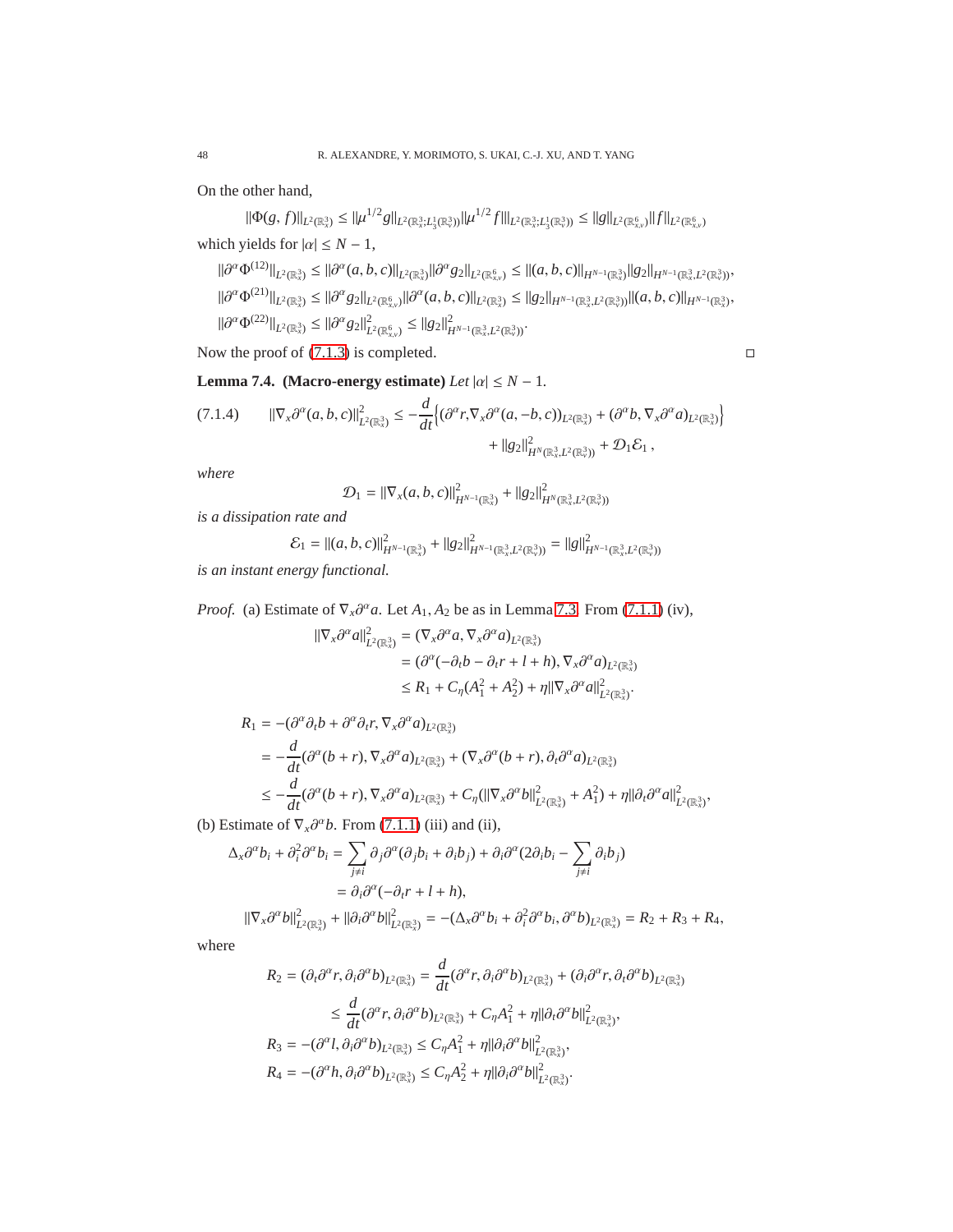(c) Estimate of  $\nabla_x \partial^\alpha c$ . From [\(7.1.1\)](#page-55-1) (i),

$$
\begin{aligned} \|\nabla_x \partial^\alpha c\|^2_{L^2(\mathbb{R}^3_x)} &= (\nabla_x \partial^\alpha c, \nabla_x \partial^\alpha c)_{L^2(\mathbb{R}^3_x)} = (\partial^\alpha (-\partial_t r + l + h), \nabla_x \partial^\alpha c)_{L^2(\mathbb{R}^3_x)} \\ &\le R_5 + C_\eta (A_1^2 + A_2^2) + \eta \|\nabla_x \partial^\alpha c\|^2_{L^2(\mathbb{R}^3_x)} \end{aligned}
$$

where

$$
R_5 = -(\partial^{\alpha}\partial_t r, \nabla_x \partial^{\alpha} c)_{L^2(\mathbb{R}^3_x)} = -\frac{d}{dt}(\partial^{\alpha} r, \nabla_x \partial^{\alpha} c)_{L^2(\mathbb{R}^3_x)} + (\nabla_x \partial^{\alpha} r, \partial_t \partial^{\alpha} c)_{L^2(\mathbb{R}^3_x)}
$$
  

$$
\leq -\frac{d}{dt}(\partial^{\alpha} r, \nabla_x \partial^{\alpha} c)_{L^2(\mathbb{R}^3_x)} + C_{\eta} A_1^2 + \eta \|\partial_t \partial^{\alpha} c\|_{L^2(\mathbb{R}^3_x)}^2,
$$

(d) Estimate of  $\partial_t \partial^\alpha (a, b, c)$ .

$$
(7.1.5) \t ||\partial_t \partial^{\alpha} (a, b, c)||_{L^2(\mathbb{R}^3_x)} = ||\partial^{\alpha} \partial_t \mathbf{P}g||_{L^2(\mathbb{R}^6_{x,v})}
$$
  
\t\t\t\t
$$
= ||\partial^{\alpha} \mathbf{P} \Big( -v \cdot \nabla_x g - \mathcal{L}g + \Gamma(g, g) \Big) ||_{L^2(\mathbb{R}^6_{x,v})}
$$
  
\t\t\t\t
$$
= ||\partial^{\alpha} \mathbf{P}(v \cdot \nabla_x g)||_{L^2(\mathbb{R}^6_{x,v})} \le ||\nabla_x \partial^{\alpha} (a, b, c)||_{L^2(\mathbb{R}^3_x)} + ||\nabla_x \partial^{\alpha} g_2||_{L^2(\mathbb{R}^6_{x,v})}.
$$

Combining all the above estimates and taking  $\eta > 0$  sufficiently small, we deduce

$$
\begin{split} \|\nabla_x \partial^{\alpha} (a,b,c)\|_{L^2(\mathbb{R}^3_x)}^2 &\leq -\frac{d}{dt} \Big\{ (\partial^{\alpha} r, \nabla_x \partial^{\alpha} (a,-b,c))_{L^2(\mathbb{R}^3_x)} + (\partial^{\alpha} b, \nabla_x \partial^{\alpha} a)_{L^2(\mathbb{R}^3_x)} \Big\} \\ &+ A_1^2 + A_2^2 + \eta \|\nabla_x \partial^{\alpha} g_2\|_{L^2(\mathbb{R}^6_{x,v})}^2. \end{split}
$$

Finally, choosing  $|\alpha| \leq N - 1$ , and using Lemma [\(7.3\)](#page-46-0), we obtain

$$
A_1^2 + A_2^2 + \eta \|\nabla_x \partial^\alpha g_2\|_{L^2(\mathbb{R}^6_{x,v})}^2 \leq \mathcal{D}_1 \mathcal{E}_1 + \eta \|g_2\|_{H^N_x(L^2(\mathbb{R}^3_v))}^2,
$$

which completes the proof of Lemma [7.1.4.](#page-49-2)  $\Box$ 

<span id="page-48-0"></span>7.2. **Microscopic Energy Estimate.** In this subsection, We shall use Lemma [2.6](#page-8-3) and Proposition [3.5](#page-18-1) to estimate the microscopic component. **Step 1.** Let  $\alpha \in \mathbb{N}^3$ ,  $|\alpha| \le N$ , and apply  $\partial^{\alpha} = \partial^{\alpha}_x$  to [\(1.3\)](#page-4-0) to have,

$$
\partial_t(\partial^\alpha g)+v\cdot\nabla_x(\partial^\alpha g)+\mathcal{L}(\partial^\alpha g)=\partial^\alpha\Gamma(g,\,g),
$$

and take the  $L^2(\mathbb{R}^6_{x,v})$  inner product with  $\partial^{\alpha} g$ . By Lemma [2.6,](#page-8-3) we have

$$
(7.2.1) \qquad \qquad \frac{1}{2}\frac{d}{dt}\|\partial^{\alpha}g\|_{L^{2}(\mathbb{R}^{6}_{x,v})}^{2}+D_{1}\leq J,
$$

where  $D_1$  is a dissipation rate

$$
D_1 = \int_{\mathbb{R}^3} ||\partial^{\alpha} g_2|||^2 dx = ||\partial^{\alpha} g_2|||_{\mathcal{B}^0_0(\mathbb{R}^6)}^2,
$$

and *J* is given by

$$
J = (\partial^{\alpha} \Gamma(g, g), \partial^{\alpha} g)_{L^2(\mathbb{R}^6)} = \sum_{i,j=1}^2 (\partial^{\alpha} \Gamma(g_i, g_j), \partial^{\alpha} g_2)_{L^2(\mathbb{R}^6)}
$$
  
= 
$$
\sum_{i,j=1}^2 J^{(ij)}.
$$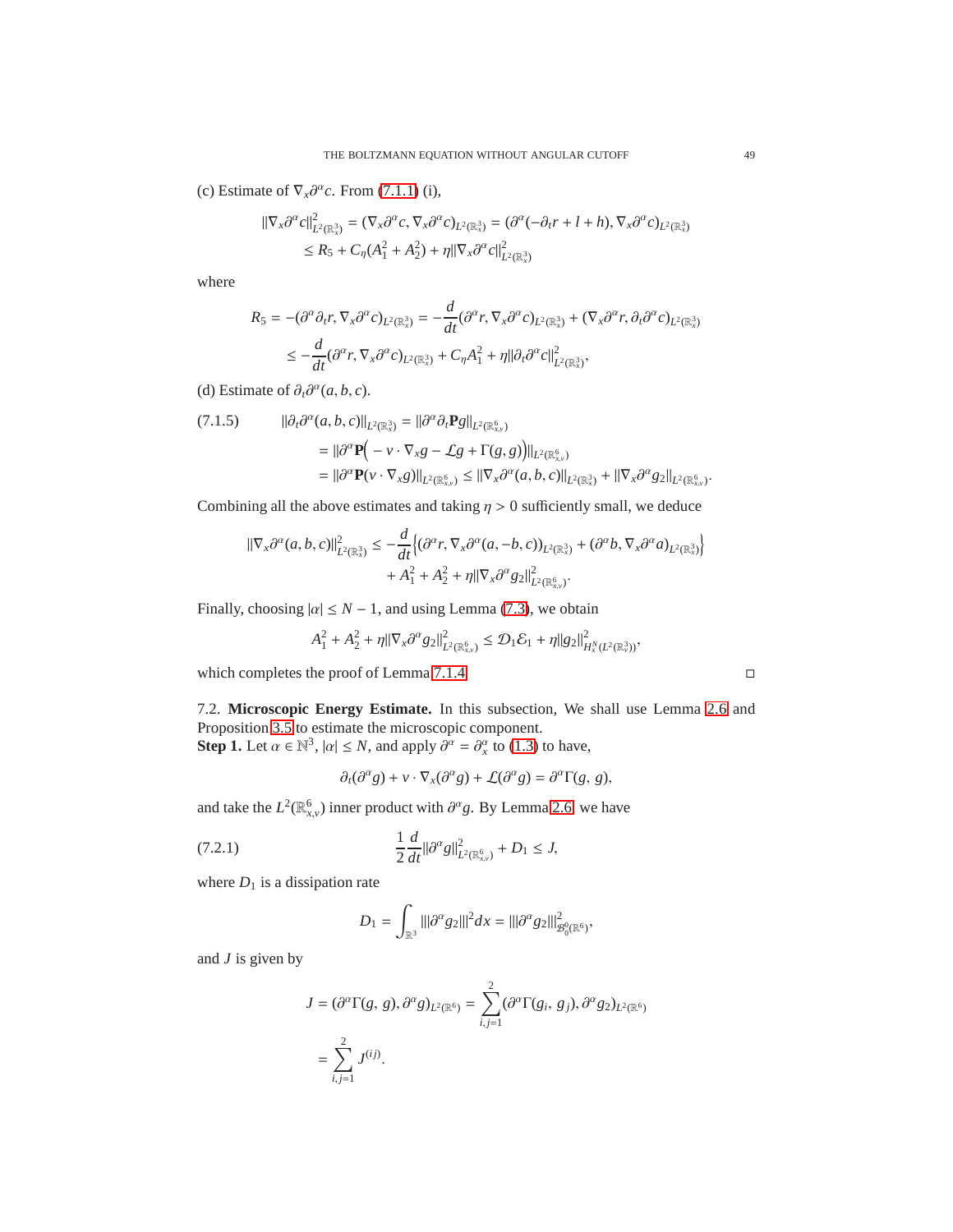First, consider  $J^{(11)}$ . We have, with  $\psi_j \in \mathcal{N}$ ,

<span id="page-49-0"></span> $|J^{(11)}| \le ||\partial^{\alpha}\Gamma(g_1, g_1)||_{L^2(\mathbb{R}^6)} ||\partial^{\alpha}g_2||_{L^2(\mathbb{R}^6)}$ 

$$
\leq ||\left(||\partial^{\alpha}\Gamma(g_{1}, g_{1})||_{L^{2}(\mathbb{R}_{v}^{3})}\right)||_{L^{2}(\mathbb{R}_{v}^{3})}||\partial^{\alpha}g_{2}||_{L^{2}(\mathbb{R}_{v}^{6})},
$$
  
\n
$$
||\partial^{\alpha}\Gamma(g_{1}, g_{1})||_{L^{2}(\mathbb{R}_{v}^{3})} \leq \sum_{\eta_{j}, \eta_{k}\in\{a,b,c\}} |\partial^{\alpha}(\eta_{j}\eta_{k})|||\Gamma(\psi_{j}, \psi_{k})||_{L^{2}(\mathbb{R}_{v}^{3})},
$$
  
\n
$$
||\Gamma(\psi_{j}, \psi_{k})||_{L^{2}(\mathbb{R}_{v}^{3})}^{2} = \int \left(\int \int b(\cos\theta)\mu_{*}^{1/2}\{(\psi_{j})'_{*}\psi'_{k} - (\psi_{j})_{*}\psi_{k}\}d\nu_{*}d\sigma\right)^{2}d\nu
$$
  
\n
$$
= \int \mu\left(\int \int b(\cos\theta)\mu_{*}\{(p_{j})'_{*}p'_{k} - (p_{j})_{*}p_{k}\}d\nu_{*}d\sigma\right)^{2}d\nu < \infty,
$$

where  $p_j \in \{1, v, |v|^2\}$ . Consequently, by virtue of Lemma [7.2,](#page-45-1)

$$
\begin{aligned} |J^{(11)}| &\leq \|\partial^{\alpha}(a,b,c)^2\|_{L^2(\mathbb{R}^3_x)}\|\partial^{\alpha}g_2\|_{L^2(\mathbb{R}^6)}\\ &\leq \|\nabla_x(a,b,c)\|_{H^{N-2}(\mathbb{R}^3_x)}\|(a,b,c)\|_{H^{N-1}(\mathbb{R}^3_x)}\|g_2\|_{H^N(\mathbb{R}^3_x,L^2(\mathbb{R}^3_v))}\\ &\leq \|(a,b,c)\|_{H^{N-1}(\mathbb{R}^3_x)}\Big(\|\nabla_x(a,b,c)\|_{H^{N-2}(\mathbb{R}^3_x)}^2+\|g_2\|_{\mathcal{B}_0^N(\mathbb{R}^6)}^2\Big). \end{aligned}
$$

On the other hand, using Proposition [3.5](#page-18-1) gives

 $|J^{(12)}| \leq ||g_1||_{H_0^N(\mathbb{R}^6)} |||g_2|||_{\mathcal{B}_0^N(\mathbb{R}^6)} |||g_2|||_{\mathcal{B}_0^N(\mathbb{R}^6)}$  $\leq ||(a, b, c)||_{H^N(\mathbb{R}^3_x)} |||g_2|||_{\mathcal{B}_0^N(\mathbb{R}^6)}^2$  $|J^{(21)}| \leq ||g_2||_{H_0^N(\mathbb{R}^6)} |||g_1|||_{\mathcal{B}_0^N(\mathbb{R}^6)} |||g_2|||_{\mathcal{B}_0^N(\mathbb{R}^6)}$  $\leq ||g_2||_{H_0^N(\mathbb{R}^6)} ||(a, b, c)||_{H^N(\mathbb{R}^3_x)} |||g_2|||_{\mathcal{B}_0^N(\mathbb{R}^6)},$  $|J^{(22)}| \leq ||g_2||_{H_0^N(\mathbb{R}^6)} |||g_2|||_{\mathcal{B}_0^N(\mathbb{R}^6)} |||g_2|||_{\mathcal{B}_0^N(\mathbb{R}^6)}$  $\leq ||g_2||_{H_0^N(\mathbb{R}^6)}$   $|||g_2|||_{\mathcal{B}_0^N(\mathbb{R}^6)}^2$ .

Taking the summation of [\(7.2.1\)](#page-55-1) for  $|\alpha| \le N, N \ge 3$ , we have

**Lemma 7.5.** *Let*  $N \geq 3$ *. Then,* 

$$
(7.2.3) \t\t \t\t \frac{d}{dt} \|g\|_{H^N(\mathbb{R}^3_x, L^2(\mathbb{R}^3_x))}^2 + \|g_2\|_{\mathcal{B}_0^N(\mathbb{R}^6)}^2 \leq \mathcal{D}_2 \mathcal{E}_2^{1/2},
$$

*where*

<span id="page-49-1"></span>
$$
\begin{aligned} \mathcal{D}_2 &= ||\nabla_x(a,b,c)||^2_{H^{N-1}(\mathbb{R}^3_x)} + |||g_2|||^2_{\mathcal{B}_0^N(\mathbb{R}^6)},\\ \mathcal{E}_2 &= ||g||^2_{H^N(\mathbb{R}^3_x,L^2(\mathbb{R}^3_v))} \sim ||(a,b,c)||^2_{H^N(\mathbb{R}^3_x)} + ||g_2||^2_{H^N(\mathbb{R}^3_x,L^2(\mathbb{R}^3_v))}. \end{aligned}
$$

**Step 2.** Let  $\partial^{\alpha} = \partial_{x}^{\alpha}, 1 \leq |\alpha| \leq N, N \geq 3$ , and apply  $W^{\ell} \partial^{\alpha}$  to [\(1.3\)](#page-4-0). We have  $(7.2.4)$  $\partial^{\alpha} g$ ) + *v* ·  $\nabla_{x} (W^{\ell} \partial^{\alpha} g) + \mathcal{L} (W^{\ell} \partial^{\alpha} g) = S_1 + S_2$ ,

where

<span id="page-49-2"></span>
$$
S_1 = W^{\ell} \partial^{\alpha} \Gamma(g, g), \qquad S_2 = [\mathcal{L}, W^{\ell}] (\partial^{\alpha} g).
$$

Take the  $L^2(\mathbb{R}^6_{x,v})$  inner product with  $W^{\ell}\partial^{\alpha}g$  to deduce

$$
\frac{1}{2}\frac{d}{dt}||W^{\ell}\partial^{\alpha}g||_{L^{2}(\mathbb{R}^{6})}^{2}+D_{2}\leq G,
$$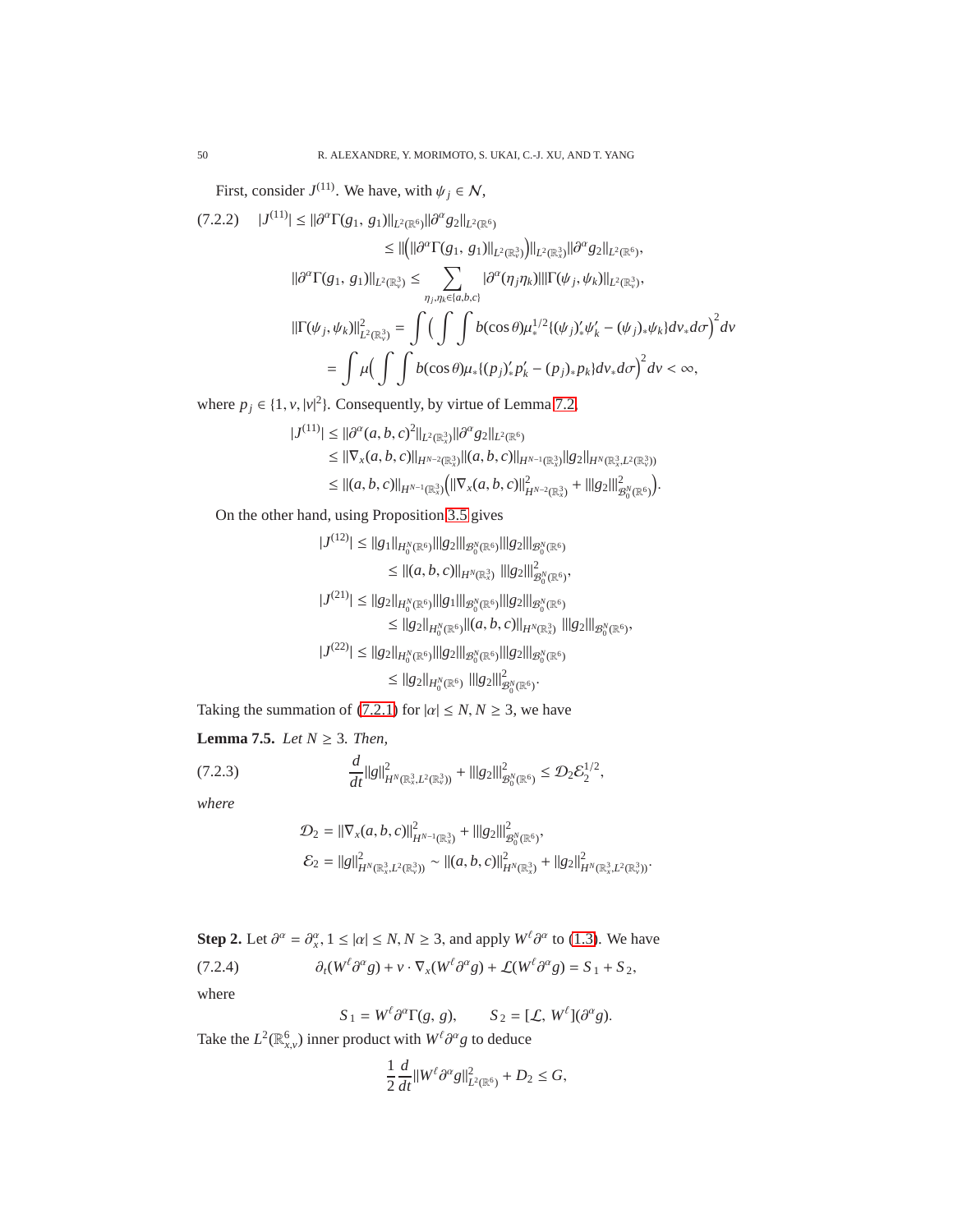where  $D_2$  is a dissipation rate

$$
D_2 = \int_{\mathbb{R}^3} ||| (\mathbf{I} - \mathbf{P}) W^{\ell} \partial^{\alpha} g |||^2 dx
$$
  
\n
$$
\geq \frac{1}{2} ||| \partial^{\alpha} g |||_{\mathcal{B}_{\ell}^{0}(\mathbb{R}^6)}^2 - (||\nabla_x(a, b, c)||_{H^{N-1}(\mathbb{R}^3_x)} + ||g_2||_{H^N(\mathbb{R}^3_x, L^2(\mathbb{R}^3_x))}^2).
$$

Here we have used for  $1 \leq |\alpha| \leq N$ ,

$$
\begin{aligned} \int_{\mathbb{R}^3} & \|\|\mathbf{P}W^\ell\partial^\alpha g\|\|^2 dx \leq \|\partial^\alpha g\|^2_{L^2(\mathbb{R}^6_{x,v})} \\ & \leq \|\nabla_x(a,b,c)\|^2_{H^{N-1}(\mathbb{R}^3_x)} + \|g_2\|^2_{H^N(\mathbb{R}^3_x,L^2(\mathbb{R}^3_v))}. \end{aligned}
$$

On the other hand, *G* is defined by

$$
G = G_1 + G_2
$$
,  $G_i = (S_i, W^{\ell} \partial^{\alpha} g)_{L^2(\mathbb{R}^6)}$ ,  $i = 1, 2$ .

The estimation on  $G_1$  and  $G_2$  will be given in the following lemmas.

**Lemma 7.6.** *Let*  $N \geq 3, \ell \geq 3$ *. Then, for*  $\mathcal E$  *and*  $\mathcal D$  *defined in Theorem [7.1,](#page-45-2) we have*  $G_1 \leq \mathcal{E}^{1/2} \mathcal{D}$ ,

*Proof.* First, write

$$
G_1 = \sum_{i,j=1,2} (W^{\ell} \partial^{\alpha} \Gamma(g_i, g_j), W^{\ell} \partial^{\alpha} g)_{L^2(\mathbb{R}^6)} = \sum_{i,j=1,2} G_1^{(ij)}.
$$

Proceeding as in [\(7.2.2\)](#page-49-0),

<span id="page-50-0"></span>
$$
(7.2.5) \quad |G^{(11)}| \leq ||W^{2\ell}\partial^{\alpha}\Gamma(g_1, g_1)||_{L^2(\mathbb{R}^6)}||\partial^{\alpha}g||_{L^2(\mathbb{R}^6)}
$$
  
\n
$$
\leq ||(\|W^{2\ell}\partial^{\alpha}\Gamma(g_1, g_1)||_{L^2(\mathbb{R}^3_v)}|||_{L^2(\mathbb{R}^3_x)}||\partial^{\alpha}g||_{L^2(\mathbb{R}^6_v)},
$$
  
\n
$$
\sim ||\partial^{\alpha}\{(a, b, c)^2\}||_{L^2(\mathbb{R}^3_x)}||W^{2\ell}\Gamma(\psi_j, \psi_k)||_{L^2(\mathbb{R}^3_v)}||\partial^{\alpha}g||_{L^2(\mathbb{R}^6_v)},
$$
  
\n
$$
||W^{2\ell}\Gamma(\psi_j, \psi_k)||_{L^2(\mathbb{R}^3_v)}^2 = \int (W^{2\ell} \int \int b(\cos\theta)\mu_*^{1/2}\{(\psi_j)'_{\ast}\psi'_k - (\psi_j)_{\ast}\psi_k\}d\nu_{\ast}d\sigma\}^2 dv
$$
  
\n
$$
= \int \mu W^{4\ell} (\int \int b(\cos\theta)\mu_*\{(p_j)'_{\ast}p'_k - (p_j)_{\ast}p_k\}d\nu_{\ast}d\sigma\}^2 dv < \infty.
$$
  
\nSince  $1 \leq |\alpha| \leq N$ ,

Since  $1 \leq |\alpha| \leq N$ ,

 $|G^{(11)}| \leq ||\nabla_x(a, b, c)||_{H^{N-1}(\mathbb{R}^3_x)} ||(a, b, c)||_{H^{N-1}(\mathbb{R}^3_x)}$ 

$$
\times (\|\nabla_x (a,b,c)\|_{H^{N-1}(\mathbb{R}^3_x)} + \|g_2\|_{H^N(\mathbb{R}^3_x, L^2(\mathbb{R}^3_v))}).
$$

On the other hand, we have

$$
\|g_1\|_{\mathcal{B}_{\ell}^N(\mathbb{R}^6)}^2=\sum_{|\beta|\leq N}\int_{\mathbb{R}^3_x}\|\|W^{\ell}\partial_{x,v}^{\beta}g_1(x,\,\cdot\,)\|_1^2dx\leq \|(a,b,c)\|_{H^N(\mathbb{R}^3_x)}^2.
$$

This fact and Proposition [3.5](#page-18-1) yield

$$
\begin{aligned} |G_1^{(12)}| \leq & \|g_1\|_{H^N_{\ell}(\mathbb{R}^6)}\ \|g_2\|_{\mathcal{B}^N_{\ell}(\mathbb{R}^6)}\ \|W^{\ell}\partial^{\alpha}g\|_{\mathcal{B}^0_0(\mathbb{R}^6)}\\ \leq & \|(a,b,c)\|_{H^N(\mathbb{R}^3_x)}\ \|g_2\|_{\mathcal{B}^N_{\ell}(\mathbb{R}^6)}\| \|\partial^{\alpha}g\|_{\mathcal{B}^0_{\ell}(\mathbb{R}^6)},\\ |G_1^{(21)}| \leq & \|g_2\|_{H^N_{\ell}(\mathbb{R}^6)}\ \|g_1\|_{\mathcal{B}^N_{\ell}(\mathbb{R}^6)}\ \| W^{\ell}\partial^{\alpha}g\|_{\mathcal{B}^0_0(\mathbb{R}^6)}\\ \leq & \|g_2\|_{H^N_{\ell}(\mathbb{R}^6)}\|(a,b,c)\|_{H^N(\mathbb{R}^3_x)}\ \|\partial^{\alpha}g\|_{\mathcal{B}^0_{\ell}(\mathbb{R}^6)},\\ |G_1^{(22)}| \leq & \|g_2\|_{H^N_{\ell}(\mathbb{R}^6)}\ \|g_2\|_{\mathcal{B}^N_{\ell}(\mathbb{R}^6)}\ \| W^{\ell}\partial^{\alpha}g\|_{\mathcal{B}^0_0(\mathbb{R}^6)}\\ \leq & \|g_2\|_{H^N_{\ell}(\mathbb{R}^6)}\|g_2\|_{\mathcal{B}^N_{\ell}(\mathbb{R}^6)}\|\partial^{\alpha}g\|_{\mathcal{B}^0_{\ell}(\mathbb{R}^6)}. \end{aligned}
$$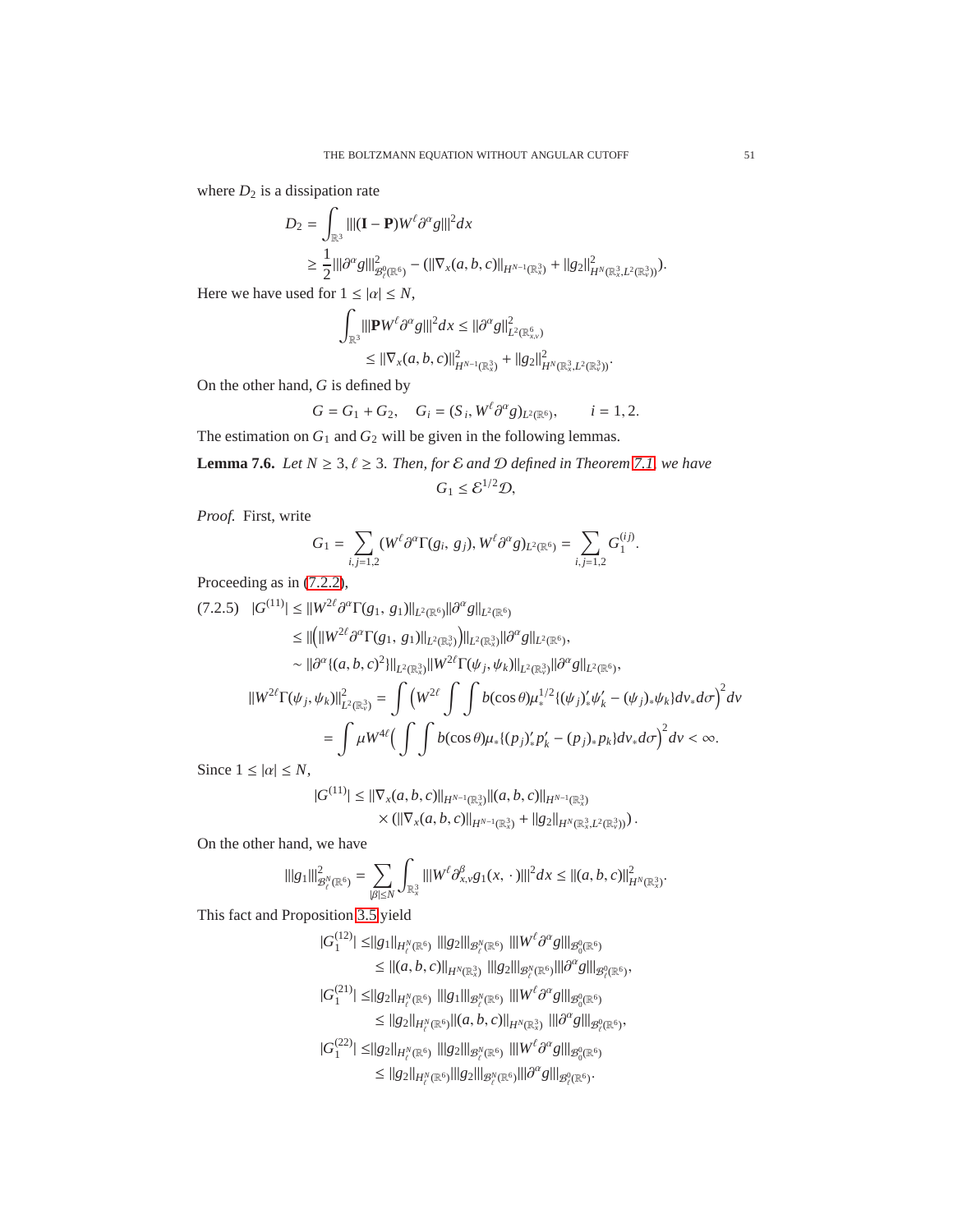Noticing that for  $1 \leq |\alpha| \leq N$ ,

$$
\begin{aligned} \| \|\partial^\alpha g\| \|_{\mathcal{B}^0_\ell(\mathbb{R}^6)}^2 & \leq \int_{\mathbb{R}^3_x} \| \| W^\ell \partial^\alpha g_1(x, \, \cdot \, ) \|^2 dx + \int_{\mathbb{R}^3_x} \| \| W^\ell \partial^\alpha g_2(x, \, \cdot \, ) \|^2 dx \\ & \leq \| \nabla_x (a, b, c) \|^2_{H^{N-1}(\mathbb{R}^3_x)} + \| \| g_2 \| \|_{\mathcal{B}^N_\ell(\mathbb{R}^6)}, \end{aligned}
$$

we now conclude the proof of the lemma.

 $\mathbf{r}$ 

We shall evaluate  $G_2$ . In view of Proposition [3.8,](#page-21-3)

$$
\begin{aligned} |G_2| &\leq \left|\left(\left[\mathcal{L}_1, W^\ell\right]\partial^\alpha g, W^\ell\partial^\alpha g\right)_{L^2(\mathbb{R}^6)}\right| \\ &\quad + \left|\left(W^\ell\mathcal{L}_2(\partial^\alpha g),\ W^\ell\partial^\alpha g\right)_{L^2(\mathbb{R}^6)}\right| + \left|\left(\mathcal{L}_2(W^\ell\partial^\alpha g),\ W^\ell\partial^\alpha g\right)_{L^2(\mathbb{R}^6)}\right| \\ &\leq ||\partial^\alpha g||_{L^2_t(\mathbb{R}^6)} |||\partial^\alpha g||_{\mathcal{B}^0_t(\mathbb{R}^6)} \\ &\leq (||\nabla_x(a,b,c)||_{H^{N-1}(\mathbb{R}^3_x)} + ||\partial^\alpha g_2||_{L^2_t(\mathbb{R}^6)}) |||\partial^\alpha g|||_{\mathcal{B}^0_t(\mathbb{R}^6)} \\ &\leq ||\nabla_x(a,b,c)||_{H^{N-1}(\mathbb{R}^3_x)}^2 + C_\eta ||\partial^\alpha g_2||_{L^2(\mathbb{R}^6)}^2 + \eta |||\partial^\alpha g|||_{\mathcal{B}^0_t(\mathbb{R}^6)}^2, \quad (\eta > 0). \end{aligned}
$$

Thus, we have established

**Lemma 7.7.** *Let*  $1 \leq |\alpha| \leq N, N \geq 3$ *. Then,* 

<span id="page-51-0"></span>(7.2.6) 
$$
\frac{d}{dt} ||\partial^{\alpha} g||_{L_{\ell}^{2}(\mathbb{R}^{6})}^{2} + |||\partial^{\alpha} g||_{\mathcal{B}_{\ell}^{0}(\mathbb{R}^{6})}^{2} \leq \mathcal{E}^{1/2} \mathcal{D} + ||\partial^{\alpha} g_{2}||_{L^{2}(\mathbb{R}^{6})}^{2} + ||\nabla_{x}(a, b, c)||_{H^{N-1}(\mathbb{R}^{3}_{x})}^{2}
$$

**Step 3.** We need also to estimate  $W^{\ell}g_2$ . Apply  $W^{\ell}(\mathbf{I} - \mathbf{P})$  to the equation in [\(1.3\)](#page-4-0) to have

.

$$
\partial_t (W^\ell g_2) + v \cdot \nabla_x (W^\ell g_2) + \mathcal{L}(W^\ell g_2)
$$
  
=  $W^\ell \Gamma(g, g) + W^\ell [v \cdot \nabla_x, \mathbf{P}] g + [\mathcal{L}, W^\ell] g_2.$ 

And then take the inner product with  $W$ <sup> $\ell$ </sup> $g_2$  to get

$$
\frac{d}{dt}||W^{\ell}g_2||^2_{L^2(\mathbb{R}^6)} + D_3 \leq H,
$$

where

$$
D_3 = \int_{\mathbb{R}^3} ||| (\mathbf{I} - \mathbf{P}) W^{\ell} g_2 |||^2 dx
$$
  
 
$$
\geq \frac{1}{2} |||g_2|||_{\mathcal{B}^0_{\ell}(\mathbb{R}^6)}^2 - C ||g_2||_{L^2(\mathbb{R}^3)},
$$

while

$$
H = H_1 + H_2 + H_3,
$$
  
\n
$$
H_1 = (W^{\ell} \Gamma(g, g), W^{\ell} g_2)_{L^2(\mathbb{R}^6)},
$$
  
\n
$$
H_2 = (W^{\ell} [v \cdot \nabla_x, \mathbf{P}] g, W^{\ell} g_2)_{L^2(\mathbb{R}^6)},
$$
  
\n
$$
H_3 = ([\mathcal{L}, W^{\ell}] g_2, W^{\ell} g_2)_{L^2(\mathbb{R}^6)}.
$$

$$
H_1=\sum_{i,j=2} (W^\ell\Gamma(g_i,\,g_j), W^\ell g_2)_{L^2(\mathbb{R}^6)}=\sum_{i,j=2} H_1^{(ij)}.
$$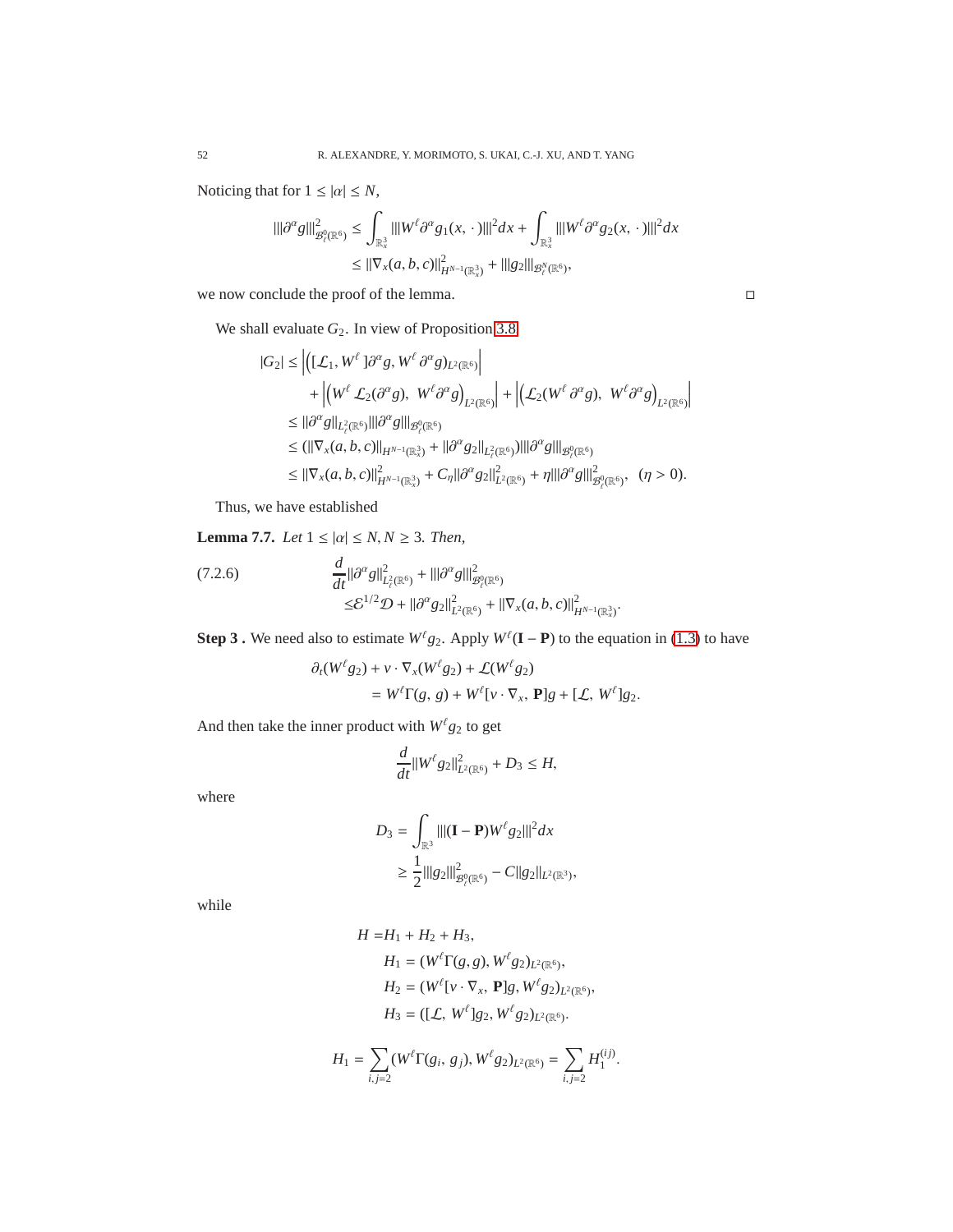Proceeding as in  $(7.2.5)$ ,

 $|H^{(11)}| \leq ||W^{2\ell}\Gamma(g_1, g_1)||_{L^2(\mathbb{R}^6)}||g_2||_{L^2(\mathbb{R}^6)}$  $\leq ||\left(||W^{2\ell}\Gamma(g_1, g_1)||_{L^2(\mathbb{R}^3_v)}\right)||_{L^2(\mathbb{R}^3_x)}||g_2||_{L^2(\mathbb{R}^6)}$  $\sim ||(a, b, c)^2||_{L^2(\mathbb{R}^3_x)}||W^{2\ell}\Gamma(\psi_j, \psi_k)||_{L^2(\mathbb{R}^3_y)}||g_2||_{L^2(\mathbb{R}^6)},$  $\|W^{2\ell}\Gamma(\psi_j,\psi_k)\|_{L}^2$  $L^2(\mathbb{R}^3) = \int (W^{2\ell} \int b(\cos \theta) \mu_*^{1/2})$  $\int_{\alpha}^{1/2} \{ (\psi_j)'_{\alpha} \psi'_k - (\psi_j)_{\alpha} \psi_k \} dv_{\alpha} d\sigma \right)^2 dv$  $=\int \mu W^{4\ell} \left( \int \int b(\cos \theta) \mu_* \{(p_j)'_* p'_k - (p_j)_* p_k\} d\nu_* d\sigma \right)^2 d\nu < \infty.$ 

Then we have, by using Lemma [7.2,](#page-45-1)

$$
|H^{(11)}| \leq \|\nabla_x(a,b,c)\|_{L^2(\mathbb{R}^3_x)} \|(a,b,c)\|_{H^1(\mathbb{R}^3_x)} \|g_2\|_{L^2(\mathbb{R}^6)}.
$$

On the other hand, we have

$$
\|\|g_1\|\|_{\mathcal{B}^0_\ell(\mathbb{R}^6)}^2 = \int_{\mathbb{R}^3_x} \|\|W^\ell g_1(x,\,\cdot\,)\|^2 dx \leq \|(a,b,c)\|_{L^2(\mathbb{R}^3_x)}^2.
$$

This fact and Proposition [3.5](#page-18-1) yield

$$
\begin{aligned} |H_1^{(12)}| \leq & ||g_1||_{H^N_{\ell}(\mathbb{R}^6)} \ |||g_2|||_{\mathcal{B}^N_{\ell}(\mathbb{R}^6)} \ |||W^{\ell}g_2|||_{\mathcal{B}^0_0(\mathbb{R}^6)} \\ & \leq ||(a,b,c)||_{H^N(\mathbb{R}^3_x)} \ |||g_2|||_{\mathcal{B}^N_{\ell}(\mathbb{R}^6)}, \\ |H_1^{(21)}| \leq & ||g_2||_{H^N_{\ell}(\mathbb{R}^6)} \ |||g_1|||_{\mathcal{B}^N_{\ell}(\mathbb{R}^6)} \ |||W^{\ell}g_2|||_{\mathcal{B}^0_0(\mathbb{R}^6)} \\ & \leq ||g_2||_{H^N_{\ell}(\mathbb{R}^6)} ||(a,b,c)||_{H^N(\mathbb{R}^3_x)} \ |||g_2|||_{\mathcal{B}^0_{\ell}(\mathbb{R}^6)}, \\ |H_1^{(22)}| \leq & ||g_2||_{H^N_{\ell}(\mathbb{R}^6)} \ |||g_2|||_{\mathcal{B}^N_{\ell}(\mathbb{R}^6)} \ |||W^{\ell}g_2|||_{\mathcal{B}^0_0(\mathbb{R}^6)} \\ & \leq ||g_2||_{H^N_{\ell}(\mathbb{R}^6)} |||g_2|||_{\mathcal{B}^N_{\ell}(\mathbb{R}^6)} . \end{aligned}
$$

And  $H_2$  is evaluated as follows

$$
|H_2| \le |(W^{2\ell}[\nu \cdot \nabla_x, \mathbf{P}]g, g_2)_{L^2(\mathbb{R}^6)}| \le ||\nabla_x g||_{L^2(\mathbb{R}^6)} ||g_2||_{L^2(\mathbb{R}^6)}
$$
  

$$
\le ||\nabla_x(a, b, c)||^2_{L^2(\mathbb{R}^3)} + ||g_2||^2_{H^1(\mathbb{R}^3_x; L^2(\mathbb{R}^3_x))}.
$$

Finally, in view of Proposition [3.8](#page-21-3) ,  $\mathbf{r}$ 

$$
\begin{aligned} |H_3| &\le \left| \left( [\mathcal{L}_1, W^\ell \, ] g_2, W^\ell g_2 \right)_{L^2(\mathbb{R}^6)} \right| \\ &\quad + \left| \left( W^\ell \, \mathcal{L}_2(g_2), \ W^\ell g_2 \right)_{L^2(\mathbb{R}^6)} \right| + \left| \left( \mathcal{L}_2(W^\ell g_2), \ W^\ell g_2 \right)_{L^2(\mathbb{R}^6)} \right| \\ &\le \| g_2 \|_{L^2_{\ell}(\mathbb{R}^6)} \| \| g_2 \|_{B^0_{\ell}(\mathbb{R}^6)} \,. \end{aligned}
$$

Since it holds by interpolation inequality that

<span id="page-52-0"></span> $(7.2.7)$  $\mathbb{E}_{\ell}^{2}(\mathbb{R}^{6})} \leq \eta \|g_{2}\|_{L^{2}_{\ell+s}(\mathbb{R}^{6})} + C_{\eta} \|g_{2}\|_{L^{2}(\mathbb{R}^{6})} \leq \eta \|g_{2}\|_{\mathcal{B}_{\ell}^{0}(\mathbb{R}^{6})} + C_{\eta} \|g_{2}\|_{L^{2}(\mathbb{R}^{6})},$ for any small enough  $\eta > 0$ , we have established

# **Lemma 7.8.**

<span id="page-52-1"></span>(7.2.8) 
$$
\frac{d}{dt} ||g_2||^2_{L^2(\mathbb{R}^6)} + ||g_2||^2_{\mathcal{B}^0_{\ell}(\mathbb{R}^6)} \leq \mathcal{E}^{1/2} \mathcal{D} + ||g_2||^2_{L^2(\mathbb{R}^6)} + ||\nabla_x(a, b, c)||^2_{L^2(\mathbb{R}^3_x)}.
$$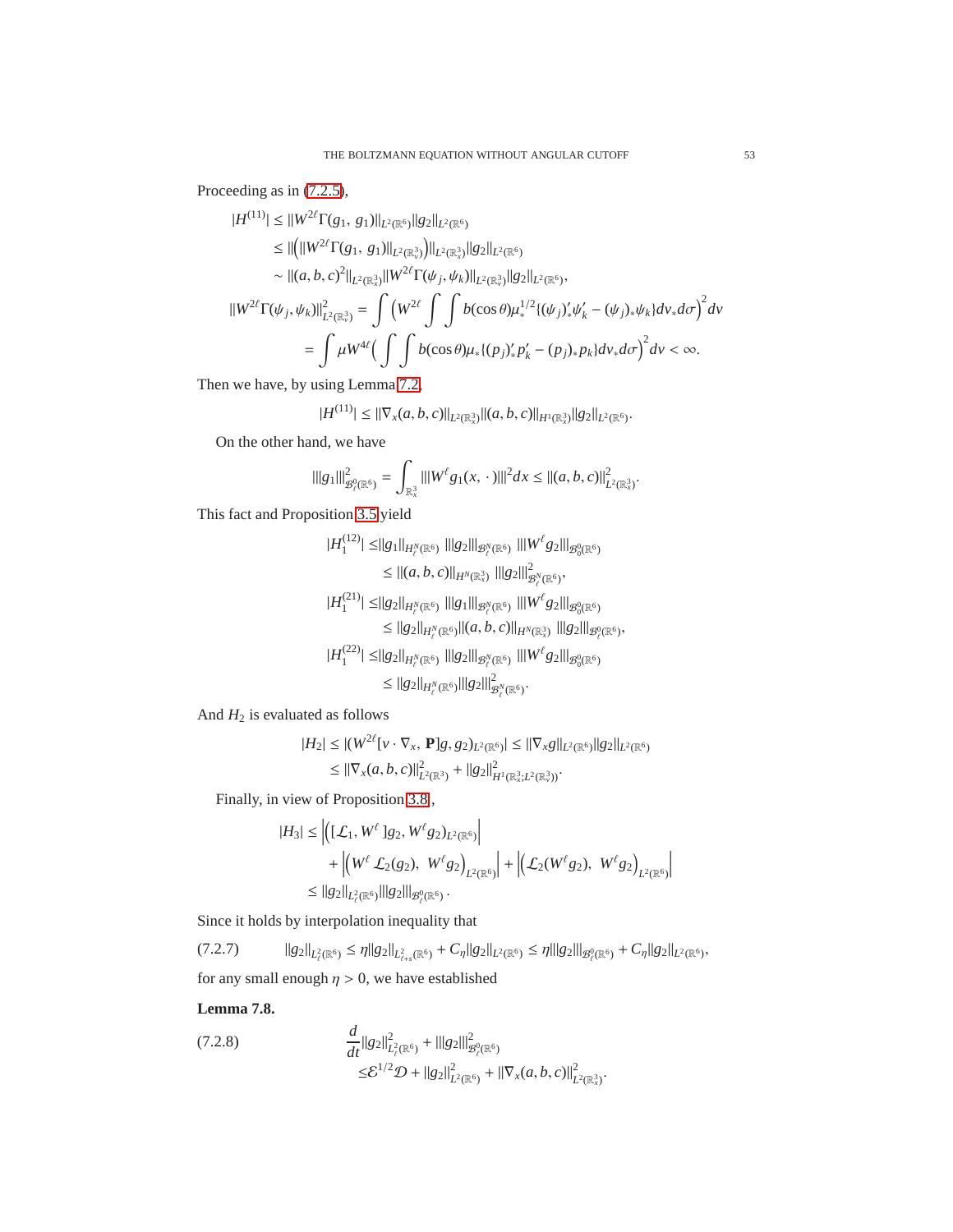**Step 4 .** Let

 $\partial^{\beta} = \partial_{x,v}^{\beta} = \partial^{\alpha} \partial^{\gamma}, \quad \partial^{\alpha} = \partial_{x}^{\alpha}, \quad \partial^{\gamma} = \partial_{\nu}^{\gamma}, \quad |\beta| = |\alpha| + |\gamma| \le N, \gamma \ne 0, N \ge 3,$ 

and apply  $W^{\ell} \partial^{\beta} (\mathbf{I} - \mathbf{P})$  to [\(7.2.4\)](#page-49-2) to have

$$
\partial_t (W^{\ell} \partial^{\beta} g_2) + v \cdot \nabla_x (W^{\ell} \partial^{\beta} g_2) + \mathcal{L} (W^{\ell} \partial^{\beta} g_2)
$$
  
\n
$$
= W^{\ell} \partial^{\beta} \Gamma(g, g) + [v \cdot \nabla_x, W^{\ell} \partial^{\beta}] g_2
$$
  
\n
$$
- W^{\ell} \partial^{\beta} [\mathbf{P}, v \cdot \nabla] g
$$
  
\n
$$
+ [\mathcal{L}, W^{\ell} \partial^{\beta}] g_2 + W^{\ell} \partial^{\beta} (\partial_t + v \cdot \nabla_x) g_1.
$$

And then take the  $L^2(\mathbb{R}^6_{x,v})$  inner product with  $W^{\ell}\partial^{\beta}g_2$  to get

$$
\frac{1}{2}\frac{d}{dt}\|\partial^{\beta}g_2\|_{L^2(\mathbb{R}^6)}^2 + D_4 \leq K.
$$

Here *D*<sup>4</sup> is a dissipation rate given by

$$
D_4 = \int_{\mathbb{R}^3} ||| (\mathbf{I} - \mathbf{P}) W^{\ell} \partial^{\beta} g_2 |||^2 dx
$$
  
 
$$
\geq \frac{1}{2} ||| \partial^{\beta} g_2 |||_{\mathcal{B}_{\ell}^0(\mathbb{R}^6)}^2 - C ||\partial^{\alpha} g_2 ||_{L^2(\mathbb{R}^6)}^2.
$$

where we used, with  $\psi \in \mathcal{N}$  and  $\tilde{\psi} = (-1)^{|\gamma|} \partial^{\gamma} (W^{\ell} \psi)$ ,

$$
\| |\mathbf{P} W^{\ell} \partial^{\beta} g_2 | \| ^2 = \| |\partial^{\alpha} (\psi, W^{\ell} \partial^{\gamma} g_2)_{L^2(\mathbb{R}^3_v)} \psi \| | ^2 = \| (\tilde{\psi}, \partial^{\alpha} g_2)_{L^2_v} \|_{L^2(\mathbb{R}^3_v)}^2 \| |\psi | \|^2 \leq \| \partial^{\alpha} g_2 \|_{L^2(\mathbb{R}^6_{x,v})}^2.
$$

On the other hand, *K* is given by

$$
K = (W^{\ell}\partial^{\beta}\Gamma(g, g), W^{\ell}\partial^{\beta}g_{2})_{L^{2}(\mathbb{R}^{6})}
$$
  
+ 
$$
([v \cdot \nabla_{x}, W^{\ell}\partial^{\beta}]g_{2}, W^{\ell}\partial^{\beta}g_{2})_{L^{2}(\mathbb{R}^{6})} - (W^{\ell}\partial^{\beta}[\mathbf{P}, v \cdot \nabla]g, W^{\ell}\partial^{\beta}g_{2})_{L^{2}(\mathbb{R}^{6})}
$$
  
+ 
$$
([L, W^{\ell}\partial^{\beta}]g_{2}, W^{\ell}\partial^{\beta}g_{2})_{L^{2}(\mathbb{R}^{6})}
$$
  
+ 
$$
(W^{\ell}\partial^{\beta}(\partial_{t} + v \cdot \nabla_{x})g_{1}, W^{\ell}\partial^{\beta}g_{2})_{L^{2}(\mathbb{R}^{6})}
$$
  
= 
$$
K_{1} + K_{2} + K_{3} + K_{4} + K_{5}.
$$

**Lemma 7.9.** *Let*  $N \geq 3$ *. Then*  $|K_1| \leq \mathcal{E}^{1/2} \mathcal{D}$ *.* 

*Proof.* First, write

$$
K_1 = \sum_{i,j=2} (W^{\ell} \partial^{\beta} \Gamma(g_i, g_j), W^{\ell} \partial^{\beta} g_2)_{L^2(\mathbb{R}^6)} = \sum_{i,j=2} K_1^{(ij)}.
$$

In view of Lemma [7.2,](#page-45-1)

$$
\begin{aligned} |K_1^{(11)}| &= \left| (W^\ell \partial^\beta \Gamma(g_1, \, g_1), W^\ell \partial^\beta g_2)_{L^2(\mathbb{R}^6)} \right| \\ &\leq B_2 ||\partial^\alpha(a, b, c)^2||_{L^2(\mathbb{R}^3_x)} ||W^\ell \partial^\beta g_2||_{L^2(\mathbb{R}^6)} \\ &\leq ||\nabla_x(a, b, c)||_{H^{N-1}_x} ||(a, b, c)||_{H^{N-1}_x} ||W^\ell \partial^\beta g_2||_{L^2(\mathbb{R}^6)}, \end{aligned}
$$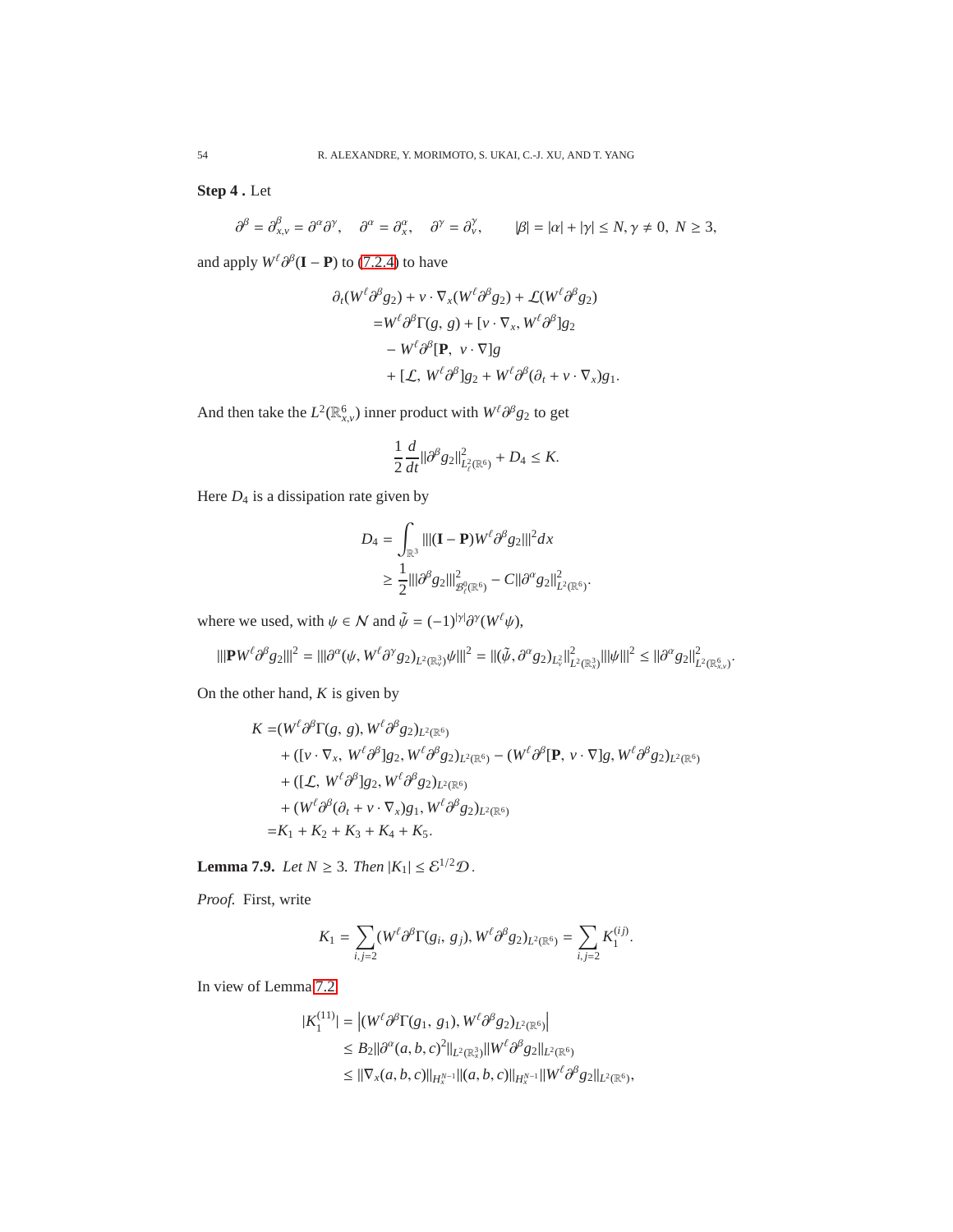where

$$
B_2^2 \sim ||W^{\ell}\partial_{\nu}^{\gamma}\Gamma(\psi_j, \psi_k)||_{L^2(\mathbb{R}^3_v)}^2
$$
  
\n
$$
= \int (W^{\ell} \int \int b(\cos \theta)(\partial_{\nu}^{\gamma_1} \mu)^{1/2} \times \{(\partial_{\nu}^{\gamma_2} \psi_j)'_{*}(\partial_{\nu}^{\gamma_3} \psi_k)' - (\partial_{\nu}^{\gamma_2} \psi_j)_{*}(\partial_{\nu}^{\gamma_3} \psi_k)\}dv_*d\sigma \}^2 dv
$$
  
\n
$$
= \int \mu W^{2\ell} \Big( \int \int b(\cos \theta)\mu_* q_* \{ (q_j)'_{*} q'_k - (q_j)_{*} q_k \}dv_*d\sigma \Big)^2 dv < \infty.
$$

Here,  $q$ ,  $q_j$ ,  $q_k$  are polynomials of  $v$ . On the other hand, we have

$$
\|g_1\|_{\mathcal{B}_\ell^N(\mathbb{R}^6)}^2=\sum_{|\beta|\leq N}\int_{\mathbb{R}^3_x}\|W^\ell\,\partial^\beta g_1(x,\,\cdot\,)\|^2dx\leq \|(a,b,c)\|^2_{H^N(\mathbb{R}^3_x)}.
$$

This point and Proposition [3.5](#page-18-1) yield

$$
\begin{aligned} |K_1^{(12)}| \leq & \|g_1\|_{H^N_\ell(\mathbb{R}^6)}\ \|g_2\| \|_{\mathcal{B}^N_\ell(\mathbb{R}^6)}\ \| \|W^\ell \partial^\beta g_2\| \|_{\mathcal{B}^0_0(\mathbb{R}^6)}\\ \leq & \|(a,b,c)\|_{H^N(\mathbb{R}^3_x)}\ \|g_2\| \|_{\mathcal{B}^N_\ell(\mathbb{R}^6)},\\ |K_1^{(21)}| = & \|g_2\|_{H^N_\ell(\mathbb{R}^6)}\ \|g_1\| \|_{\mathcal{B}^N_\ell(\mathbb{R}^6)}\ \| \|W^\ell \partial^\beta g_2\| \|_{\mathcal{B}^0_0(\mathbb{R}^6)}\\ \leq & \|g_2\|_{H^N_\ell(\mathbb{R}^6)}\ \|g_2\| \|_{\mathcal{B}^N_\ell(\mathbb{R}^6)}\ \| \|W^\ell \partial^\beta g_2\| \|_{\mathcal{B}^N_\ell(\mathbb{R}^6)},\\ |K_1^{(22)}| = & \|g_2\|_{H^N_\ell(\mathbb{R}^6)}\ \|g_2\| \|_{\mathcal{B}^N_\ell(\mathbb{R}^6)}\ \| \|W^\ell \partial^\beta g_2\| \|_{\mathcal{B}^0_0(\mathbb{R}^6)}\\ \leq & \|g_2\|_{H^N_\ell(\mathbb{R}^6)}\| \|g_2\| \|_{\mathcal{B}^N_\ell(\mathbb{R}^6)}^2. \end{aligned}
$$

Now the proof of the lemma is completed.  $\square$ 

*K*<sub>2</sub>, *K*<sub>4</sub>, *K*<sub>5</sub> are estimated as follows. We have, for  $|\beta| = |\alpha| + |\gamma| \le N$ ,  $\gamma \ne 0$ ,

$$
\begin{aligned} |K_2|=&\left|\left([v\cdot\nabla_x,W^\ell\partial^\beta]g_2,W^\ell\partial^\beta g_2\right)_{L^2(\mathbb{R}^6)}\right|\\ \leq&\|W^\ell\partial_x^{\alpha+1}\partial_v^{\gamma-1}g_2\|_{L^2(\mathbb{R}^6)}\|W^\ell\partial^\beta g_2\|_{L^2(\mathbb{R}^6)}\\ \leq& C_\eta\|W^\ell\partial_x^{\alpha+1}\partial_v^{\gamma-1}g_2\|_{L^2(\mathbb{R}^6)}^2+\eta\|W^\ell\partial^\beta g_2\|_{L^2(\mathbb{R}^6)}^2.\end{aligned}
$$

Note that

$$
|K_3| = |(W^{\ell}\partial^{\beta}[\mathbf{P}, v \cdot \nabla]g, W^{\ell}\partial^{\beta}g_2)_{L^2(\mathbb{R}^6)}, W^{\ell}\partial^{\beta}g_2)_{L^2(\mathbb{R}^6)}|
$$
  
\n
$$
\leq |(\partial^{\gamma}\{W^{2\ell}\partial^{\beta}[\mathbf{P}, v \cdot \nabla]g\}, \partial^{\alpha}g_2)_{L^2(\mathbb{R}^6)}|
$$
  
\n
$$
\leq (||\nabla_x \partial^{\alpha}(a, b, c)||_{L^2(\mathbb{R}^3_x)} + ||\nabla_x \partial^{\alpha}g_2||_{L^2(\mathbb{R}^6_{x,v})})||\partial^{\alpha}g_2||_{L^2(\mathbb{R}^6_{x,v})}
$$
  
\n
$$
\leq ||\nabla_x(a, b, c)||_{H^{N-1}(\mathbb{R}^3_x)}^2 + ||g_2||_{H^N(\mathbb{R}^3_x, L^2(\mathbb{R}^3_x))}^2.
$$

In view of Proposition [3.8,](#page-21-3)

$$
\begin{split} |K_4|=&\left|\left([{\mathcal L},\;W^\ell\partial^\beta]g_2,W^\ell\partial^\beta g_2\right)_{L^2(\mathbb{R}^6)}\right|\\ &\leq \left|\left([{\mathcal L}_1,\;W^\ell\,\partial^\beta_{x,v}]g_2,W^\ell\,\partial^\beta g_2\right)_{L^2(\mathbb{R}^6)}\right|\\ &+\left|\left(W^\ell\,\partial^\beta_{x,v}{\mathcal L}_2(g_2),\;W^\ell\partial^\beta g_2\right)_{L^2(\mathbb{R}^6)}\right|+\left|\left({\mathcal L}_2(W^\ell\,\partial^\beta_{x,v}g_2),\;W^\ell\partial^\beta g_2\right)_{L^2(\mathbb{R}^6)}\right|\\ &\leq \left(\|g_2\|_{H^{\beta\beta}_{\ell}(\mathbb{R}^6)}+\|\|g_2\|\|_{\mathcal{B}^{\beta-1}_{\ell}(\mathbb{R}^6)}\right)\|\|W^\ell\partial^\beta g_2\|\|_{\mathcal{B}^0_0(\mathbb{R}^6)}\end{split}
$$

 $\overline{\phantom{a}}$ I I  $\overline{\phantom{a}}$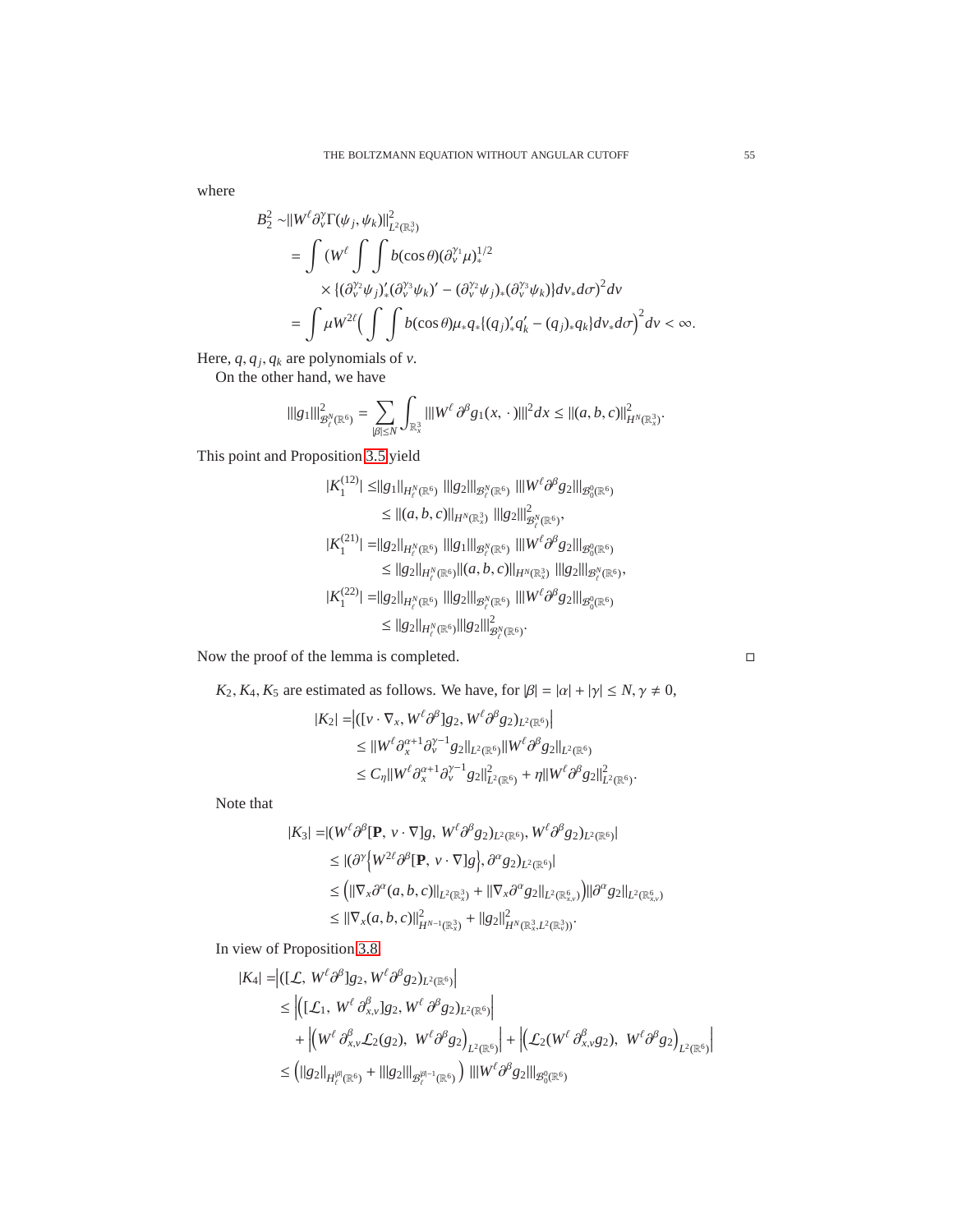Hence

$$
|K_4|\leq C_\eta\big(||g_2||^2_{H^{|\beta|}_\ell(\mathbb{R}^6)}+||g_2|||^2_{\mathcal{B}^{|\beta|-1}_\ell(\mathbb{R}^6)}\big)+\eta\big|\big|\big|W^\ell\partial^\beta g_2\big|\big\|^2_{\mathcal{B}^0_0(\mathbb{R}^6)}
$$

Finally, recalling [\(7.1.5\)](#page-50-0),

$$
\begin{split} |K_5| &= \left| (W^\ell \partial^\beta (\partial_t + v \cdot \nabla_x) g_1, W^\ell \partial^\beta g_2)_{L^2(\mathbb{R}^6)} \right| \\ &\leq |(\partial^\gamma \left\{ W^{2\ell} \partial^\beta (\partial_t + v \cdot \nabla_x) g_1 \right\}, \partial^\alpha g_2)_{L^2(\mathbb{R}^6)}| \\ &\leq |[(\partial^\alpha (\partial_t + \nabla_x) (a, b, c) ||_{L^2(\mathbb{R}^3_x)} || \partial^\alpha g_2 ||_{L^2(\mathbb{R}^6)}, \quad (|\alpha| \leq N - 1, |\gamma| \geq 1) \\ &\leq \left( || \nabla_x \partial^\alpha (a, b, c) ||_{L^2(\mathbb{R}^3_x)} + || \nabla_x \partial^\alpha g_2 ||_{L^2(\mathbb{R}^6_{x,v})} \right) ||\partial^\alpha g_2 ||_{L^2(\mathbb{R}^6_{x,v})} \\ &\leq || \nabla_x (a, b, c) ||^2_{H^{N-1}_x} + ||g_2||^2_{H^N(\mathbb{R}^3_x, L^2(\mathbb{R}^3_v))}. \end{split}
$$

Now using [\(7.2.7\)](#page-52-0) we conclude the

**Lemma 7.10.** *Let*  $|\beta| = |\alpha + \gamma| \le N$ ,  $|\alpha| \le N - 1$ ,  $|\gamma| \ge 1$ ,  $N \ge 3$ *. Then,* 

<span id="page-55-2"></span>
$$
(7.2.9) \t\t \frac{d}{dt} ||\partial^{\beta} g_2||^2_{L^2_{\ell}(\mathbb{R}^6)} + |||\partial^{\beta} g_2|||^2_{\mathcal{B}^0_{\ell}(\mathbb{R}^6)} \n\leq \mathcal{E}^{1/2} \mathcal{D} + ||g_2||^2_{H^{\beta}(\mathbb{R}^6)} \n+ |||g_2||^2_{\mathcal{B}^{|\alpha|+|\gamma|-1}_{\ell}(\mathbb{R}^6)} + ||\nabla_x(a, b, c)||^2_{H^{N-1}(\mathbb{R}^3_x)} + ||g_2||^2_{H^N(\mathbb{R}^3_x, L^2(\mathbb{R}^3_x))}.
$$

## <span id="page-55-0"></span>7.3. **A Priori Estimate.** We take the linear combination

$$
\sum_{|\alpha| \leq N-1} C_{\alpha}^{(1)}(7.1.4)_{\alpha} + \sum_{|\alpha| \leq N} C_{\alpha}^{(2)}(7.2.3)_{\alpha} + \sum_{1 \leq |\alpha| \leq N} C_{\alpha}^{(3)}(7.2.6)_{\alpha} + C^{(4)}(7.2.8) + \sum_{|\beta| = |\alpha + \gamma| \leq N, |\alpha| \leq N-1, |\gamma| \geq 1} C_{\alpha,\gamma}^{(3)}(7.2.9)_{\alpha,\gamma}.
$$

With a suitable choice of the coefficients  $C_{\alpha}^{(1)}$ ,  $C_{\alpha}^{(2)}$ ,  $C_{\alpha}^{(3)}$ ,  $C^{(4)}$ ,  $C_{\alpha,\gamma}^{(5)}$ , we get

<span id="page-55-1"></span>
$$
\frac{d}{dt}\tilde{\mathcal{E}} + \tilde{\mathcal{D}} \le \mathcal{H},
$$

where

$$
\tilde{\mathcal{E}} = -\sum_{|\alpha| \leq N-1} C_{\alpha}^{(1)} \Big[ (\partial^{\alpha} r, \nabla_{x} \partial^{\alpha} (a, -b, c))_{L^{2}(\mathbb{R}^{3}_{x})} + (\partial^{\alpha} b, \nabla_{x} \partial^{\alpha} a)_{L^{2}(\mathbb{R}^{3}_{x})} \Big] \n+ \sum_{|\alpha| \leq N} C_{\alpha}^{(2)} ||\partial^{\alpha}_{x} g||_{L^{2}(\mathbb{R}^{6})}^{2} + \sum_{1 \leq |\alpha| \leq N} C_{\alpha}^{(3)} ||\partial^{\alpha}_{x} g||_{L^{2}(\mathbb{R}^{6})}^{2} \n+ C^{(4)} ||g_{2}||_{L^{2}_{\ell}(\mathbb{R}^{6})}^{2} + \sum_{|\beta| = |\alpha + \gamma| \leq N, |\alpha| \leq N-1, |\gamma| \geq 1} C_{\alpha, \gamma}^{(5)} ||W^{\ell} \partial^{\beta}_{x, \nu} g_{2}||_{L^{2}(\mathbb{R}^{6})}^{2}, \n\tilde{\mathcal{D}} = \sum_{|\alpha| \leq N-1} C_{\alpha}^{(1)} ||\nabla_{x} \partial^{\alpha}_{x} (a, b, c)||_{L^{2}(\mathbb{R}^{3}_{x})}^{2} + \sum_{|\alpha| \leq N} C_{\alpha}^{(2)} ||\partial^{\alpha}_{x} g_{2}||_{\mathcal{B}^{0}_{\ell}(\mathbb{R}^{6})}^{2} \n+ \sum_{1 \leq |\alpha| \leq N} C_{\alpha}^{(3)} ||\partial^{\alpha}_{x} g_{2}||_{\mathcal{B}^{0}_{\ell}(\mathbb{R}^{6})}^{2} + C^{(4)} ||g_{2}||_{\mathcal{B}^{0}_{\ell}(\mathbb{R}^{6})}^{2} \n+ \sum_{|\beta| = |\alpha + \gamma| \leq N, |\alpha| \leq N-1, |\gamma| \geq 1} C_{\alpha, \gamma}^{(3)} ||\partial^{\beta}_{x, \nu} g_{2}||_{\mathcal{B}^{0}_{\ell}(\mathbb{R}^{6})}^{2}, \n\mathcal{H} = \mathcal{D}_{1} \mathcal{E}_{1} + \mathcal{D}_{2} \mathcal{E}_{2} + \mathcal{D} \mathcal{
$$

Clearly, it holds that

$$
\mathcal{E} \sim \tilde{\mathcal{E}}, \quad \mathcal{D} \sim \tilde{\mathcal{D}},
$$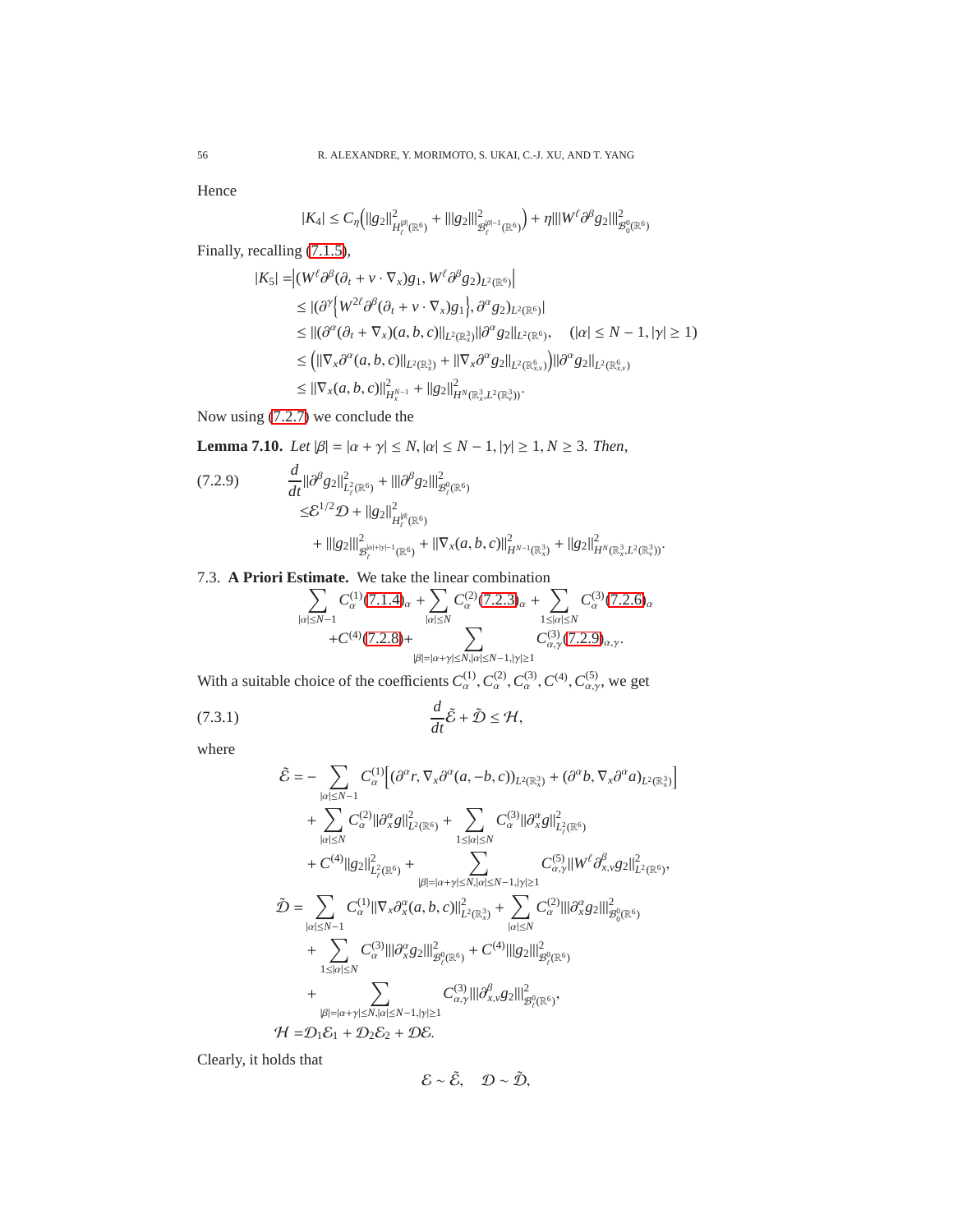and

$$
\mathcal{H}\leq\mathcal{D}\mathcal{E}.
$$

Now [\(7.3.1\)](#page-55-1) gives

$$
\mathcal{E}(t) + \left[1 - C \sup_{0 \leq \tau \leq t} \mathcal{E}(\tau)\right] \int_0^t \mathcal{D}(\tau) d\tau \leq C \mathcal{E}(0),
$$

which leads to the closure of  $\grave{a}$  priori estimate and then completes the proof of Theorem [7.1.](#page-45-2)

Now, the proof of Theorem [1.1](#page-4-2) can be completed by the usual continuation argument based on Theorem [4.3](#page-26-3) and Theorem [7.1.](#page-45-2)

**Acknowledgements :** The last author's research was supported by the General Research Fund of Hong Kong, CityU#103109. Finally the authors would like to thank the financial support of City University of Hong Kong, Kyoto University and Wuhan University during each of their stays, mainly starting from 2006. These supports have enable the final conclusion through our previous papers.

#### <span id="page-56-0"></span>**REFERENCES**

- <span id="page-56-14"></span>[1] R. Alexandre, Remarks on 3D Boltzmann linear operator without cutoff. *Transp. Th. and Stat. Phys.*, **28-5** (1999) 433–473.
- <span id="page-56-15"></span>[2] R. Alexandre, Around 3D Boltzmann operator without cutoff. A New formulation. *Math. Modelling and Num. Analysis*, **343** (2000) 575–590.
- <span id="page-56-16"></span><span id="page-56-5"></span>[3] R. Alexandre, Some solutions of the Boltzmann equation without angular cutoff, *J. Stat. Physics*, **104** (2001) 327–358.
- [4] R. Alexandre, Integral kernel estimates for a linear singular operator linked with Boltzmann equation. Part I: Small singularities 0 < ν < 1. *Indiana Univ. Math. J*. **55** (2006), no. 6, 1975–2021.
- <span id="page-56-2"></span><span id="page-56-1"></span>[5] R. Alexandre, A review of Boltzmann equation with singular kernels. *Kinetic and related models*, **2-4** (2009) 551–646.
- [6] R. Alexandre, L. Desvillettes, C. Villani and B. Wennberg, Entropy dissipation and long-range interactions, *Arch. Rational Mech. Anal.*, **152** (2000) 327-355.
- <span id="page-56-3"></span>[7] R. Alexandre, M. ElSafadi, Littlewood-Paley decomposition and regularity issues in Boltzmann homogeneous equations.I. Non cutoff and Maxwell cases. *Math. Models Methods Appl. Sci*. **15** (2005), 907–920.
- <span id="page-56-7"></span>[8] R.Alexandre, Y.Morimoto, S.Ukai, C.-J.Xu and T.Yang, Uncertainty principle and regularity for Boltzmann type equations, *C. R. Acad. Sci. Paris, Ser. I*, **345** (2007) 673-677.
- <span id="page-56-8"></span>[9] R.Alexandre, Y.Morimoto, S.Ukai, C.-J.Xu and T.Yang, Uncertainty principle and kinetic equations, *J. Funct. Anal.*, **255** (2008) 2013-2066.
- <span id="page-56-9"></span>[10] R.Alexandre, Y.Morimoto, S.Ukai, C.-J. Xu and T. Yang, Regularity of solutions for the Boltzmann equation without angular cutoff. *C. R. Math. Acad. Sci. Paris, Ser. I*, **347** (2009), no. 13-14, 747–752.
- <span id="page-56-10"></span>[11] R.Alexandre, Y.Morimoto, S. Ukai, C.-J.Xu and T.Yang, Local existence for non-cutoff Boltzmann equation, *C. R. Math. Acad. Sci. Paris, Ser. I*, **347** (2009), no. 21-22, 1237–1242.
- <span id="page-56-6"></span>[12] R.Alexandre, Y.Morimoto, S. Ukai, C.-J.Xu and T.Yang, Regularizing effect and local existence for noncutoff Boltzmann equation, *Arch. Rational Mech. Anal.*, **198, Issue 1** (2010), 39-123.
- <span id="page-56-12"></span>[13] R.Alexandre, Y.Morimoto, S. Ukai, C.-J.Xu and T.Yang, Boltzmann equation without angular cutoff in the whole space : I, Global existence for soft potential, Preprint HAL, http://[hal.archives-ouvertes.fr](http://hal.archives-ouvertes.fr/hal-00477662/fr/)/hal-00477662/fr/
- <span id="page-56-13"></span>[14] R.Alexandre, Y.Morimoto, S. Ukai, C.-J.Xu and T.Yang, Boltzmann equation without angular cutoff in the whole space : II, Global existence for hard potential,Preprint HAL, http://[hal.archives-ouvertes.fr](http://hal.archives-ouvertes.fr/hal-00510633/fr/)/hal-00510633/fr/
- <span id="page-56-11"></span>[15] R.Alexandre, Y.Morimoto, S. Ukai, C.-J.Xu and T.Yang, Qualitative properties of solutions to the Boltzmann equation without angular cutof, preprint 2010.
- <span id="page-56-4"></span>[16] R. Alexandre and C. Villani, On the Boltzmann equation for long-range interaction, *Comm. Pure Appl. Math.* **55** (2002) 30–70.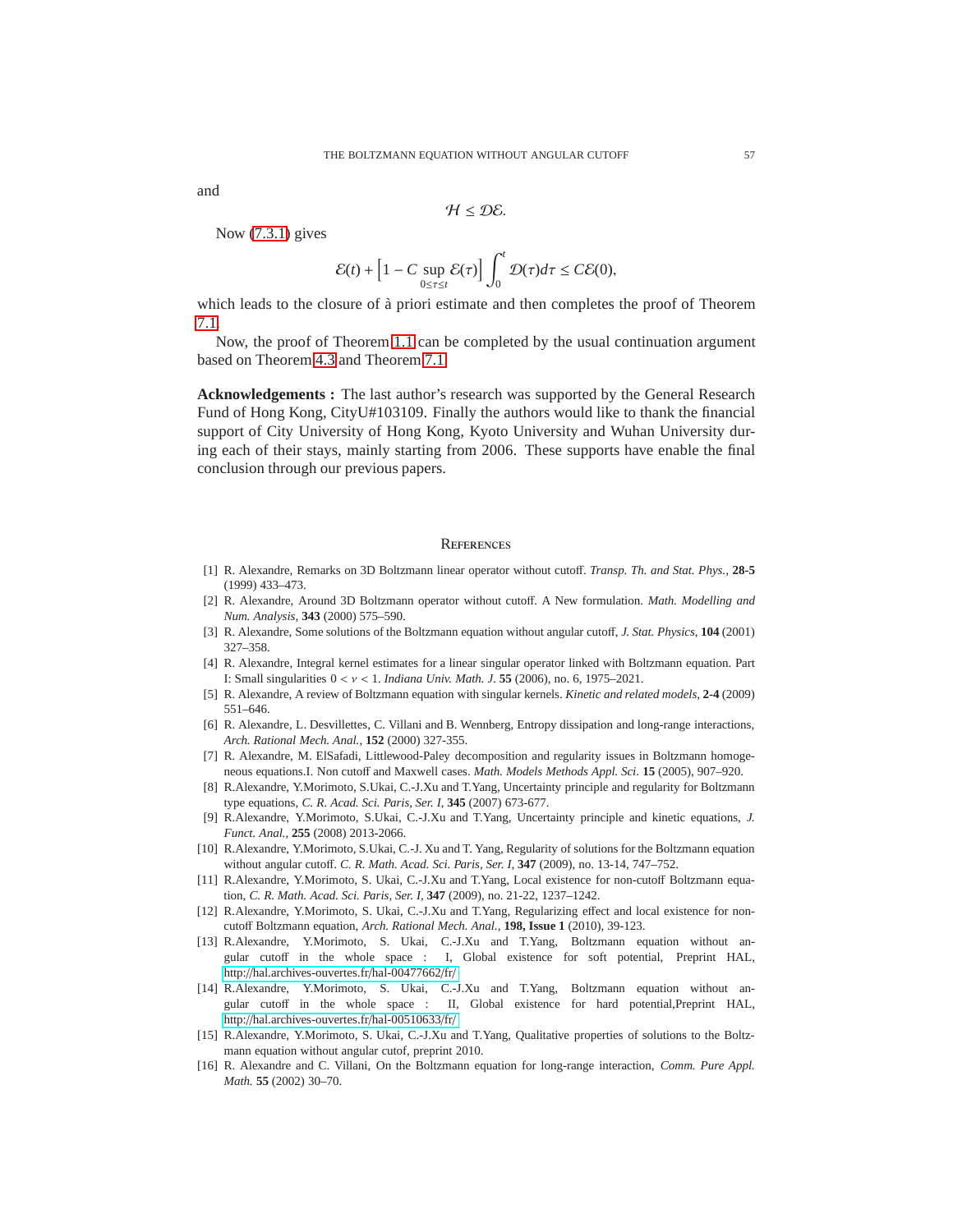- <span id="page-57-27"></span><span id="page-57-6"></span>[17] L. Arkeryd, Intermolecular forces of infinite range and the Boltzmann equation, *Arch. Rational Mech. Anal.*, **77**(1981) No.1, 11-21.
- [18] A. Bobylev, The theory of nonlinear, spatially uniform Boltzmann equation for Maxwell molecules, *Sov. Sci. Rev. C. Math. Phys.*, **7** (1988) 111–233.
- <span id="page-57-17"></span><span id="page-57-16"></span>[19] F. Bouchut and L. Desvillettes, A proof of smoothing properties of the positive part of Boltzmann's kernel. *Rev. Mat. Iberoamericana*, **14** (1998) 47–61.
- <span id="page-57-18"></span>[20] F. Bouchut, F. Golse and M. Pulvirenti, *Kinetic equations and asymptotic theory*, Series in Appl. Math., Gauthiers-Villars, 2000.
- [21] L. Boudin and L. Desvillettes, On the singularities of the global small solutions of the full Boltzmann equation, *Monatschefte für Mathematik*, 131 (2000), 91-108.
- <span id="page-57-0"></span>[22] C. Cercignani, *The Boltzmann equation and its applications*, Applied mathematical sciences, **67**, Springer-Verlag, 1988.
- <span id="page-57-1"></span>[23] C. Cercignani, R. Illner and M. Pulvirenti, *The Mathematical theory of Dilute gases*, Applied mathematical sciences, 106. Springer-Verlag, New York, 1994. viii+347 pp.
- <span id="page-57-20"></span><span id="page-57-13"></span>[24] H. Chen, W.-X. Li and C.-J. Xu, The Gevrey hypoellipticity for a class of kinetic equations *To appear in Comm. PDE*.
- [25] Y. Chen, L. Desvillettes and L. He,: Smoothing effects for classical solutions of the full Landau equation. *Arch. Rat. Mech. Anal.* **193**, 21-55 (2009)
- <span id="page-57-7"></span>[26] L. Desvillettes, About the regularization properties of the non cut-off Kac equation, *Comm. Math. Phys.*, **168** (1995) 417–440.
- <span id="page-57-8"></span>[27] L. Desvillettes, Regularization for the non Cutoff 2D Radially Symmetric Boltzmann Equation with a Velocity Dependant Cross Section, *Transport Theory and Statistical Physics*, vol. 25, n. 3-5 (1996), 383–394
- <span id="page-57-9"></span>[28] L. Desvillettes, Regularization Properties of the 2-Dimensional Non Radially Symmetric Non Cutoff Spatially Homogeneous Boltzmann Equation for Maxwellian Molecules, *Transport Theory and Statistical Physics*, vol. 26, n. 3 (1997) 341–357.
- <span id="page-57-10"></span>[29] L. Desvillettes, About the use of the Fourier transform for the Boltzmann equation. *Summer School on "Methods and Models of Kinetic Theory" (M*& *MKT 2002). Riv. Mat. Univ. Parma* **(7)** 2 (2003), 1–99.
- <span id="page-57-14"></span>[30] L. Desvillettes, G. Furioli and E. Terraneo, Propagation of Gevrey regularity for solutions of Boltzmann equation for Maxwellian molecules, *Trans. Amer. Math. Soc.*, **361**(2009) 1731-1747.
- <span id="page-57-12"></span>[31] L. Desvillettes and C. Villani, On the spatially homogeneous Landau equation for hard potentials. Part I: existence, uniqueness and smoothness. *Comm. Partial Di*ff*erential Equations*, **25-1-2** (2000) 179–259
- <span id="page-57-15"></span>[32] L. Desvillettes and B. Wennberg, Smoothness of the solution of the spatially homogeneous Boltzmann equation without cutoff. *Comm. Partial Di*ff*erential Equations*, **29-1-2** (2004) 133–155.
- <span id="page-57-11"></span>[33] L. Desvillettes and F. Golse, On a model Boltzmann equation without angular cutoff, *Di*ff*erential Integral Equations* **13** (2000), no. 4-6, 567–594.
- <span id="page-57-2"></span>[34] R. J. DiPerna and P. L. Lions, On the Cauchy problem for Boltzmann equations: global existence and weak stability. *Ann. Math.*, **130** (1989), 321-366.
- <span id="page-57-28"></span><span id="page-57-19"></span>[35] R.-J.Duan, Stability of the Boltzmann equation with potential forces on torus. Physica D, **238**(2009). 1808- 1820.
- [36] R.-J.Duan, M.-R. Li and T. Yang, Propagation of singularities in the solutions to the Boltzmann equation near equilibrium, *Math. Models Methods Appl. Sci.*, **18** (2008) 1093–1114.
- <span id="page-57-29"></span>[37] R.-J. Duan, S.Ukai, and T.Yang, A combination of energy method and spectral analysis for study of equations of gas motion. Front. Math. China 4 (2009), no. 2, 253–282.
- <span id="page-57-21"></span><span id="page-57-3"></span>[38] C. Fefferman, The uncertainty principle, Bull. Amer. Math. Soc., **9** (1983), 129-206.
- [39] H. Grad, *Asymptotic Theory of the Boltzmann Equation II*, Rarefied Gas Dynamics, J. A. Laurmann, Ed. **Vol. 1**, Academic Press, New York, 1963, 26–59.
- <span id="page-57-4"></span>[40] H. Grad, Asymptotic equivalence of the Navier-Stokes and nonlinear Boltzmann equations, *Proc. Symp. Appl. Math.* vol. 17, 154-183, AMS, Providence, 1965, editor R. Finn.
- <span id="page-57-23"></span>[41] P.-T. Gressman and R.-M. Strain, Global strong solutions of the Boltzmann equation without cutoff. http://[www.math.upenn.edu](http://www.math.upenn.edu/~strain/preprints/0912.0888.pdf)/∼strain/preprints/0912.0888.pdf, 2009.
- <span id="page-57-24"></span>[42] P.-T. Gressman and R.-M. Strain, Global classical solutions of the Boltzmann equation with long range potential. Proc. Nat. Acad. Sci. U.S.A, **107(13)**(2010), 5744-5749.
- <span id="page-57-25"></span>[43] P.-T. Gressman and R.-M. Strain, Global classical solutions of the Boltzmann equation with long range interations and soft potentials. Preprint 2010
- <span id="page-57-26"></span>[44] P.-T. Gressman and R.-M. Strain, Sharp anisotropic estimates for the Boltzmann collision operator and its entropy production, Preprint 2010
- <span id="page-57-22"></span><span id="page-57-5"></span>[45] Y. Guo, The Landau equation in a periodic box. *Comm. Math. Phys.*, **231** (2002) 391–434.
- [46] Y. Guo, The Boltzmann equation in the whole space. *Indiana Univ. Maths. J.*, **53-4** (2004), 1081–1094.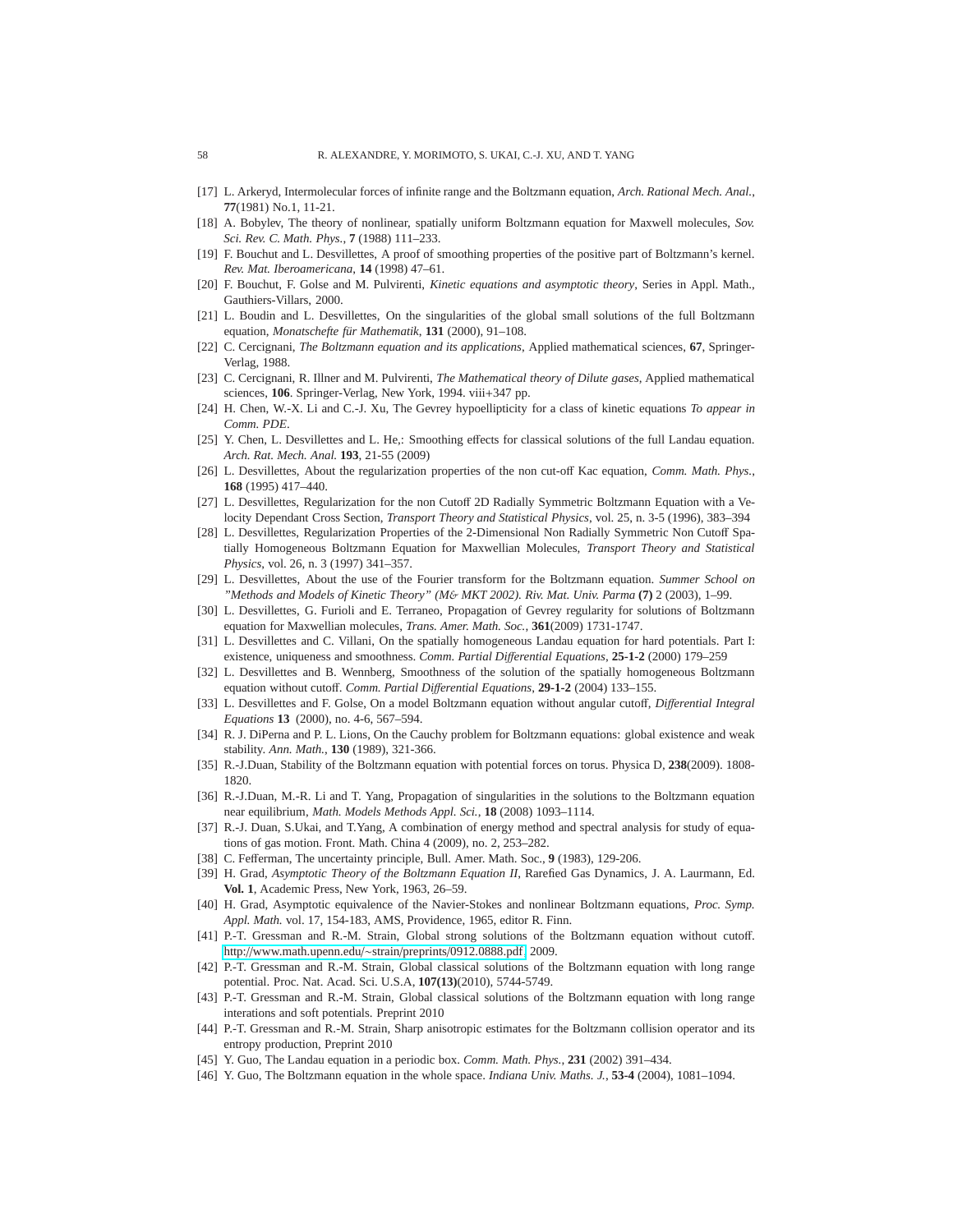- <span id="page-58-11"></span><span id="page-58-1"></span>[47] Z. H. Huo, Y.Morimoto, S.Ukai and T.Yang, Regularity of solutions for spatially homogeneous Boltzmann equation without Angular cutoff. *Kinetic and Related Models*, **1** (2008) 453-489.
- [48] S. Kaniel and M. Shinbrot, The Boltzmann equation. I. Uniqueness and local existence. *Comm. Math. Phys.*, **59** (1978) 65-84.
- <span id="page-58-8"></span><span id="page-58-2"></span>[49] P. L. Lions, Compactness in Boltzmann's equation via Fourier integral operators and applications, I, II, and III. *J. Math. Kyoto Univ.*, **34** (1994), 391–427, 429–461, 539–584.
- <span id="page-58-10"></span>[50] P. L. Lions, On Boltzmann and Landau equations, *Philos. Trans. Roy. Soc. London Ser. A* **346** (1994), no. 1679, 191–204.
- [51] P. L. Lions, Regularity and compactness for Boltzmann collision operator without angular cut-off. *C. R. Acad. Sci. Paris S´eries I*, **326** (1998), 37–41.
- <span id="page-58-15"></span>[52] T.-P Liu and S.-H.Yu, Micro-macro decompositions and positivity of shock profiles. Comm. Math. Phys. , **246** (2004), no. 1, 133–179.
- <span id="page-58-27"></span><span id="page-58-16"></span>[53] T.-P. Liu, T.Yang and S.-H.Yu, Energy method for Boltzmann equation. *Phys. D* , **188** (2004), 178-192.
- [54] T.-P. Liu, T.Yang, S.-H. Yu, and H.-J.Zhao, Nonlinear stability of rarefaction waves for the Boltzmann equation. Arch. Ration. Mech. Anal. 181 (2006),
- <span id="page-58-0"></span>[55] X. A. Lu, Direct method for the regularity of the gain term in the Boltzmann equation. *J. Math. Anal. Appl.*, **228** (1998), 409–435.
- <span id="page-58-20"></span><span id="page-58-19"></span>[56] Y. Morimoto, The uncertainty principle and hypoelliptic operators, Publ. RIMS Kyoto Univ., **23** (1987), 955-964.
- [57] Y. Morimoto, Estimates for degenerate Schrödinger operators and hypoellipticity for infinitely degenerate elliptic operators, J. Math. Kyoto Univ., **32** (1992), 333-372.
- <span id="page-58-21"></span>[58] Y. Morimoto and T. Morioka, The positivity of Schrödinger operators and the hypoellipticity of second order degenerate elliptic operators, *Bull. Sc. Math.* **121** (1997) , 507-547.
- <span id="page-58-12"></span>[59] Y. Morimoto and S. Ukai, Gevrey smoothing effect of solutions for spatially homogeneous nonlinear Boltzmann equation without angular cutoff, to appear on *J. Pseudo Di*ff*erential Operator.*
- <span id="page-58-13"></span>[60] Y.Morimoto, S.Ukai, C.-J.Xu and T.Yang, Regularity of solutions to the spatially homogeneous Boltzmann equation without Angular cutoff. *Discrete and Continuous Dynamical Systems - Series A* **24** 1 (2009), 187- 212.
- <span id="page-58-22"></span><span id="page-58-9"></span>[61] Y. Morimoto and C.-J. Xu, Hypoelliticity for a class of kinetic equations, *J. Math. Kyoto Univ.* **47** (2007), 129–152.
- [62] C. Mouhot, Explicit coercivity estimates for the linearized Boltzmann and Landau operators. *Comm. Part. Di*ff*. Equations*, vol. 31, (2006) 1321-1348.
- <span id="page-58-23"></span>[63] C. Mouhot and R.M. Strain, Spectral gap and coercivity estimates for linearized Boltzmann collision operators without angular cutoff, *J. Math. Pures Appl.* (9) **87** (2007), no. 5, 515–535.
- <span id="page-58-5"></span>[64] Y. P. Pao, Boltzmann collision operator with inverse power intermolecular potential, I, II. *Commun. Pure Appl. Math.*, **27** (1974), 407–428, 559–581.
- <span id="page-58-24"></span>[65] R.M.Strain, The Vlasov-Maxwell-Boltzmann system in the whole space. Comm. Math. Phys. **268**(2006), no. 2, 543–567.
- <span id="page-58-25"></span>[66] R. Strain and Y. Guo, Exponential decay for soft potentials near Maxwellian. Arch. Ration. Mech. Anal. 187 (2008), no. 2, 287–339.
- <span id="page-58-17"></span>[67] S. Ukai, On the existence of global solutions of mixed problem for non-linear Boltzmann equation. *Proc. Japan Acad. ,* **50** (1974), 179–184.
- <span id="page-58-18"></span>[68] S. Ukai, Les solutions globales de l'equation de Boltzmann dans l'espace tout entier et dans le demi-espace, C. R. Acad. Sci. Paris Ser. A-B **282** (1976), no. 6, Ai, A317–A320.
- <span id="page-58-6"></span>[69] S. Ukai, Local solutions in Gevrey classes to the nonlinear Boltzmann equation without cutoff, *Japan J. Appl. Math.*, **1-1** (1984) 141–156.
- <span id="page-58-3"></span>[70] S. Ukai, Solutions of the Boltzmann equation, *Pattern and Waves – Qualitative Analysis of Nonlinear Di*ff*erential Equations* (eds. M.Mimura and T.Nishida), Studies of Mathematics and Its Applications **18**, pp37-96, Kinokuniya-North-Holland, Tokyo, 1986.
- <span id="page-58-14"></span>[71] C. Villani, On a new class of weak solutions to the spatially homogeneous Boltzmann and Landau equations, *Arch. Rational Mech. Anal.*, **143** (1998) 273–307.
- <span id="page-58-7"></span>[72] C. Villani, Regularity estimates via entropy dissipation for the spatially homogeneous Boltzmann equation, *Rev. Mat. Iberoamericana*, **15-2** (1999) 335–352.
- <span id="page-58-4"></span>[73] C. Villani, *A review of mathematical topics in collisional kinetic theory*. Handbook of Fluid Mechanics. Ed. S. Friedlander, D.Serre, 2002.
- <span id="page-58-26"></span>[74] H. Yu, Convergence rate for the Boltzmann and Landau equations with soft potentials, Proc. Royal Soc. Edingburgh, **139A**(2009), 393-416.